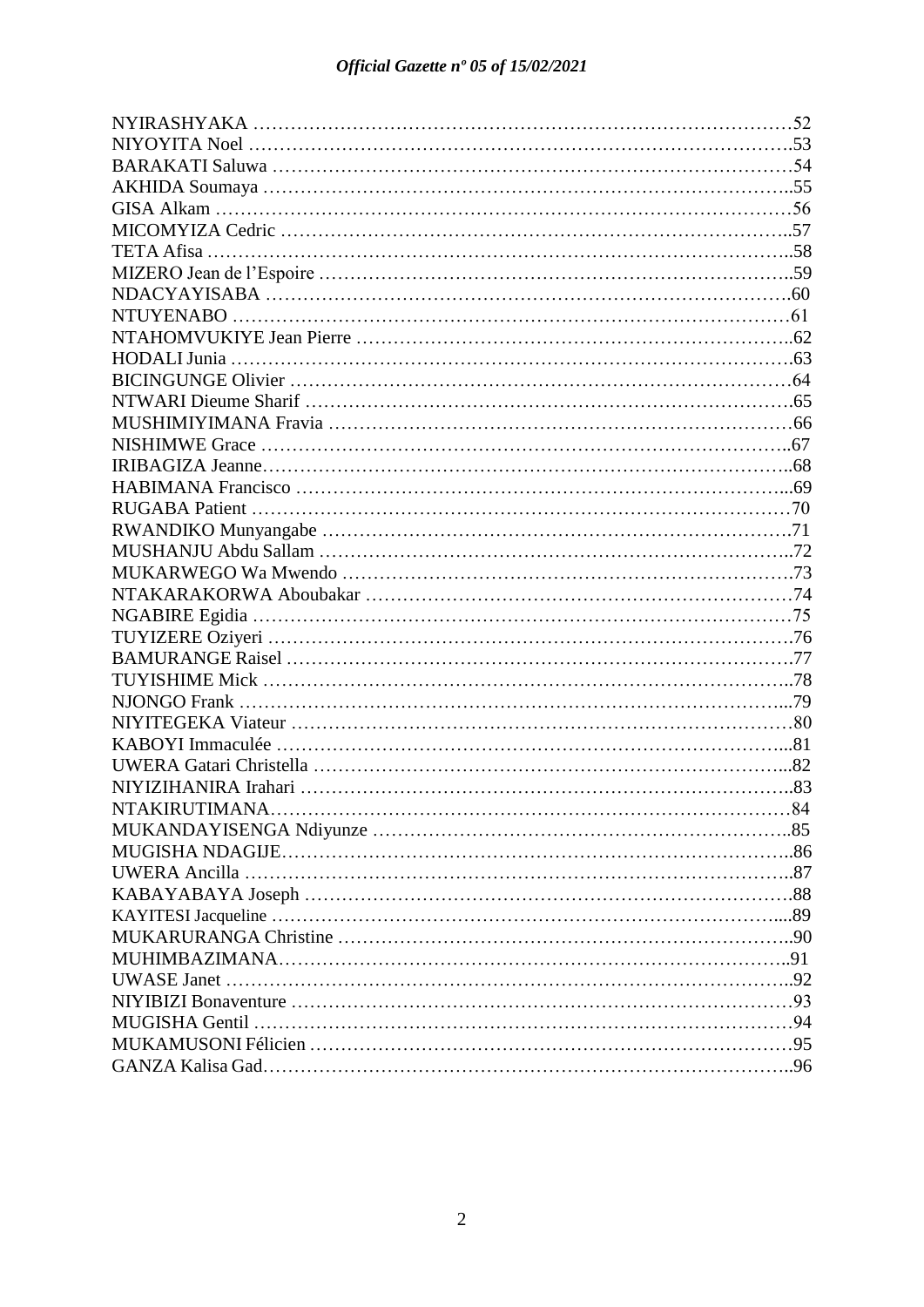## *Ingingo z'ingenzi z'impamvu yo gusaba guhinduza amazina /Name change request***:**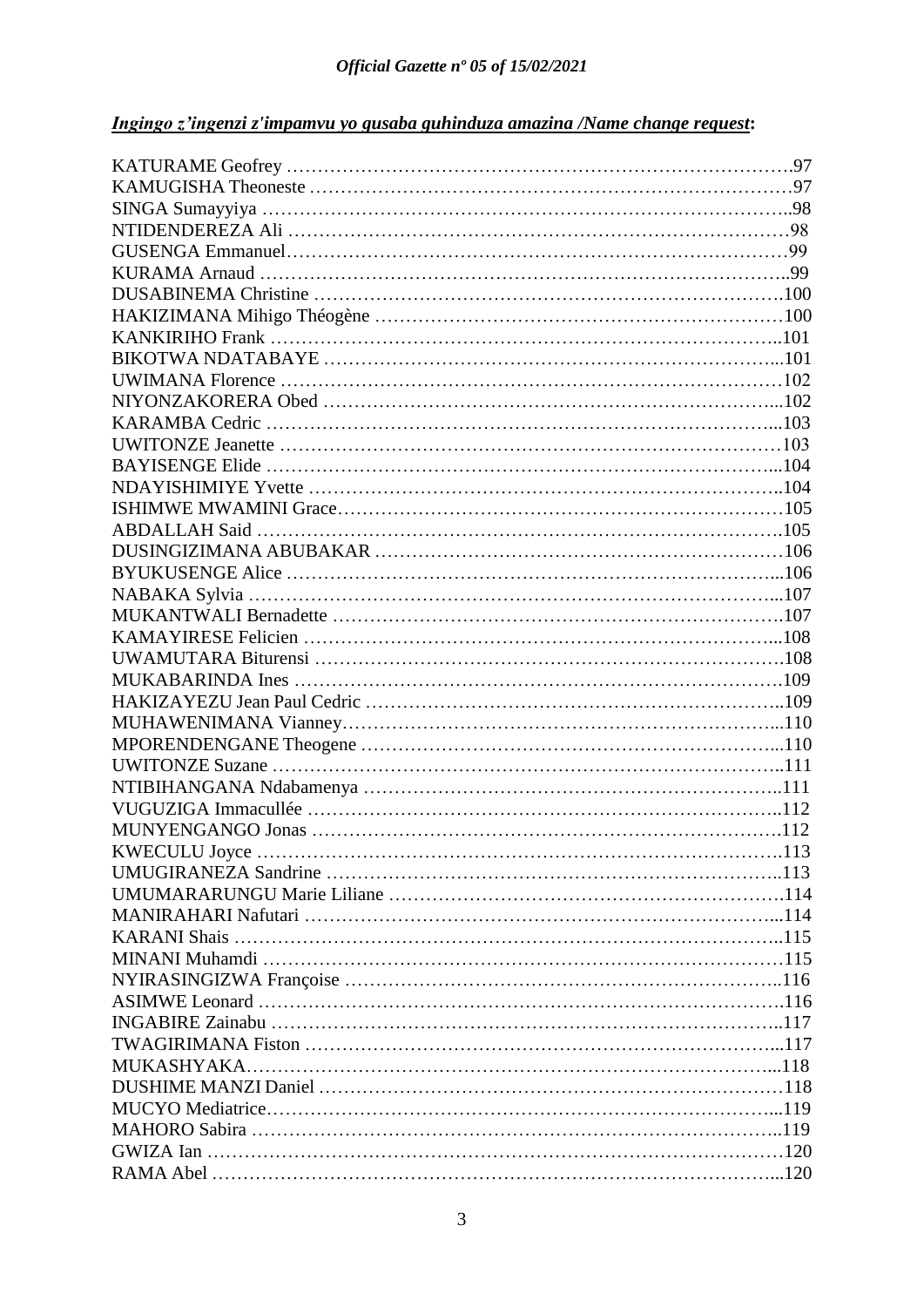## *D. Amakoperative/Cooperatives/Coopératives*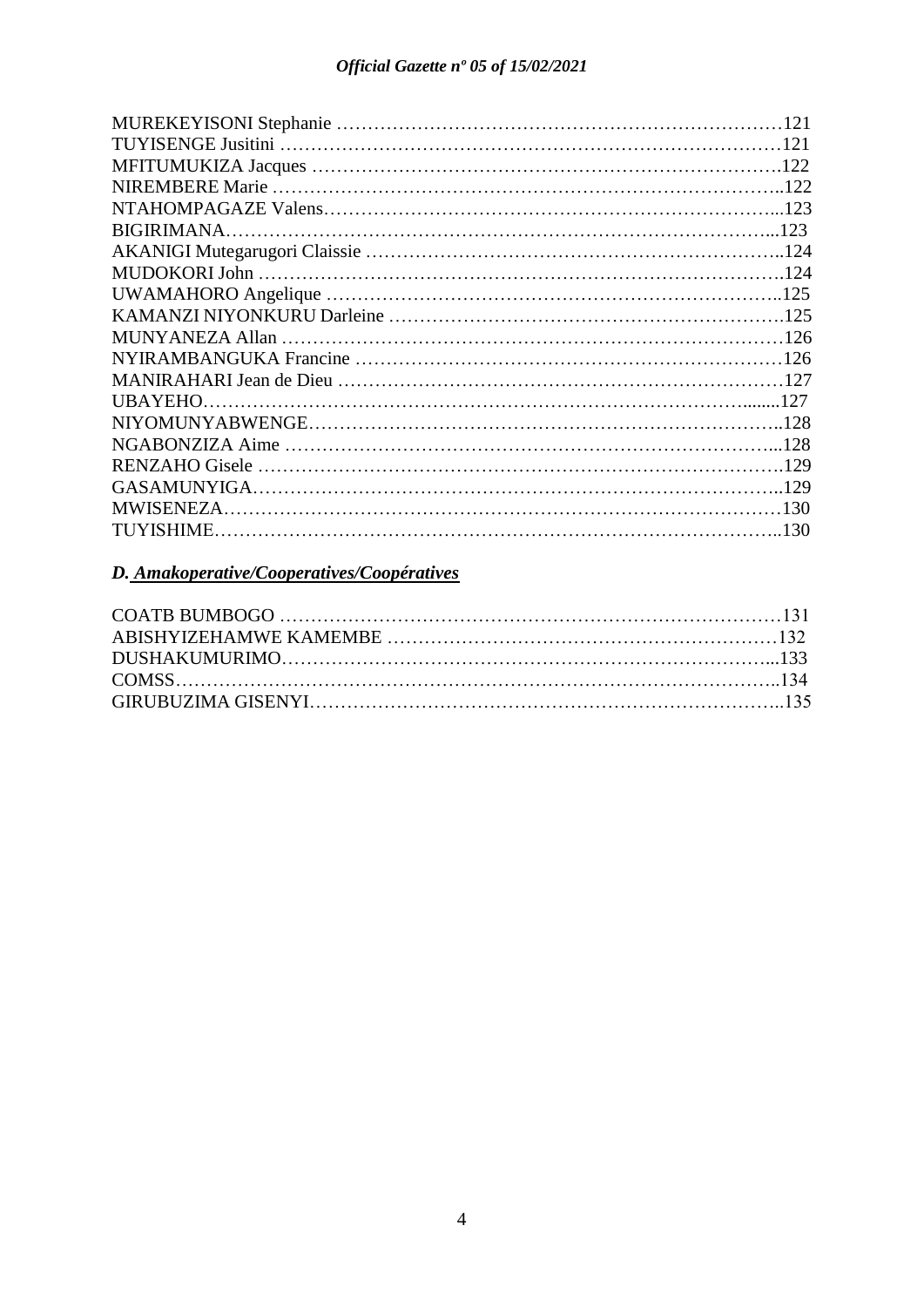| AMATEGEKO SHINGIRO YA RWANDA                                    | <b>THE</b><br><b>STATUTES</b><br>OF<br><b>RWANDA</b> | <b>LES</b><br><b>STATUTS</b><br><b>DE</b><br><b>RWANDA</b> |
|-----------------------------------------------------------------|------------------------------------------------------|------------------------------------------------------------|
| <b>ASSOCIATION</b><br>OF<br><b>PETROLEUM</b>                    | <b>ASSOCIATION</b><br><b>PETROLEUM</b><br>OF         | <b>ASSOCIATION</b><br>OF<br><b>PETROLEUM</b>               |
| <b>PRODUCT IMPORTERS (ASSIMPER)</b>                             | PRODUCT IMPORTERS (ASSIMPER)                         | <b>PRODUCT IMPORTERS (ASSIMPER)</b>                        |
| <b>ISHAKIRO</b>                                                 | <b>TABLE OF CONTENTS</b>                             | <b>TABLE DES MATIÈRES</b>                                  |
| UMUTWE WA MBERE: IZINA, IGIHE,                                  | CHAPTER ONE: NAME, DURATION,                         | <b>CHAPITRE</b><br><b>PREMIER:</b>                         |
| ICYICARO, UBUSHAMIKE, INTEGO                                    | OFFICE,<br><b>HEAD</b><br><b>AFFILIATION,</b>        | DURÉE,<br>DÉNOMINATION,<br>SIÈGE,                          |
| <b>N'UBURYO BUKORESHWA</b>                                      | AND OBJECTIVE AND STRATEGIES                         | <b>AFFILIATION</b><br><b>ET</b><br><b>OBJET</b><br>ET      |
|                                                                 |                                                      | <b>STRATÉGIES</b>                                          |
|                                                                 |                                                      |                                                            |
| Icyiciro cya mbere: izina, igihe, icyicaro                      | Section One: Name, duration, head office             | Section première: Dénomination, durée,                     |
| n'ubushamike                                                    | and affiliation                                      | siège et affiliation                                       |
|                                                                 |                                                      |                                                            |
| Ingingo ya mbere: Izina n'igihe                                 | <b>Article One: Name and duration</b>                | Article premier: Dénomination et durée                     |
|                                                                 |                                                      |                                                            |
| Ingingo ya 2: Icyicaro                                          | <b>Article 2: Head office</b>                        | Article 2: Siège                                           |
|                                                                 |                                                      |                                                            |
| Ingingo ya 3: Ubushamike                                        | <b>Article 3: Affiliation</b>                        | <b>Article 3: Affiliation</b>                              |
|                                                                 |                                                      |                                                            |
| n'uburyo<br><b>Icyiciro</b><br>Intego<br>$cya$ 2:<br>bukoreshwa | <b>Section 2: Objective and strategies</b>           | Section 2: Objet et stratégies                             |
|                                                                 |                                                      |                                                            |
| Ingingo ya 4: Intego                                            | <b>Article 4: Objectives</b>                         | <b>Article 4: Objet</b>                                    |
|                                                                 |                                                      |                                                            |
| Ingingo ya 5: Uburyo bukoreshwa                                 | <b>Article 5: Strategies</b>                         | <b>Article 5: Stratégies</b>                               |
|                                                                 |                                                      |                                                            |
| UMUTWE II: ABANYAMURYANGO                                       | <b>CHAPTER II: MEMBERS</b>                           | <b>CHAPITRE II: MEMBRES</b>                                |
|                                                                 |                                                      |                                                            |
| <b>Ibyiciro</b><br><b>Icviciro</b><br>mbere:<br>cya             | <b>Section One: Categories of members</b>            | Section première : Catégories des membres                  |
| by'abanyamuryango                                               |                                                      |                                                            |
|                                                                 |                                                      |                                                            |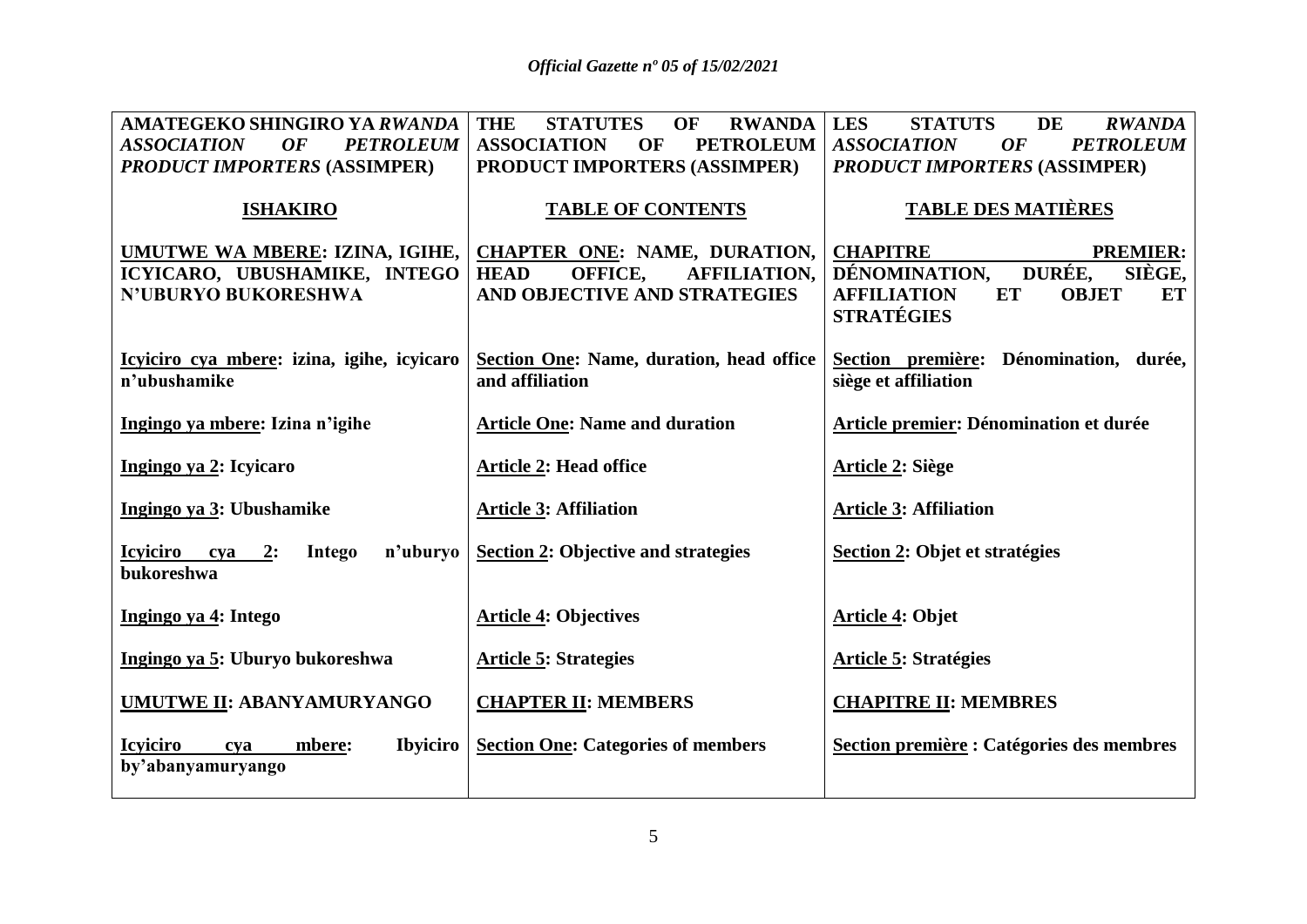| Ingingo ya 6: Abagize Ishyirahamwe                                                                | <b>Article 6: Composition of the Association</b>                                     | <b>Article 6: Composition de l'Association</b>                                         |
|---------------------------------------------------------------------------------------------------|--------------------------------------------------------------------------------------|----------------------------------------------------------------------------------------|
| Icyiciro cya II: Kuba umunyamuryango                                                              | <b>Section II: Membership</b>                                                        | <b>Section II: Adhésion</b>                                                            |
| Ingingo ya 7: Ibisabwa kugira<br>ngo<br>wemererwe kuba mu Ishyirahamwe                            | Article 7: Conditions to be admitted to the<br><b>Association</b>                    | Article 7: Conditions d'être admis dans<br>l'Association                               |
| <b>Icviciro</b><br>III:<br><b>Gutakaza</b><br>cva<br>kuba<br>umunyamuryango                       | <b>Section III: Loss of membership</b>                                               | Section III: Perte de la qualité de membre                                             |
| Ingingo ya 8: Impamvu zo gutakaza kuba<br>umunyamuryango w'Ishyirahamwe                           | Article 8: Causes of the loss of being a<br>member of the Association                | Article 8: Causes de la perte d'être membre<br>de l'Association                        |
| UMUTWE WA III: INZEGO ZIGIZE<br><b>ISHYIRAHAMWE</b>                                               | <b>CHAPTER III:</b><br><b>ORGANS</b><br>OF THE<br><b>ASSOCIATION</b>                 | <b>CHAPITRE</b><br><b>ORGANES</b><br><b>DE</b><br>III:<br>L'ASSOCIATION                |
| Ingingo ya 9: Inzego z'Ishyirahamwe                                                               | <b>Article 9: Organs of the Association</b>                                          | <b>Article 9: Organes de l'Association</b>                                             |
| <b>Icyliciro cya mbere: Inteko Rusange</b>                                                        | <b>Section One: General Assembly</b>                                                 | Section première: Assemblée Générale                                                   |
| Ingingo ya 10: Abagize Inteko Rusange                                                             | Article 10: Composition of the General<br><b>Assembly</b>                            | Article 10: Composition de l'Assemblée<br>Générale                                     |
| Ingingo ya 11: Ububasha bw'Inteko<br><b>Rusange</b>                                               | Article 11:<br><b>Powers</b><br>of the General<br><b>Assembly</b>                    | Article 11: Pouvoirs de de l'Assemblée<br>Générale                                     |
| Ingingo ya 12: Itumizwa,<br>iyoborwa<br>n'umubare<br>by'Inteko<br>ngombwa<br>wa<br><b>Rusange</b> | Article 12: Convocation, chairmanship and<br>required number of the General Assembly | Article 12: Convocation, présidence et<br>nombre exigé de l'Assemblée Générale         |
| Ingingo ya 13: Inteko Rusange iteranira<br>n'ibiri ku murongo w'ibyigwa                           | Article 13: Place of the Ordinary General<br><b>Assembly meeting and agenda</b>      | Article 13: Lieu de la réunion de l'Assemblée<br>Générale Ordinaire et l'ordre du jour |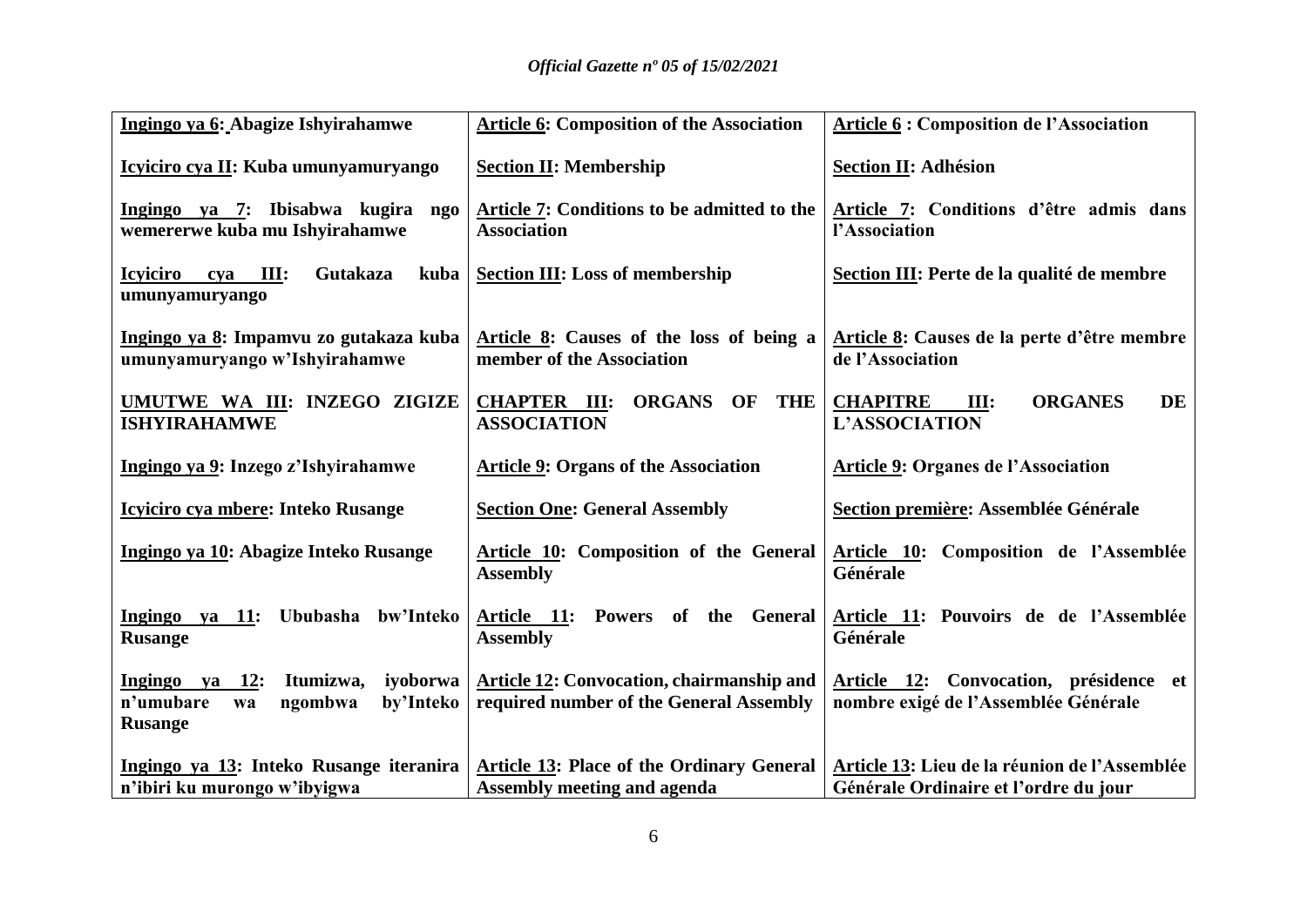| Ingingo ya 14: Ifatwa ry'ibyemezo                                               | <b>Article 14: Decision making</b>                                            | <b>Article 14: Prise de décisions</b>                                |
|---------------------------------------------------------------------------------|-------------------------------------------------------------------------------|----------------------------------------------------------------------|
| Icyiciro cya II: Komite Nshingwabikorwa                                         | <b>Section II: Executive Committee</b>                                        | <b>Section II: Comité Exécutif</b>                                   |
| ya 15:<br>Ingingo<br><b>Abagize</b><br>Komite<br>Nshingwabikorwa n'itorwa ryabo | Article 15: Composition of the Executive<br><b>Committee and its election</b> | Article 15: Composition du Comité Exécutif<br>et son élection        |
| Ingingo ya 16: Inshingano za Komite<br>Nshingwabikorwa                          | <b>Article 16: Responsibilities of the Executive</b><br><b>Committee</b>      | Article 16: Attributions du Comité Exécutif                          |
| Ingingo ya 17: Ibibujijwe ugize Komite<br>Nshingwabikorwa                       | Article 17: Prohibition of the member of<br>the Executive Committee           | Article 17: Prohibition d'un membre du<br><b>Comité Exécutif</b>     |
| Ingingo ya 18: Perezida wa Komite<br>Nshingwabikorwa                            | Article 18: Chairperson of the Executive<br><b>Committee</b>                  | Article 18: Président du Comité Exécutif                             |
| Itumizwa, iyoborwa<br>Ingingo ya 19:<br>n'iterana rya Komite Nshingwabikorwa    | Article 19: Convening, chairing and<br>meeting of the Executive Committee     | Article 19: Convocation, présidence et<br>réunion du Comité Exécutif |
| Ingingo ya 20: Uburyozwe bwa Komite<br>Nshingwabikorwa                          | Article 20: Joint liability of the Executive<br><b>Committee</b>              | Article 20: Responsabilité solidaire Comité<br><b>Exécutif</b>       |
| Ingingo ya 21: Ibikwa ry'inyandiko<br>z'Ishyirahamwe                            | Article 21: Record keeping of the<br><b>Association</b>                       | Article 21: Tenue des documents de<br>l'Association                  |
| Ingingo ya 22: Uruhare rwa Visi Perezida<br>wa Komite Nshingwabikorwa           | <b>Article 22: Role of the Vice-Chairperson of</b><br>the Executive Committee | Article 22: Rôle du Vice-Président du Comité<br><b>Exécutif</b>      |
| 23:<br>Ingingo<br><b>Inshingano</b><br>ya<br>z'Umunyamabanga Nshingwabikorwa    | <b>Article 23: Responsibilities of the Executive</b><br><b>Secretary</b>      | Article 23: Responsabilités du Secrétaire<br><b>Exécutif</b>         |
| Ingingo ya 24: Inshingano z'Umubitsi                                            | Responsibilities of the<br><u>Article 24:</u><br><b>Treasurer</b>             | <b>Article 24: Attributions du Trésorier</b>                         |
| Ingingo ya 25: Ishyirwaho ry'akanama                                            | <b>Article 25: Establishment of a specialized</b>                             | <b>Article 25:</b> Mise en place d'une commission                    |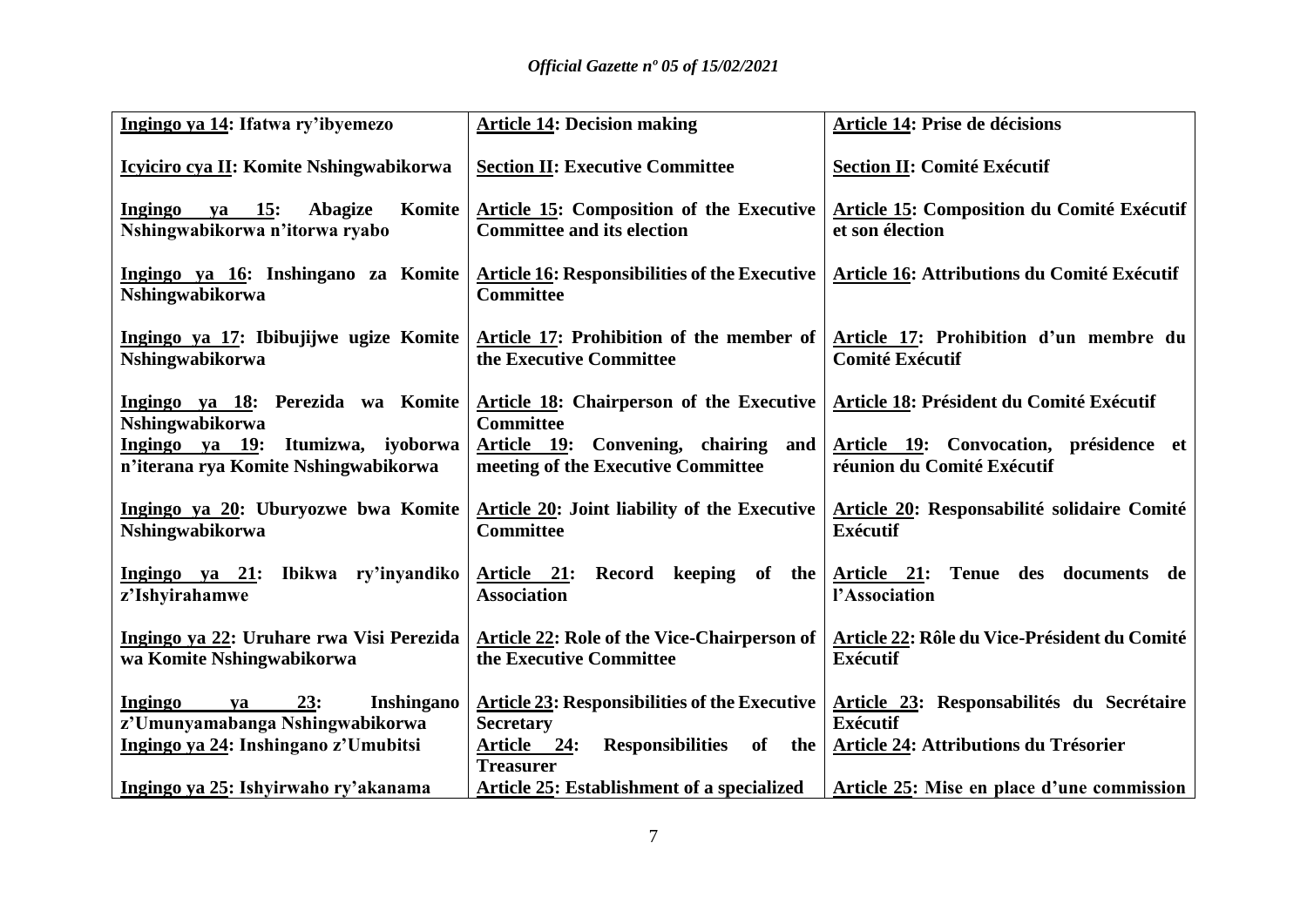| k'impuguke                                    | commission                                          | spécialisée                                       |
|-----------------------------------------------|-----------------------------------------------------|---------------------------------------------------|
| Ingingo ya 26: Isimburwa ry'uri muri          | <b>Article 26: Replacement of a member of the</b>   | Article 26: Remplacement d'un membre du           |
| <b>Komite Nshingwabikorwa</b>                 | <b>Executive Committee</b>                          | <b>Comité Exécutif</b>                            |
|                                               |                                                     |                                                   |
| Icyiciro cya III: Abagenzuzi                  | <b>Section III: Auditors</b>                        | <b>Section III: Auditeurs</b>                     |
|                                               |                                                     |                                                   |
| Ingingo ya 27: Ishyirwaho ry'Abagenzuzi       | <b>Article 27: Appointment of Auditors</b>          | <b>Article 27: Nomination des auditeurs</b>       |
|                                               |                                                     |                                                   |
|                                               |                                                     |                                                   |
| Ingingo ya 28: Inshingano z'Abagenzuzi        | <b>Article 28: Responsibilities of the Auditors</b> | <b>Article 28: Attributions des Auditeurs</b>     |
|                                               |                                                     |                                                   |
| Ingingo ya 29: Raporo y'Abagenzuzi            | <b>Article 29: Auditors' Report</b>                 | <b>Article 29: Rapport des Auditeurs</b>          |
|                                               |                                                     |                                                   |
| Ingingo ya 30: Igihe cy'umwaka w'ingengo      | Article 30: Period of the budget year               | Article 30: Période de l'année budgétaire         |
| y'imari                                       |                                                     |                                                   |
|                                               |                                                     |                                                   |
| <b>UMUTUNGO</b><br><b>UMUTWE</b><br>WA<br>IV: | <b>CHAPTER IV: PROPERTY OF THE</b>                  | <b>CHAPITRE</b><br>IV:<br><b>PATRIMOINE</b><br>DE |
| W'ISHYIRAHAMWE                                | <b>ASSOCIATION</b>                                  | <b>L'ASSOCIATION</b>                              |
|                                               |                                                     |                                                   |
| Ingingo ya 31: Inkomoko y'Umutungo            | Article 31: The origin of the assets of the         | Article 31: Ressources du patrimoine de           |
| w'Ishyirahamwe                                | <b>Association</b>                                  | l'Association                                     |
|                                               |                                                     |                                                   |
| UMUTWE WA V: INGINGO ZISOZA                   | <b>CHAPTER V: FINAL PROVISIONS</b>                  | <b>CHAPITRE V: DISPOSITIONS FINALES</b>           |
|                                               |                                                     |                                                   |
| Ingingo ya 32: Ihindurwa ry'amategeko         | <b>Article 32: Modification of statutes</b>         | <b>Article 32: Modification des statuts</b>       |
| shingiro                                      |                                                     |                                                   |
|                                               | <b>Article 33: Dissolution of the Association</b>   | <b>Article 33: Dissolution de l'Association</b>   |
| Ingingo ya 33: Iseswary'Ishyirahamwe          |                                                     |                                                   |
|                                               |                                                     |                                                   |
| Ingingo ya 34: Amategeko ngengamikorere       | <b>Article 34: Internal Rules and Regulations</b>   | Article 34: Règlements d'ordre intérieur          |
|                                               |                                                     |                                                   |
| Ingingo ya 35: Igihe aya mategeko shingiro    | <b>Article 35: Commencement</b>                     | Article 35: Entrée en vigueur                     |
| atangira gukurikizwa                          |                                                     |                                                   |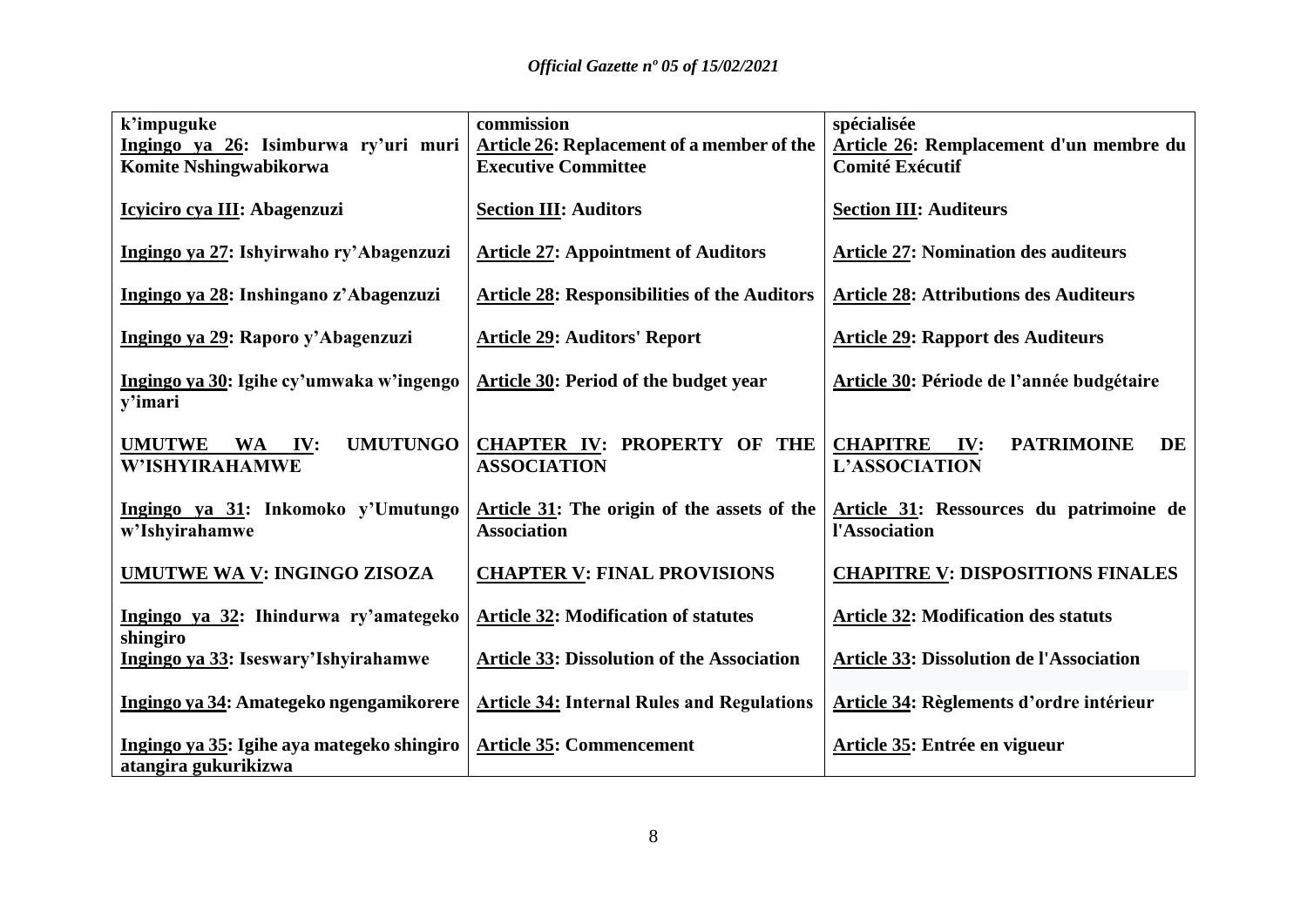| AMATEGEKO SHINGIRO YA RWANDA                                                              | <b>THE</b><br><b>STATUTES</b><br>OF<br><b>RWANDA</b>                                         | <b>LES</b><br><b>STATUTS</b><br>DE<br><b>RWANDA</b>                                     |
|-------------------------------------------------------------------------------------------|----------------------------------------------------------------------------------------------|-----------------------------------------------------------------------------------------|
| <b>PETROLEUM</b><br><b>ASSOCIATION</b><br><b>OF</b>                                       | <b>PETROLEUM</b><br><b>ASSOCIATION</b><br>OF                                                 | <b>ASSOCIATION</b><br><b>OF</b><br><b>PETROLEUM</b>                                     |
| <b>PRODUCT IMPORTERS (ASSIMPER)</b>                                                       | PRODUCT IMPORTERS (ASSIMPER)                                                                 | <b>PRODUCT IMPORTERS (ASSIMPER)</b>                                                     |
|                                                                                           |                                                                                              |                                                                                         |
| Twebwe, abagize Ishyirahamwe ry'Abakoresha:                                               | We, members of Employers Professional                                                        | Nous, membres de l'Association Patronale :                                              |
| "Rwanda Association of Petroleum Product                                                  | "Rwanda<br><b>Association</b><br>Association:<br>of                                          | "Rwanda<br>Association<br>of Petroleum                                                  |
| $(ASSIMPER)$ ",<br><b>Importers</b><br>duteraniye<br>i.                                   | Petroleum Product Importers (ASSIMPER)",                                                     | Product Importers (ASSIMPER)", réunis à                                                 |
| Nyarugenge, ku wa 27 Kanama 2018;                                                         | meeting at Nyarugenge on 27 <sup>th</sup> August 2018;                                       | Nyarugenge en date du 27 août 2018 ;                                                    |
|                                                                                           |                                                                                              |                                                                                         |
| kwiyumvisha<br>Tumaze<br>Ishyirahamwe<br>ko                                               | understood<br>that<br>Employers<br>Having<br>the                                             | du fait que l'Association<br>Conscients                                                 |
| ry'Abakoresha ari bwo<br>buryo bwonyine                                                   | Professional Association is the only way to bring                                            | professionnelle des Employeurs est le moyen                                             |
| buhuriza Abakoresha hamwe kugira ngo<br>barengere inyungu z'akazi kandi barengere         | together employers to defend their interests and<br>their living conditions;                 | privilégié de rassembler les Associations<br>Patronales afin de défendre leurs intérêts |
| n'imibereho myiza yabo;                                                                   |                                                                                              | professionnels et leurs conditions de vie;                                              |
|                                                                                           |                                                                                              |                                                                                         |
| Tumaze kwiyumvisha ko ubwigenge busesuye                                                  | Convinced that full independence of the                                                      | Convaincus que l'indépendance totale des                                                |
| bw'ishyirahamwe ry'Abakoresha ari bwo buryo                                               | Employer's Professional Association is the surest                                            | Associations Patronales est le moyen le plus                                            |
| buboneye butuma bagera ku ntego zaryo;                                                    | way to achieve their objectives;                                                             | sûr pour faire atteindre leurs objectifs;                                               |
|                                                                                           |                                                                                              |                                                                                         |
| Tumaze kubona ko guhuriza hamwe ibitekerezo                                               | Convinced that the need to combine our ideas and                                             | Convaincus de la nécessité de conjuguer nos                                             |
| n'ibikorwa byacu bizagira uruhare rukomeye mu<br>guteza imbere ubukungu bw'lgihugu cyacu; | actions will provide significant contribution to the<br>economic development of our country; | idées et actes en vue d'apporter une<br>importante contribution au développement        |
|                                                                                           |                                                                                              | économique de notre pays;                                                               |
|                                                                                           |                                                                                              |                                                                                         |
| kwiyemeza<br>Ishyirahamwe<br>Tumaze<br>ko                                                 | Determined that our Employers Professional                                                   | Déterminés que notre Association Patronale                                              |
| ry'Abakoresha ryacu nta shyaka, idini, ubwoko,                                            | Association is neutral vis-à-vis a political party,                                          | est neutre vis-à-vis un parti politique, religion,                                      |
| n'ikindi<br>Akarere<br>cyatandukanya<br>cyose                                             | religion, ethnicity, region and anything else that                                           | ethnie, région et toute autre chose de                                                  |
| Abakoresha ribogamiyeho;                                                                  | discriminates between Employers;                                                             | discrimination entre les Employeurs;                                                    |
|                                                                                           |                                                                                              |                                                                                         |
|                                                                                           |                                                                                              |                                                                                         |
|                                                                                           |                                                                                              |                                                                                         |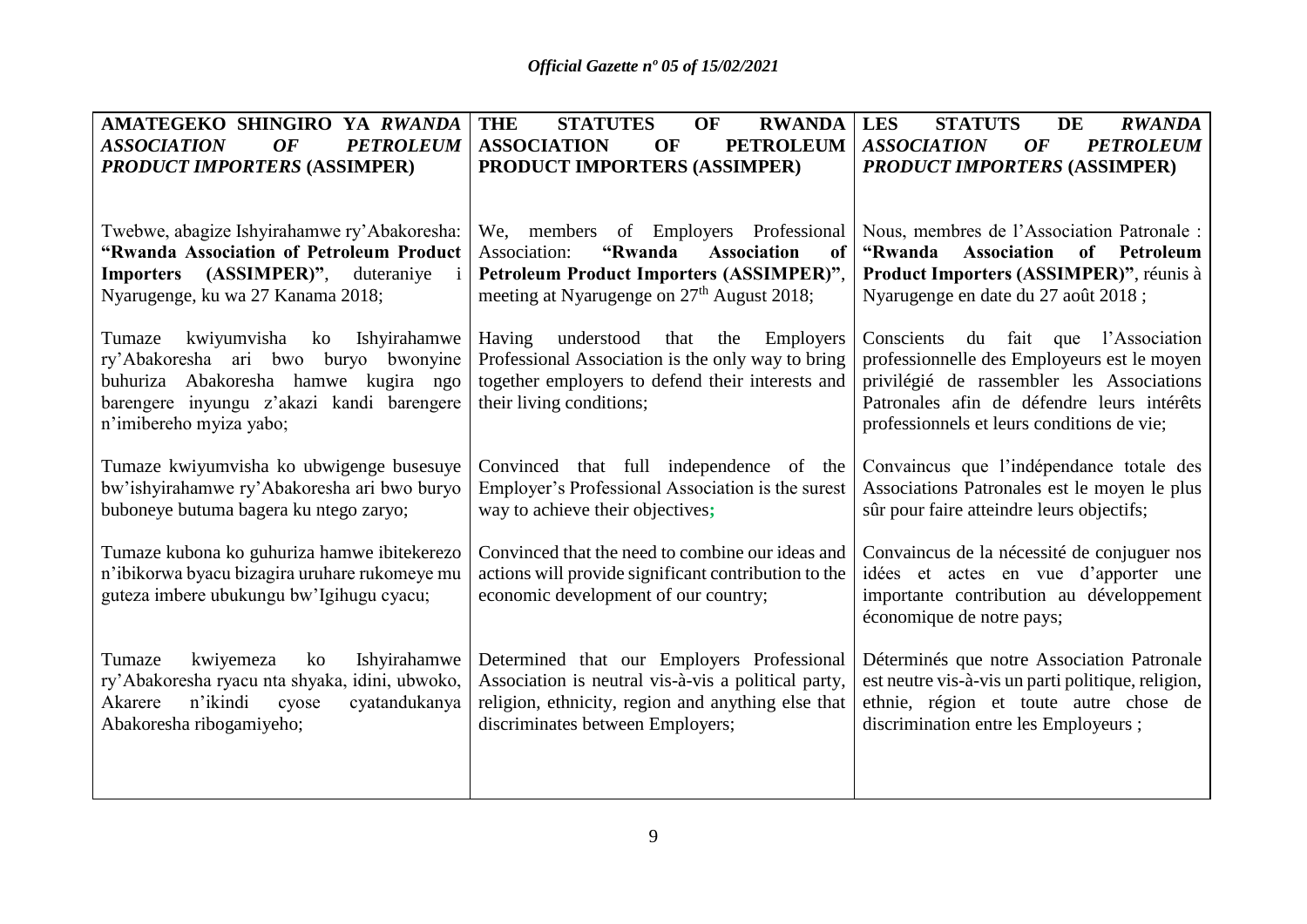| Twemeje Amategeko shingiro y'Ishyirahamwe<br>ry'Abakoresha "Rwanda Association of<br><b>Petroleum Product Importers" (ASSIMPER)</b>                                     | We hereby adopt the Statutes of the Employers<br>Professional Association "Rwanda Association<br>Petroleum<br>Product<br>Importers"<br><sub>of</sub><br>(ASSIMPER)                                                        | Adoptons<br>de l'Association<br>les statuts<br>"Rwanda<br>Patronale<br><b>Association</b><br>of<br>Importers"<br>Petroleum<br>Product<br>(ASSIMPER)                                                                                |
|-------------------------------------------------------------------------------------------------------------------------------------------------------------------------|---------------------------------------------------------------------------------------------------------------------------------------------------------------------------------------------------------------------------|------------------------------------------------------------------------------------------------------------------------------------------------------------------------------------------------------------------------------------|
| <b>UMUTWE WA MBERE: IZINA, IGIHE,</b><br>ICYICARO, UBUSHAMIKE,<br><b>INTEGO</b><br><b>N'UBURYO BUKORESHWA</b>                                                           | <b>CHAPTER ONE: NAME, DURATION,</b><br>OFFICE,<br><b>AFFILIATION,</b><br><b>HEAD</b><br>AND OBJECTIVE AND STRATEGIES                                                                                                      | <b>CHAPITRE</b><br><b>PREMIER:</b><br>DÉNOMINATION,<br><b>DURÉE,</b><br>SIÈGE,<br><b>AFFILIATION</b><br><b>OBJET</b><br>ET<br>ET<br><b>STRATÉGIES</b>                                                                              |
| Icyiciro cya mbere: izina, igihe, icyicaro<br>n'ubushamike                                                                                                              | Section One: Name, duration, head office and<br>affiliation                                                                                                                                                               | Section première: Dénomination, durée,<br>siège et affiliation                                                                                                                                                                     |
| Ingingo ya mbere: Izina n'igihe                                                                                                                                         | <b>Article One: Name and duration</b>                                                                                                                                                                                     | Article premier: Dénomination et durée                                                                                                                                                                                             |
| Hashyizweho ku gihe kitazwi Ishyirahamwe<br>ry'Abakoresha ryitwa Rwanda Association<br><b>Petroleum Products Importers (ASSIMPER)</b>                                   | Hereby established, for unlimited period, the<br>Employers Professional Association named<br>Rwanda<br>Association<br>Petroleum<br>Products<br>Importers (ASSIMPER)                                                       | Il est créé pour une durée indéterminée<br>l'Association Patronale, dénommé Rwanda<br><b>Association Petroleum Products Importers</b><br>(ASSIMPER)                                                                                |
| Ingingo ya 2: Icyicaro                                                                                                                                                  | <b>Article 2: Head office</b>                                                                                                                                                                                             | <b>Article 2: Siège</b>                                                                                                                                                                                                            |
| Icyicaro cya ASSIMPER kiri mu Mujyi wa<br>Kigali, Akarere ka Nyarugenge, Umurenge wa<br>Nyarugenge. Gishobora kwimurirwa ahandi mu<br>Rwanda byemejwe n'Inteko Rusange. | The head office of ASSIMPER is established in<br>Kigali City, Nyarugenge District, in Nyarugenge<br>Sector. it may be transferred to any other place in<br>the Republic of Rwanda on decision of the<br>General Assembly. | Le Siège d'ASSIMPER est établi dans la Ville<br>de Kigali, District de Nyarugenge, Dans le<br>Secteur Nyarugenge. Il peut être transféré en<br>tout autre lieu de la République du Rwanda<br>sur décision de l'Assemblée Générale. |
| Ibikorwa byaryo bikorerwa mu Gihugu hose.                                                                                                                               | Its activities are carried out on the whole national<br>territory.                                                                                                                                                        | Ses activités se déroulent sur toute l'étendue<br>du territoire national.                                                                                                                                                          |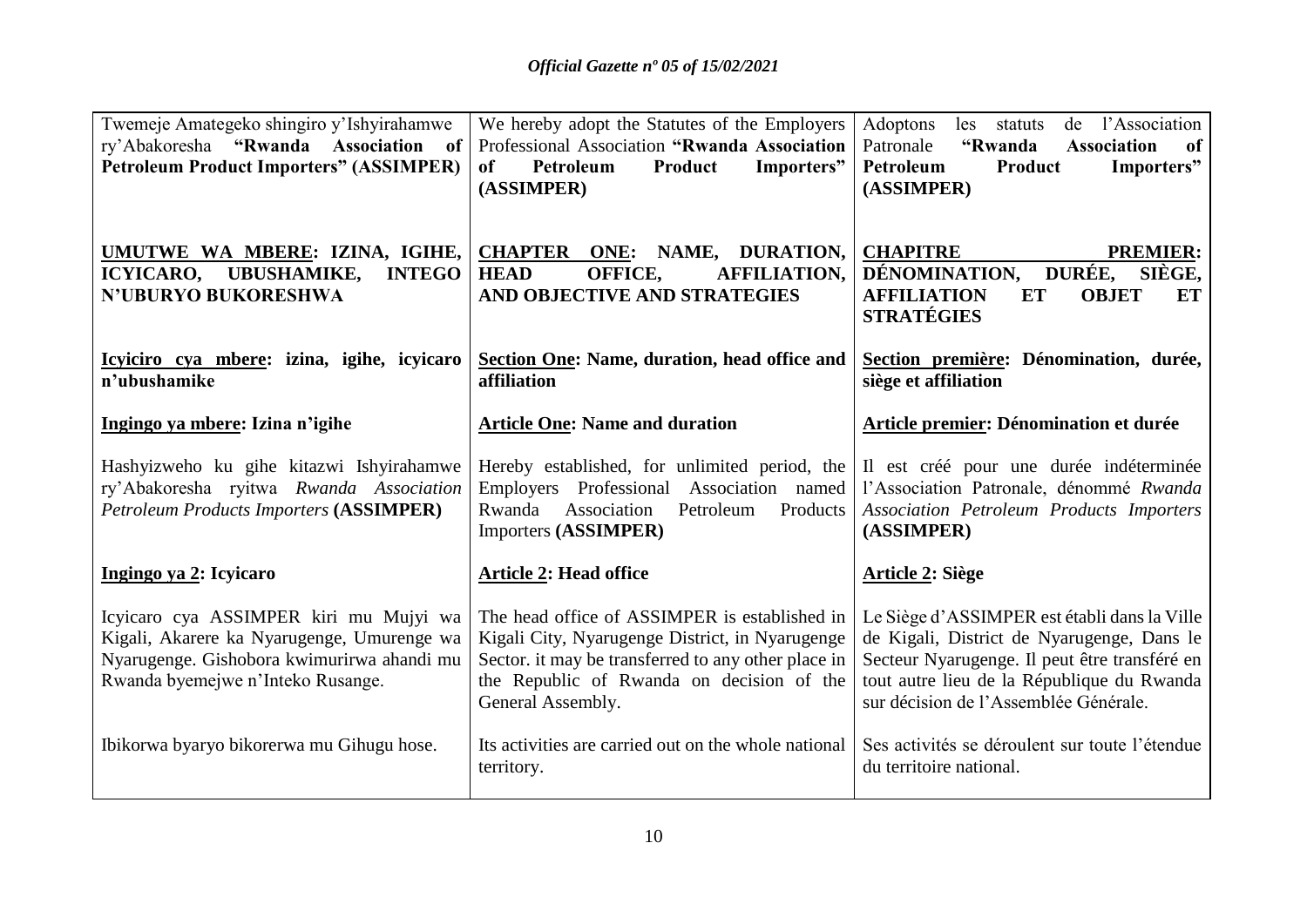| Ingingo ya 3: Ubushamike                                                                                                               | <b>Article 3: Affiliation</b>                                                                                               | <b>Article 3: Affiliation</b>                                                                                                                                     |
|----------------------------------------------------------------------------------------------------------------------------------------|-----------------------------------------------------------------------------------------------------------------------------|-------------------------------------------------------------------------------------------------------------------------------------------------------------------|
| <b>ASSIMPER</b><br>ishobora<br>kwinjira<br>mu<br>mpuzamashyirahamwe y'Abakoresha yigenga<br>ku rwego rw'Igihugu.                       | ASSIMPER can affiliate itself to an independent<br>National Employers' federation.                                          | ASSIMPER peut s'affilier à une fédération de<br>l'Association<br>Patronale<br>nationale<br>indépendante.                                                          |
| Ishobora kandi kwinjira mu mashyirahamwe<br>ahuza Abakoresha ku rwego mpuzamahanga.                                                    | also be affiliated to<br>International<br>It<br>can<br>Employers' associations.                                             | Il peut également s'affilier aux associations<br>internationales des Patronales.                                                                                  |
| Icyiciro cya 2: Intego n'uburyo bukoreshwa                                                                                             | <b>Section 2: Objective and strategies</b>                                                                                  | Section 2: Objet et stratégies                                                                                                                                    |
| Ingingo ya 4: Intego                                                                                                                   | <b>Article 4: Objectives</b>                                                                                                | <b>Article 4: Objectifs</b>                                                                                                                                       |
| ASSIMPER ifite intego zikurikira:                                                                                                      | The objectives of ASSIMPER are as follows:                                                                                  | ASSIMPER a les objectifs suivants:                                                                                                                                |
| 1° Guteza imbere uburyo bwo gutumiza mu<br>mahanga peterori n'ibiyikomokaho mu<br>buryo bwa kinyamwuga.                                | 1° Promotion of professional importation of<br>petroleum products;                                                          | 1° Promotion<br>de<br>l'importation<br>Professionnelle<br>des<br>produits<br>pétroliers;                                                                          |
| Guhagararira<br>Ishyirahamwe<br>$2^{\circ}$<br>ry'abakoresha imbere y'Inzego ziri mu<br>gihugu no mu mahanga;                          | Represent the Employers Association to<br>$2^{\circ}$<br>the Institutions within the country, and<br>internationally;       | l'Association<br>$2^{\circ}$ Représenter<br>des<br>Employeurs auprès des Employeurs<br>auprès des organes à l'intérieur du<br>pays, et sur le plan International; |
| amakuru<br>3° Guhana<br>hagati<br>y'abanyamuryango kugira ngo bagire<br>buhagije<br>ubumenyi<br>kuri<br>peterori<br>n'ibiyikomokahoku; | Exchanging information between the<br>$3^{\circ}$<br>members to gain more knowledge about<br>petroleum products;            | 3° Échanger des informations entre les<br>membres<br>acquérir<br>pour<br>des<br>connaissances suffisantes sur<br>les<br>produits pétroliers ;                     |
| Kubahiriza<br>imirongo<br>ngenderwaho<br>$4^\circ$<br>agenga gutumiza mu<br>n'amategeko<br>mahanga Peterori n'ibiyikomokaho.           | Ensure strict respect of the guidelines and<br>$4^{\circ}$<br>the rules governing the importation of<br>petroleum products. | 4° Assurer le strict respect des directives<br>et des règles régissant l'importation<br>des produits pétroliers.                                                  |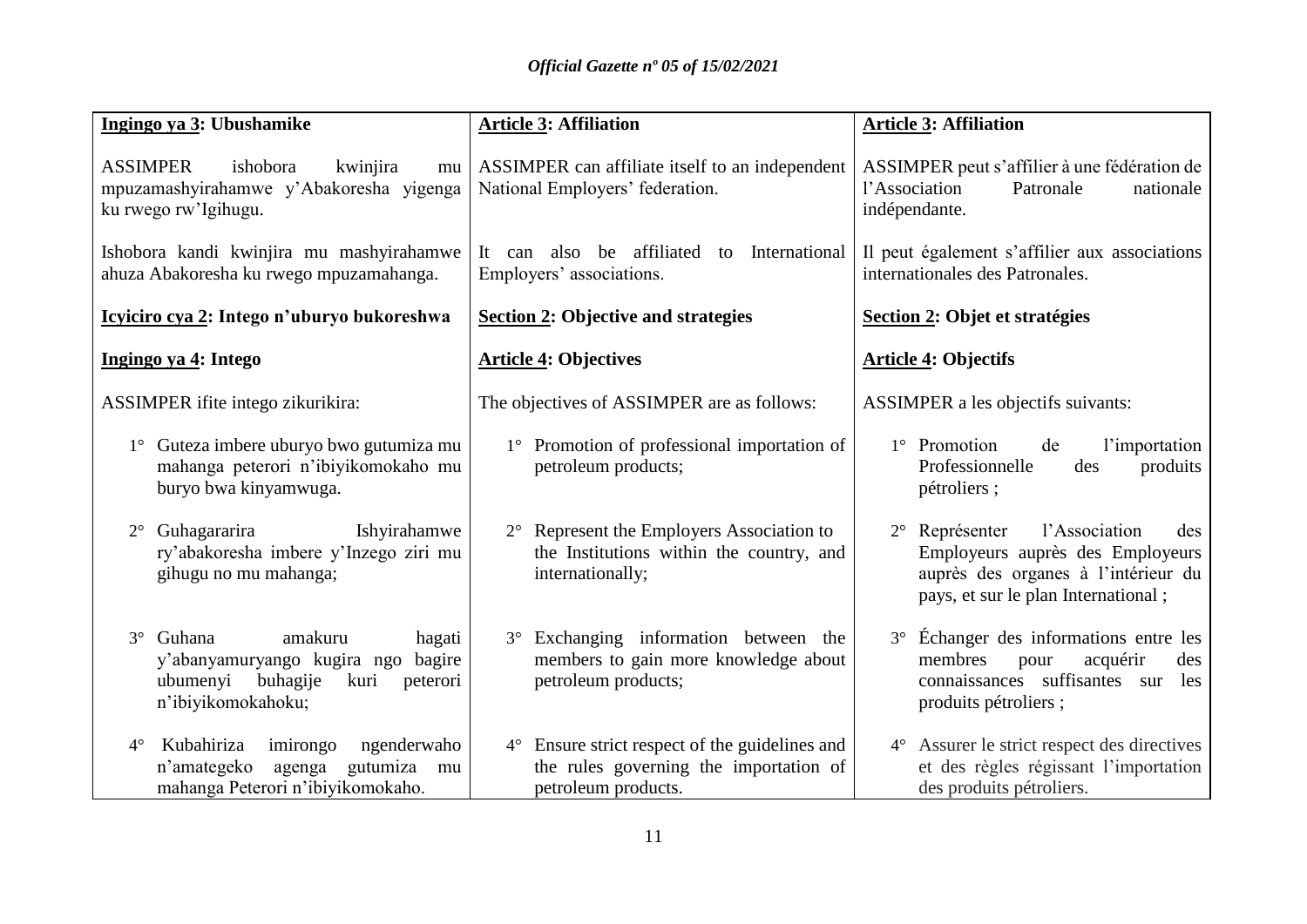| Ingingo ya 5: Uburyo bukoreshwa                                                                                                          | <b>Article 5: Strategies</b>                                                                                        | <b>Article 5: Stratégies</b>                                                                                                    |
|------------------------------------------------------------------------------------------------------------------------------------------|---------------------------------------------------------------------------------------------------------------------|---------------------------------------------------------------------------------------------------------------------------------|
| Kugira ngo igere ku ntego zayo, ASSIMPER<br>ikoresha uburyo bukurikira:                                                                  | To achieve its objectives, ASSIMPER uses the<br>following strategies:                                               | Pour atteindre ses objectifs, ASSIMPER<br>utilise les stratégies suivantes :                                                    |
| 1° Gushyigikira<br>imbere<br>guteza<br>no<br>n'andi mashyirahamwe<br>ubutwererane<br>y'abakoresha;                                       | maintain<br>cooperation<br>$1^\circ$ Promote<br>and<br>employers'<br>relations<br>with<br>other<br>associations;    | 1° Promouvoir et entretenir des relations<br>coopération<br>d'autres<br>de<br>avec<br>associations des employeurs ;             |
| Kujya inama hagati y'amashyirahamwe<br>y'abakoresha;                                                                                     | Consultations<br><b>Employers</b><br>$2^{\circ}$<br>between<br>Association;                                         | 2° Consultations entre les associations<br>des employeurs ;                                                                     |
| Gushyigikira imishyikirano<br>$3^\circ$<br>rusange<br>n'inama kugira ngo ishyirahamwe<br>ry'abakoresha rirengere uburenganzira<br>bwabo. | To support the common dialogue and<br>$3^\circ$<br>meetings to the Employers Association to<br>defend their rights; | 3° Soutenir le dialogue commun et les<br>de l'Association<br>réunions<br>des<br>défendre<br>Employeurs pour<br>leurs<br>droits; |
| 4° Guhugura no guha abakoresha amakuru<br>n'amahugurwa.                                                                                  | $4^{\circ}$ Provide information and training to<br>employers.                                                       | 4° Assurer l'information et la formation<br>des employeurs.                                                                     |
| <b>UMUTWE II: ABANYAMURYANGO</b>                                                                                                         | <b>CHAPTER II: MEMBERS</b>                                                                                          | <b>CHAPITRE II: MEMBRES</b>                                                                                                     |
| <b>Icviciro</b><br><b>Ibyiciro</b><br>mbere:<br>cya<br>by'abanyamuryango                                                                 | <b>Section One: Categories of members</b>                                                                           | Section première: Catégories des membres                                                                                        |
| Ingingo ya 6: Abagize Ishyirahamwe                                                                                                       | <b>Article 6: Composition of the Association</b>                                                                    | <b>Article 6: Composition de l'Association</b>                                                                                  |
| Ishyirahamwe<br>ry'abakoresha<br>rigizwe<br>n'abanyamuryango bakurikira:                                                                 | The Employers Association is composed of the<br>following members:                                                  | L'Association des Employeurs est composée<br>des membres suivants :                                                             |
| Abarishinze;                                                                                                                             | 1° Founder;                                                                                                         | Fondateurs;<br>1.                                                                                                               |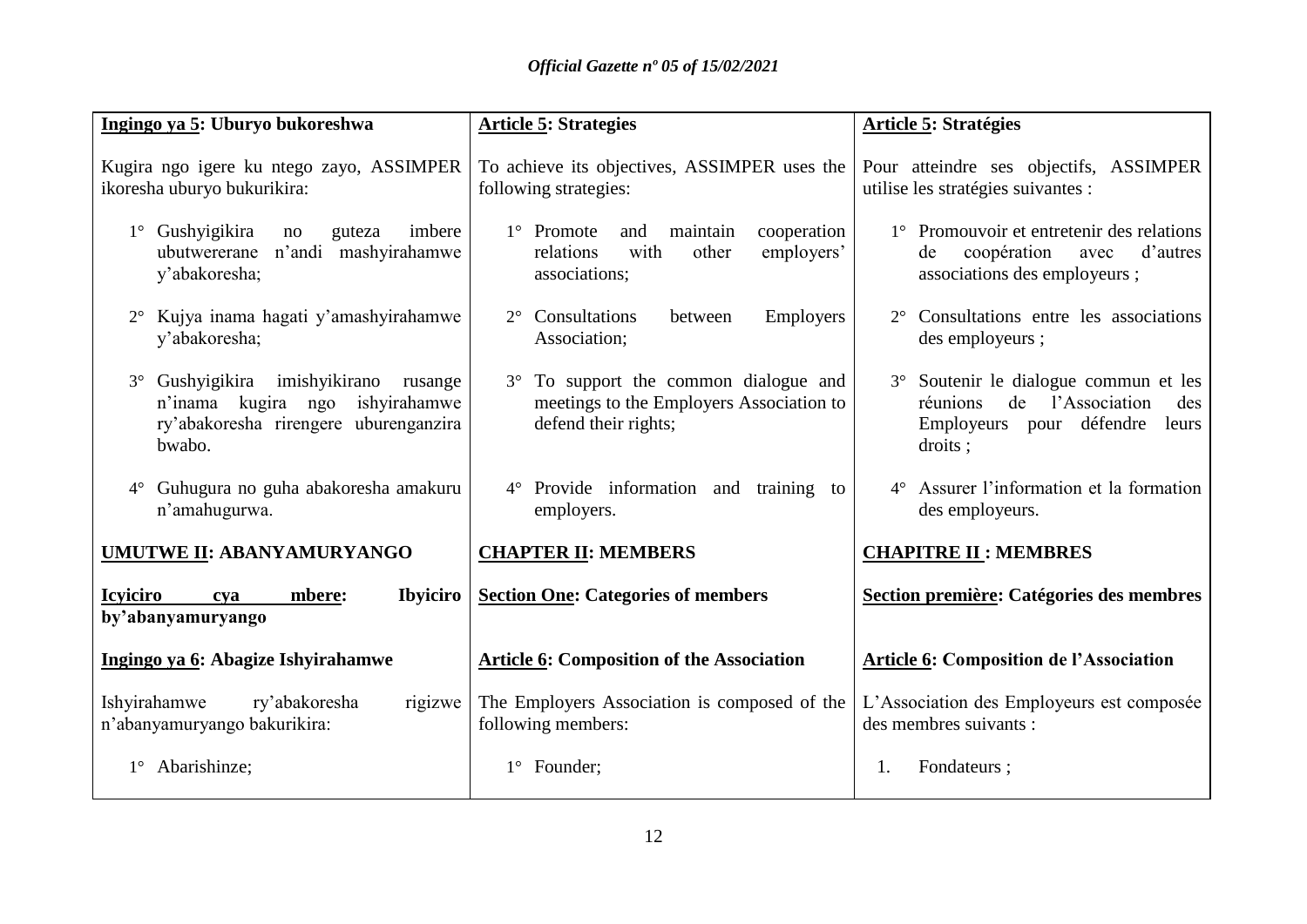| 2° Abaryinjiramo;                                                                                                                                                                      | 2° Adherent;                                                                                                                                               | 2.<br>Adhérents ;                                                                                                                                                           |
|----------------------------------------------------------------------------------------------------------------------------------------------------------------------------------------|------------------------------------------------------------------------------------------------------------------------------------------------------------|-----------------------------------------------------------------------------------------------------------------------------------------------------------------------------|
| Ab'icyubahiro.<br>$3^\circ$                                                                                                                                                            | Honorary.<br>$3^\circ$                                                                                                                                     | 3.<br>Honneur.                                                                                                                                                              |
| Abanyamuryango bashinze Ishyirahamwe ni<br>abashyize umukono kuri aya mategeko shingiro.                                                                                               | Founder members are the signatories to this<br>statute.                                                                                                    | Sont membres fondateurs les signataires des<br>présents statuts.                                                                                                            |
| baryinjiramo ni<br>Abanyamuryango<br>abantu<br>babisaba bamaze kwiyemeza gukurikiza aya<br>mategeko<br>shingiro,<br>bakemerwa<br>n'Inteko<br>Rusange.                                  | Adherent members are physical or moral persons<br>who, upon request and after subscription to this<br>statute, shall be agreed by the General Assembly.    | Sont membres adhérents des personnes<br>physiques qui, sur demande et après avoir<br>souscrit aux présents statuts, sont agréées par<br>l'Assemblée Générale.               |
| b'icyubahiro<br>Abanyamuryango<br>$\overline{\text{ni}}$<br>abantu<br>cyangwa imiryango yakiriwe n'Inteko Rusange<br>ishingiye<br>ku<br>nkunga<br>igaragara<br>bateye<br>ishyirahamwe. | Honorary members are physical or moral persons<br>admitted by the General Assembly based on the<br>support provided to the Association.                    | Les membres d'honneur sont des personnes<br>physiques ou morales qui ont été admises par<br>L'Assemblée Générale sur base de l'appui<br>apporté à l'Association.            |
| Abanyamuryango bawushinze n'abawinjiramo<br>ni bo banyamuryango nyakuri b'ishyirahamwe.<br>Bafite Uburenganzira n'inshingano bimwe mu<br>Muryango.                                     | The founder members and adherent members are<br>the effective members of Employers Association.<br>They have the same rights and duties in<br>Association. | Les membres fondateurs et les membres<br>adhérents constituent les membres effectifs de<br>l'Association. Ils ont les même droits et<br>devoirs vis-à-vis de l'Association. |
| Abanyamuryango b'icyubahiro bagishwa inama<br>ariko ntibatora.                                                                                                                         | Honorary members have a consultative role, but<br>they don't vote.                                                                                         | Les membres d'honneur ont<br>un rôle<br>consultatif, mais ils ne votent pas.                                                                                                |
| Icyiciro cya II: Kuba umunyamuryango                                                                                                                                                   | <b>Section II: Membership</b>                                                                                                                              | <b>Section II: Adhésion</b>                                                                                                                                                 |
| Ibisabwa<br>Ingingo ya $7:$<br>kugira<br>ngo<br>wemererwe kuba mu Ishyirahamwe                                                                                                         | Article 7: Conditions to be admitted to the<br><b>Association</b>                                                                                          | Article 7: Conditions d'être admis dans<br>l'Association<br>Toute personne qui souhaite rejoindre                                                                           |
| Umuntu wese wifuza kuba mu ishyirahamwe<br>ASSIMPER agomba kuba yujuje ibi bikurikira:                                                                                                 | Any person willing to join the ASSIMPER has to<br>fulfil the following requirements:                                                                       | ASSIMPER doit remplir les conditions<br>suivantes :                                                                                                                         |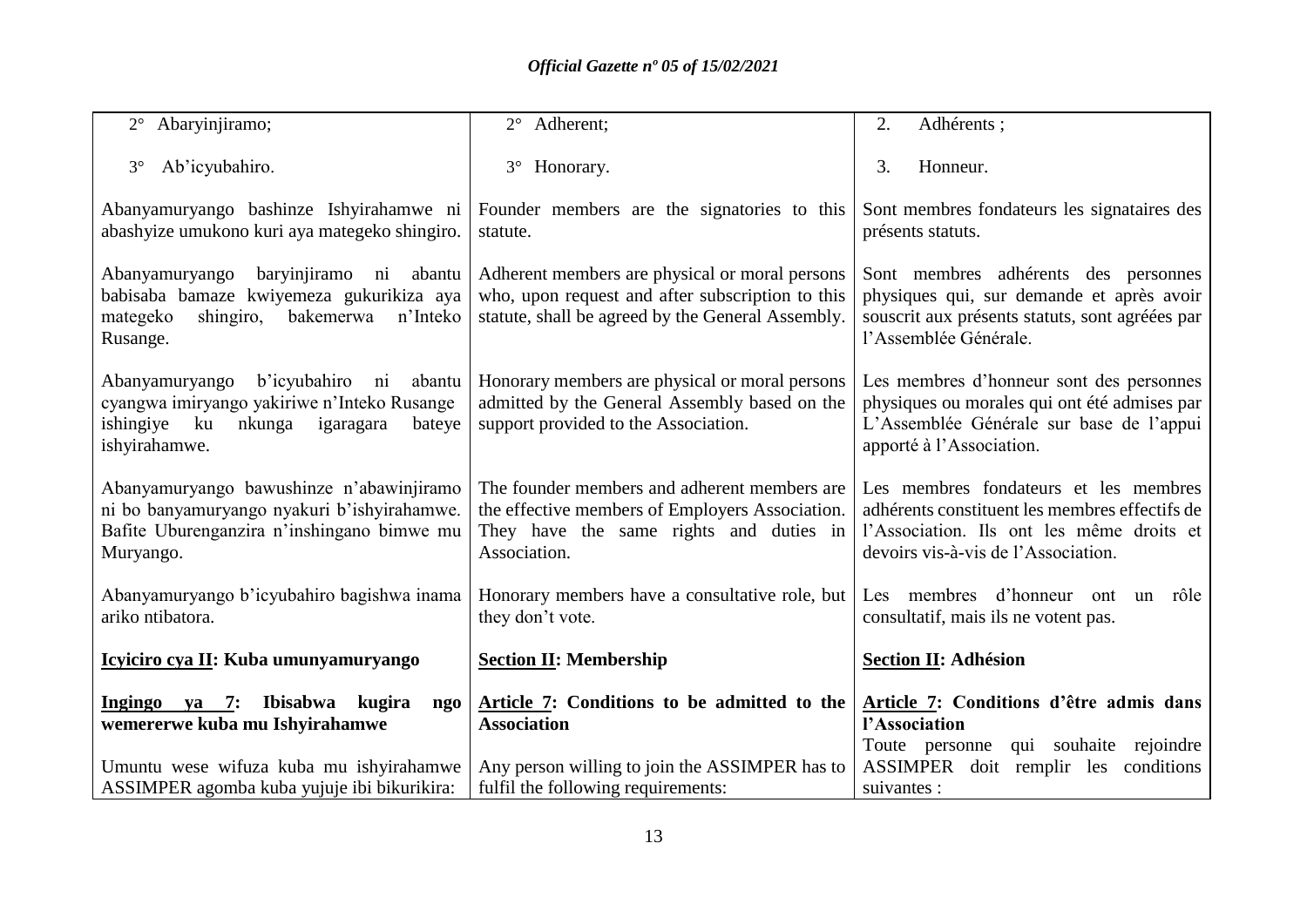| shingiro<br>amategeko<br>$1^{\circ}$ Kwemera<br>y'ishyirahamwe<br>n'andi<br>mabwiriza<br>agenga imikorere yaryo;                                                                                                                                    | 1° Agree to the statutes and internal rules and<br>regulations of the association;                                                                                                                                                                                            | 1° Accepter les statuts et le règlement<br>d'ordre intérieur de l'association;                                                                                                                                                                                                     |
|-----------------------------------------------------------------------------------------------------------------------------------------------------------------------------------------------------------------------------------------------------|-------------------------------------------------------------------------------------------------------------------------------------------------------------------------------------------------------------------------------------------------------------------------------|------------------------------------------------------------------------------------------------------------------------------------------------------------------------------------------------------------------------------------------------------------------------------------|
| Kwemera kugira uruhare rutaziguye mu<br>ishyirwa<br>bikorwa<br>ry'intego<br>mu<br>z'ishyirahamwe;                                                                                                                                                   | 2° Accept to actively participate in achieving<br>the objective of the association;                                                                                                                                                                                           | 2° Accepter de participer activement aux<br>objectifs de l'association,                                                                                                                                                                                                            |
| Kwemera kwishyura umusanzu ugenwa<br>$3^\circ$<br>n'Inteko Rusange;                                                                                                                                                                                 | 3° Accept to pay contribution whose amount<br>shall be set by the General Assembly.                                                                                                                                                                                           | 3° Accepter de payer la contribution dont<br>le montant est déterminé<br>par<br>l'Assemblée Générale.                                                                                                                                                                              |
| Kuba ari ikigo cy'ubucuruzi kibaruwe<br>$4^{\circ}$<br>mu Rwanda kandi kihafite ibikorwa.                                                                                                                                                           | be registered in Rwanda<br>$4^{\circ}$<br>To<br>and<br>operational business entity.                                                                                                                                                                                           | 4° Être enregistré au Rwanda et être une<br>entité commerciale opérationnelle.                                                                                                                                                                                                     |
| ibisabwa<br>byujujwe,<br>usaba<br>Iyo<br>kuba<br>Umuvugizi<br>yandikira<br>umunyamuryango<br>w'Ishyirahamwe, uyu na we akabishyikiriza<br>Komite Nshingwabikorwa kugira ngo ibisuzume<br>na yo ibishyikirize Inteko Rusange kugira ngo<br>ibyemeze. | Once requirements are met, the candidate will file<br>the request for membership to the Legal<br>Representative of the Association who will file to<br>the Executive Committee for appreciation and<br>thereafter submit application for approval by the<br>General Assembly. | Si les conditions sont remplies, le candidat<br>demande<br>d'adhésion<br>adresse<br>sa<br>au<br>Représentant Légal de l'Association, qui le<br>Comité<br>Exécutif<br>soumet<br>au<br>pour<br>l'appréciation et présenter le candidat à<br>l'Assemblée Générale pour l'approbation. |
| <b>Icyiciro</b><br>III:<br>Gutakaza<br>kuba<br>cva<br>umunyamuryango                                                                                                                                                                                | <b>Section III: Loss of membership</b>                                                                                                                                                                                                                                        | Section III: Perte de la qualité de membre                                                                                                                                                                                                                                         |
| Ingingo ya 8: Impamvu zo gutakaza kuba<br>umunyamuryango w'Ishyirahamwe                                                                                                                                                                             | <b>Article 8:</b> Causes of the loss of being a member<br>of the Association                                                                                                                                                                                                  | Article 8: Causes de la perte d'être membre<br>de l'Association                                                                                                                                                                                                                    |
| Umuntu atakaza kuba umunyamuryango wa<br>ASSIMPER kubera impamvu zikurikira:                                                                                                                                                                        | Membership of ASSIMPER is lost for the<br>following reasons:                                                                                                                                                                                                                  | La qualité de membre d'ASSIMPER se perd<br>par des raisons suivantes :                                                                                                                                                                                                             |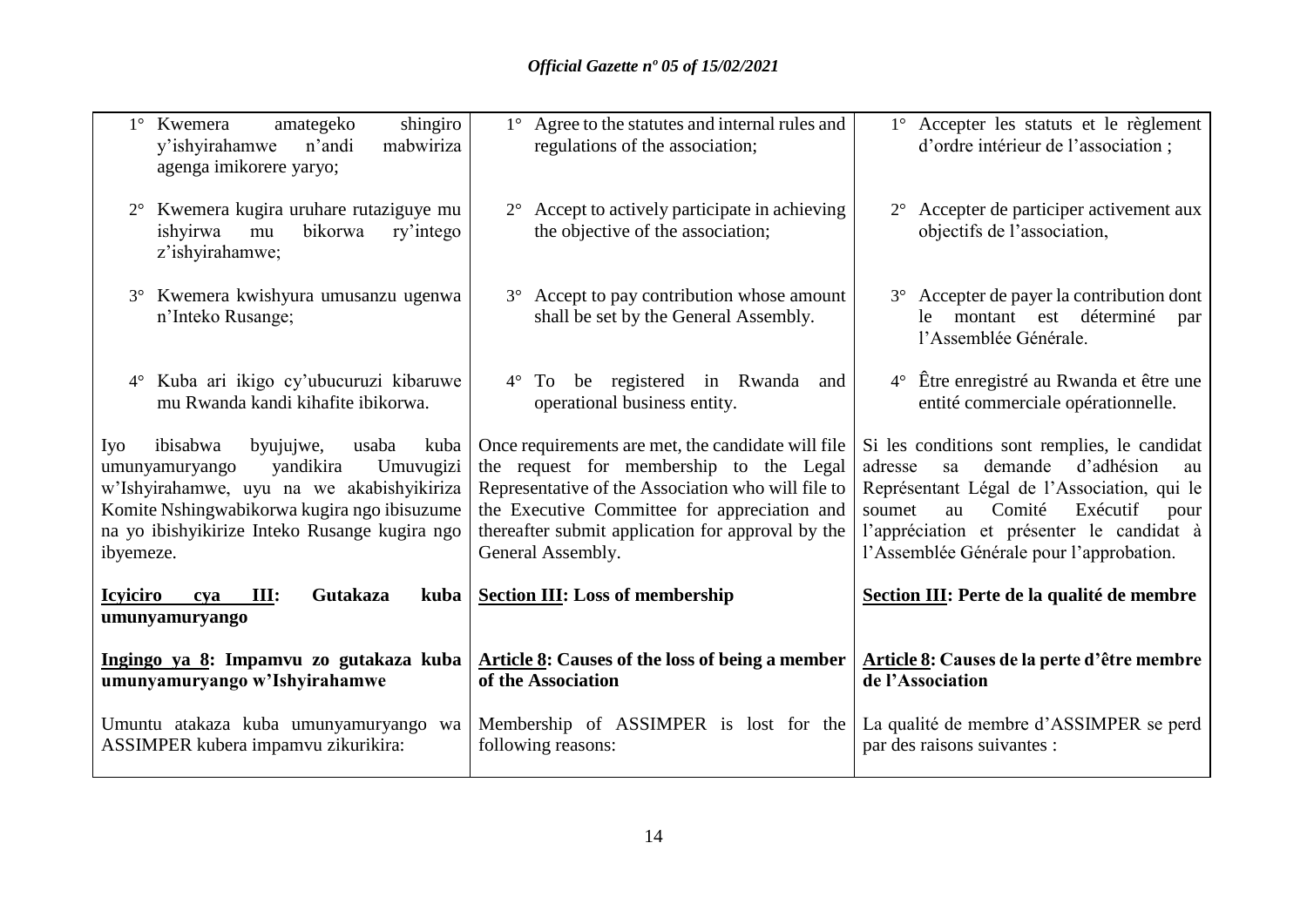| 1° Kwegura ku bushake binyuze mu<br>nyandiko yandikiwe Perezida wa Komite<br>Nshingwabikorwa, na we akayigeza ku<br>Nteko Rusange, ari nayo ifata icyemezo<br>ntakuka;                                      | 1° Voluntary resignation made in writing<br>sent to the Chairperson of the Executive<br>Committee of the association who shall<br>submit it to the General Assembly for a<br>decision thereon;    | 1° Démission volontaire exprimée par<br>écrit adressé au Président du Comité<br>Exécutif de l'Association, qui la<br>présentera à l'Assemblée Générale<br>pour la décision finale;            |
|-------------------------------------------------------------------------------------------------------------------------------------------------------------------------------------------------------------|---------------------------------------------------------------------------------------------------------------------------------------------------------------------------------------------------|-----------------------------------------------------------------------------------------------------------------------------------------------------------------------------------------------|
| Gusiba inshuro zirenze eshatu<br>$2^{\circ}$<br>(3)<br>zikurikiranye nta mpamvu inama z'Iteko<br>Rusange;                                                                                                   | Unjustified absence from more than three<br>$2^{\circ}$<br>(3) consecutive meetings of the General<br>Assembly;                                                                                   | 2° Absences non justifiées dans plus de<br>trois (3) réunions consécutives de<br>l'Assemblée Générale ;                                                                                       |
| 3° Icyemezo<br>kwamburwa<br>cyo<br>gifashwe<br>n'Inteko<br>ubunyamuryango<br>Rusange cyubahirije amategeko na bibiri<br>bya gatatu (2/3) by'abanyamuryango ba<br><b>ASSIMPER</b> bitabiriye Inteko Rusange; | Exclusion on legitimate grounds ordered<br>$3^\circ$<br>by the General Assembly by the two thirds<br>(2/3) majority of members of ASSIMPER<br>in attendance;                                      | 3° Exclusion pour des motifs légitimes<br>ordonnés par l'Assemblée Générale<br>par la majorité de deux tiers (2/3) des<br>membres d'ASSIPMER présents ;                                       |
| Kutishyura umusanzu.<br>$4^{\circ}$                                                                                                                                                                         | Failure to pay contribution;<br>$4^{\circ}$                                                                                                                                                       | 4° Le non-paiement de contribution.                                                                                                                                                           |
| Niba nta cyemezo gifashwe mu gihe cy'amezi<br>cumi n'abiri (12) uhereye igihe ibaruwa yo<br>kwegura yakiriwe, kwegura bizafatwa ko<br>byemewe.                                                              | In the event that no decision is made for a period<br>of twelve (12) months from the date of receipt of<br>the letter of resignation, the right to resign will be<br>deemed to have been granted. | Au cas où aucune décision n'est prise pour<br>une période de douze (12) mois dès la date de<br>la réception de la lettre de démission, le droit<br>de démission sera considéré comme octroyé. |
| umunyamuryango<br>Igihe<br>yeguye<br>cyangwa<br>yambuwe ubunyamuryango, imisanzu yatanze<br>ntabwo ayisubizwa.                                                                                              | In case of withdrawal or exclusion, membership<br>contributions shall not be refundable.                                                                                                          | En cas de démission ou d'exclusion, les<br>cotisations des<br>membres ne sont<br>pas<br>remboursables.                                                                                        |
|                                                                                                                                                                                                             |                                                                                                                                                                                                   |                                                                                                                                                                                               |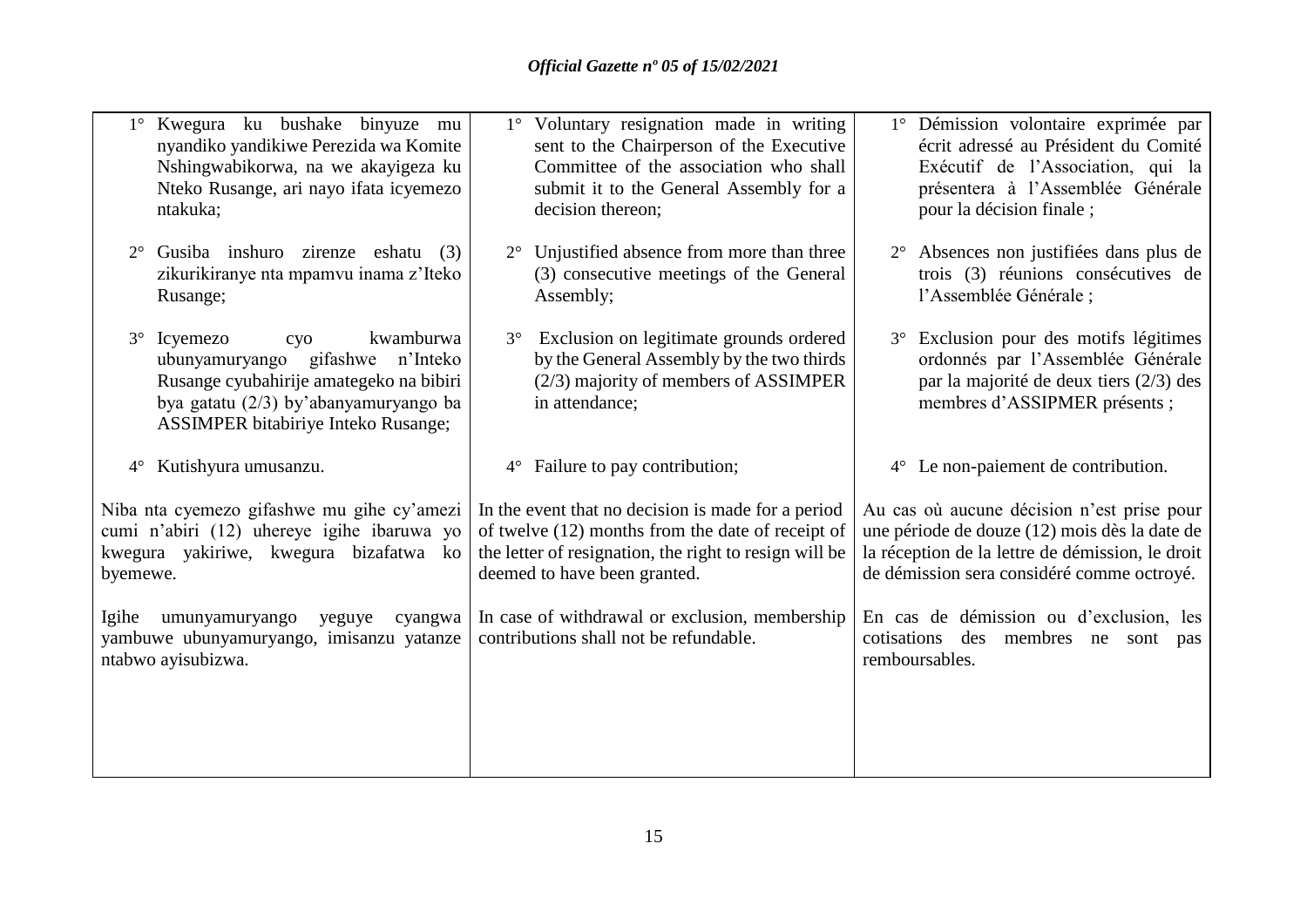| <b>ZIGIZE</b><br>UMUTWE WA III:<br><b>INZEGO</b><br><b>ISHYIRAHAMWE</b>                                                                                                                                                               | <b>CHAPTER</b><br><b>ORGANS</b><br>OF<br><b>THE</b><br>III:<br><b>ASSOCIATION</b>                                                                                                                                                        | <b>CHAPITRE</b><br><b>ORGANES</b><br><b>DE</b><br>III:<br><b>L'ASSOCIATION</b>                                                                                                                                                            |
|---------------------------------------------------------------------------------------------------------------------------------------------------------------------------------------------------------------------------------------|------------------------------------------------------------------------------------------------------------------------------------------------------------------------------------------------------------------------------------------|-------------------------------------------------------------------------------------------------------------------------------------------------------------------------------------------------------------------------------------------|
| Ingingo ya 9: Inzego z'Ishyirahamwe                                                                                                                                                                                                   | <b>Article 9: Organs of the Association</b>                                                                                                                                                                                              | <b>Article 9: Organes de l'Association</b>                                                                                                                                                                                                |
| Ishyirahamwe rigizwe n'inzego zikurikira:                                                                                                                                                                                             | The organs of the Association shall include:                                                                                                                                                                                             | Les organes de l'Association sont les<br>suivants:                                                                                                                                                                                        |
| 1° Inteko Rusange;                                                                                                                                                                                                                    | 1° The General Assembly;                                                                                                                                                                                                                 | 1° L'Assemblée Générale;                                                                                                                                                                                                                  |
| Komite Nshingwabikorwa;                                                                                                                                                                                                               | The Executive Committee;                                                                                                                                                                                                                 | 2° Le Comité Exécutif:                                                                                                                                                                                                                    |
| Abagenzuzi;<br>$3^\circ$                                                                                                                                                                                                              | Auditors;<br>$3^\circ$                                                                                                                                                                                                                   | Auditeurs ;<br>$3^\circ$                                                                                                                                                                                                                  |
| Abanjyanama.<br>$4^\circ$                                                                                                                                                                                                             | Advisors.<br>$4^\circ$                                                                                                                                                                                                                   | Conseillers.<br>$4^\circ$                                                                                                                                                                                                                 |
| <b>Icyliciro cya mbere: Inteko Rusange</b>                                                                                                                                                                                            | <b>Section One: General Assembly</b>                                                                                                                                                                                                     | Section première: Assemblée Générale                                                                                                                                                                                                      |
| Ingingo ya 10: Abagize Inteko Rusange                                                                                                                                                                                                 | <u>Article 10</u> :<br>Composition of the General<br><b>Assembly</b>                                                                                                                                                                     | Article 10: Composition de l'Assemblée<br>Générale                                                                                                                                                                                        |
| Inteko<br>Rusange<br>$\overline{\text{ni}}$<br>rukuru<br>urwego<br>rw'Ishyirahamwe<br>n'abagize<br>rugizwe<br>bahoraho bose.<br>Ishyirahamwe<br>Ububasha<br>bw'izindi nzego z'Ishyirahamwe bwubahiriza<br>ibyemezo by'Inteko Rusange. | The General Assembly is the supreme organ of<br>the Association composed of all the effective<br>members of the Association. The authority of the<br>other organs of the Association is subject to the<br>power of the General Assembly. | L'Assemblée Générale est l'organe suprême<br>de l'Association composé de tous les<br>effectifs<br>membres<br>de<br>l'Association.<br>L'autorité des autres organes de l'Association<br>est soumise au pouvoir de l'Assemblée<br>Générale. |
| Ingingo ya 11: Ububasha bw'Inteko Rusange                                                                                                                                                                                             | <b>Article 11: Powers of the General Assembly</b>                                                                                                                                                                                        | Article 11: Pouvoirs de de l'Assemblée<br>Générale                                                                                                                                                                                        |
| busumba<br>Inteko<br>Rusange ifite<br>ububasha<br>ubw'izindi<br>z'Ishyirahamwe,<br>nzego<br>zose<br>ishinzwe ibi bikurikira:                                                                                                          | The General Assembly shall have the most<br>extensive powers and perform these duties:                                                                                                                                                   | L'Assemblée Générale a les pouvoirs les plus<br>étendus et exerce les fonctions suivantes :                                                                                                                                               |
| 1° Gutegura icyerekezo cy'Ishyirahamwe;                                                                                                                                                                                               | 1° Design orientations of the association;                                                                                                                                                                                               | 1° La conception des orientations de<br>l'Association;                                                                                                                                                                                    |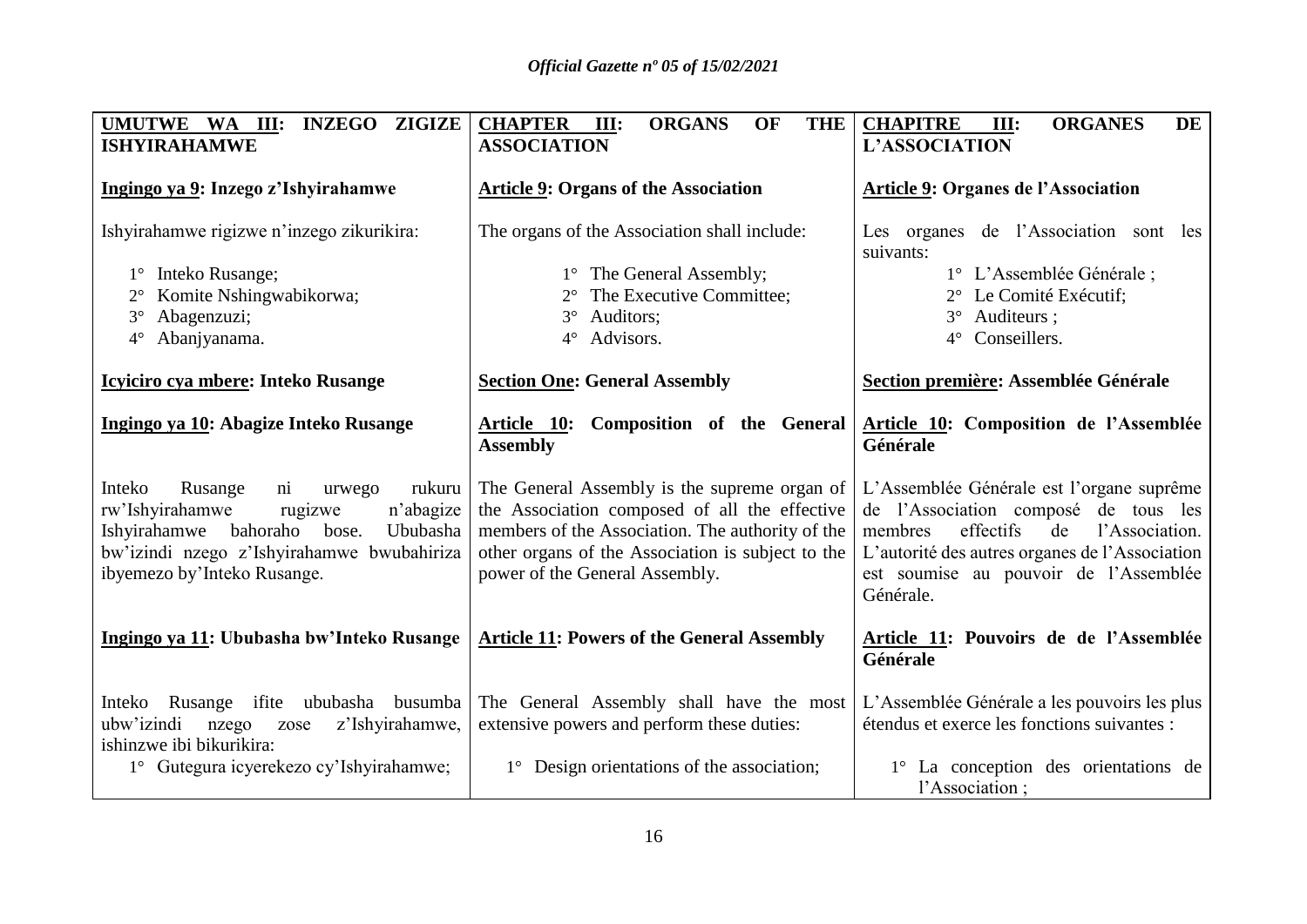| guhindura<br>Kwemeza<br>$2^{\circ}$<br>cyangwa<br>shingiro<br>n'amabwiriza<br>amategeko<br>agenga Ishyirahamwe; | 2° Adopt or modify statutes and the internal<br>rules and regulations of the Association;     | 2° Adopter ou modifier les statuts et le<br>règlement intérieur de l'Association; |
|-----------------------------------------------------------------------------------------------------------------|-----------------------------------------------------------------------------------------------|-----------------------------------------------------------------------------------|
| Kwemeza ingengo y'imari y'umwaka<br>$3^\circ$<br>n'igenamigambi by'Ishyirahamwe.                                | 3° Approve the annual budget and action<br>plan for the Association.                          | 3° Approuver le budget annuel et le plan<br>d'action de l'Association             |
| Perezida<br>Komite<br>$4^{\circ}$<br>Gutora<br>wa<br>Nshingwabikorwa<br>n'abagize<br>komite<br>nshingwabikorwa; | 4° Elect the Chairperson of the Executive<br>Committee<br>and executive committee<br>members; | 4° Élire le Président du Comité Exécutif<br>et les membres du comité exécutif ;   |
| Gutora abagenzuzi;<br>$5^{\circ}$                                                                               | Elect auditors;<br>$5^{\circ}$                                                                | Elire les auditeurs ;<br>$5^{\circ}$                                              |
| Kwemeza<br>y'umusanzu<br>$6^{\circ}$<br>ingano<br>w'abanyamuryago.                                              | $6^{\circ}$ Set rates for member contribution;                                                | 6° Fixer le taux de cotisation des<br>membres;                                    |
| Kwemeza komisiyo zishyirwaho<br>na<br>Komite Nshingwabikorwa.                                                   | $7^\circ$ Approve commissions put in place by the<br><b>Executive Committee;</b>              | 7° Approuver les commissions mises en<br>place par le Comité Exécutif ;           |
| Kwemeza iyegura ry'abagize Komite<br>Nshingwabikorwa cyangwa Abagenzuzi;                                        | 8° Approve the resignation of the members<br>of the Executive Committee OR Auditors;          | 8° Approuver la démission des membres<br>du Comité Exécutif ou des Auditeurs ;    |
| Kwemeza iseswa ry'Ishyirahamwe;<br>$9^{\circ}$                                                                  | dissolution<br>$9^{\circ}$ Decide on<br>the<br>of<br>the<br>Association;                      | $9°$ Décider<br>la<br>dissolution<br>sur<br>de<br>l'Association;                  |
| 10° Kwakira inkunga n'impano;                                                                                   | $10^{\circ}$ Accept grants and legacies;                                                      | 10° Accepter des subventions et des legs;                                         |
| 11° Kwemeza,<br>guhagarika<br>cyangwa<br>gusezerera umunyamuryango;                                             | 11° Approve, suspend or exclude a member;                                                     | 11° Approuver, suspendre ou exclure un<br>membre;                                 |
|                                                                                                                 |                                                                                               |                                                                                   |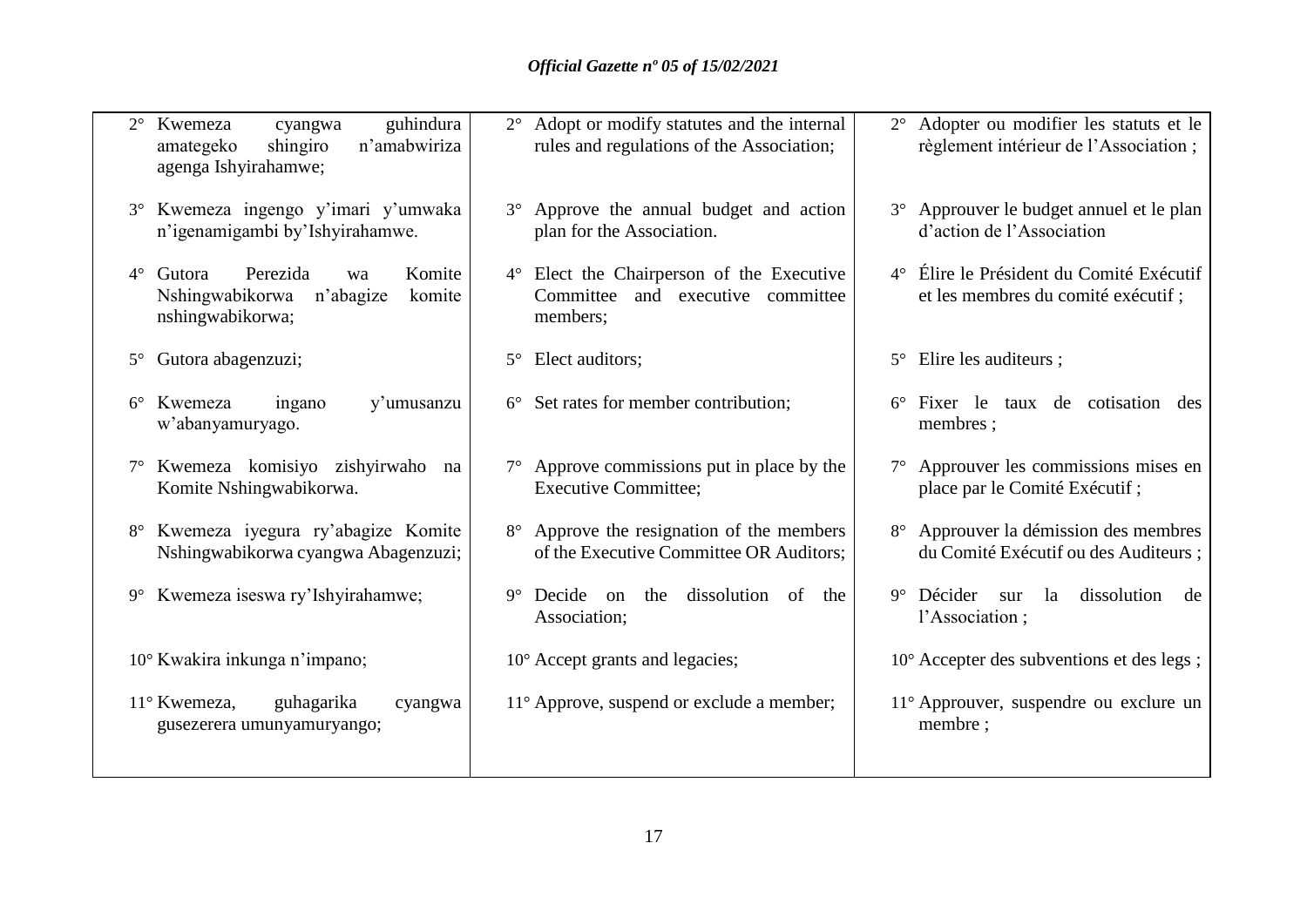| $12^{\circ}$ ushyiraho<br>abashinzwe<br>gusesa<br>ishyirahamwe no guteganya inshingano<br>zabo;                                                                                                                | 12° Appoint liquidators and define their<br>responsibilities;                                                                                                                                                                          | 12° Nommer des liquidateurs et définir<br>leurs attributions ;                                                                                                                                               |
|----------------------------------------------------------------------------------------------------------------------------------------------------------------------------------------------------------------|----------------------------------------------------------------------------------------------------------------------------------------------------------------------------------------------------------------------------------------|--------------------------------------------------------------------------------------------------------------------------------------------------------------------------------------------------------------|
| 13° Kwemeza imicungire y'umutungo                                                                                                                                                                              | $13^{\circ}$ Approve the<br>financial<br>management<br>procedures                                                                                                                                                                      | 13° Approuver les procédures de gestion<br>financière                                                                                                                                                        |
| 14° Gushyiraho Komite ishinzwe gusesa<br>Ishyirahamwe.                                                                                                                                                         | $14^{\circ}$ Appoint a committee to dissolve the<br>Association.                                                                                                                                                                       | 14° Nommer un comité pour dissoudre<br>l'Association                                                                                                                                                         |
| Ingingo ya 12: Itumizwa,<br>iyoborwa<br>n'umubare wa ngombwa by'Inteko Rusange                                                                                                                                 | <b>Article 12: Convocation, chairmanship and</b><br>required number of the General Assembly                                                                                                                                            | Article 12 : Convocation, présidence et<br>nombre exigé de l'Assemblée Générale                                                                                                                              |
| Inama isanzwe y'Inteko Rusange iba kabiri mu<br>mwaka. Hashobora kubaho inama y'Inteko<br>Rusange idasanzwe.                                                                                                   | The General Assembly shall be held twice per<br>year ordinary session. It may hold<br>an<br>extraordinary session.                                                                                                                     | L'Assemblée Générale en session ordinaire se<br>réunit deux fois par an. Il peut tenir une<br>session extraordinaire.                                                                                        |
| Inteko Rusange itumizwa kandi ikayoborwa na<br>Perezida wa Komite Nshingwabikorwa, yaba<br>atabonetse ikayoborwa na Visi Perezida. Iyo<br>bombi batabonetse, Inteko Rusange igena<br>umunyamuryango uyiyobora. | The General Assembly shall be convened and<br>chaired by the Chairperson of the Executive<br>Committee, and in his or her absence, by the Vice<br>Chairperson. In the absence of both, by a member<br>elected by the General Assembly. | L'Assemblée Générale est convoquée et<br>présidée par le Président du Comité Exécutif,<br>et en son absence, par le Vice-Président. En<br>l'absence des deux, par un membre élu par<br>l'Assemblée Générale. |
| Inteko Rusange iterana kandi igafata ibyemezo<br>bifite agaciro iyo bibiri bya gatatu $(2/3)$<br>by' Abanyamuryango<br>b'Ishyirahamwe<br>byitabiriye inama.                                                    | The General Assembly can meet and take valid<br>decision only where at least two thirds $(2/3)$ of<br>members of the Association are present.                                                                                          | L'Assemblée<br>Générale<br>se<br>réunit<br>et<br>valablement décide si au moins deux tiers<br>$(2/3)$ des membres de l'Association sont<br>présents.                                                         |
| Iyo bibiri bya gatatu (2/3) bitabonetse, Inteko<br>Rusange yongera gutumizwa mu gihe kitarenze                                                                                                                 | When the quorum of two thirds (2/3) is not Lorsque le quorum de deux tiers (2/3) n'est<br>reached, the General Assembly will be convened<br>again within thirty (30) days and will take valid                                          | pas atteint, l'Assemblée Générale<br>sera<br>convoquée à nouveau dans les trente (30)                                                                                                                        |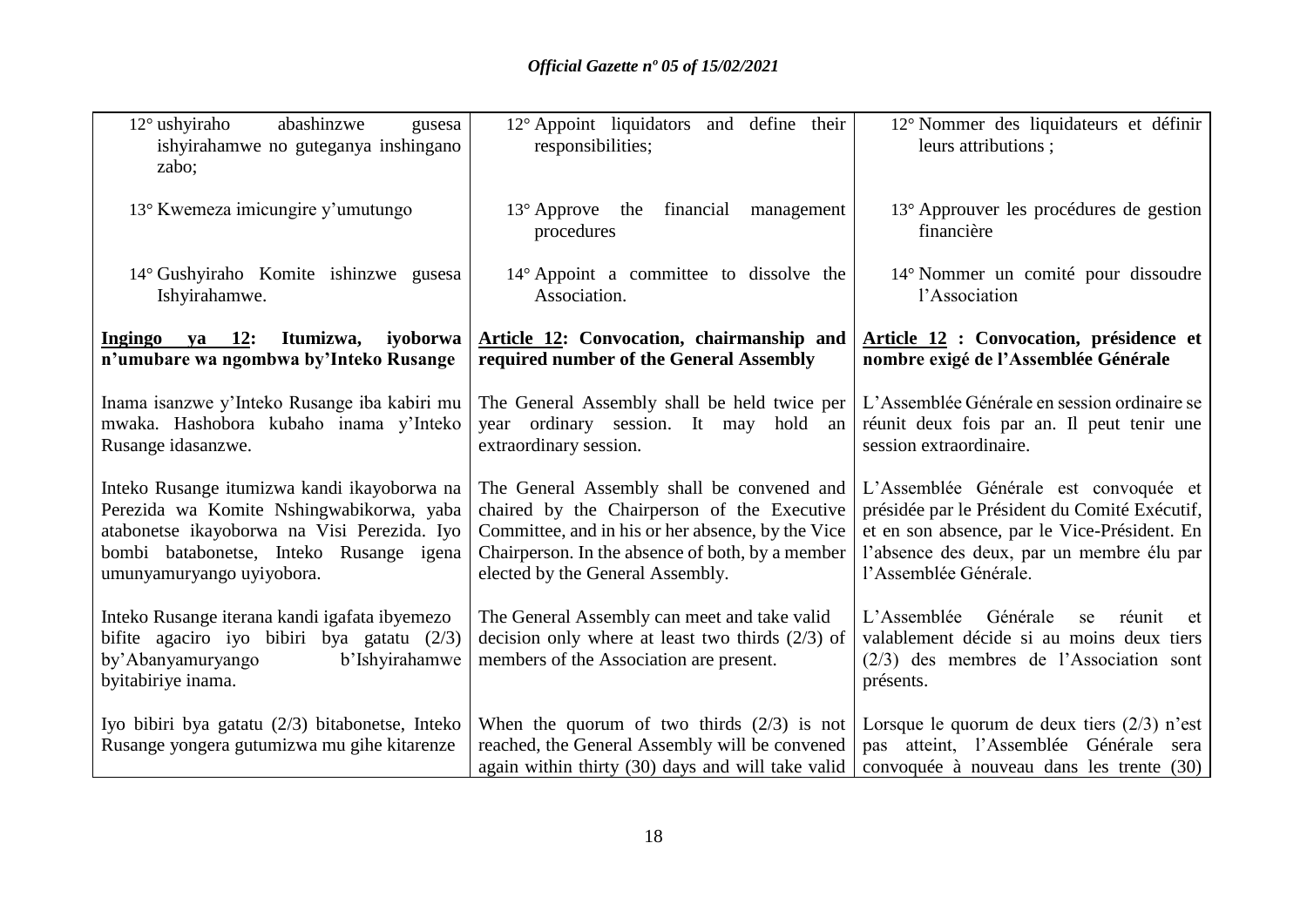| iminsi mirongo itatu (30), kandi igafata<br>ndakuka hatitawe<br>ku<br>mubare<br>ibyemezo<br>w'Abanyamuryango babonetse.                                                                                                                                                                           | decisions regardless of the number of members<br>present.                                                                                                                                                                                                                                                                | jours et prendra des décisions valables quel<br>que soit le nombre des membres présents.                                                                                                                                                                                                              |
|---------------------------------------------------------------------------------------------------------------------------------------------------------------------------------------------------------------------------------------------------------------------------------------------------|--------------------------------------------------------------------------------------------------------------------------------------------------------------------------------------------------------------------------------------------------------------------------------------------------------------------------|-------------------------------------------------------------------------------------------------------------------------------------------------------------------------------------------------------------------------------------------------------------------------------------------------------|
| Igihe hari impamvu zihutirwa Perezida wa<br>Nshingwabikorwa cyangwa<br>Visi<br>Komite<br>Perezida atumiza inama y'Inteko Rusange<br>kugira ngo izisuzumwe. Iyo batayitumije, bibiri<br>bya gatatu (2/3) by'abagize Ishyirahamwe<br>bashobora kuyitumiza ikitoramo uyiyobora<br>n'umwanditsi wayo. | In emergency cases the Chairperson of the<br>Executive Committee or the Vice-Chairperson<br>convene the meeting of the General Assembly to<br>address them. In case they fail to convene it, two<br>thirds $(2/3)$ of the members can convene it and<br>appoints from among its members a president and<br>a rapporteur. | En cas d'urgence le Président du Comité<br>Exécutif ou le Vice-Président convoque la<br>réunion de l'Assemblée Générale pour les<br>étudier. S'ils ne la convoquent pas, les deux<br>tiers $(2/3)$ des membres peuvent la convoquer<br>et désigne parmi ses membres un président et<br>un rapporteur. |
| Ingingo ya 13: Inteko Rusange iteranira<br>n'ibiri ku murongo w'ibyigwa                                                                                                                                                                                                                           | Article 13: Place of the Ordinary General<br>Assembly meeting and agenda                                                                                                                                                                                                                                                 | Article 13: Lieu de la réunion de<br>l'Assemblée Générale Ordinaire et l'ordre<br>du jour                                                                                                                                                                                                             |
| Inteko Rusange ibera ahateganyijwe, ku gihe no<br>ku isaha bigaragara ku butumire.                                                                                                                                                                                                                | The General Assembly shall hold its sessions in<br>such venues, on such days and such hours as<br>specified in the invitation.                                                                                                                                                                                           | L'Assemblée Générale tient ses sessions dans<br>les lieux, aux jours et heures précisés dans<br>l'invitation.                                                                                                                                                                                         |
| Ku murongo w'ibyigwa n'Inteko Rusange<br>isanzwe hagomba kubamo ishusho y'umutungo<br>y'umwaka ushize, ingengo y'imari, raporo<br>y'ibikorwa bya Komite Nshingwabikorwa<br>ndetse na raporo z'Abagenzuzi.                                                                                         | The agenda of the ordinary session shall<br>obligatorily include presentation of the balance<br>sheet for the year ended, budget forecasts and the<br>activity report of the Executive Committee as<br>well as the report on the control by the Auditors.                                                                | L'ordre du jour de la session ordinaire doit<br>obligatoirement inclure la présentation du<br>bilan pour l'année écoulée, les prévisions<br>budgétaires et le rapport d'activité du Comité<br>Exécutif ainsi que le rapport d'audit.                                                                  |
| Igihe cyose bibaye ngombwa Perezida wa<br>Komite Nshingwabikorwa ashobora gutumiza<br>Inteko Rusange idasanzwe yigirwamo ingingo<br>zateganyijwe ku murongo w'ibyigwa zonyine.<br>Ihamagazwa nk'uko inama y'Inteko Rusange                                                                        | Whenever necessary, the Chairperson of the<br>Executive Committee may convene the General<br>Assembly in an extraordinary session deliberating<br>only on the items initially entered on the agenda.<br>The terms of its convocation are identical to those                                                              | Chaque fois que de besoin, le Président du<br>Comité Exécutif peut convoquer l'Assemblée<br>Générale en session extraordinaire ne<br>délibérant que sur les points initialement<br>inscrits à l'ordre du jour. Les modalités de sa<br>convocation sont identiques à celles de                         |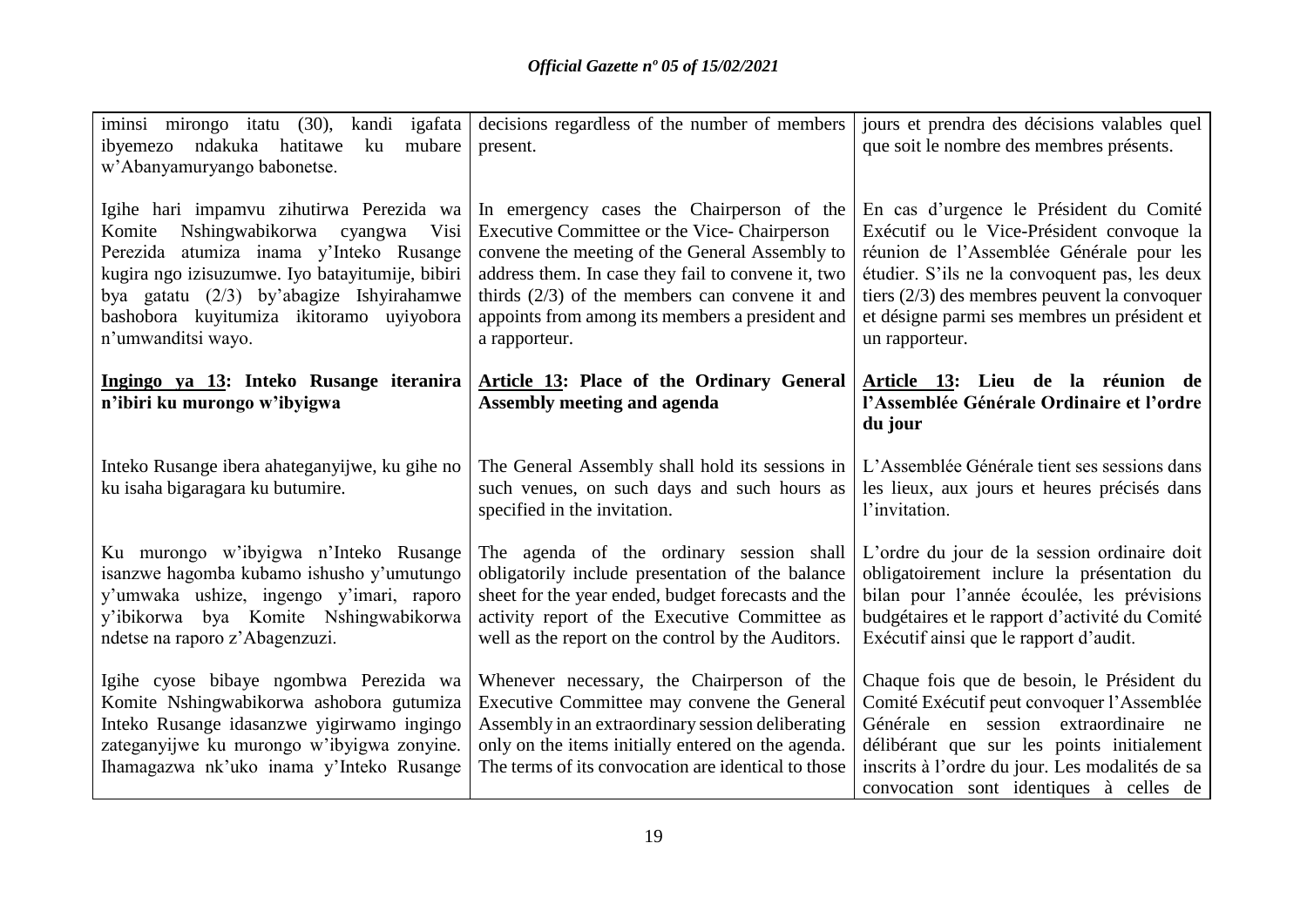| isanzwe itumizwa. Ibyemezo biyifatiwemo<br>bigira agaciro nk'iby'inama isanzwe.                                                                                                                                                                                                                                   | of the Ordinary General Meeting. The decisions<br>taken are valid as those taken in ordinary session.                                                                                                                                                                                             | l'Assemblée<br>Générale<br>Ordinaire.<br>Les<br>décisions prises sont valables comme celles<br>prises en session ordinaire.                                                                                                                                                                    |
|-------------------------------------------------------------------------------------------------------------------------------------------------------------------------------------------------------------------------------------------------------------------------------------------------------------------|---------------------------------------------------------------------------------------------------------------------------------------------------------------------------------------------------------------------------------------------------------------------------------------------------|------------------------------------------------------------------------------------------------------------------------------------------------------------------------------------------------------------------------------------------------------------------------------------------------|
| Ingingo ya 14: Ifatwa ry'ibyemezo                                                                                                                                                                                                                                                                                 | <b>Article 14: Decision making</b>                                                                                                                                                                                                                                                                | <b>Article 14: Prise de décisions</b>                                                                                                                                                                                                                                                          |
| Inteko Rusange ifata ibyemezo ishingiye ku<br>bwiganze busesuye bw'abagize Ishyirahamwe<br>bitabiriye<br>inama,<br>indi<br>mpamvu<br>uretse<br>yateganywa n'aya mategeko shingiro. Mu gihe<br>amajwi yanganye, amatora asubirwamo. Ku<br>nshuro ya gatatu y'amatora, ijwi ry'Umuyobozi<br>w'inama ribarwa kabiri. | Decisions by the General Assembly shall be taken<br>by the relative majority of members present, save<br>where expressly provided for by the present<br>statutes. In case of equal votes, voting may be<br>resumed. At the third round of voting, the<br>Chairperson shall have the casting vote. | Les décisions de l'Assemblée Générale sont<br>prises à la majorité relative des membres<br>présents, sauf les cas expressément prévus par<br>les présents statuts. En cas d'égalité des voix,<br>le vote peut être repris. Au troisième tour de<br>vote, le Président a la voix prépondérante. |
| Icyiciro cya II: Komite Nshingwabikorwa                                                                                                                                                                                                                                                                           | <b>Section II: Executive Committee</b>                                                                                                                                                                                                                                                            | <b>Section II: Comité Exécutif</b>                                                                                                                                                                                                                                                             |
| 15:<br><b>Ingingo</b><br>Abagize<br>Komite<br>va<br>Nshingwabikorwa n'itorwa ryabo                                                                                                                                                                                                                                | Article 15: Composition of the Executive<br><b>Committee and its election</b>                                                                                                                                                                                                                     | Article 15: Composition<br>Comité<br>du<br><b>Exécutif et son élection</b>                                                                                                                                                                                                                     |
| Komite Nshingwabikorwa igizwe n'abantu<br>bakurikira:                                                                                                                                                                                                                                                             | The Executive Committee is composed of the<br>following people:                                                                                                                                                                                                                                   | Le Comité Exécutif est composé<br>des<br>personnes suivantes:                                                                                                                                                                                                                                  |
| 1° Perezida;                                                                                                                                                                                                                                                                                                      | Chairperson;<br>$1^{\circ}$                                                                                                                                                                                                                                                                       | 1° Président;                                                                                                                                                                                                                                                                                  |
| Visi-Perezida;                                                                                                                                                                                                                                                                                                    | Vice Chairperson;                                                                                                                                                                                                                                                                                 | Vice-Président ;<br>$2^{\circ}$                                                                                                                                                                                                                                                                |
| Umunyamabanga Nshingwabikorwa;<br>$3^\circ$                                                                                                                                                                                                                                                                       | <b>Executive Secretary;</b><br>$3^{\circ}$                                                                                                                                                                                                                                                        | Secrétaire Exécutif ;<br>$3^\circ$                                                                                                                                                                                                                                                             |
| Umubitsi.<br>$4^{\circ}$                                                                                                                                                                                                                                                                                          | Treasurer.<br>$4^{\circ}$                                                                                                                                                                                                                                                                         | Trésorier.<br>$4^\circ$                                                                                                                                                                                                                                                                        |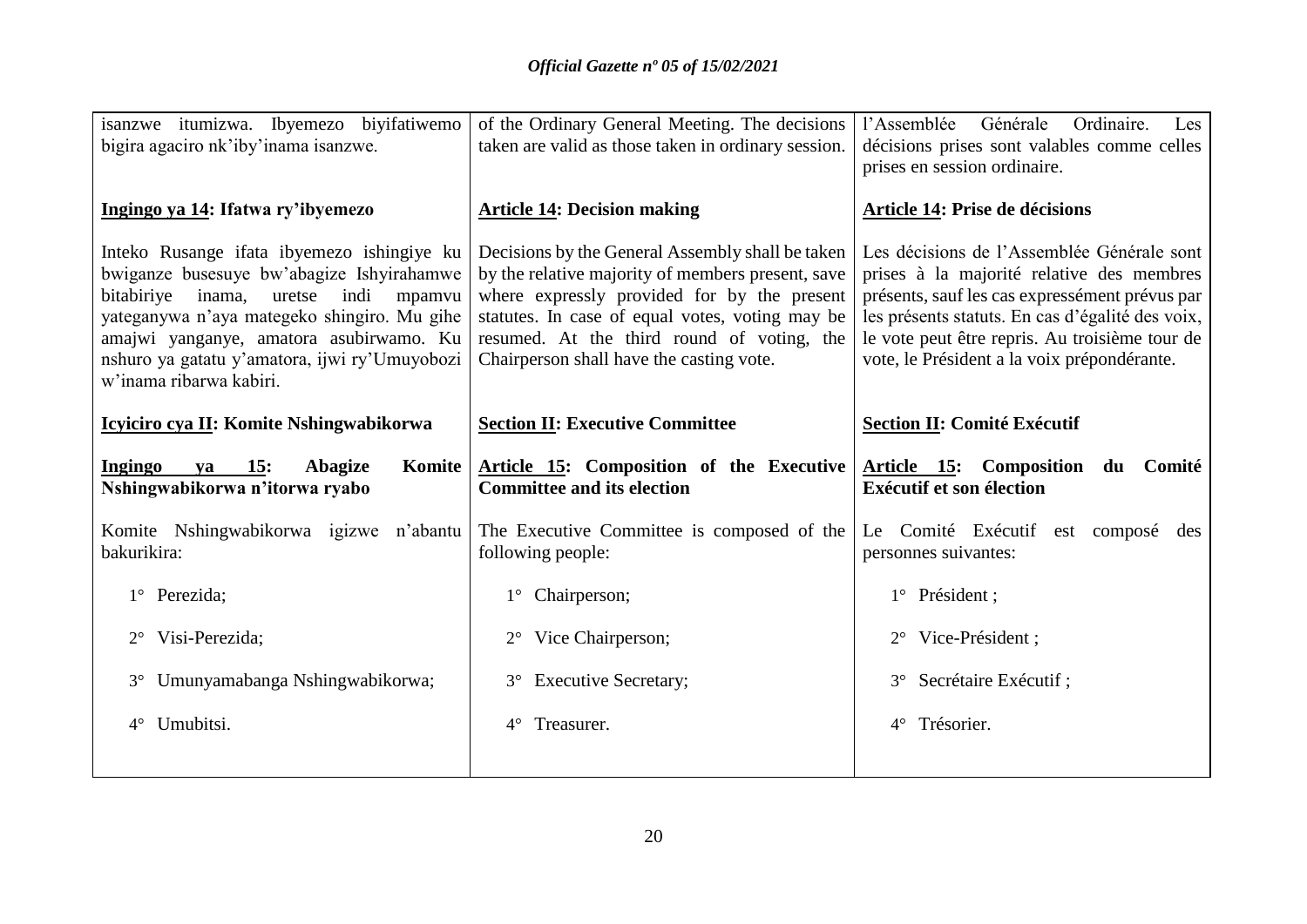| Abagize Komite Nshingwabikorwa batorwa<br>hakurikijwe<br>n'Inteko<br>Rusange<br>ubwiganze<br>bw'amajwi y'abari mu Nteko<br>Rusange.<br>Batorerwa manda y'imyaka ine (4) ishobora<br>kongerwa nshuro imwe. | Executive Committee members are elected by the<br>General Assembly by the relative majority of<br>members present, for a term of four (4) years<br>renewable once.                       | Les membres du Comité Exécutif sont élus<br>par l'Assemblée Générale à la majorité<br>relative des membres présents, pour un<br>mandat de quatre (4) ans renouvelables une<br>fois    |
|-----------------------------------------------------------------------------------------------------------------------------------------------------------------------------------------------------------|------------------------------------------------------------------------------------------------------------------------------------------------------------------------------------------|---------------------------------------------------------------------------------------------------------------------------------------------------------------------------------------|
| Ingingo ya 16: Inshingano za Komite<br>Nshingwabikorwa                                                                                                                                                    | <b>Article 16: Responsibilities of the Executive</b><br><b>Committee</b>                                                                                                                 | <b>Attributions</b><br>Article<br><b>16:</b><br>du<br>Comité<br><b>Exécutif</b>                                                                                                       |
| Komite Nshingwabikorwa ni urwego rushinzwe<br>imikorere<br>y'Ishyirahamwe,<br>imicungire<br>y'umutungo waryo no gushyira mu bikorwa<br>ibyemezo by'Inteko Rusange.                                        | The Executive Committee is responsible for the<br>administration of the Association, management<br>of its property and the implementation of<br>decisions taken by the General Assembly. | Exécutif<br>Comité<br>chargé<br>Le<br>est<br>du<br>fonctionnement de l'Association, de la gestion<br>de ses biens et de l'exécution des décisions<br>prises par l'Assemblée Générale. |
| Komite Nshingwabikorwa ifite kandi inshingano<br>zikurikira:                                                                                                                                              | The Executive Committee also has the following<br>responsibilities:                                                                                                                      | Comité Exécutif a également<br>Le<br>les<br>attributions suivantes :                                                                                                                  |
| 1° Gushyiraho abakozi b'ubunyamabanga<br>buhoraho;                                                                                                                                                        | 1° Recruit the staff of the permanent<br>secretariat;                                                                                                                                    | 1° Recruter le personnel du secrétariat<br>permanent;                                                                                                                                 |
| umushinga w'amabwiriza<br>Gutegura<br>$2^{\circ}$<br>ngengamikorere<br>y'Ishyirahamwe<br>agashyikirizwa Inteko Rusange ngo<br>iyemeze;                                                                    | Prepare the draft of internal rules and<br>$2^{\circ}$<br>regulation to be submitted to the General<br>Assembly for approval;                                                            | 2° Préparer le projet de règlement<br>d'ordre intérieur à soumettre à<br>l'Assemblée<br>Générale<br>pour<br>l'approbation;                                                            |
| Rusange<br>3° Gusaba<br>Inteko<br>kwemeza<br>iyakirwa<br>cyangwa<br>isezererwa<br>ry'umunyamuryango;                                                                                                      | Propose the General Assembly admission<br>$3^\circ$<br>exclusion<br>of<br>the<br>of<br>member<br>$\alpha$<br>Association;                                                                | 3° Proposer à l'Assemblée Générale pour<br>d'approbation<br>l'admission<br>ou<br>d'exclusion<br>d'un<br>membre<br>de<br>l'Association;                                                |
| 4° Gukemura ibindi bibazo byose bitari mu<br>nshingano z'Inteko Rusange;                                                                                                                                  | Settle any other matter not falling within<br>$4^{\circ}$<br>the competence of the General Assembly;                                                                                     | 4° Régler toute autre question ne faisant<br>pas partie de la compétence de<br>l'Assemblée Générale;                                                                                  |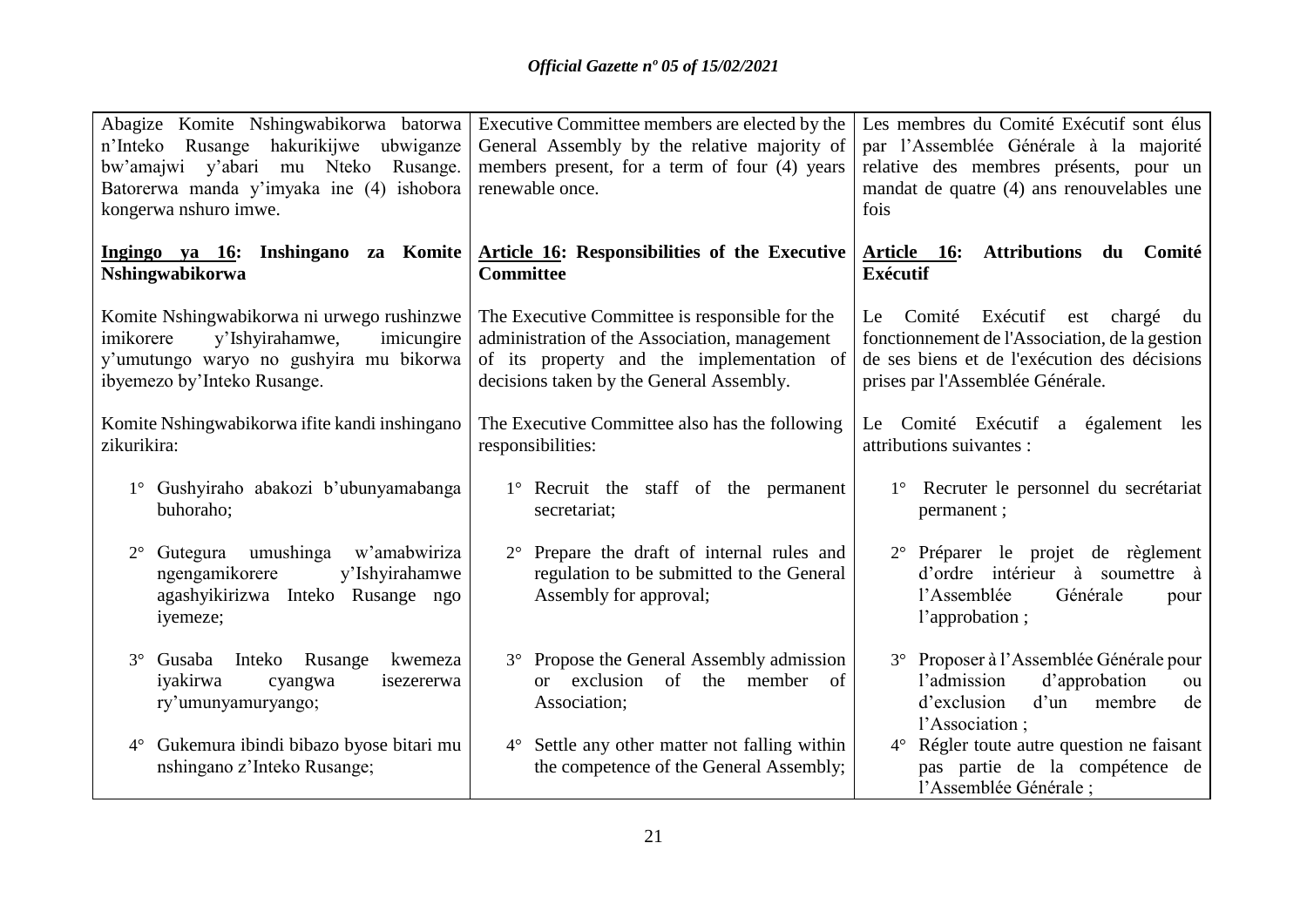| Gusaba Inteko Rusange guhindura<br>$5^\circ$<br>amategeko shingiro;                                                                                               | 5° Propose to the General Assembly to<br>modify the statutes;                                                                                                                                                                                                   | 5° Proposer à l'Assemblée Générale des<br>modifications des statuts;                                                                                                                                                                            |
|-------------------------------------------------------------------------------------------------------------------------------------------------------------------|-----------------------------------------------------------------------------------------------------------------------------------------------------------------------------------------------------------------------------------------------------------------|-------------------------------------------------------------------------------------------------------------------------------------------------------------------------------------------------------------------------------------------------|
| Gushyikiriza Inteko Rusange Ingengo<br>$6^{\circ}$<br>y'imicungire<br>y'imari<br>na<br>raporo<br>y'Ishyirahamwe.                                                  | 6° Submit to the General Assembly drafted<br>budgets and management report.                                                                                                                                                                                     | 6° Soumettre à l'Assemblée Générale des<br>projets des budgets et le rapport de<br>gestion.                                                                                                                                                     |
| Ingingo ya 17: Ibibujijwe ugize Komite<br>Nshingwabikorwa                                                                                                         | Article 17: Prohibition of the member of the<br><b>Executive Committee</b>                                                                                                                                                                                      | Article 17: Prohibition d'un membre du<br><b>Comité Exécutif</b>                                                                                                                                                                                |
| Umunyamuryango<br>Komite<br>uri<br>muri<br>Nshingwabikorwa abujijwe gukoresha ububasha<br>afite mu nyungu ze bwite.                                               | A member of the Executive Committee is<br>prohibited from using his or her power for his or<br>her personal interests.                                                                                                                                          | Un membre du Comité Exécutif est interdit<br>d'utiliser son pouvoir pour ses intérêts<br>personnels.                                                                                                                                            |
| Ingingo ya 18: Perezida<br>Komite<br>wa<br>Nshingwabikorwa                                                                                                        | Article 18: Chairperson of the Executive<br><b>Committee</b>                                                                                                                                                                                                    | Article 18: Président du Comité Exécutif                                                                                                                                                                                                        |
| Perezida wa Komite Nshingwabikorwa ni na we<br>Muyobozi<br>w'Inteko<br>Rusange<br>akanaba<br>Umuvugizi w'Ishyirahamwe. Visi-Perezida ni<br>we Muvugizi Wungirije. | The Chairperson of the Executive Committee<br>shall assume the duties both as Chairperson of the<br>General Assembly and Legal Representative of<br>the Association. The Vice Chairperson shall be<br>Deputy Legal Representative of the<br>the<br>Association. | Le président du Comité Exécutif assume les<br>fonctions à la fois du Président de<br>l'Assemblée Générale et le Représentant<br>Légal de l'Association. Le Vice-Président est<br>Représentant<br>Légal<br>Adjoint<br>le<br>de<br>l'Association. |
| Ingingo ya 19: Itumizwa, iyoborwa n'iterana<br>rya Komite Nshingwabikorwa                                                                                         | Article 19: Convening, chairing and meeting of<br>the Executive Committee                                                                                                                                                                                       | Article 19: Convocation, présidence et<br>réunion du Comité Exécutif                                                                                                                                                                            |
| Komite Nshingwabikorwa itumizwa kandi<br>ikayoborwa na Perezida, iyo atabonetse bikorwa<br>na Visi Perezida.                                                      | The Executive Committee shall be convened and<br>chaired by the Chairperson, when absent by the<br>Vice Chairperson.                                                                                                                                            | Le Comité Exécutif est convoqué et présidé<br>par le Président, en son absence par le Vice-<br>Président.                                                                                                                                       |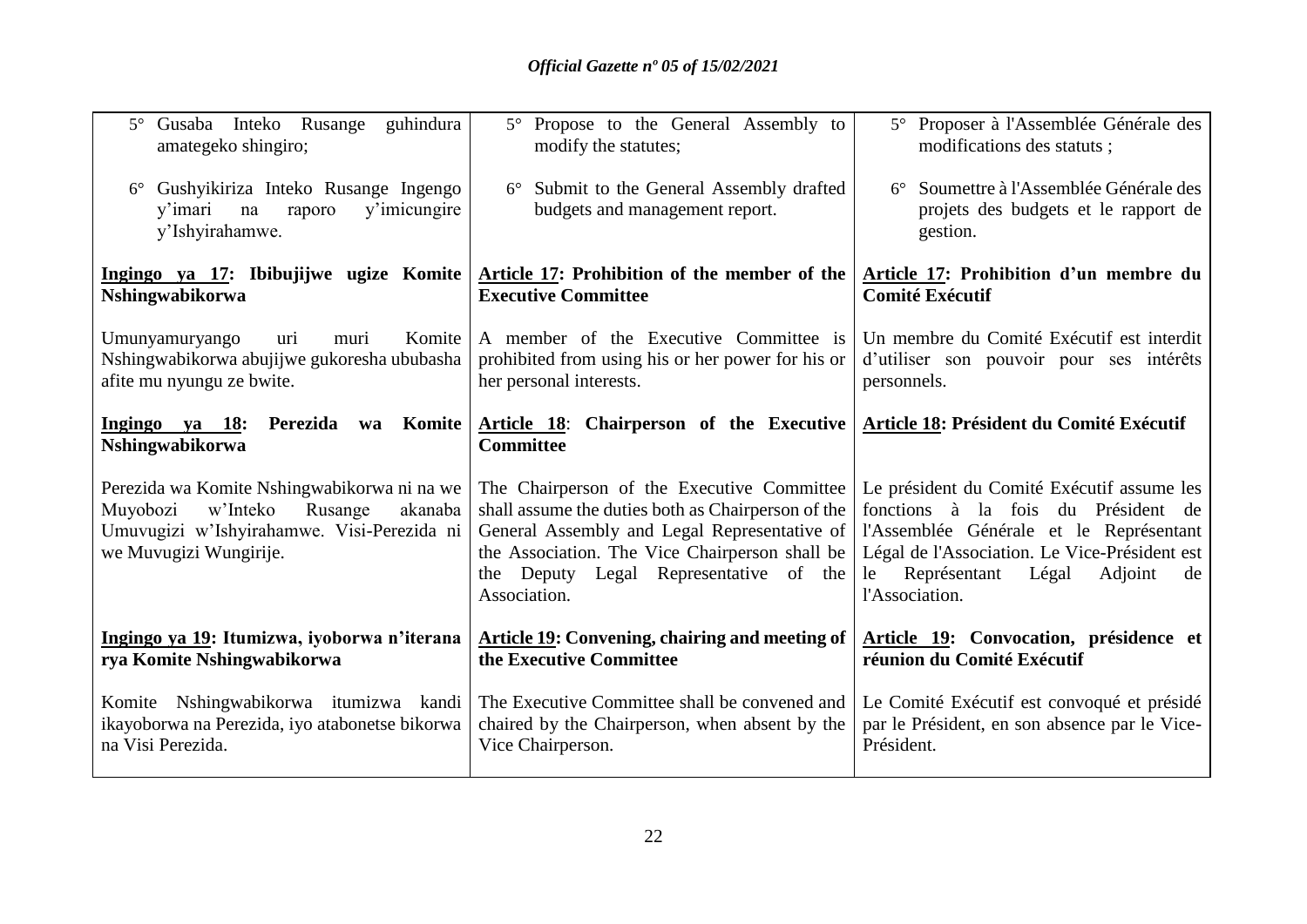| Komite Nshingwabikorwa iterana nibura rimwe<br>mu gihembwe ku cyicaro cy'Ishyirahamwe,<br>cyangwa ahandi aho ari ho hose mu Rwanda.<br>Ishobora guterana biturutse ku cyifuzo cyanditse<br>cya bibiri bya gatatu (2/3) by'abayigize.<br>Ubutumire butegurwa mu minsi icumi (10)<br>mbere y'uko inama iba. | The Executive Committee shall meet at least once<br>quarterly at the head office of the Association, or<br>at any other place in Rwanda. It may also meet<br>upon a written request by at least two-thirds $(2/3)$<br>of its members. The convocation is done ten (10)<br>days before the day of the meeting. | Le Comité Exécutif se réunit au moins une<br>fois par trimestre au siège de l'Association, ou<br>en tout autre lieu au Rwanda. Il peut<br>également se réunir sur demande écrite d'au<br>moins deux tiers $(2/3)$ de ses membres. La<br>convocation se fait dix (10) jours avant le jour<br>de la réunion. |
|-----------------------------------------------------------------------------------------------------------------------------------------------------------------------------------------------------------------------------------------------------------------------------------------------------------|---------------------------------------------------------------------------------------------------------------------------------------------------------------------------------------------------------------------------------------------------------------------------------------------------------------|------------------------------------------------------------------------------------------------------------------------------------------------------------------------------------------------------------------------------------------------------------------------------------------------------------|
| Komite Nshingwabikorwa iterana iyo nibura<br>bibiri bya gatatu $(2/3)$ by'abayigize bayitabiriye.<br>Ihagararirwa muri Komite Nshingwabikorwa<br>ntiryemewe.                                                                                                                                              | The Executive Committee sits validly if at least<br>Two thirds $(2/3)$ of its members are present.<br>Representation on the Executive Committee is<br>not accepted.                                                                                                                                           | Le Comité Exécutif siège valablement si au<br>moins deux tiers $(2/3)$ de ses membres sont<br>présents. La représentation dans le Comité<br>Exécutif n'est pas acceptée.                                                                                                                                   |
| Imyanzuro yose ya Komite Nshingwabikorwa<br>hakurikije<br>ubwiganze<br>ifatwa<br>bw'amajwi<br>babonetse.<br>y'abayigize<br>Iyo<br>hatabayeho<br>kwumvikana cyangwa iyo amajwi angana, irya<br>Perezida niryo rikemura impaka.                                                                             | All decisions of the Executive Committee shall be<br>taken by the relative majority of members present.<br>In case of lack of consensus or in case of equal<br>votes, the Chairperson has the casting<br>vote.                                                                                                | Toutes les décisions du Comité Exécutif sont<br>prises à la majorité relative des membres<br>présents. Si le consensus fait défaut ou en cas<br>de parité des voix, celle du Président est<br>prépondérante.                                                                                               |
| Ingingo ya 20: Uburyozwe bwa Komite<br>Nshingwabikorwa                                                                                                                                                                                                                                                    | Article 20: Joint liability of the Executive<br><b>Committee</b>                                                                                                                                                                                                                                              | <b>Article 20: Responsabilité solidaire Comité</b><br><b>Exécutif</b>                                                                                                                                                                                                                                      |
| Abagize Komite Nshingwabikorwa baryorezwa<br>hamwe bafatanije uko bujuje inshingano zabo<br>mu mikorere y'Ishyirahamwe. Ariko buri wese<br>mu bayigize aryozwa ibirebana n'inshingano aba<br>yaratorewe.                                                                                                  | The Executive Committee members shall jointly<br>and severally be held accountable to the<br>Association for the performance of their<br>collective duties. However, each member shall be<br>liable for fulfilment of the duties for which he or<br>she was elected.                                          | Les membres du Comité Exécutif sont<br>solidairement<br>conjointement<br>et<br>tenus<br>responsables de l'Association pour l'exercice<br>de leurs fonctions collectives. Cependant,<br>chacun doit être responsable de l'exécution<br>des fonctions pour lesquelles il a été élu.                          |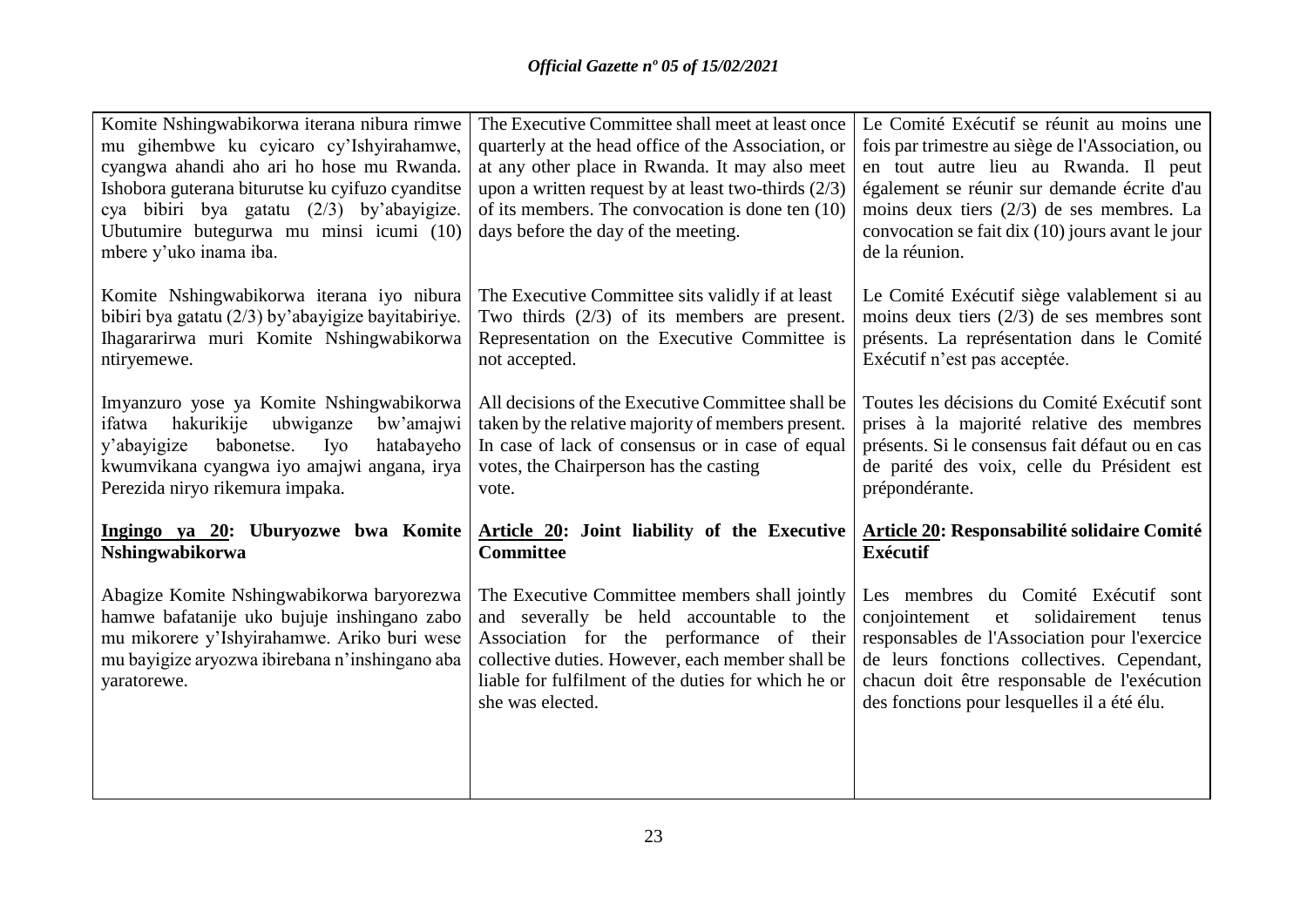| Ibikwa ry'inyandiko<br>Ingingo ya 21:<br>z'Ishyirahamwe                                                                                                                                                                                                                                                                                                                    | <b>Article 21: Record keeping of the Association</b>                                                                                                                                                                                                                                                                                        | Article 21: Tenue des documents de<br>l'Association                                                                                                                                                                                                                                                   |
|----------------------------------------------------------------------------------------------------------------------------------------------------------------------------------------------------------------------------------------------------------------------------------------------------------------------------------------------------------------------------|---------------------------------------------------------------------------------------------------------------------------------------------------------------------------------------------------------------------------------------------------------------------------------------------------------------------------------------------|-------------------------------------------------------------------------------------------------------------------------------------------------------------------------------------------------------------------------------------------------------------------------------------------------------|
| z'impapuro<br>z'inyandiko<br>Kopi<br>cyangwa<br>z'amategeko shingiro cyangwa z'ibiganiro bya<br>Komite Nshingwabikorwa cyangwa by'Inteko<br>Rusange zishobora kwifashishwa mu butabera<br>cyangwa mu bindi bikorwa, zigomba gusinywa<br>zose na Perezida wa Komite Nshingwabikorwa<br>ndetse n'Umunyamabanga Nshingwabikorwa<br>zigashyingurwa ku cyicaro cy'Ishyirahamwe. | Copies or excerpts of statutes or debates of the<br>Executive Committee or the General Assembly to<br>be produced in justice or for any other purposes<br>shall be signed for conformity by both the<br>Chairperson of the Executive Committee and the<br>Executive Secretary. They shall be kept at the<br>head office of the Association. | Les copies ou extraits des statuts ou des<br>débats du Comité Exécutif ou de l'Assemblée<br>Générale pouvant être produits en justice ou à<br>d'autres fins doivent être signés pour<br>conformité par le Président et le Secrétaire<br>Exécutif. Ils sont tenus au siège social de<br>l'Association. |
| Ingingo ya 22: Uruhare rwa Visi Perezida wa                                                                                                                                                                                                                                                                                                                                | <b>Article 22: Role of the Vice-Chairperson of the</b>                                                                                                                                                                                                                                                                                      | Article 22: Rôle du Vice-Président du                                                                                                                                                                                                                                                                 |
| Komite Nshingwabikorwa                                                                                                                                                                                                                                                                                                                                                     | <b>Executive Committee</b>                                                                                                                                                                                                                                                                                                                  | <b>Comité Exécutif</b>                                                                                                                                                                                                                                                                                |
| Visi Perezida wa Komite Nshingwabikorwa<br>Perezida<br>yungiriza<br>Komite<br>wa<br>Nshingwabikorwa<br>akanamusimbura<br>igihe<br>adahari cyangwa havutse ibindi bibazo.                                                                                                                                                                                                   | The Vice Chairperson of the Executive<br>Committee shall assist the Chairperson of the<br>Executive Committee and replace him or her<br>when absent or in case of unforeseen difficulty.                                                                                                                                                    | Le Vice-Président du Comité Exécutif assiste<br>le Président du Comité Exécutif et le remplace<br>en cas d'absence ou en cas de difficultés<br>imprévues.                                                                                                                                             |
| Ingingo<br>23:<br>Inshingano<br>ya<br>z'Umunyamabanga Nshingwabikorwa                                                                                                                                                                                                                                                                                                      | <b>Article 23: Responsibilities of the Executive</b><br><b>Secretary</b>                                                                                                                                                                                                                                                                    | Article 23: Responsabilités du Secrétaire<br><b>Exécutif</b>                                                                                                                                                                                                                                          |
| Umunyamabanga Nshingwabikorwa ashinzwe                                                                                                                                                                                                                                                                                                                                     | The Executive Secretary is responsible for the                                                                                                                                                                                                                                                                                              | Le Secrétaire Exécutif est chargé des tâches                                                                                                                                                                                                                                                          |
| ibi bikurikira:                                                                                                                                                                                                                                                                                                                                                            | following tasks:                                                                                                                                                                                                                                                                                                                            | suivantes :                                                                                                                                                                                                                                                                                           |
| 1° Gufata inyandiko mvugo igihe cy'inama                                                                                                                                                                                                                                                                                                                                   | 1° Take minutes of meetings of the                                                                                                                                                                                                                                                                                                          | 1° Prendre des comptes rendus des                                                                                                                                                                                                                                                                     |
| ya Komite Nshingwabikorwa n'Inteko                                                                                                                                                                                                                                                                                                                                         | Executive Committee and the General                                                                                                                                                                                                                                                                                                         | réunions du Comité Exécutif et de                                                                                                                                                                                                                                                                     |
| Rusange;                                                                                                                                                                                                                                                                                                                                                                   | Assembly;                                                                                                                                                                                                                                                                                                                                   | l'Assemblée Générale;                                                                                                                                                                                                                                                                                 |
| Kubika inyandiko z'ishyirahamwe;                                                                                                                                                                                                                                                                                                                                           | Keep the records of the Association;                                                                                                                                                                                                                                                                                                        | Tenir les registres de l'Association;                                                                                                                                                                                                                                                                 |
| $2^{\circ}$                                                                                                                                                                                                                                                                                                                                                                | $2^{\circ}$                                                                                                                                                                                                                                                                                                                                 | $2^{\circ}$                                                                                                                                                                                                                                                                                           |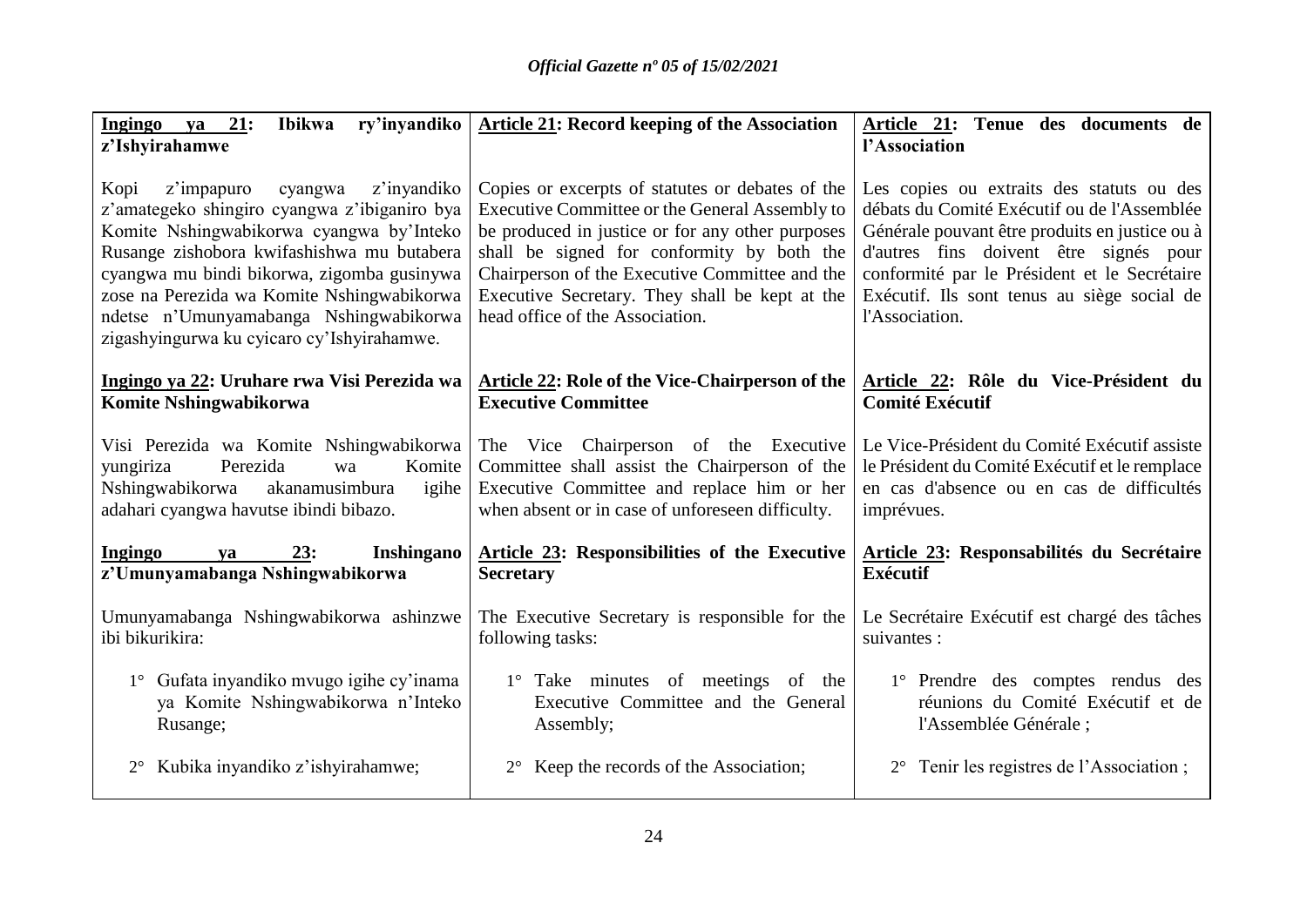| 3° Gushyira umukono kunyandiko mvugo<br>z'inama na Perezida;                                                                                          | 3° Sign with the Chairperson the minutes of<br>the meetings;                                                                                            | conjointement<br>$3^{\circ}$ Signer<br>le<br>avec<br>Président les procès-verbaux<br>des<br>réunions ;                             |
|-------------------------------------------------------------------------------------------------------------------------------------------------------|---------------------------------------------------------------------------------------------------------------------------------------------------------|------------------------------------------------------------------------------------------------------------------------------------|
| Gutegurira Komite Nshingwabikorwa<br>$4^{\circ}$<br>raporo y'ibikorwa izashyikirizwa Inteko<br>Rusange mu nama isanzwe.                               | 4° Prepare for the Executive Committee<br>report of activities to be submitted to the<br>General Assembly in its ordinary session.                      | 4° Préparer pour le Comité Exécutif un<br>rapport d'activités qui sera soumis à<br>l'Assemblée Générale à sa session<br>ordinaire. |
| Ingingo ya 24: Inshingano z'Umubitsi                                                                                                                  | <b>Article 24: Responsibilities of the Treasurer</b>                                                                                                    | <b>Article 24: Attributions du Trésorier</b>                                                                                       |
| Inshingano z'Umubitsi ni izi zikurikira :                                                                                                             | The responsibilities of the Treasurer are the<br>following:                                                                                             | Les attributions du Trésorier sont les<br>suivantes :                                                                              |
| 1° Kwakira imisanzu n'izindi mboneka<br>z'Ishyirahamwe;                                                                                               | 1° Collect contributions and other resources<br>allocated to the Association;                                                                           | 1° Recueillir des contributions et autres<br>ressources allouées à l'Association;                                                  |
| Kugira mu bubiko ibitabo n'izindi<br>$2^{\circ}$<br>mpapuro z'umutungo w'Ishyirahamwe;                                                                | 2° Keep cash books and other accounting<br>documents of the Association;                                                                                | 2° Tenir les livres de caisse et autres<br>documents<br>comptables<br>de<br>l'Association;                                         |
| Gutegura ingengo y'imari;<br>$3^\circ$                                                                                                                | Prepare the budget;<br>$3^\circ$                                                                                                                        | 3° Préparer le budget;                                                                                                             |
| 4° Gukora ishusho y'umutungo na konti<br>ikoreshwa na Komite Nshingwabikorwa;                                                                         | $4^{\circ}$ Establish the balance sheet and operating<br>account for the Executive Committee;                                                           | $4^{\circ}$ Établir le<br>bilan et<br>le<br>compte<br>d'exploitation<br>Comité<br>le<br>pour<br>Exécutif;                          |
| Gusinya hamwe na Perezida wa Komite<br>$5^\circ$<br>Nshingwabikorwa cyangwa na Visi<br>Perezida wa Komite Nshingwabikorwa<br>ku ma konti ya za banki. | with<br>$5^{\circ}$ Sign<br>either<br>the<br>Chairperson<br>Executive Committee<br>or the Vice<br>Chairperson Executive Committee on<br>banks accounts. | 5° Signer soit avec le Président du<br>Comité Exécutif ou le Vice-Président<br>du Comité Exécutif sur les comptes<br>des banques.  |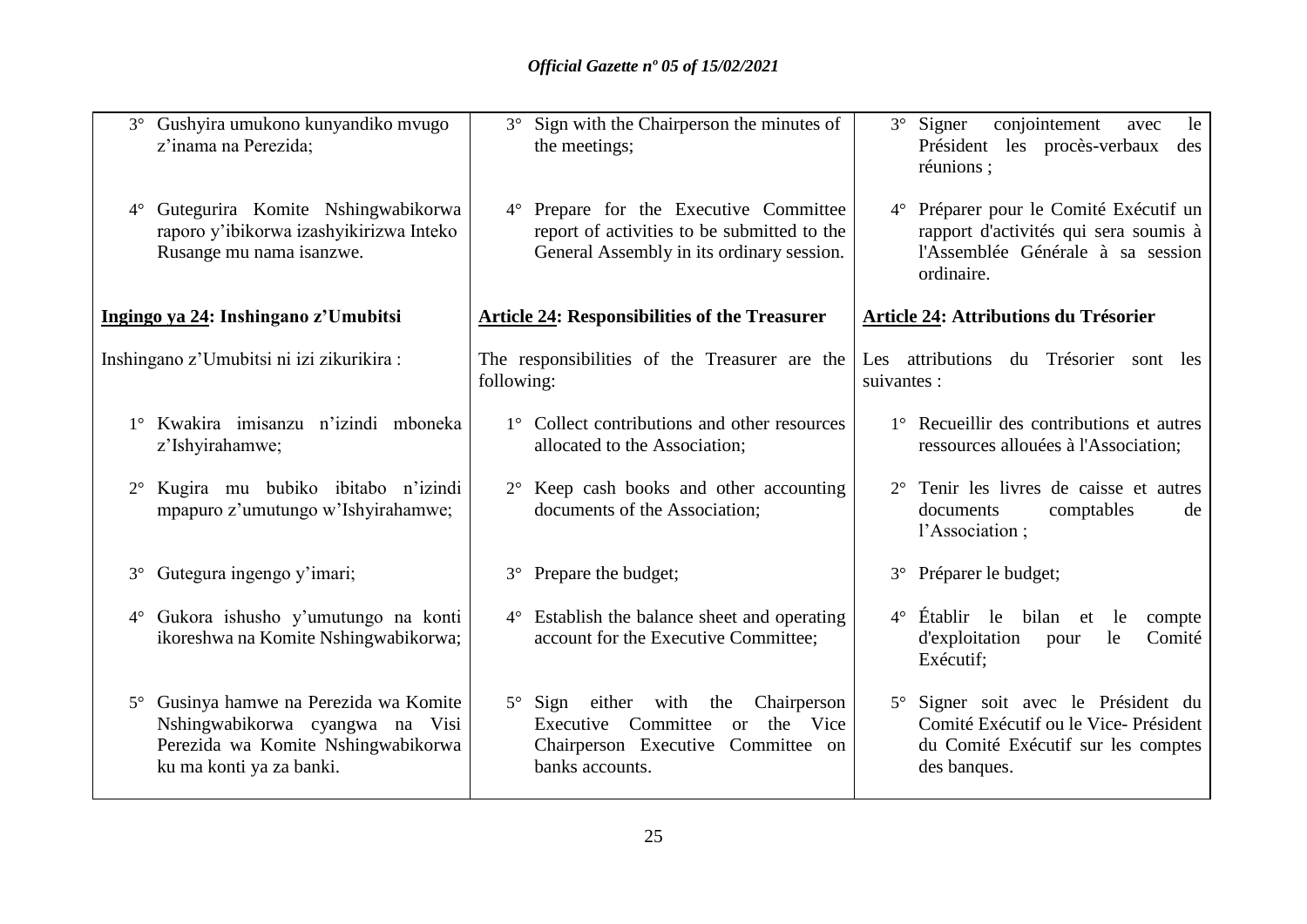| Ingingo ya 25: Ishyirwaho ry'akanama<br>k'impuguke                                                                                                                                                                                                   | <b>Article 25: Establishment of a specialized</b><br>commission                                                                                                                                                                                                                     | Article 25: Mise en place d'une commission<br>spécialisée                                                                                                                                                                                                              |  |
|------------------------------------------------------------------------------------------------------------------------------------------------------------------------------------------------------------------------------------------------------|-------------------------------------------------------------------------------------------------------------------------------------------------------------------------------------------------------------------------------------------------------------------------------------|------------------------------------------------------------------------------------------------------------------------------------------------------------------------------------------------------------------------------------------------------------------------|--|
| Ibisabwe na Komite Nshingwabikorwa cyangwa<br>ibyibwirije, Inteko Rusange ishobora gushyiraho<br>akanama gasobanukiwe, ku bibazo byihariye,<br>gashinzwe ishyirwa mubikorwa rya gahunda<br>zose yateguye, igashyiraho n'imiterere<br>yako.           | On the proposal of the Executive Committee or<br>on its initiative, the General Assembly may create<br>a specialized committee, for specific questions,<br>responsible for the execution of any program it<br>determines and it fixes its structure.                                | Sur proposition du Comité Exécutif ou à son<br>initiative, l'Assemblée Générale peut créer<br>une commission spécialisée pour des<br>questions spécifiques chargée de l'exécution<br>de tout programme qu'elle détermine et elle<br>fixe sa structure.                 |  |
| Ishyirwaho, abatugize n'amategeko y'ishyirwa<br>bikorwa ry'utwo tunama bigenwa<br>mu<br>n'amategeko n'amabwiriza y'Ishyirahamwe.                                                                                                                     | The creation, composition and operating rules for<br>these commissions shall be determined by the<br>internal rules and regulations of the Association.                                                                                                                             | La création, la composition et les règles de<br>fonctionnement de ces commissions sont<br>déterminées par les règlements internes de<br>l'Association.                                                                                                                 |  |
| Ingingo ya 26: Isimburwa ry'uri muri Komite<br>Nshingwabikorwa                                                                                                                                                                                       | Article 26: Replacement of a member of the<br><b>Executive Committee</b>                                                                                                                                                                                                            | Article 26: Remplacement d'un membre<br>du Comité Exécutif                                                                                                                                                                                                             |  |
| Uri muri Komite Nshingwabikorwa wirukanwe<br>mu Ishyirahamwe, weguye cyangwa upfuye<br>asimburwa muri Komite n'uwamukurikiye mu<br>majwi mu gihe cy'amatora akarangiza manda<br>yari asigaranye bikazemezwa mu nama y'Inteko<br>Rusange ikurikiyeho. | A member of the Executive Committee expelled<br>from the Association, who resigns or dies is<br>replaced by his or her successor in voice at the<br>time of the elections and completes the remaining<br>term and shall be approved at the next meeting of<br>the General Assembly. | Un membre du Comité Exécutif expulsé de<br>l'Association, qui démissionne ou qui décède<br>est remplacé par son successeur en voix au<br>moment des élections et termine le mandat<br>restant et doit être approuvé à la prochaine<br>réunion de l'Assemblée Générale. |  |
| Icyiciro cya III: Abagenzuzi                                                                                                                                                                                                                         | <b>Section III: Auditors</b>                                                                                                                                                                                                                                                        | <b>Section III: Auditeurs</b>                                                                                                                                                                                                                                          |  |
| Ingingo ya 27: Ishyirwaho ry'Abagenzuzi                                                                                                                                                                                                              | <b>Article 27: Appointment of Auditors</b>                                                                                                                                                                                                                                          | Article 27: Nomination des auditeurs                                                                                                                                                                                                                                   |  |
| Inteko Rusange itora Abagenzuzi babiri (2)<br>bafite manda y'imwaka ine (4) ishobora<br>kongerwa inshuro imwe (1).                                                                                                                                   | The General Assembly elects two (2) Auditors,<br>for a term of four $(4)$ years renewable once $(1)$ .                                                                                                                                                                              | L'Assemblée Générale élit deux (2) auditeurs,<br>pour un mandat de quatre<br>(4)<br>ans<br>renouvelables une fois (1).                                                                                                                                                 |  |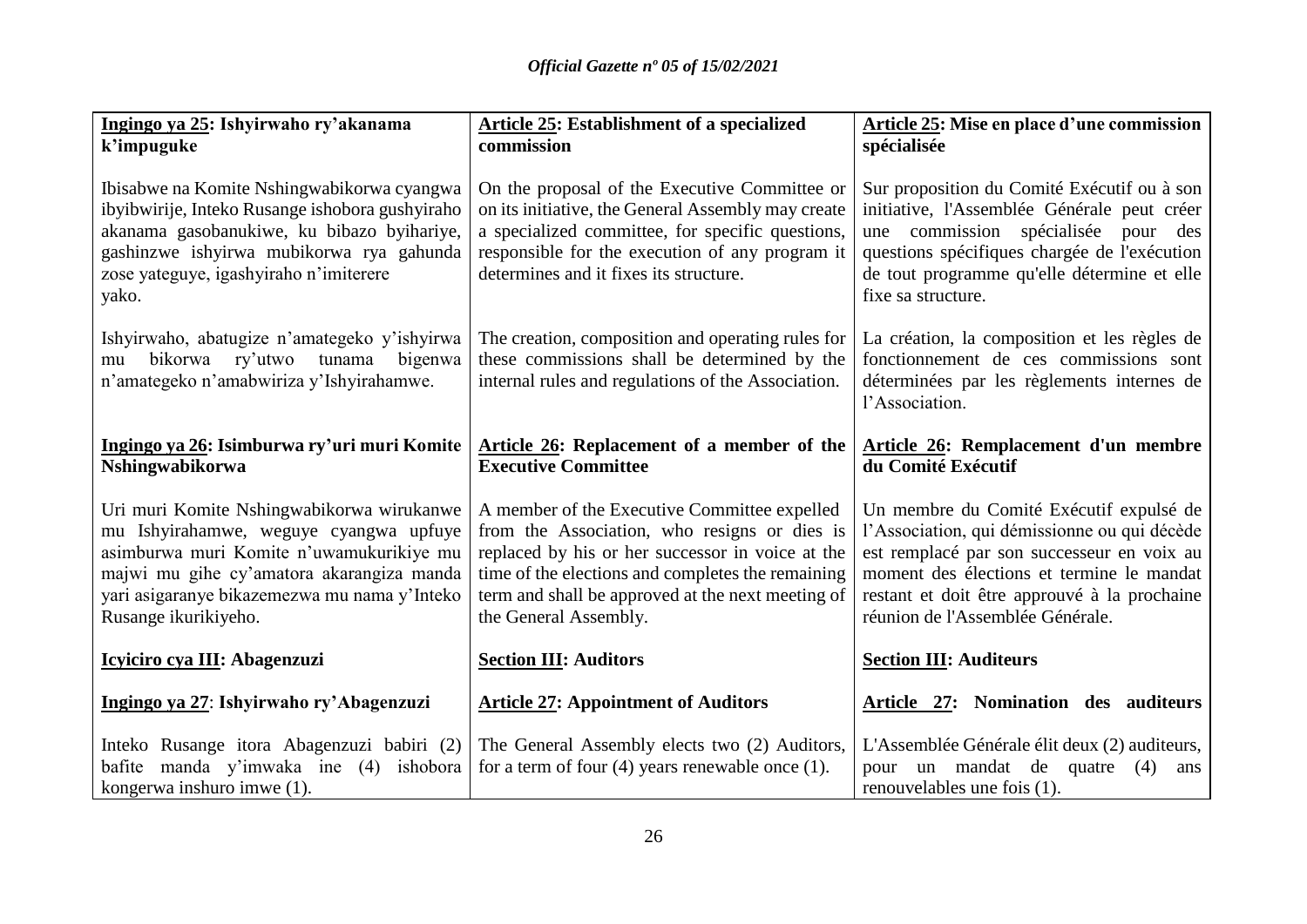| Ingingo ya 28: Inshingano z'Abagenzuzi                                                                                                                    | <b>Article 28: Responsibilities of the Auditors</b>                                                                                                         | <b>Article 28: Attributions des Auditeurs</b>                                                                                                                                          |
|-----------------------------------------------------------------------------------------------------------------------------------------------------------|-------------------------------------------------------------------------------------------------------------------------------------------------------------|----------------------------------------------------------------------------------------------------------------------------------------------------------------------------------------|
| Abagenzuzi bafite inshingano zikurikira:                                                                                                                  | The auditors have the following responsibilities:                                                                                                           | Les auditeurs ont les attributions suivantes :                                                                                                                                         |
| 1° Gusuzuma ibitabo bidakuwe mu bubiko,<br>n'ibikorwa<br>amafaranga<br>by'Ishyirahamwe;                                                                   | 1° Check books without removing them,<br>cash and assets of the Association;                                                                                | 1° Vérifier les livres sans les déplacer,<br>les liquidités et les actifs de<br>l'Association;                                                                                         |
| Gusuzuma<br>umurongo<br>w'igenzura<br>$2^{\circ}$<br>n'ubudakemwa bw'ishusho y'umutungo<br>n'ukuri kw'ibiri kuri konti;                                   | Control adjustment and sincerity<br>$2^{\circ}$<br>of<br>sheets<br>and<br>of<br>balance<br>accuracy<br>information on accounts;                             | 2° Contrôler l'ajustement et la sincérité<br>bilans et l'exactitude<br>des<br>des.<br>informations sur les comptes;                                                                    |
| Gusuzuma niba imyanzuro y'Inteko<br>Rusange yarashyizwe mu bikorwa;                                                                                       | Check whether decisions of the General<br>$3^\circ$<br>Assembly were implemented;                                                                           | 3° Vérifier<br>si<br>décisions<br>les<br>de<br>l'Assemblée Générale ont été mises en<br>ceuvre;                                                                                        |
| Kureba uburyo amategeko shingiro<br>$4^{\circ}$<br>n'amategeko<br>ngenderwaho<br>y'Ishyirahamwe yubahirizwa.                                              | Ensure compliance with the statutes and<br>$4^{\circ}$<br>internal rules and regulations of the<br>Association.                                             | 4° Assurer le respect des statuts et des<br>règles et règlements internes de<br>l'Association.                                                                                         |
| Abagenzuzi bashobora, igihe icyo ari cyo cyose,<br>kugenzura cyangwa gusuzuma ibikorwa<br>ngombwa<br>batabangamiye<br>imikorere<br>bya<br>y'Ishyirahamwe. | Auditors may, at any time, make any verification<br>or controls they deem necessary without<br>interfering with the daily management of the<br>Association. | Les Auditeurs peuvent, à tout moment,<br>procéder à toute vérification ou de contrôle<br>qu'ils estiment nécessaires, sans interférer<br>avec la gestion journalière de l'Association. |
| Ingingo ya 29: Raporo y'Abagenzuzi                                                                                                                        | <b>Article 29: Auditors' Report</b>                                                                                                                         | <b>Article 29: Rapport des Auditeurs</b>                                                                                                                                               |
| Abagenzunzi bakora raporo bageza nibura<br>inshuro imwe (1) mu mwaka ku Nteko Rusange<br>isanzwe.                                                         | Auditors shall draw a report to the General<br>Assembly at least once (1) a year in an ordinary<br>session.                                                 | Les Auditeurs adressent un rapport à<br>l'Assemblée Générale au moins une fois (1)<br>par an en session ordinaire.                                                                     |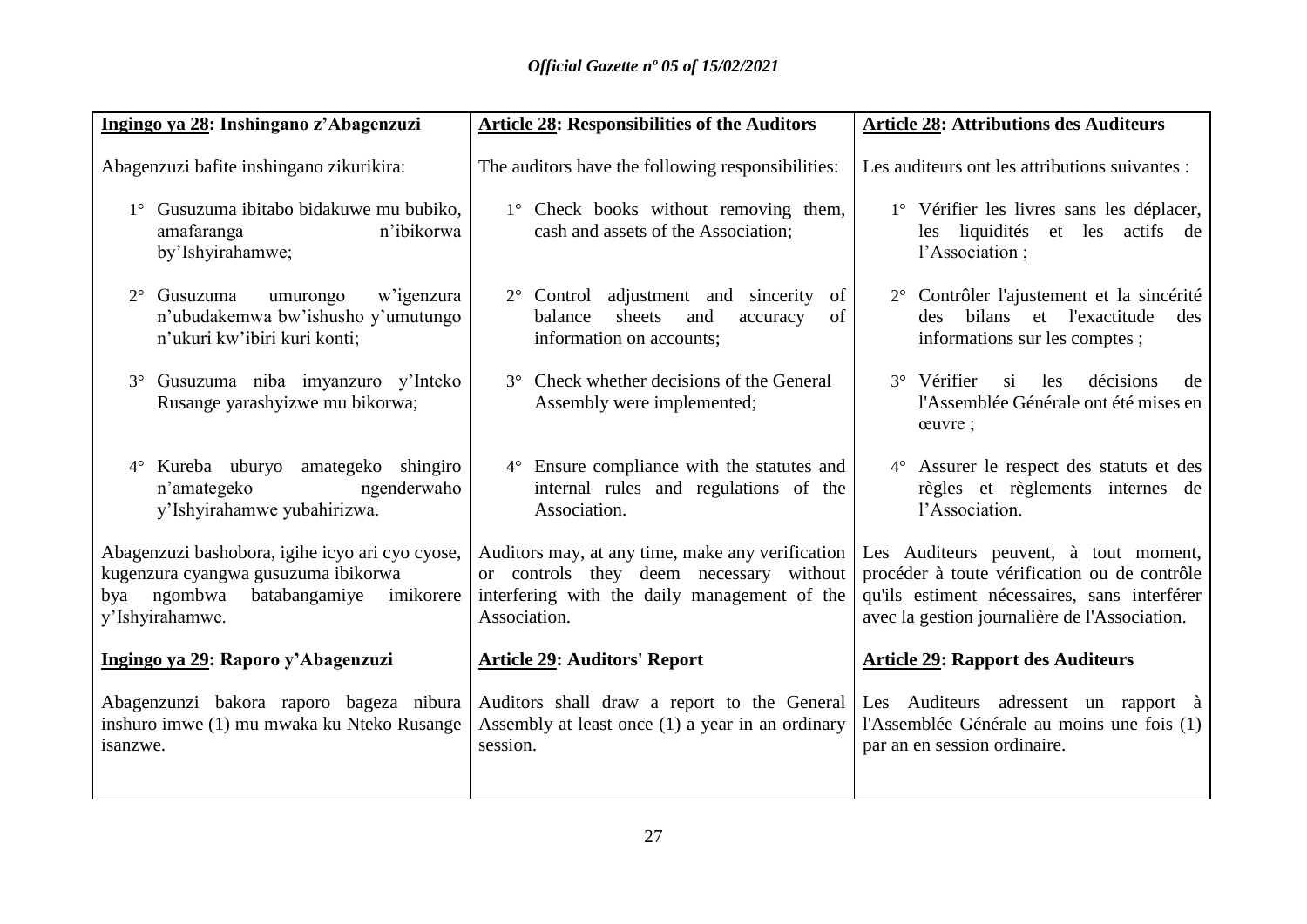| Ingingo ya 30: Igihe cy'umwaka w'ingengo<br>y'imari                                                                                                                          | <b>Article 30: Period of the budget year</b>                                                                                                                      | Article 30: Période de l'année budgétaire                                                                                                                     |  |
|------------------------------------------------------------------------------------------------------------------------------------------------------------------------------|-------------------------------------------------------------------------------------------------------------------------------------------------------------------|---------------------------------------------------------------------------------------------------------------------------------------------------------------|--|
| Umwaka w'ingengo y'imari utangira ku itariki<br>ya 1 Mutarama ukarangira ku ya 31 Ukuboza<br>buri mwaka.                                                                     | The fiscal year begins on the $1st$ January to end<br>on the 31 <sup>st</sup> December of each year.                                                              | L'année budgétaire commence le 1 <sup>er</sup> Janvier,<br>elle prend fin le 31 Décembre de chaque<br>année.                                                  |  |
| <b>UMUTUNGO</b><br><b>UMUTWE</b><br><b>WA</b><br>IV:<br>W'ISHYIRAHAMWE                                                                                                       | <b>CHAPTER IV:</b><br><b>PROPERTY</b><br><b>THE</b><br><b>OF</b><br><b>ASSOCIATION</b>                                                                            | <b>CHAPITRE IV : PATRIMOINE DE</b><br><b>L'ASSOCIATION</b>                                                                                                    |  |
| Ingingo ya 31: Inkomoko y'Umutungo<br>w'Ishyirahamwe                                                                                                                         | Article 31: The origin of the assets of the<br><b>Association</b>                                                                                                 | Article 31: Ressources du patrimoine de<br>l'Association                                                                                                      |  |
| Umutungo w'ishyirahamwe ugizwe n'imisanzu<br>y'abanyamuryango, impano, imfashanyo, n'indi<br>mitungo ishyirahamwe rishobora kubona.                                          | Resources of the Association are made of member<br>contributions, grants, legacies, subsidies and<br>resources which the Association may have at its<br>disposal. | Les ressources de l'Association sont des<br>cotisations des membres, legs, subventions et<br>des ressources que l'Association peut avoir à<br>sa disposition. |  |
| Kugira ngo Ishyirahamwe rigere ku nshingano<br>rishobora<br>gukoresha<br>uburyo<br>zaryo<br>bw'inguzanyo cyangwa rigakoresha imitungo<br>yaryo yimukanwa cyangwa itimukanwa. | In order for the Association to achieve its<br>objective it may use the borrowing method or use<br>its movable or immovable assets.                               | Pour atteindre son objectif, l'Association peut<br>utiliser la méthode d'emprunt ou utiliser ses<br>biens meubles ou immeubles.                               |  |
| UMUTWE WA V: INGINGO ZISOZA                                                                                                                                                  | <b>CHAPTER V: FINAL PROVISIONS</b>                                                                                                                                | <b>CHAPITRE</b><br><b>DISPOSITIONS</b><br>$\mathbf{V}$ :<br><b>FINALES</b>                                                                                    |  |
| Ingingo ya 32: Ihindurwa ry'amategeko<br>shingiro                                                                                                                            | <b>Article 32: Modification of statutes</b>                                                                                                                       | <b>Article 32: Modification des statuts</b>                                                                                                                   |  |
| Amategeko shingiro y'Ishyirahamwe ashobora<br>guhindurwa n'Inteko Rusange. Imyanzuro                                                                                         | The statutes of the Association can be modified<br>by the General Assembly. The decisions shall be                                                                | Les statuts de l'Association peuvent être<br>modifiés par l'Assemblée Générale. Les                                                                           |  |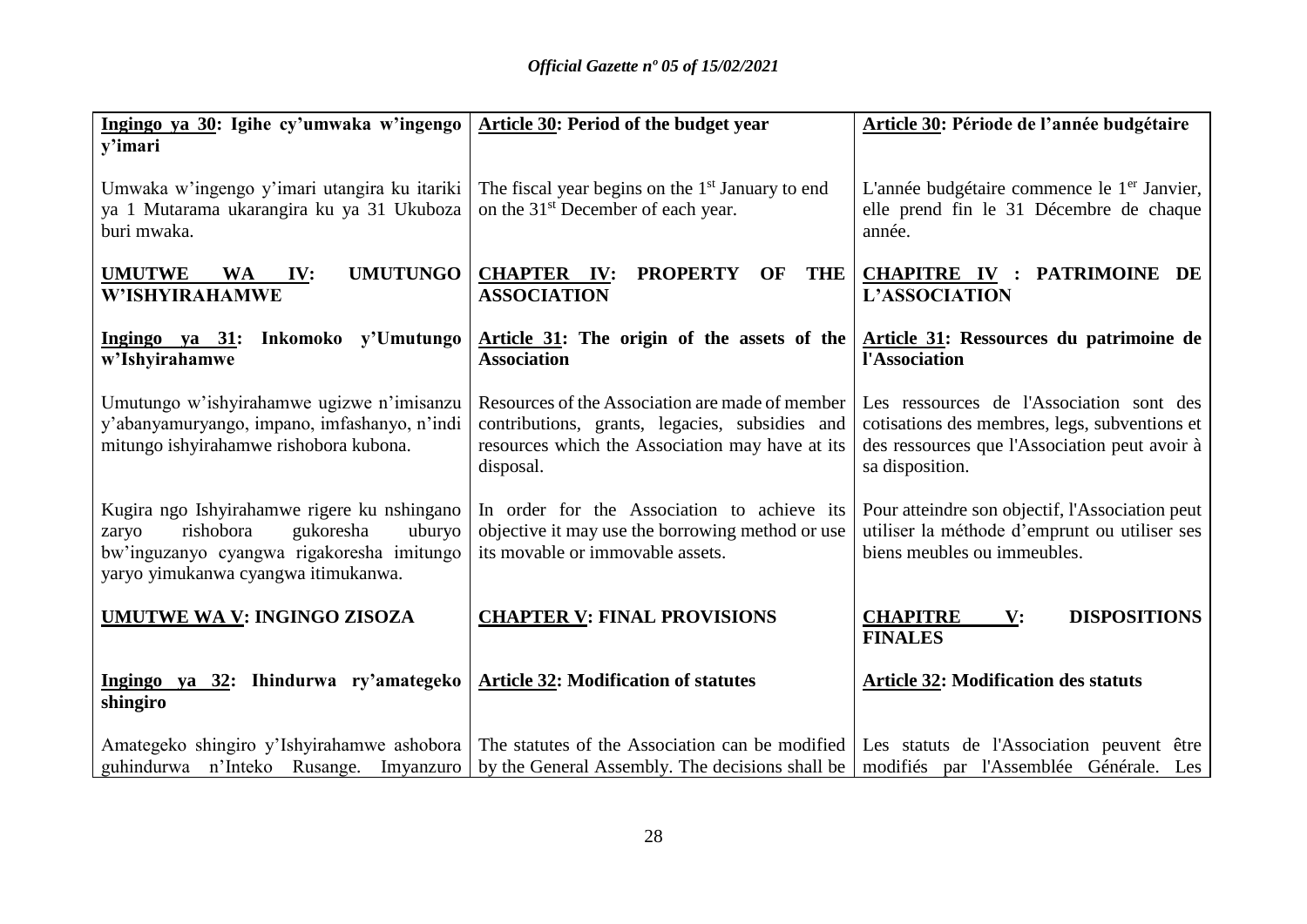| ifatwa hagendewe ku bwiganze burunduye<br>bw'amajwi y'abanyamuryango bitabiriye inama.                                                                                                          | taken by the absolute majority of members<br>present.                                                                                                                                                                     | décisions sont prises à la majorité absolue des<br>membres présents.                                                                                                                                                      |
|-------------------------------------------------------------------------------------------------------------------------------------------------------------------------------------------------|---------------------------------------------------------------------------------------------------------------------------------------------------------------------------------------------------------------------------|---------------------------------------------------------------------------------------------------------------------------------------------------------------------------------------------------------------------------|
| Ingingo ya 33: Iseswary'Ishyirahamwe                                                                                                                                                            | <b>Article 33: Dissolution of the Association</b>                                                                                                                                                                         | <b>Article 33: Dissolution de l'Association</b>                                                                                                                                                                           |
| Inteko Rusange ni yo yonyine ku bwiganze bwa<br>bibiri bya gatatu (2/3) by'abanyamuryango<br>b'Ishyirahamwe bitabiriye inama, ishobora<br>gusesa ishyirahamwe mu gihe<br>cy'inama<br>idasanzwe. | Only the General Assembly can, by the majority<br>of two thirds $(2/3)$ of the members present,<br>dissolve the Association during an extraordinary<br>session.                                                           | Seule l'Assemblée Générale peut, par la<br>majorité des deux tiers $(2/3)$ des membres<br>présents, dissoudre l'Association lors d'une<br>session extraordinaire.                                                         |
| Igihe cyo gufata icyemezo gisesa ishyirahamwe,<br>Inteko Rusange ishyiraho abantu batatu (3)<br>bashinzwe gusesa, igendeye ku biteganywa<br>n'amategeko ngengamikorere y'Ishyirahamwe.          | When deciding on the dissolution of the<br>Association, the General Assembly appoints three<br>(3) liquidators according to such modalities as<br>stipulated in the internal rules and regulations of<br>the Association. | Au moment de décider de la dissolution de<br>l'Association, l'Assemblée Générale désigne<br>trois (3) liquidateurs selon des modalités<br>telles que stipulées dans les règlements<br>d'ordre intérieur de l'Association. |
| Nyuma yo kwishyura imyenda,<br>agaciro<br>k'umutungo kagenwa n'Inteko rusange.                                                                                                                  | After paying off the debts, the value of the assets<br>shall be determined by the General Assembly.                                                                                                                       | Après avoir payé les dettes, la valeur du<br>patrimoine sera déterminée par l'Assemblée<br>Générale.                                                                                                                      |
| Umutungo uhabwa andi mashyirahamwe afite<br>inshingano zimwe. Nta na rimwe uwo mutungo<br>ushobora kugabanywa abanyamuryango.                                                                   | The assets shall be bequeathed to associations<br>with similar objectives. Under no circumstances<br>can the assets be shared among members.                                                                              | Le patrimoine est légué à des associations<br>ayant objectifs similaires. Les actifs ne<br>peuvent en aucun cas, être partagés entre les<br>membres.                                                                      |
| Ishyirwaho<br>ry'abashinzwe<br>iseswa<br>ry'ishyirahamwe rivanaho manda ya Komite                                                                                                               | Appointment of liquidators shall terminate<br>mandates of both the Executive Committee and                                                                                                                                | La nomination des liquidateurs met fin aux<br>mandats du Comité Exécutif et des Auditeurs.                                                                                                                                |
| Nshingwabikorwa n'iy'Abagenzuzi.                                                                                                                                                                | Auditors.                                                                                                                                                                                                                 |                                                                                                                                                                                                                           |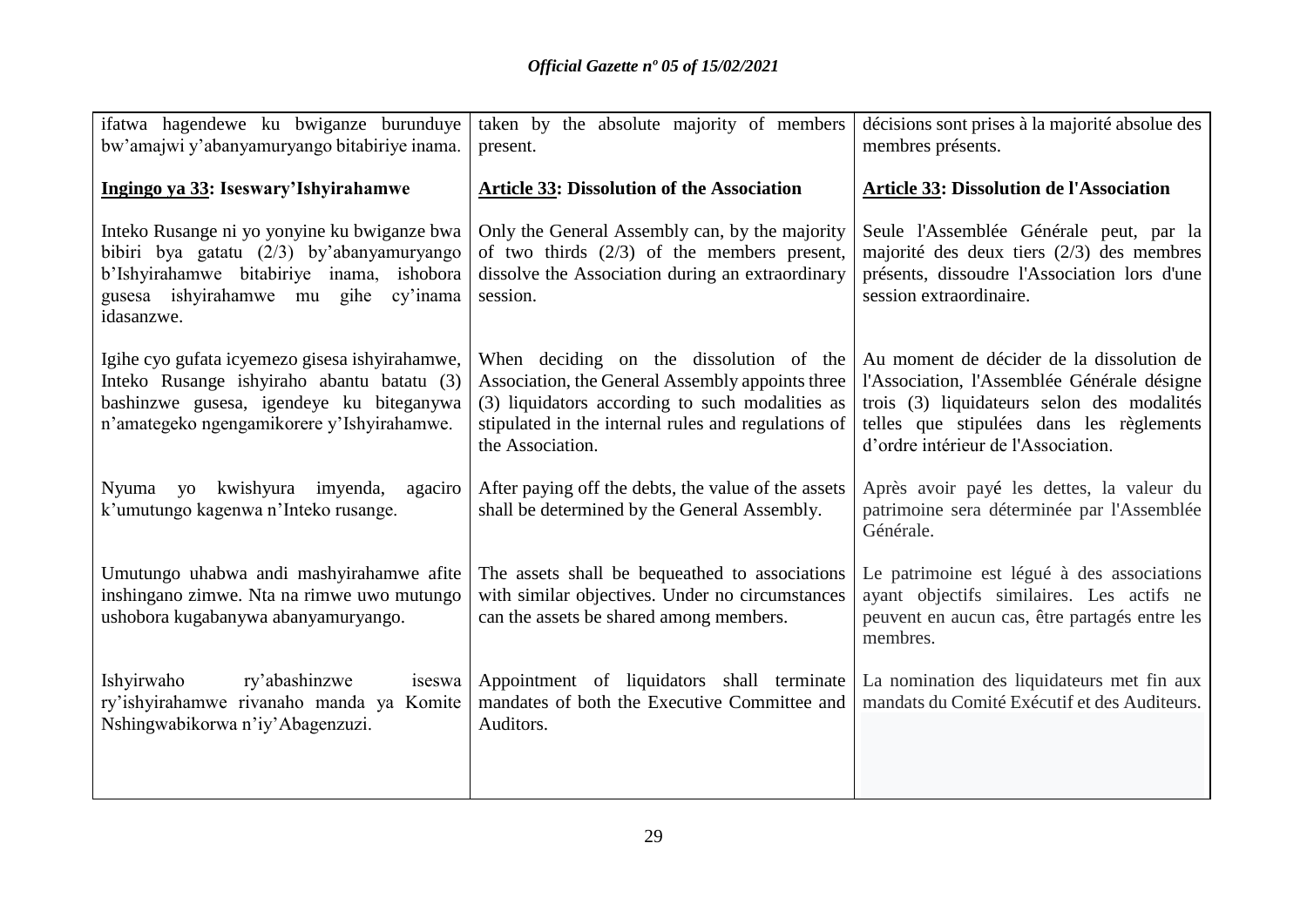| Ingingo ya 34: Amategeko ngengamikorere                                                                                                                                                           | <b>Article 34: Internal Rules and Regulations</b>                                                                                                                                                          | Article 34: Règlements d'ordre intérieur                                                                                                                                                                                                            |
|---------------------------------------------------------------------------------------------------------------------------------------------------------------------------------------------------|------------------------------------------------------------------------------------------------------------------------------------------------------------------------------------------------------------|-----------------------------------------------------------------------------------------------------------------------------------------------------------------------------------------------------------------------------------------------------|
| Amategeko ngengamikorere ya ASSIMPER<br>agena uko aya mategeko shingiro ashyirwa mu<br>bikorwa, n'ibindi bidateganyijwe muri aya<br>mategeko shingiro bijyanye n'imikorere ya<br><b>ASSIMPER.</b> | The internal rules and regulations of ASSIMPER<br>determine how these statutes are implemented,<br>and other matters related to functioning of<br>ASSIMPER not provided for by these statutes are<br>done. | d'ordre<br>Les<br>règlements<br>intérieur<br>d'ASSIMPER déterminent comment les<br>présents statuts sont exécutés, et autres<br>matières qui n'ont pas prescrites dans les<br>présents statuts relatives au fonctionnement<br>d'ASSIMPER sont fait. |
| Ingingo ya 35: Igihe aya mategeko shingiro<br>atangira gukurikizwa                                                                                                                                | <b>Article 35: Commencement</b>                                                                                                                                                                            | Article 35: Entrée en vigueur                                                                                                                                                                                                                       |
| Aya mategeko shingiro atangira gukurikizwa ku<br>umukono<br>ashyiriweho<br>n'abagize<br>munsi<br>ASSIMPER bari ku rutonde ruri ku mugereka.                                                       | These statutes come into force on the date of their<br>signature by the members of ASSIMPER whose<br>list is in Annex attached below.                                                                      | Les présents statuts entrent en vigueur le jour<br>leur signature par les membres<br>de<br>d'ASSIMPER dont la liste est en annexe.                                                                                                                  |
| Kigali, ku wa 27/08/2018                                                                                                                                                                          | Kigali, on 27/08/2018                                                                                                                                                                                      | Kigali, le 27/08/2018                                                                                                                                                                                                                               |
| <b>MEREZ PETROLEUM Ltd</b><br>(Perezida/Umuvugizi w'ishyirahamwe)                                                                                                                                 | <b>MEREZ PETROLEUM Ltd</b><br>(Chairperson/Legal Representative)                                                                                                                                           | <b>MEREZ PETROLEUM Ltd</b><br>(Le Président/Représentant Légal)                                                                                                                                                                                     |
| Ihagarariwe na Bwana MUTAGANDA Eric<br>Herbez<br>$(s\acute{e})$                                                                                                                                   | Represented by Mr MUTAGANDA Eric Herbez<br>$(s\acute{e})$                                                                                                                                                  | Représenté par M. MUTAGANDA Eric<br>Herbez<br>$(s\acute{e})$                                                                                                                                                                                        |
| <b>SOCIETE PETROLIERE LTD</b><br>(Visi-Peresida/Umuvugizi Wungirije)                                                                                                                              | <b>SOCIETE PETROLIERE LTD</b><br>(Vice- Chairperson/Legal Representative)                                                                                                                                  | <b>SOCIETE PETROLIERE LTD</b><br>(Vice-Président/Représentant Légal<br><b>Adjoint</b> )                                                                                                                                                             |
| Ihagarariwe na Bwana HABIMANA Claudien<br>$(s\acute{e})$                                                                                                                                          | Represented by Mr HABIMANA Claudien<br>$(s\acute{e})$                                                                                                                                                      | Représenté par M. HABIMANA Claudien<br>$(s\acute{e})$                                                                                                                                                                                               |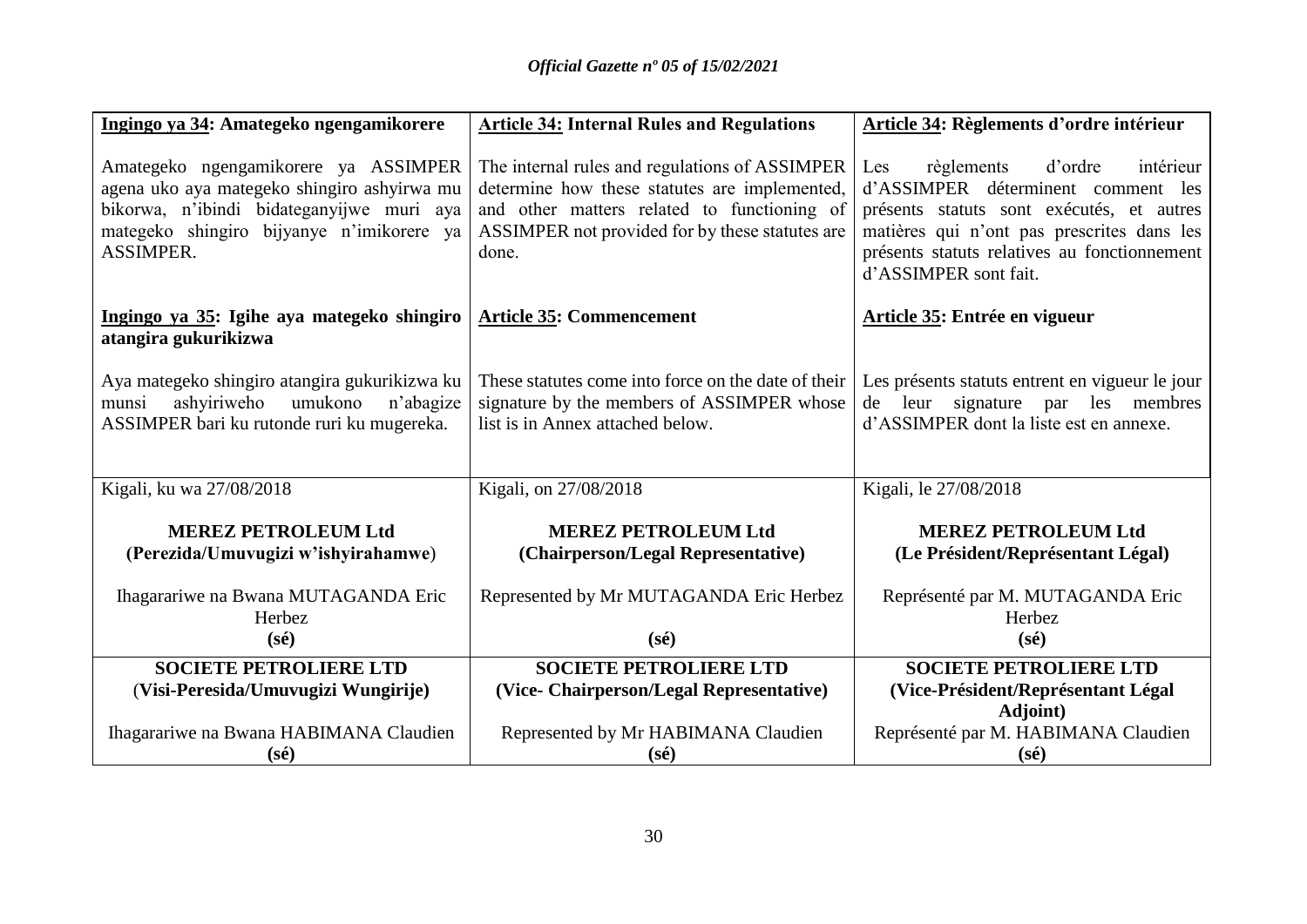#### **THE MINUTES OF GENERAL ASSEMBLY OF "RWANDA ASSOCIATION OF PETROLEUM PRODUCTS IMPORTERS (ASSIMPER)"**

#### **Meeting held on 27th/08/2018**

The year 2018, on the 27<sup>th</sup> day of August, the General Assembly of "Rwanda Association of Petroleum Products Importers (ASSIMPER)", convened and chaired by Mr Eric Herbez MUTAGANDA;

On the agenda of the General Assembly were the following:

- 1. The establishment of the Association
- 2. Approving the constitution of the Association
- 3. Governing body of the Association

#### **1. Declaring the establishment of the association**

Members of the Association who attended the General Assembly shared ideas and agreed on the establishment of the association as the best way to achieve the interests of its members, present and future. Members were convinced that full independence of the association is the only way to achieve their objectives. The need to combine ideas and actions will provide significant contribution to the economic development of the country and finally they decided to establish" "Rwanda Association of Petroleum Products Importers (ASSIMPER)",

#### **2. Analyzing and approving the constitution of association**

The General Assembly, after analyzing article by article of the statutes, reviewed the proposed draft statutes, and they decided to establish a governing body for the association. Finally, they agreed to submit the statutes to the competent administrative institution for approval and for legal personality

#### **3. Governing Body of the Association**

After declaring the establishement of "Rwanda Association of Petroleum Products Importers (ASSIMPER)", and approving the statutes, Representatives of the Association for a mandate of Four (4) years.

| <b>Position</b>             | <b>Elected Board Member</b>          | <b>Current Representative</b> | <b>Votes</b> |
|-----------------------------|--------------------------------------|-------------------------------|--------------|
| Legal Representative of     | <b>MEREZ PETORLEUM LTD</b>           | Eric<br>Herbez                | 10/10        |
| the Association             |                                      | <b>MUTAGANDA</b>              |              |
| Vice<br>Legal               | <b>SOCIETE PETROLIERE</b>            | <b>Claudien HABIMANA</b>      | 10/10        |
| Representative<br>of<br>the |                                      |                               |              |
| Association                 |                                      |                               |              |
| <b>Executive Secretary</b>  | <b>HASHI ENERGY RWANDA</b>           | Dieudonne BIZIMANA            | 10/10        |
|                             | <b>LTD</b>                           |                               |              |
| Treasurer                   | <b>DISTRIBUTION</b><br><b>CENTRE</b> | <b>Rose RUBANGURA</b>         | 10/10        |
|                             | (DISCENTRE) LTD                      |                               |              |
|                             |                                      |                               |              |
|                             |                                      |                               |              |

The following members were elected: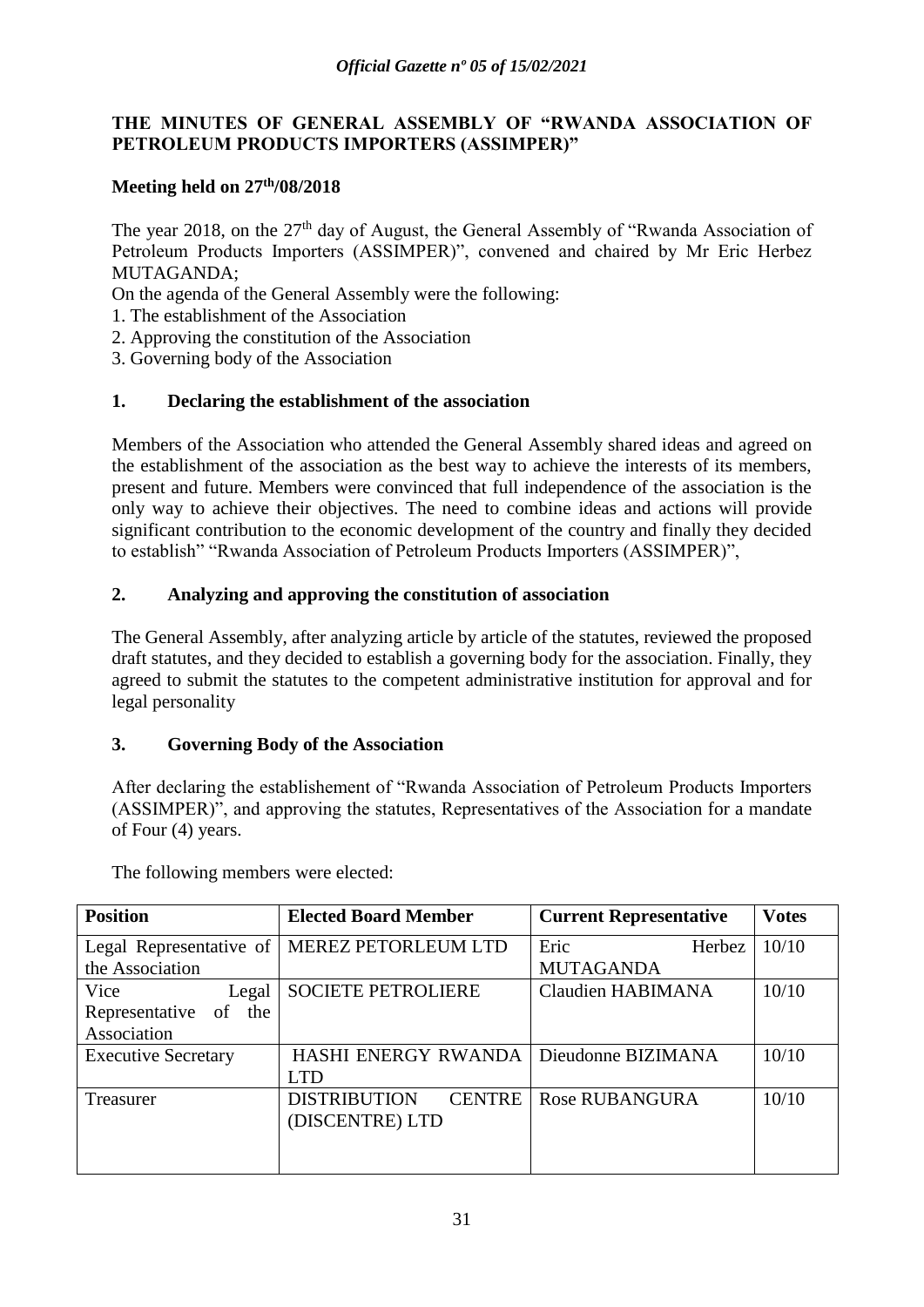|                 | <b>Elected Advisor</b>                          |                             |       |
|-----------------|-------------------------------------------------|-----------------------------|-------|
| Advisor         | <b>ENERGY SOLUTION (ENES)</b><br><b>LTD</b>     | KAYIGAMBA EUGENE            | 10/10 |
| Advisor         | <b>MOUNT</b><br><b>MERU</b><br><b>PETROLEUM</b> | <b>Hardick SHETH</b>        | 10/10 |
|                 | <b>Elected Auditor</b>                          |                             |       |
| <b>Auditors</b> | <b>SOURCE OIL LTD</b>                           | Victor NDUWUMWAMI           | 10/10 |
| <b>Auditors</b> | <b>GAZOIL</b>                                   | <b>NGABONZIZA Tharcisse</b> | 10/10 |

#### **LIST OF MEMBERS OF "RWANDA ASSOCIATION OF PETROLEUM PRODUCT IMPORTERS (ASSIMPER)"**

| $\bf No$       | <b>NAME</b><br>OF<br><b>MEMBER</b><br>(Company)        | Representative                     | <b>ID. Number / Passport</b><br>number | <b>Signature</b> |
|----------------|--------------------------------------------------------|------------------------------------|----------------------------------------|------------------|
| $\mathbf{1}$   | <b>MEREZ</b><br>PETORLEUM LTD                          | Eric<br>Herbez<br><b>MUTAGANDA</b> | 1196880002092004                       | $(s\acute{e})$   |
| $\overline{2}$ | <b>MOGAS RWANDA</b>                                    | <b>RWAMUHINDA</b><br><b>DICK</b>   | 1197580098343088                       | (sé)             |
| 3              | <b>SP LIMITED</b>                                      | <b>HABIMANA</b><br>Claudien        | 1196580002262033                       | (sé)             |
| $\overline{4}$ | <b>ENERGY</b><br><b>SOLUTION LTD</b>                   | <b>KAYIGAMBA</b><br>Eugene         | 1196580004057082                       | $(s\acute{e})$   |
| 5              | <b>GEMECA</b><br>PETROLEUM LTD                         | <b>KAYIGAMBA</b><br>Eugene         | 1196580004057082                       | $(s\acute{e})$   |
| 6              | <b>HASHI</b><br><b>ENERGY</b><br><b>LTD</b>            | <b>BEDER HILAL</b>                 | 3197580105294113                       | $(s\acute{e})$   |
| $\overline{7}$ | KOBIL RWANDA<br><b>LTD</b>                             | PAUL MUNENE                        | A2506979                               | $(s\acute{e})$   |
| 8              | <b>NKUSI</b><br><b>ETS</b><br>E<br><b>MAXI STATION</b> | <b>NKUSI EVARISTE</b>              | 1195280000732139                       | (sé)             |
| 9              | <b>ENGEN RWANDA</b><br><b>LTD</b>                      | <b>SARAH</b><br><b>DOUKOURE</b>    | 14AE27533                              | $(s\acute{e})$   |
| 10             | <b>DISCENTRE LTD</b>                                   | <b>MUREKATETE</b><br>Laetitia      | 1195970070415165                       | $(s\acute{e})$   |
| 11             | <b>GAZ OIL</b>                                         | <b>GASARABWE</b><br>Alphonse       | 1196880004382235                       | $(s\acute{e})$   |
| 12             | <b>EXCEL</b><br><b>ENERGY</b><br><b>LTD</b>            | <b>AMANI DELPHIN</b>               | 1198080021736157                       | $(s\acute{e})$   |
| 13             | <b>STATION</b><br><b>SERVICE</b>                       | <b>MAGANYA Omar</b>                | 1195980039351034                       | $(s\acute{e})$   |
| 14             | <b>MOUNT MERU</b>                                      | <b>HARDIK Sheth</b>                | 3198680200230342                       | $(s\acute{e})$   |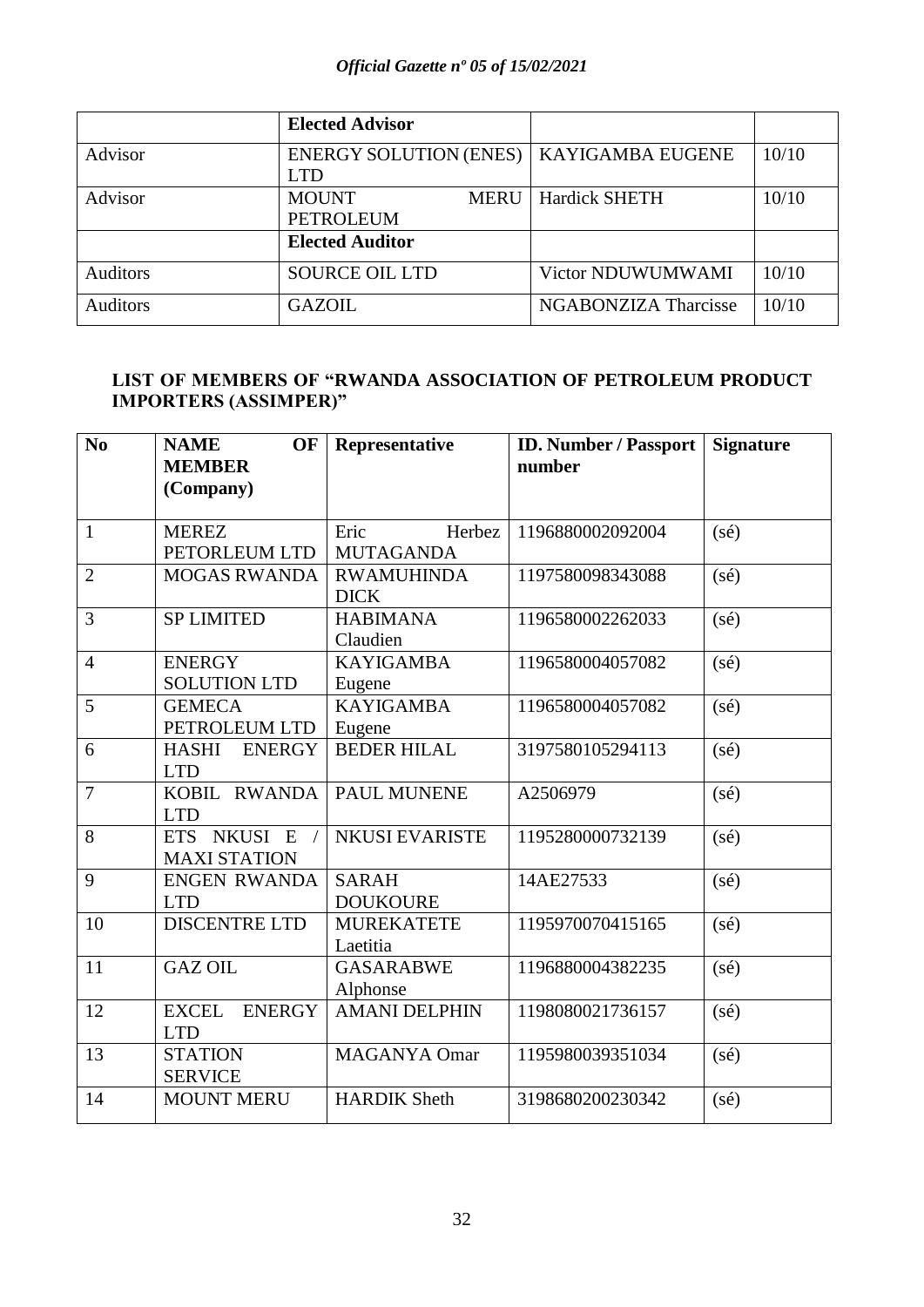#### **DECLARATION OF LEGAL REPRESENTATIVE OF "RWANDA ASSOCIATION OF PETROLEUM PRODUCT IMPORTERS (ASSIMPER)"**

I, the undersigned **Eric Herbez MUTAGANDA** in the name of MEREZ PETROLEUM LTD, the legal representative of the Association, being among the founding members of "Rwanda Association of Petroleum Product Importers (ASSIMPER)";

The Association having convened a General Assembly meeting at NYARUGENGE District, on the 27<sup>th</sup>August 2018.

I declare that we have been elected by the General Assembly to be respectively legal representative of RWANDA ASSOCIATION OF PETROLEUM PRODUCT IMPORTERS (ASSIMPER) for a period of 4 years.

Done at Nyarugenge:  $27<sup>Th</sup>$ August 2018.

**Legal representative: Eric Herbez MUTAGANDA**  $(s\acute{e})$ 

#### **DECLARATION OF VICE-LEGAL REPRESENTATIVE OF "RWANDA ASSOCIATION OF PETROLEUM PRODUCT IMPORTER (ASSIMPER)"**

I, the undersigned **Claudien HABIMANA** in the name of SOCIETE PETROLIERE, the Vice - legal representative of the Association, being among the founding members of "Rwanda Association of Petroleum Product Importers (ASSIMPER)";

The association having convened a General Assembly meeting at NYARUGENGE District, on the 27<sup>h</sup> August 2018.

I declare that we have been elected by the General Assembly to be respectively Vice- legal representative of RWANDA ASSOCIATION OF PETROLEUM PRODUCT IMPORTERS for a period of 4 years.

Done at Nyarugenge:  $27<sup>th</sup>$  August 2018.

**Vice-Legal representative: Claudien HABIMANA** (sé)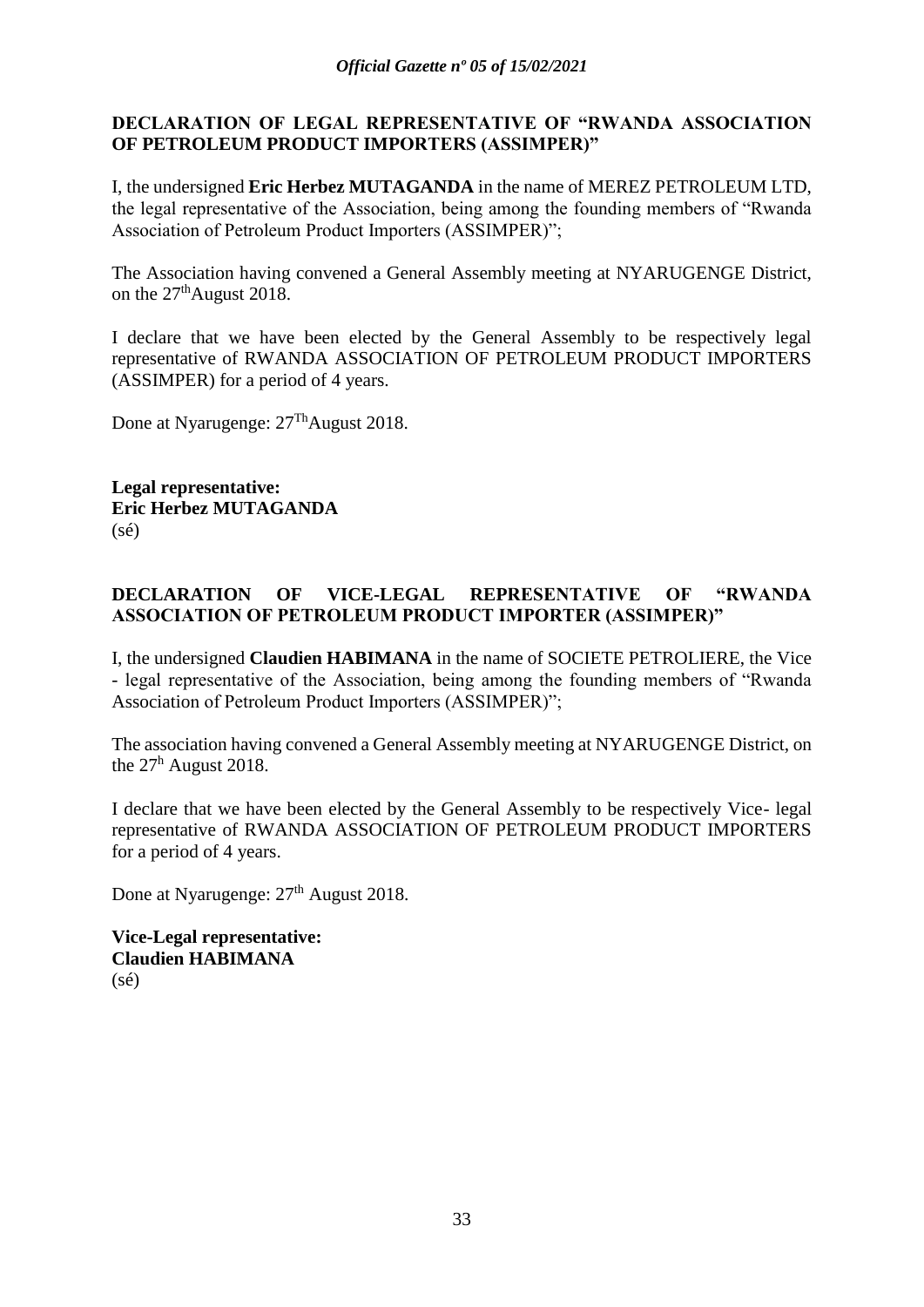## **URWEGO RW'IGIHUGU RW'IMIYOBORERE (RGB)**

#### **ICYEMEZO CY'UBUZIMAGATOZI BW'UMURYANGO NYARWANDA UTARI UWA LETA N° 197/RGB/NGO/02/2018**

Dushingiye ku Itegeko n° 04/2012 ryo ku wa 17/02/2012 rigena imitunganyirize n'imikorere by'imiryango nyarwanda itari iya Leta, cyane cyane mu ngingo zaryo za 22 na 23;

Tumaze gusuzuma ubusabe bwawo tugasanga wujuje ibisabwa kugira ngo umuryango nyarwanda utari uwa Leta uhabwe ubuzimagatozi;

Duhaye ubuzimagatozi umuryango **HOPE FOR COMMUNITY DEVELOPMENT ORGANIZATION (HCDO).**

Kigali, ku wa 05/02/2018

(Sé) **Prof. SHYAKA Anastase Umukuru Mukuru**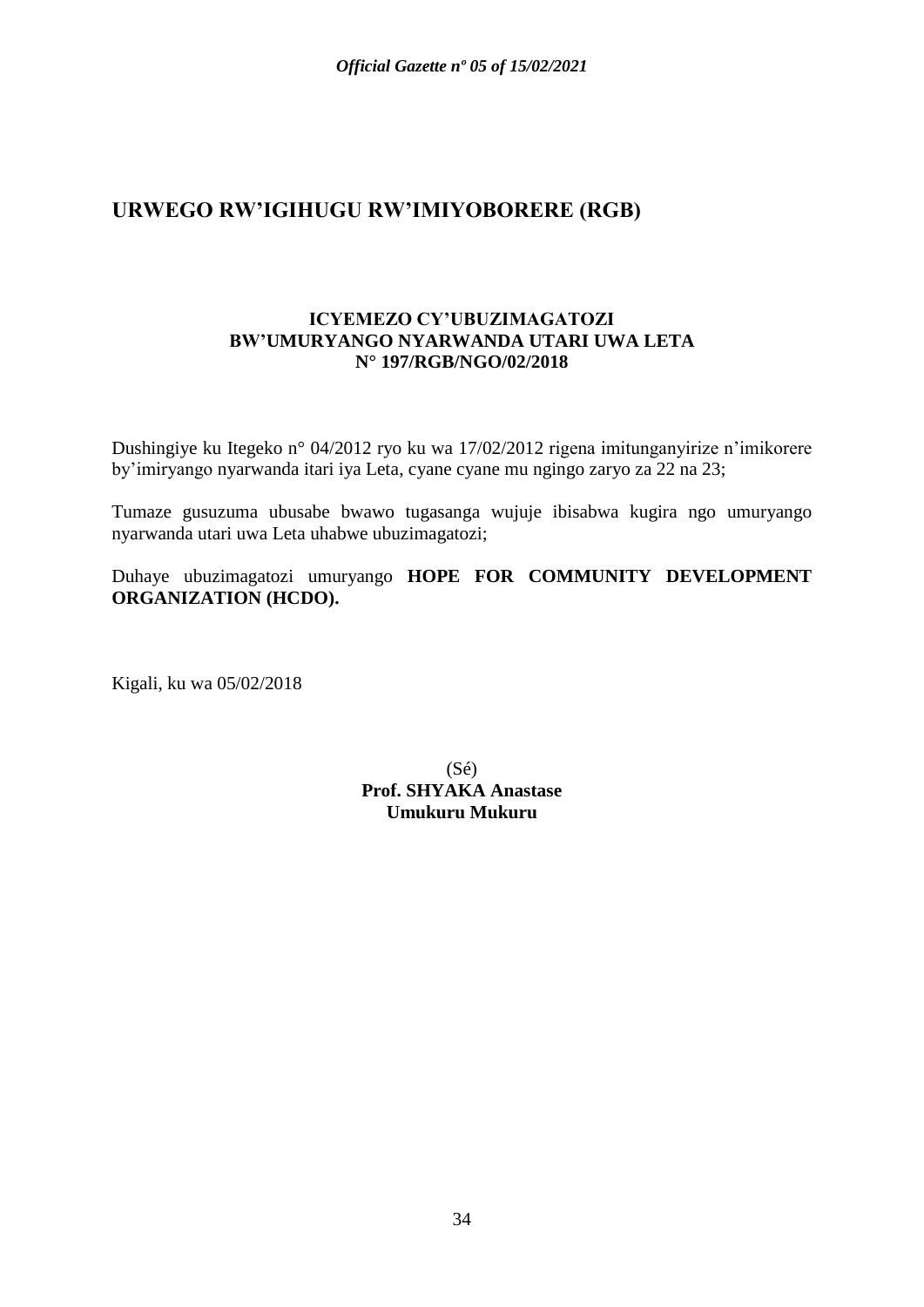| <b>Rwanda Governance</b> | Urwego rw'Igihugu | Office Rwandais de la |
|--------------------------|-------------------|-----------------------|
| <b>Board</b>             | rw'Imiyoborere    | Gouvernance           |
|                          | RGB               |                       |
|                          |                   |                       |

#### **Annex**: **DETAILS OF THE LEGAL PERSONALITY FOR A NON-GOVERNMENTAL ORGANIZATION**

**Name of the Organization**: HOPE FOR COMMUNITY DEVELOPMENT ORGANIZATION (HCDO)

**Headquarters/ Address:** Kamonyi

**Legal Representative:** NIYOMUGABO Ildephonse

**Deputy Legal Representative:** NTAMUNOZA Eliel Charon

**Legal personality N°:** 19**7**/RGB/NGO/LP/02/2018

**Date of issue:** 05/02/2018

**Type of Organization:** Non-Governmental Organization (NGO)

**Mission:** To promote sustainable socio-economic and the protection of the rights of vulnerable groups.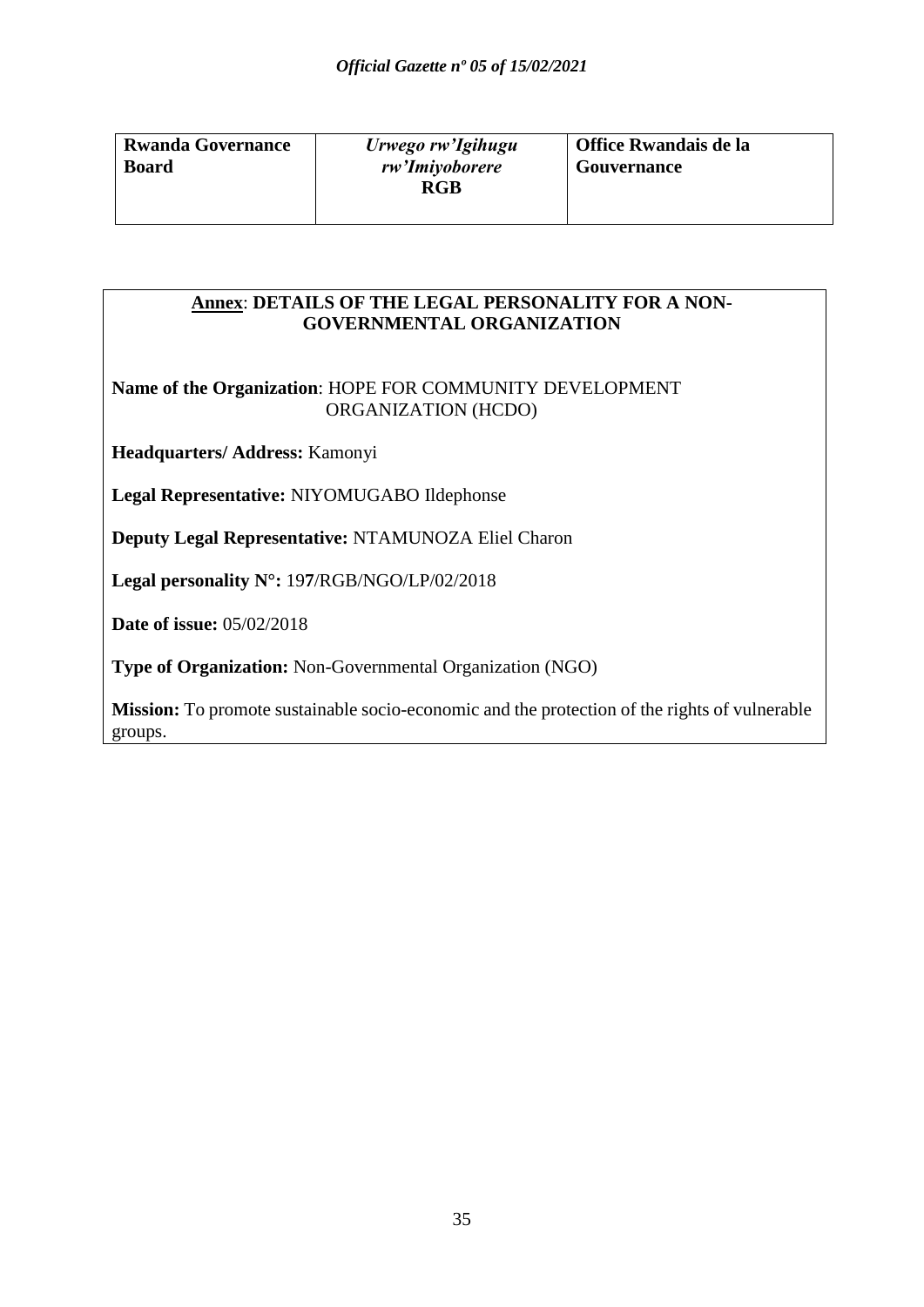

## **REPUBULIKA Y'U RWANDA**

**MINISITERI Y'UBUTEGETSI BW'IGIHUGU**

#### **ICYEMEZO CYO GUHINDURA AMAZINA**

Nk'uko biteganywa n'Itegeko n° 32/2016 ryo ku wa 28/08/2016 rigenga abantu n'umuryango mu ngingo yaryo ya 42;

Hakurikijwe Iteka rya Minisitiri n° 001/07.01 ryo ku wa 17/01/2017 rishyiraho uburyo n'inzira zikurikizwa mu guhindura izina;

Duhereye ku ibaruwa ya UMURANGAMIRWA Anastase isaba guhindura izina yari asanzwe yitwa ryanditse mu irangamimerere;

Twemeje ko:

Bwana UMURANGAMIRWA Anastase utuye mu Mudugudu wa Mumena, Akagari ka Mumena, Umurenge wa Nyamirambo, Akarere ka Nyarugenge mu Mujyi wa Kigali yahinduye izina yitwaga rihinduka **NGABO UMURANGAMIRWA Anastase** kuva none.

Byemejwe na:

Prof. SHYAKA Anastase Agaciro k'icyangombwa **Minisitiri w'Ubutegetsi bw'Igihugu** Cyatanzwe ku wa: 2021-01-29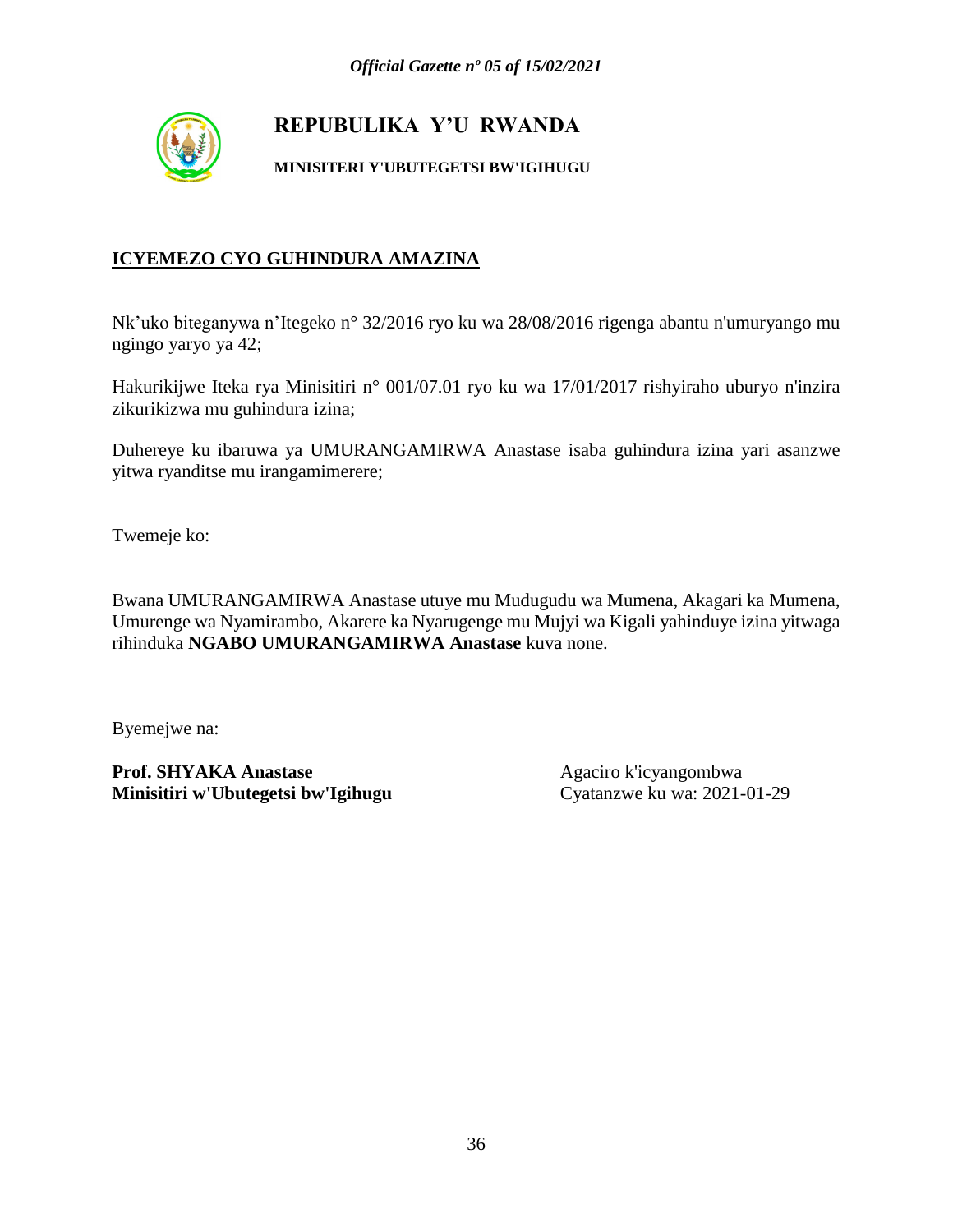

**MINISITERI Y'UBUTEGETSI BW'IGIHUGU**

### **ICYEMEZO CYO GUHINDURA AMAZINA**

Nk'uko biteganywa n'Itegeko n° 32/2016 ryo ku wa 28/08/2016 rigenga abantu n'umuryango mu ngingo yaryo ya 42;

Hakurikijwe Iteka rya Minisitiri n° 001/07.01 ryo ku wa 17/01/2017 rishyiraho uburyo n'inzira zikurikizwa mu guhindura izina;

Duhereye ku ibaruwa ya NKESHIMANA Eugène isaba guhindura izina yari asanzwe yitwa ryanditse mu irangamimerere;

Twemeje ko:

Bwana NKESHIMANA Eugène utuye mu Mudugudu w'Amajyambere, Akagari ka Gasharu, Umurenge wa Kicukiro, Akarere ka Kicukiro mu Mujyi wa Kigali yahinduye izina yitwaga rihinduka **RUTAGANDA Eugene** kuva none.

Byemejwe na: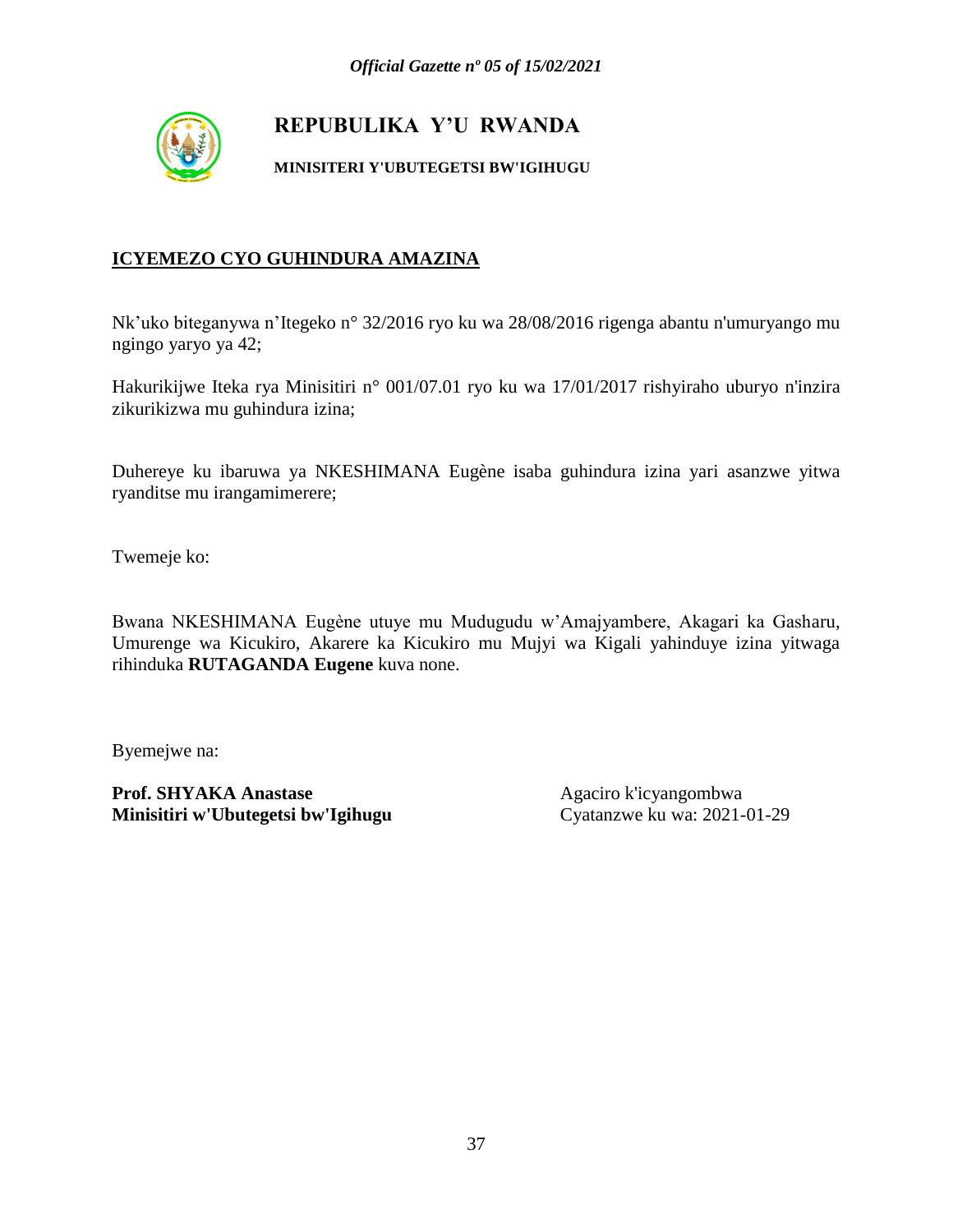

#### **MINISITERI Y'UBUTEGETSI BW'IGIHUGU**

#### **ICYEMEZO CYO GUHINDURA AMAZINA**

Nk'uko biteganywa n'Itegeko n° 32/2016 ryo ku wa 28/08/2016 rigenga abantu n'umuryango mu ngingo yaryo ya 42;

Hakurikijwe Iteka rya Minisitiri n° 001/07.01 ryo ku wa 17/01/2017 rishyiraho uburyo n'inzira zikurikizwa mu guhindura izina;

Duhereye ku ibaruwa ya NSHIMIYIMANA Patrick isaba guhindura izina yari asanzwe yitwa ryanditse mu irangamimerere;

Twemeje ko:

Bwana NSHIMIYIMANA Patrick utuye mu Mudugudu wa Ryamirenge, Akagari ka Nkomangwa, Umurenge wa Munyiginya, Akarere ka Rwamagana mu Ntara y'Iburasirazuba yahinduye izina yitwaga rihinduka **RWIGEMA Patrick** kuva none.

Byemejwe na: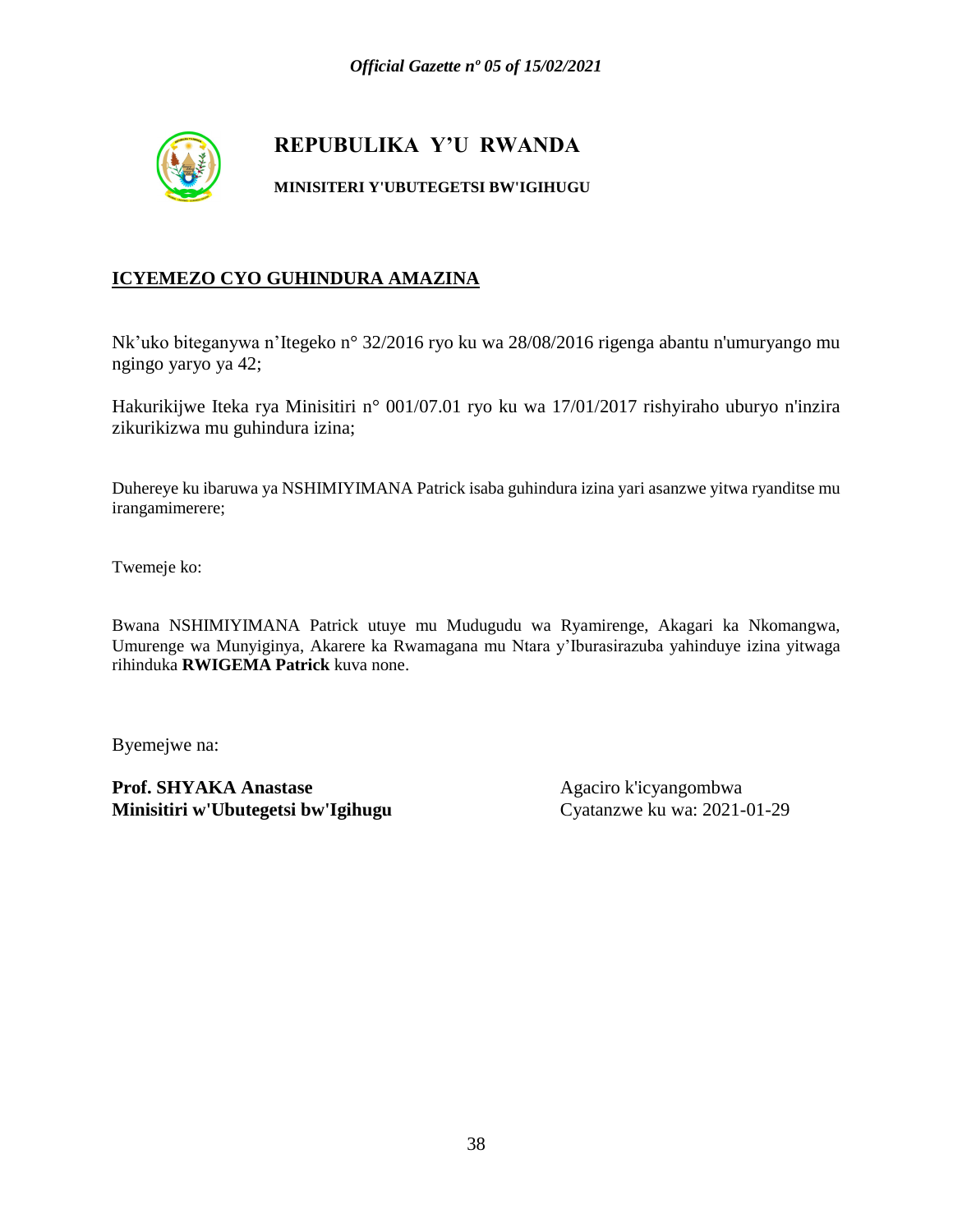

#### **MINISITERI Y'UBUTEGETSI BW'IGIHUGU**

#### **ICYEMEZO CYO GUHINDURA AMAZINA**

Nk'uko biteganywa n'Itegeko n° 32/2016 ryo ku wa 28/08/2016 rigenga abantu n'umuryango mu ngingo yaryo ya 42;

Hakurikijwe Iteka rya Minisitiri n° 001/07.01 ryo ku wa 17/01/2017 rishyiraho uburyo n'inzira zikurikizwa mu guhindura izina;

Duhereye ku ibaruwa ya NKURIKIYINKA Frank isaba guhindura izina yari asanzwe yitwa ryanditse mu irangamimerere;

Twemeje ko:

Bwana NKURIKIYINKA Frank utuye mu Mudugudu wa Kabeza, Akagari ka Nyabikiri, Umurenge wa Kabarore, Akarere ka Gatsibo mu Ntara y'Iburasirazuba yahinduye izina yitwaga rihinduka **TUMWINE Emmy** kuva none.

Byemejwe na: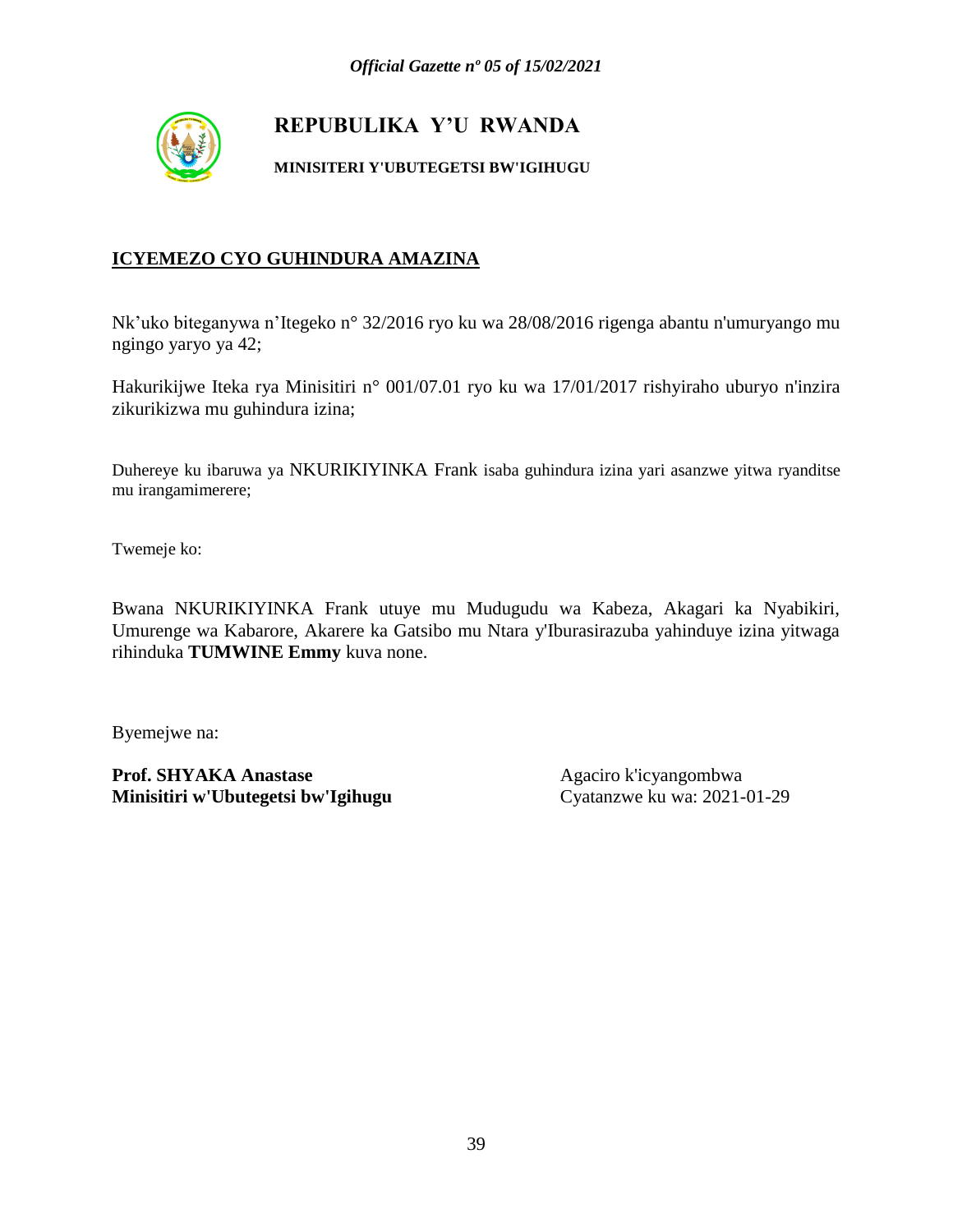

**MINISITERI Y'UBUTEGETSI BW'IGIHUGU**

### **ICYEMEZO CYO GUHINDURA AMAZINA**

Nk'uko biteganywa n'Itegeko n° 32/2016 ryo ku wa 28/08/2016 rigenga abantu n'umuryango mu ngingo yaryo ya 42;

Hakurikijwe Iteka rya Minisitiri n° 001/07.01 ryo ku wa 17/01/2017 rishyiraho uburyo n'inzira zikurikizwa mu guhindura izina;

Duhereye ku ibaruwa ya NYIRABUHORO Veneranda isaba guhindura izina yari asanzwe yitwa ryanditse mu irangamimerere;

Twemeje ko:

Madamu NYIRABUHORO Veneranda utuye mu Mudugudu wa Mumararungu, Akagari ka Kabuguru I, Umurenge wa Rwezamenyo, Akarere ka Nyarugenge mu Mujyi wa Kigali yahinduye izina yitwaga rihinduka **NYIRABUHORO Venerande Chadia** kuva none.

Byemejwe na: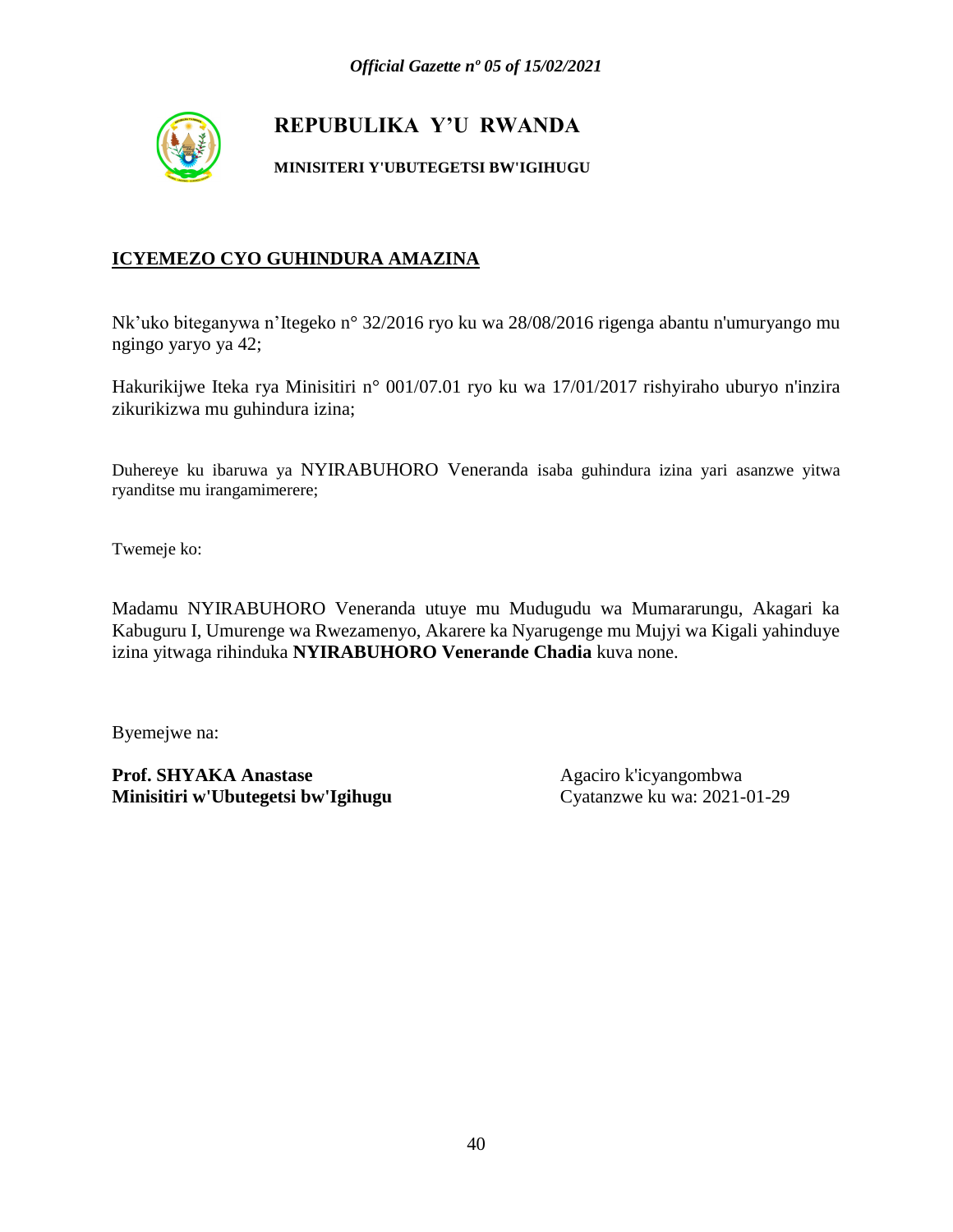

#### **MINISITERI Y'UBUTEGETSI BW'IGIHUGU**

#### **ICYEMEZO CYO GUHINDURA AMAZINA**

Nk'uko biteganywa n'Itegeko n° 32/2016 ryo ku wa 28/08/2016 rigenga abantu n'umuryango mu ngingo yaryo ya 42;

Hakurikijwe Iteka rya Minisitiri n° 001/07.01 ryo ku wa 17/01/2017 rishyiraho uburyo n'inzira zikurikizwa mu guhindura izina;

Duhereye ku ibaruwa ya MUKASE Francine isaba guhindura izina yari asanzwe yitwa ryanditse mu irangamimerere;

Twemeje ko:

Madamu MUKASE Francine utuye mu Mudugudu wa Kagara, Akagari ka Nyabisindu, Umurenge wa Remera, Akarere ka Gasabo, mu Mujyi wa Kigali yahinduye izina yitwaga rihinduka **SARO FRANCINE ANDREW** kuva none.

Byemejwe na: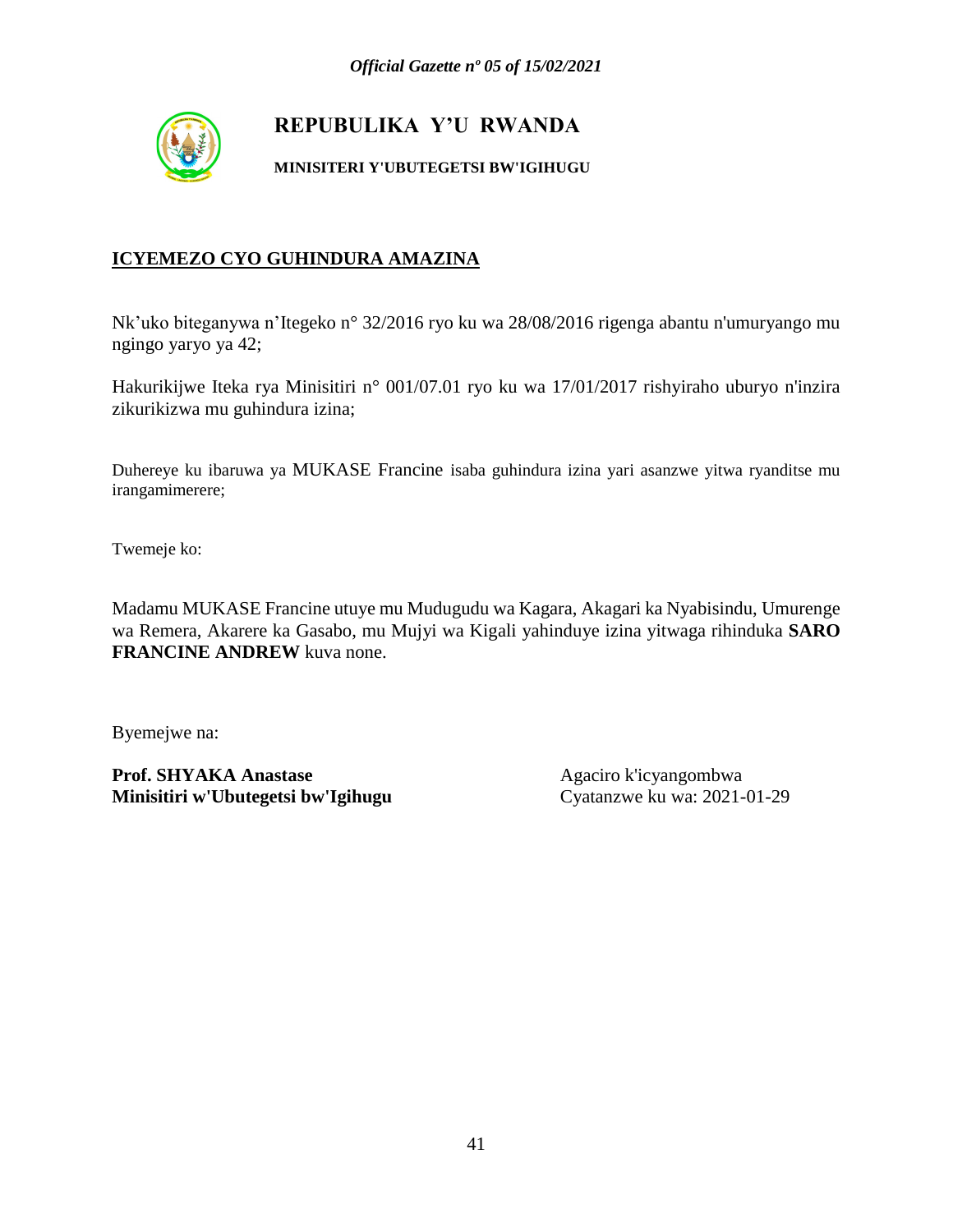

**MINISITERI Y'UBUTEGETSI BW'IGIHUGU**

### **ICYEMEZO CYO GUHINDURA AMAZINA**

Nk'uko biteganywa n'Itegeko n° 32/2016 ryo ku wa 28/08/2016 rigenga abantu n'umuryango mu ngingo yaryo ya 42;

Hakurikijwe Iteka rya Minisitiri n° 001/07.01 ryo ku wa 17/01/2017 rishyiraho uburyo n'inzira zikurikizwa mu guhindura izina;

Duhereye ku ibaruwa ya NYIRAZIBERA GAHUNYIRA Françoise isaba guhindura izina yari asanzwe yitwa ryanditse mu irangamimerere;

Twemeje ko:

Madamu NYIRAZIBERA GAHUNYIRA Françoise utuye mu Mudugudu wa Kayenzi, Akagari ka Cyugaro, Umurenge wa Ntarama, Akarere ka Bugesera, mu Ntara y'Iburasirazuba yahinduye izina yitwaga rihinduka **NYIRAZIBERA Françoise** kuva none.

Byemejwe na: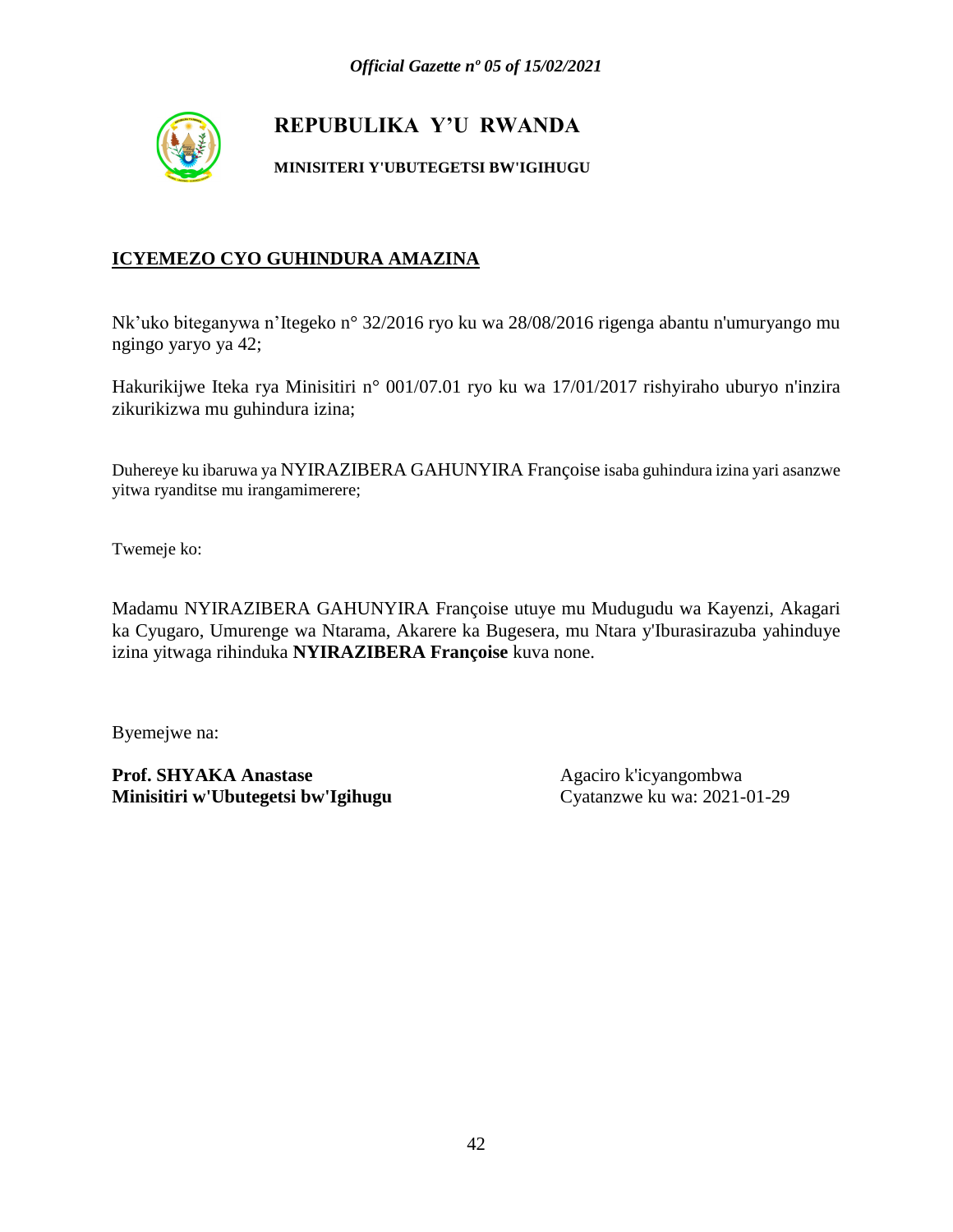

#### **MINISITERI Y'UBUTEGETSI BW'IGIHUGU**

#### **ICYEMEZO CYO GUHINDURA AMAZINA**

Nk'uko biteganywa n'Itegeko n° 32/2016 ryo ku wa 28/08/2016 rigenga abantu n'umuryango mu ngingo yaryo ya 42;

Hakurikijwe Iteka rya Minisitiri n° 001/07.01 ryo ku wa 17/01/2017 rishyiraho uburyo n'inzira zikurikizwa mu guhindura izina;

Duhereye ku ibaruwa BINTA Angel isaba guhindura izina yari asanzwe yitwa ryanditse mu irangamimerere;

Twemeje ko:

Madamu BINTA Angel utuye mu Mudugudu w'Urugarama, Akagari ka Gacuriro, Umurenge wa Kinyinya, Akarere ka Gasabo mu Mujyi wa Kigali yahinduye izina yitwaga rihinduka **Angel BUGINGO** kuva none.

Byemejwe na: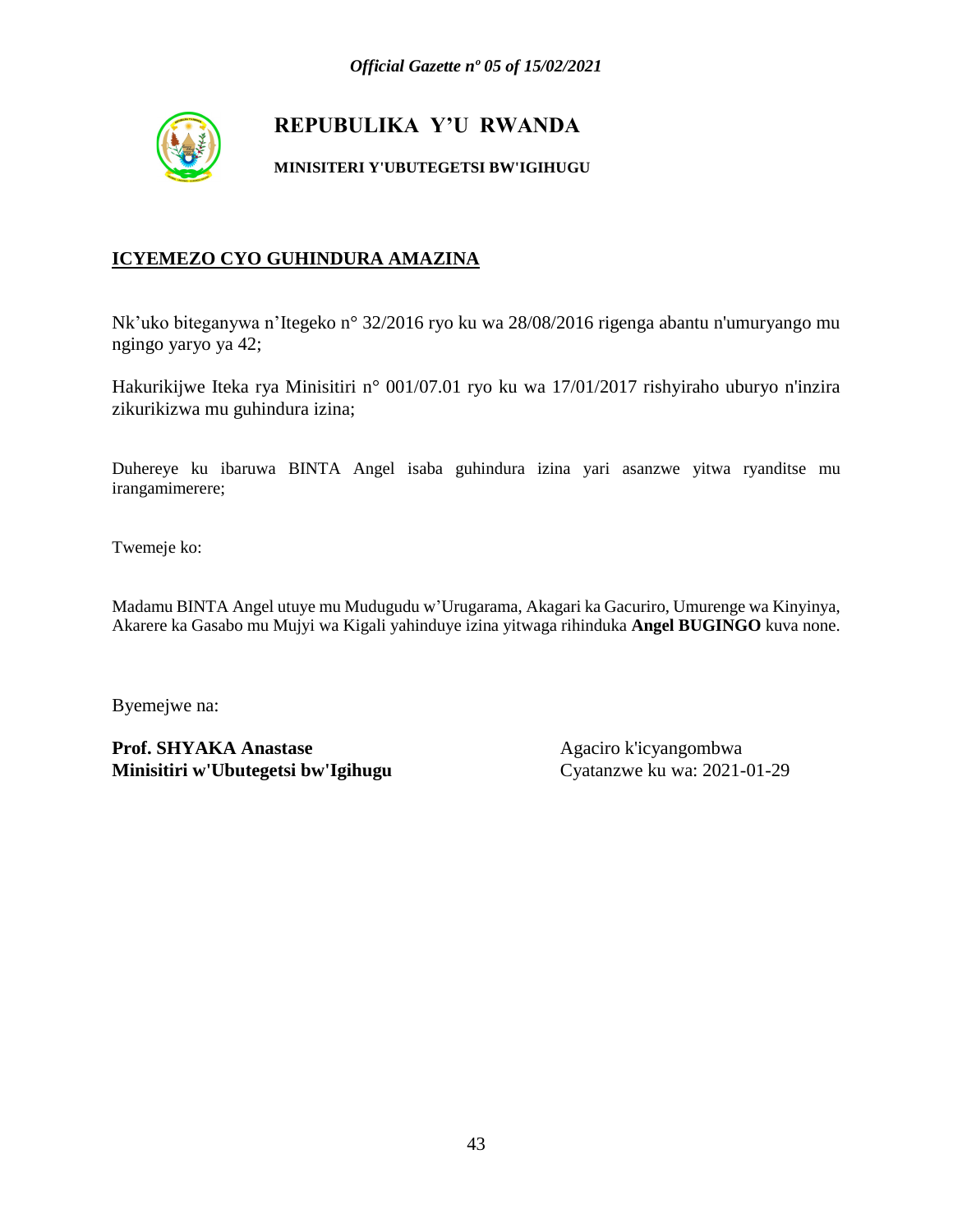

#### **MINISITERI Y'UBUTEGETSI BW'IGIHUGU**

#### **ICYEMEZO CYO GUHINDURA AMAZINA**

Nk'uko biteganywa n'Itegeko n° 32/2016 ryo ku wa 28/08/2016 rigenga abantu n'umuryango mu ngingo yaryo ya 42;

Hakurikijwe Iteka rya Minisitiri n° 001/07.01 ryo ku wa 17/01/2017 rishyiraho uburyo n'inzira zikurikizwa mu guhindura izina;

Duhereye ku ibaruwa NTIBAYAZI Christine isaba guhindura izina yari asanzwe yitwa ryanditse mu irangamimerere;

Twemeje ko:

Madamu NTIBAYAZI Christine utuye mu Mudugudu wa Musaga, Akagari ka Rutovu, Umurenge wa Kinyababa, Akarere ka Burera mu Ntara y'Amajyaruguru yahinduye izina yitwaga rihinduka **MANISHIMWE Christine** kuva none.

Byemejwe na: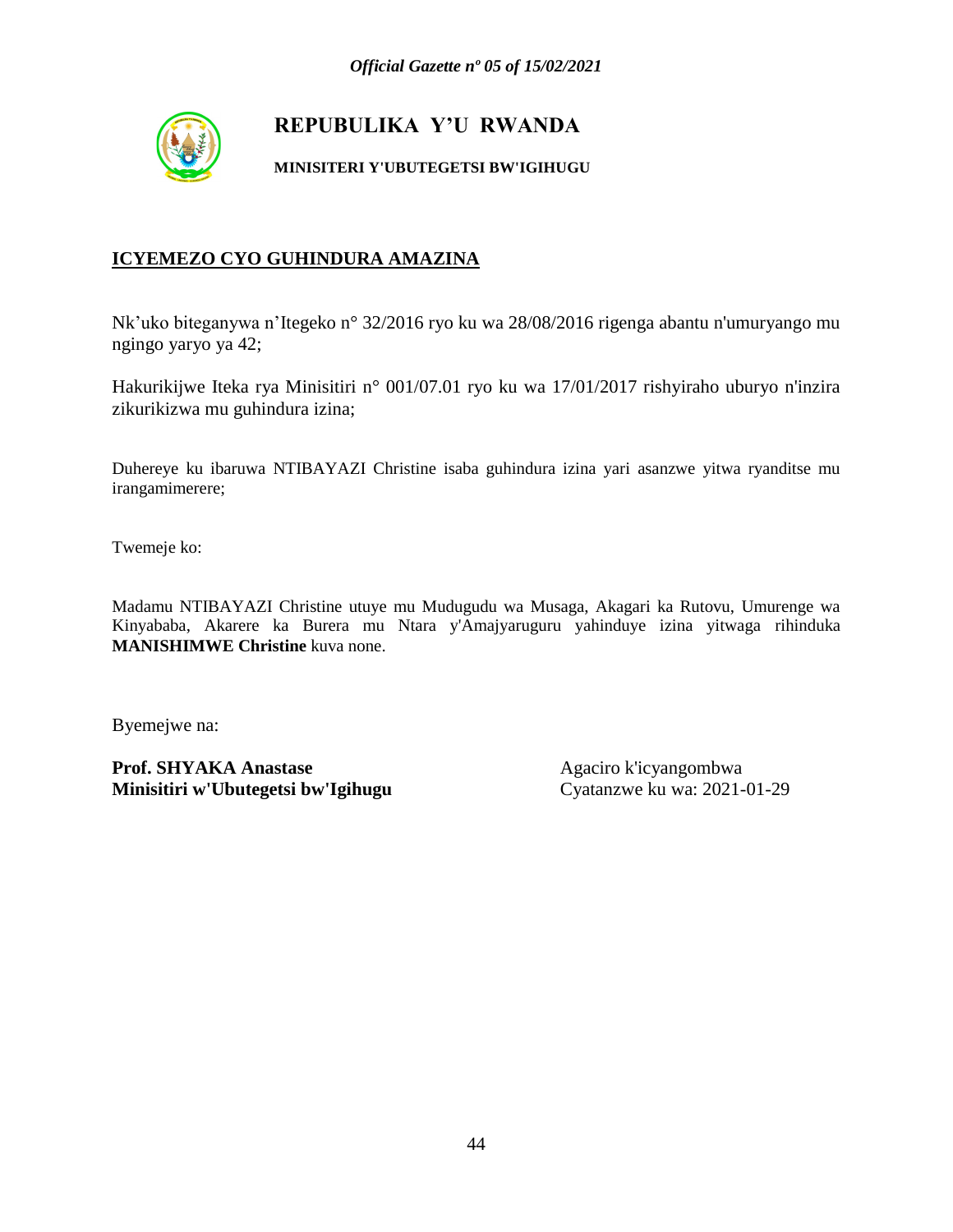

**MINISITERI Y'UBUTEGETSI BW'IGIHUGU**

### **ICYEMEZO CYO GUHINDURA AMAZINA**

Nk'uko biteganywa n'Itegeko n° 32/2016 ryo ku wa 28/08/2016 rigenga abantu n'umuryango mu ngingo yaryo ya 42;

Hakurikijwe Iteka rya Minisitiri n° 001/07.01 ryo ku wa 17/01/2017 rishyiraho uburyo n'inzira zikurikizwa mu guhindura izina;

Duhereye ku ibaruwa NSHIMIYIMANA Théobard isaba guhindura izina yari asanzwe yitwa ryanditse mu irangamimerere;

Twemeje ko:

Bwana NSHIMIYIMANA Théobard utuye mu Mudugudu wa Rukoyoyo, Akagari ka Karambi, Umurenge wa Murundi, Akarere ka Kayonza, mu Ntara y'Iburasirazuba yahinduye izina yitwaga rihinduka **NSHIMIYIMANA Rwaka Theobald** kuva none.

Byemejwe na: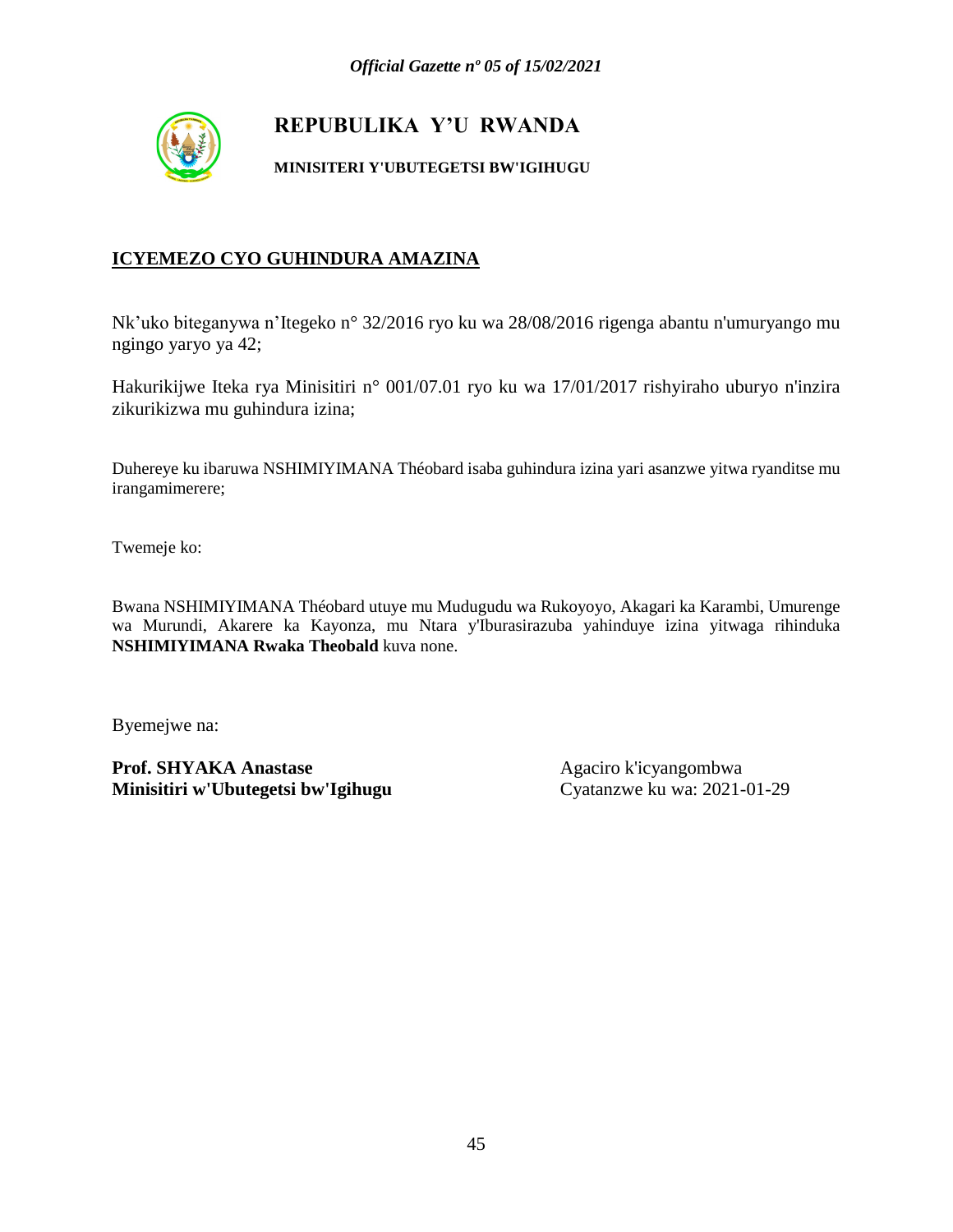

**MINISITERI Y'UBUTEGETSI BW'IGIHUGU**

### **ICYEMEZO CYO GUHINDURA AMAZINA**

Nk'uko biteganywa n'Itegeko n° 32/2016 ryo ku wa 28/08/2016 rigenga abantu n'umuryango mu ngingo yaryo ya 42;

Hakurikijwe Iteka rya Minisitiri n° 001/07.01 ryo ku wa 17/01/2017 rishyiraho uburyo n'inzira zikurikizwa mu guhindura izina;

Duhereye ku ibaruwa MUKANDAHINDURWA Esther isaba guhindura izina yari asanzwe yitwa ryanditse mu irangamimerere;

Twemeje ko:

Madamu MUKANDAHINDURWA Esther utuye mu Mudugudu wa Sabaganga, Akagari ka Nyanza, Umurenge wa Gatenga, Akarere ka Kicukiro mu Mujyi wa Kigali yahinduye izina yitwaga rihinduka **MUCYO Esther** kuva none.

Byemejwe na: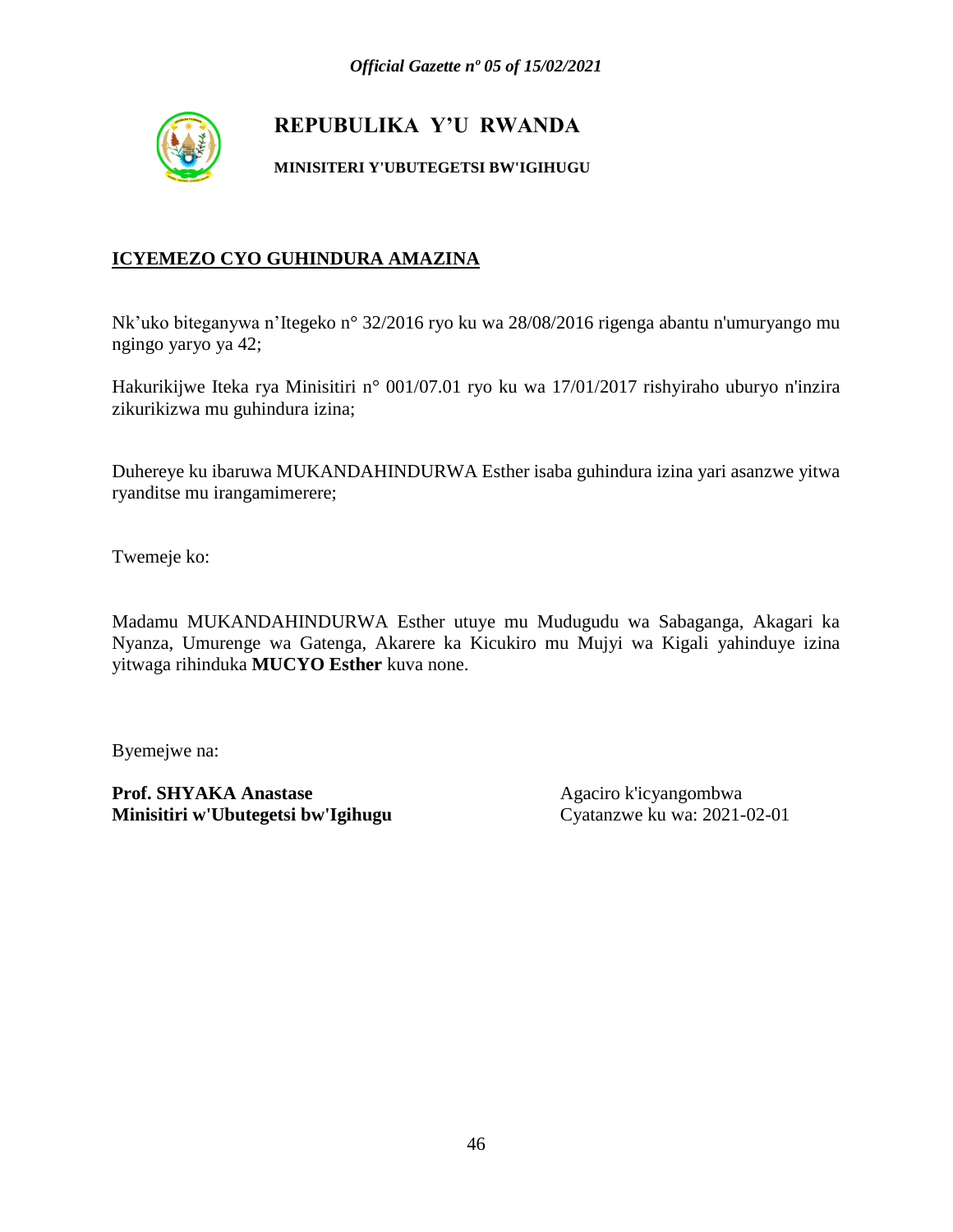

#### **MINISITERI Y'UBUTEGETSI BW'IGIHUGU**

#### **ICYEMEZO CYO GUHINDURA AMAZINA**

Nk'uko biteganywa n'Itegeko n° 32/2016 ryo ku wa 28/08/2016 rigenga abantu n'umuryango mu ngingo yaryo ya 42;

Hakurikijwe Iteka rya Minisitiri n° 001/07.01 ryo ku wa 17/01/2017 rishyiraho uburyo n'inzira zikurikizwa mu guhindura izina;

Duhereye ku ibaruwa MPAMBARA Fred Serwadda isaba guhindura izina yari asanzwe yitwa ryanditse mu irangamimerere;

Twemeje ko:

Bwana MPAMBARA Fred Serwadda utuye mu Mudugudu wa Umucyo, Akagari ka Rwampara, Umurenge wa Nyarugenge, Akarere ka Nyarugenge mu Mujyi wa Kigali yahinduye izina yitwaga rihinduka **MPAMBARA Fred** kuva none.

Byemejwe na: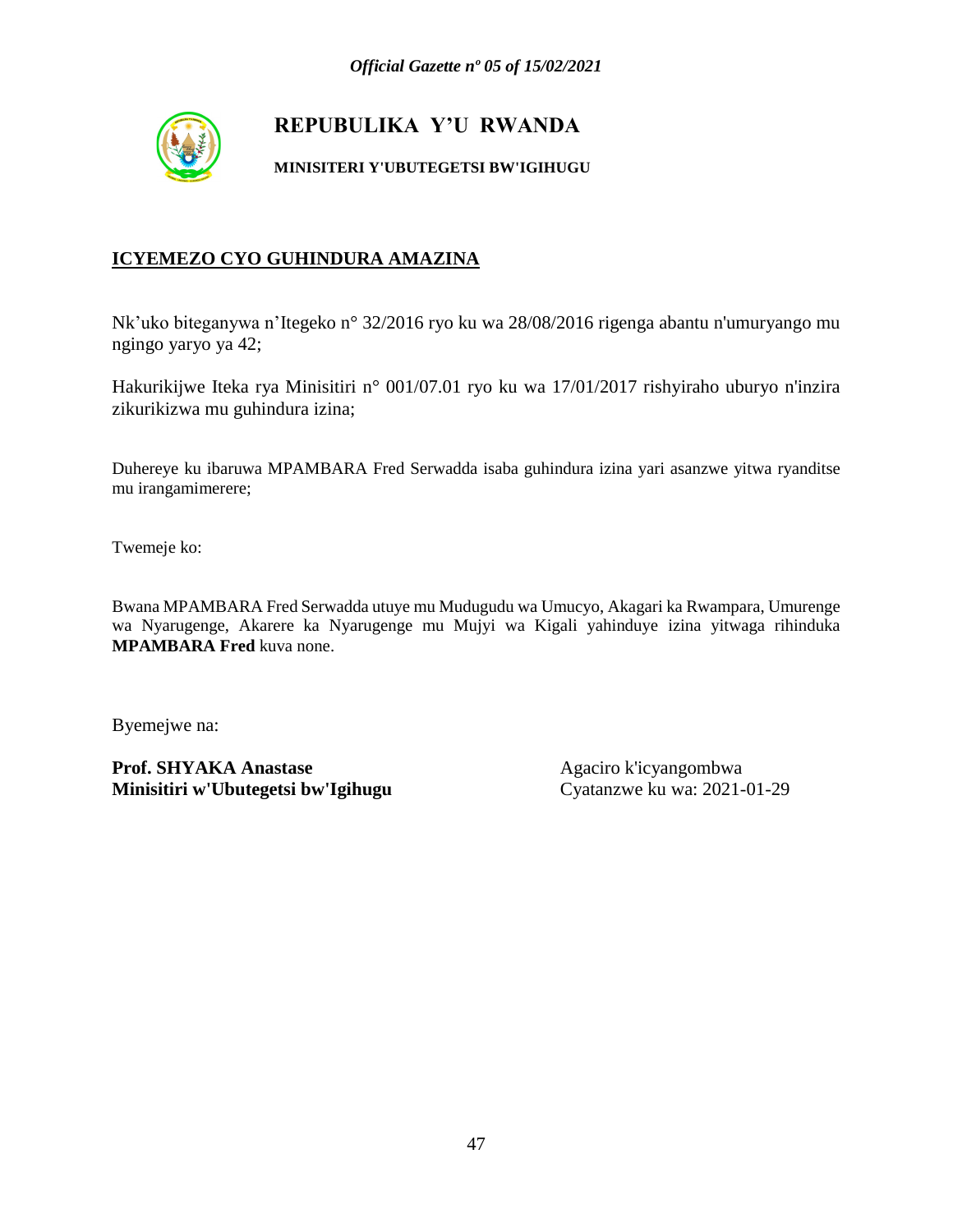

**MINISITERI Y'UBUTEGETSI BW'IGIHUGU**

#### **ICYEMEZO CYO GUHINDURA AMAZINA**

Nk'uko biteganywa n'Itegeko n° 32/2016 ryo ku wa 28/08/2016 rigenga abantu n'umuryango mu ngingo yaryo ya 42;

Hakurikijwe Iteka rya Minisitiri n° 001/07.01 ryo ku wa 17/01/2017 rishyiraho uburyo n'inzira zikurikizwa mu guhindura izina;

Duhereye ku ibaruwa MUNYEMANA Muhubiri isaba guhindura izina yari asanzwe yitwa ryanditse mu irangamimerere;

Twemeje ko:

Bwana MUNYEMANA Muhubiri utuye mu Mudugudu wa Gatare, Akagari ka Nyamiyaga, Umurenge wa Kageyo, Akarere ka Gicumbi mu Ntara y'Amajyaruguru yahinduye izina yitwaga rihinduka **MUHUBIRI Patrick** kuva none.

Byemejwe na: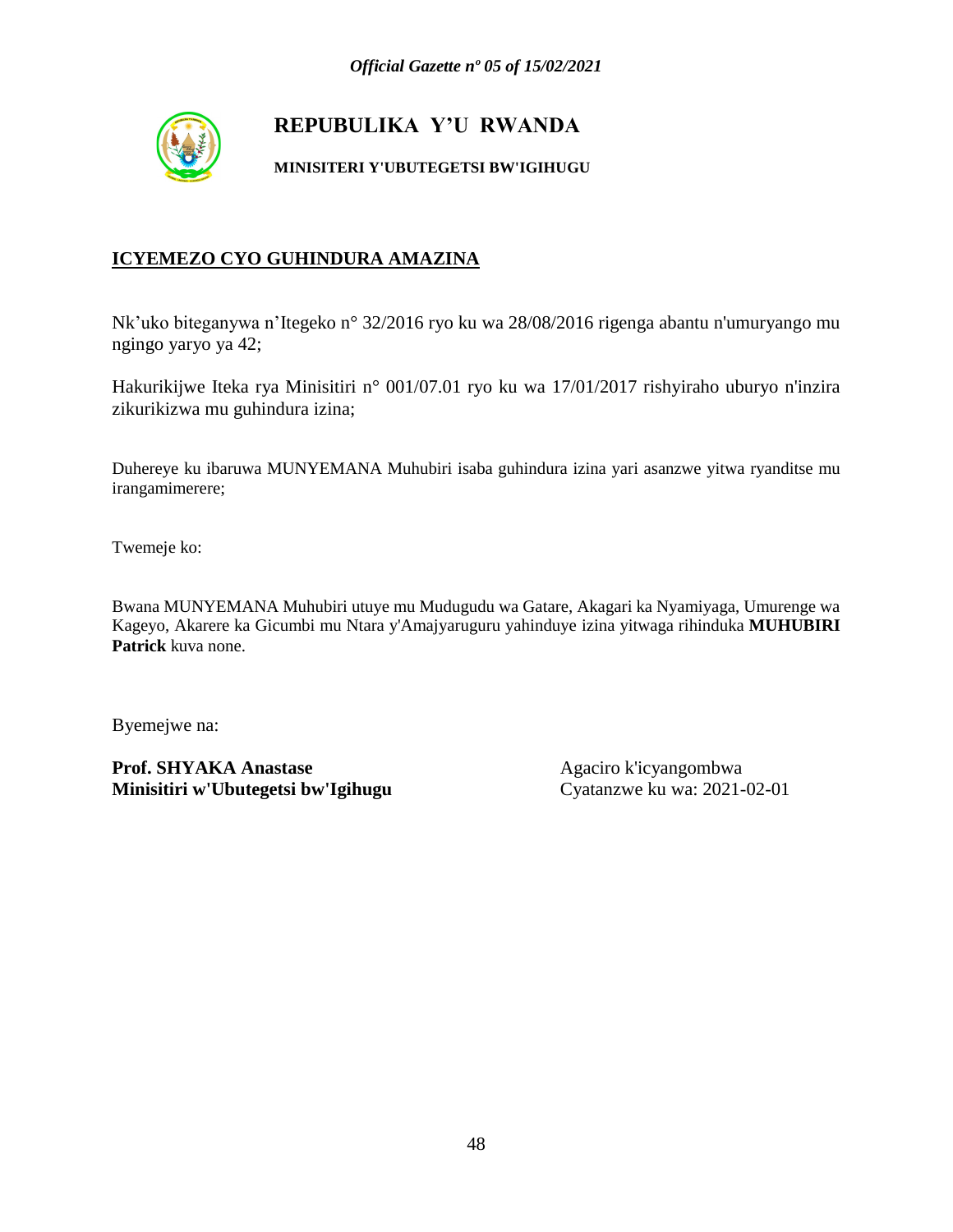

#### **MINISITERI Y'UBUTEGETSI BW'IGIHUGU**

#### **ICYEMEZO CYO GUHINDURA AMAZINA**

Nk'uko biteganywa n'Itegeko n° 32/2016 ryo ku wa 28/08/2016 rigenga abantu n'umuryango mu ngingo yaryo ya 42;

Hakurikijwe Iteka rya Minisitiri n° 001/07.01 ryo ku wa 17/01/2017 rishyiraho uburyo n'inzira zikurikizwa mu guhindura izina;

Duhereye ku ibaruwa UWINGENEYE Marie isaba guhindura izina yari asanzwe yitwa ryanditse mu irangamimerere;

Twemeje ko:

Madamu UWINGENEYE Marie utuye mu Mudugudu wa Nyarurama, Akagari ka Rwotso, Umurenge wa Kibirizi, Akarere ka Nyanza mu Ntara y'Amajyepfo yahinduye izina yitwaga rihinduka **UWINGENEYE Marine** kuva none.

Byemejwe na: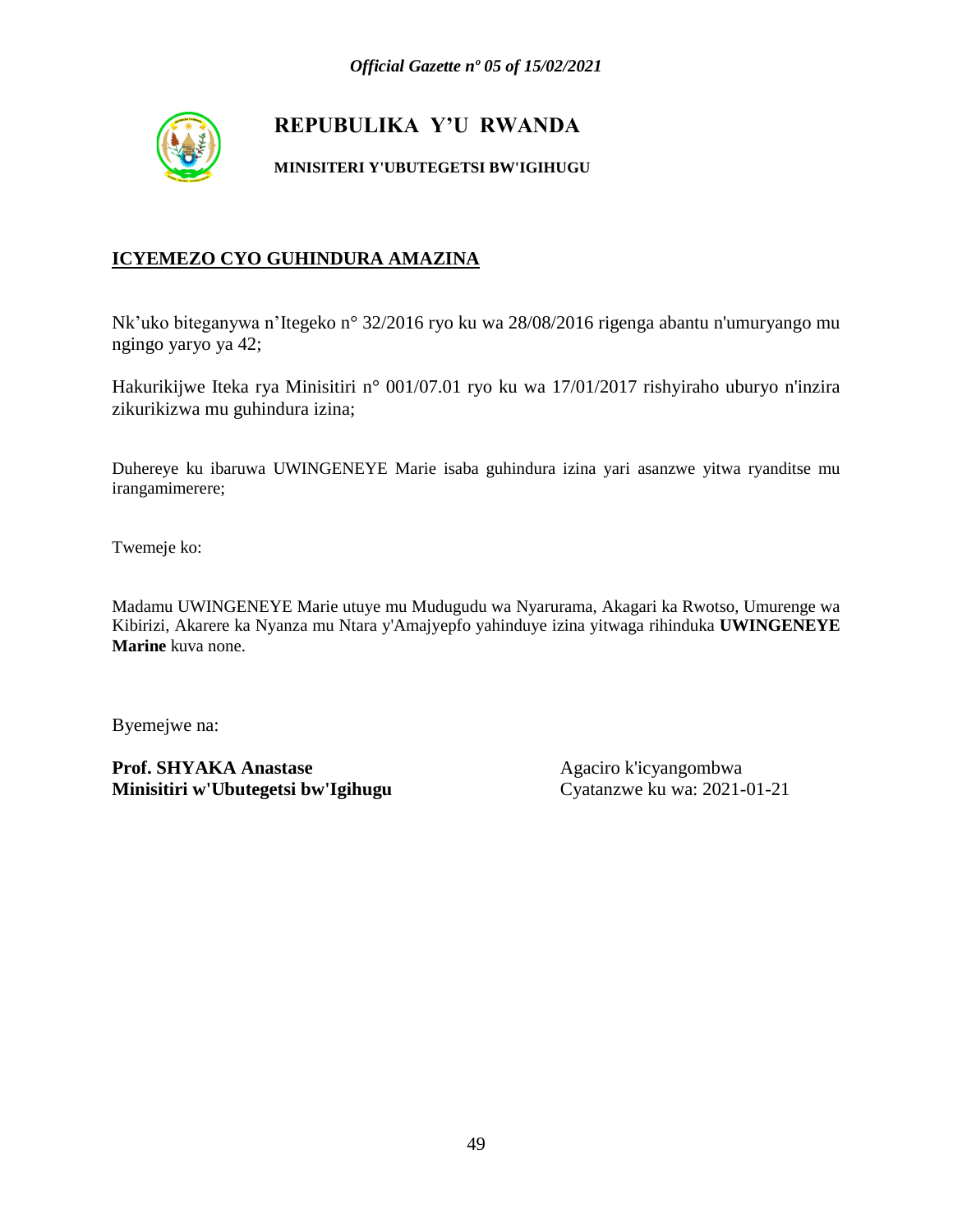

#### **MINISITERI Y'UBUTEGETSI BW'IGIHUGU**

#### **ICYEMEZO CYO GUHINDURA AMAZINA**

Nk'uko biteganywa n'Itegeko n° 32/2016 ryo ku wa 28/08/2016 rigenga abantu n'umuryango mu ngingo yaryo ya 42;

Hakurikijwe Iteka rya Minisitiri n° 001/07.01 ryo ku wa 17/01/2017 rishyiraho uburyo n'inzira zikurikizwa mu guhindura izina;

Duhereye ku ibaruwa RUKEMA Jacques isaba guhindura izina yari asanzwe yitwa ryanditse mu irangamimerere;

Twemeje ko:

Bwana RUKEMA Jacques utuye mu Mudugudu w'Umurava, Akagari ka Ruhango, Umurenge wa Gisozi, Akarere ka Gasabo, mu Mujyi wa Kigali yahinduye izina yitwaga rihinduka **RUKEMA RUGAZURA Jacques** kuva none.

Byemejwe na: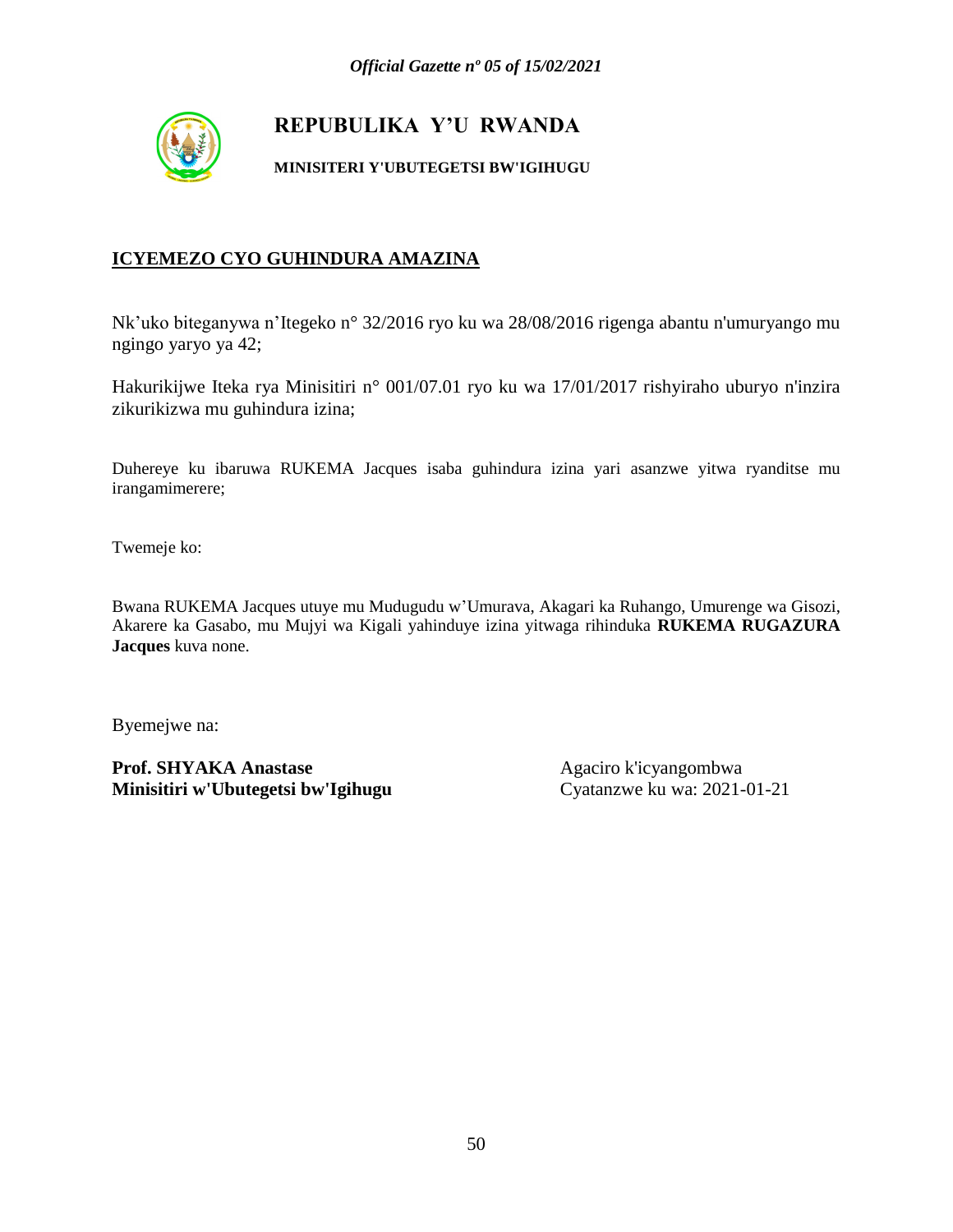

**MINISITERI Y'UBUTEGETSI BW'IGIHUGU**

### **ICYEMEZO CYO GUHINDURA AMAZINA**

Nk'uko biteganywa n'Itegeko n° 32/2016 ryo ku wa 28/08/2016 rigenga abantu n'umuryango mu ngingo yaryo ya 42;

Hakurikijwe Iteka rya Minisitiri n° 001/07.01 ryo ku wa 17/01/2017 rishyiraho uburyo n'inzira zikurikizwa mu guhindura izina;

Duhereye ku ibaruwa SEBUHUKU RUTARE Jean Marie Vianney isaba guhindura izina yari asanzwe yitwa ryanditse mu irangamimerere;

Twemeje ko:

Bwana SEBUHUKU RUTARE Jean Marie Vianney utuye mu Mudugudu wa Gikundiro, Akagari ka Nyakabanda, Umurenge wa Niboye, Akarere ka Kicukiro mu Mujyi wa Kigali yahinduye izina yitwaga rihinduka **RUTARE Vianney** kuva none.

Byemejwe na: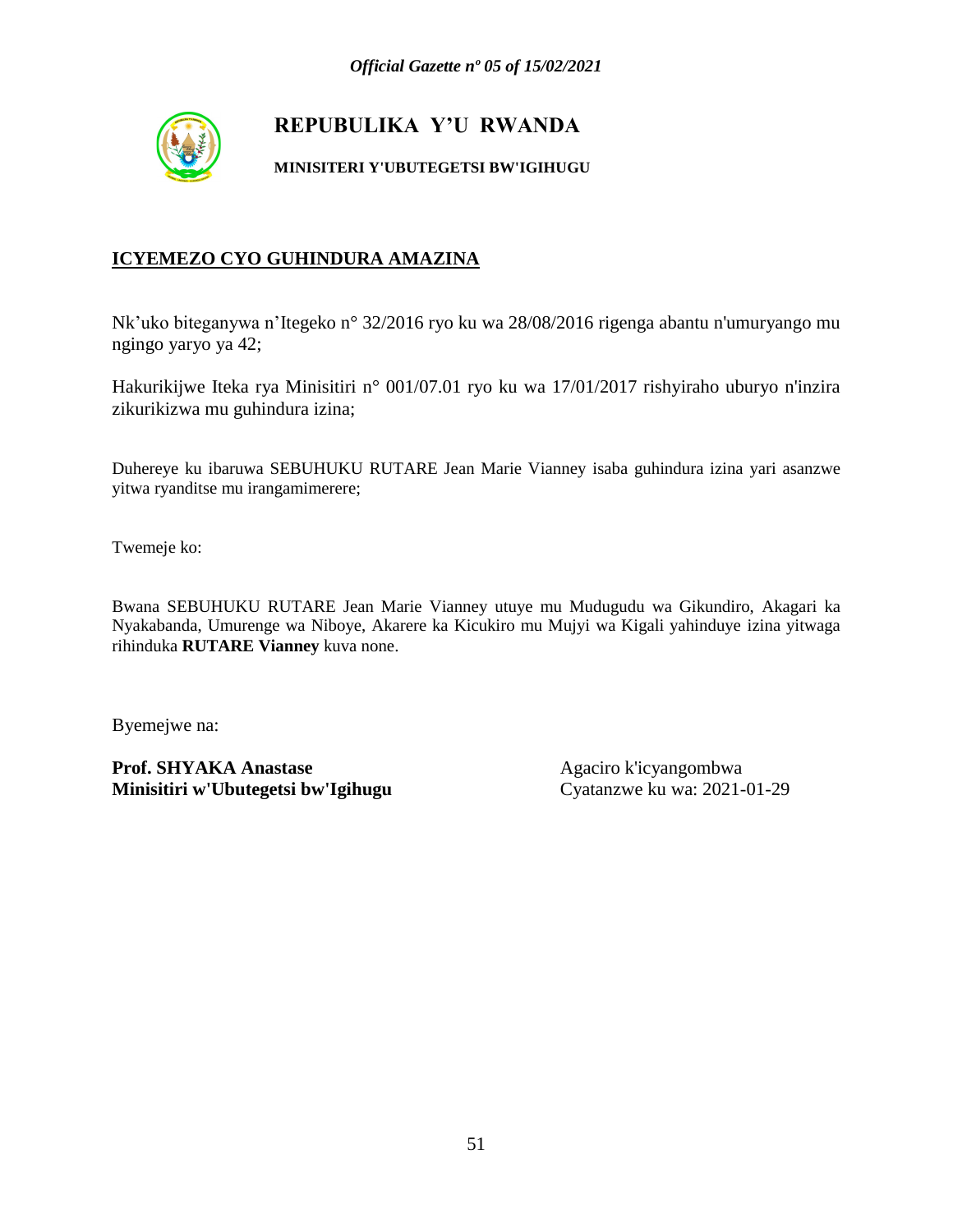

#### **MINISITERI Y'UBUTEGETSI BW'IGIHUGU**

#### **ICYEMEZO CYO GUHINDURA AMAZINA**

Nk'uko biteganywa n'Itegeko n° 32/2016 ryo ku wa 28/08/2016 rigenga abantu n'umuryango mu ngingo yaryo ya 42;

Hakurikijwe Iteka rya Minisitiri n° 001/07.01 ryo ku wa 17/01/2017 rishyiraho uburyo n'inzira zikurikizwa mu guhindura izina;

Duhereye ku ibaruwa NYIRASHYAKA isaba guhindura izina yari asanzwe yitwa ryanditse mu irangamimerere;

Twemeje ko:

Madamu NYIRASHYAKA utuye mu Mudugudu wa Nyamabuye, Akagari ka Kaseke, Umurenge wa Ngororero, Akarere ka Ngororero mu Ntara y'Iburengerazuba yahinduye izina yitwaga rihinduka **NYIRASHYAKA Veronique** kuva none.

Byemejwe na: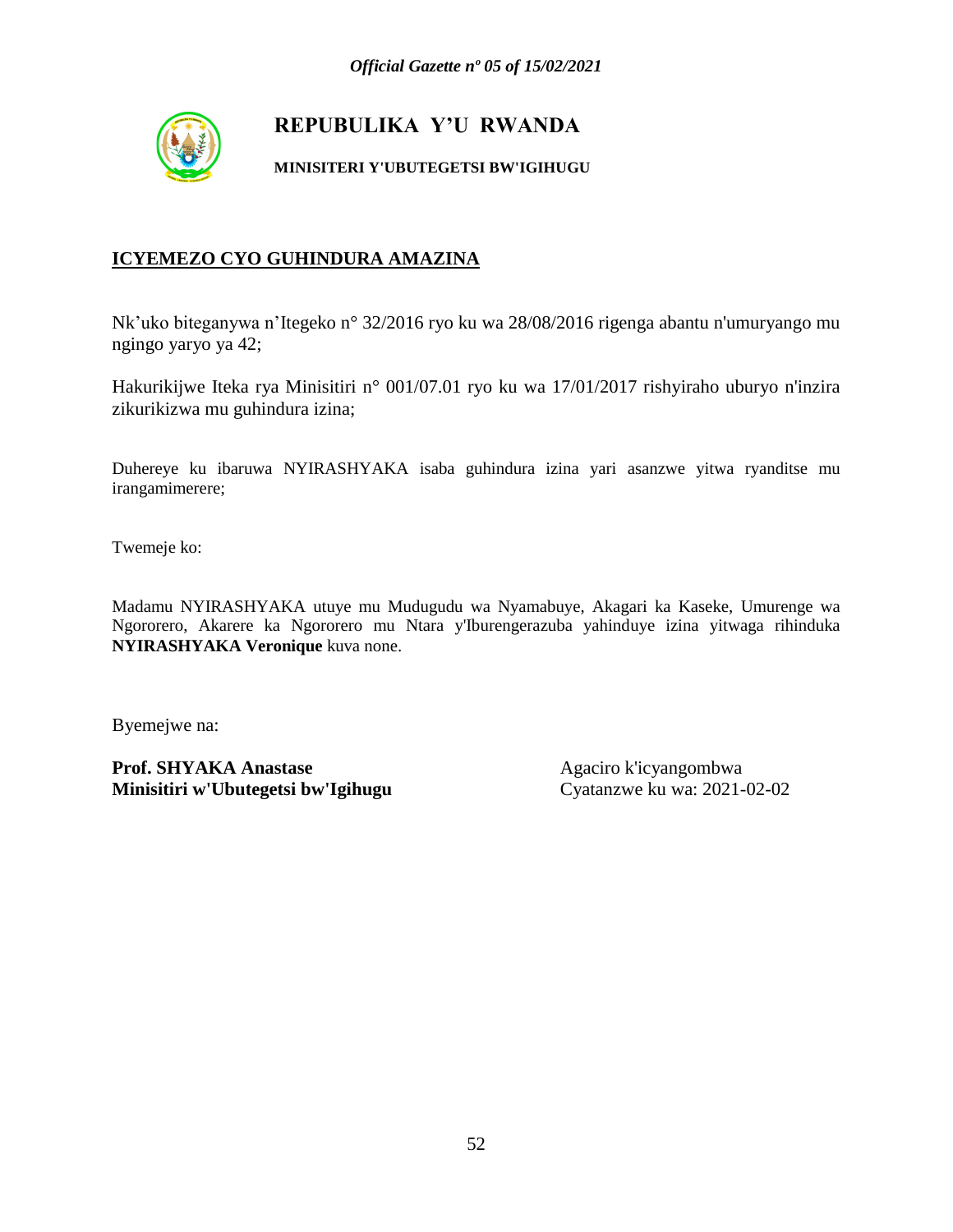

#### **MINISITERI Y'UBUTEGETSI BW'IGIHUGU**

#### **ICYEMEZO CYO GUHINDURA AMAZINA**

Nk'uko biteganywa n'Itegeko n° 32/2016 ryo ku wa 28/08/2016 rigenga abantu n'umuryango mu ngingo yaryo ya 42;

Hakurikijwe Iteka rya Minisitiri n° 001/07.01 ryo ku wa 17/01/2017 rishyiraho uburyo n'inzira zikurikizwa mu guhindura izina;

Duhereye ku ibaruwa NIYOYITA Noel isaba guhindura izina yari asanzwe yitwa ryanditse mu irangamimerere;

Twemeje ko:

Bwana NIYOYITA Noel utuye mu Mudugudu wa Kamatenge, Akagari ka Kareba, Umurenge wa Jenda, Akarere ka Nyabihu mu Ntara y'Iburengerazuba yahinduye izina yitwaga rihinduka **NIYOYITA Emmanuel** kuva none.

Byemejwe na: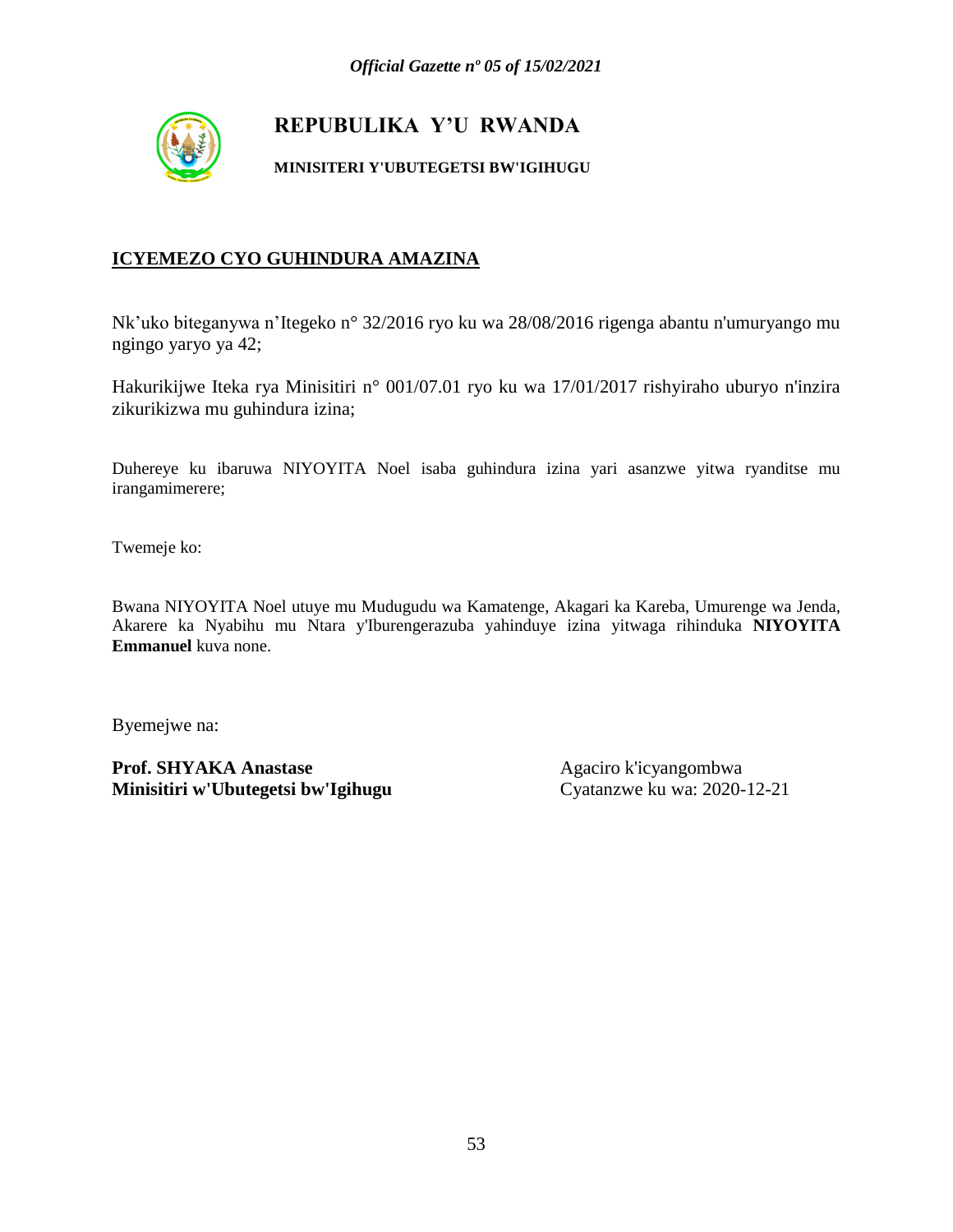

# **REPUBLIC OF RWANDA**

**MINISTRY OF LOCAL GOVERNMENT**

### **CHANGE OF NAME CERTIFICATE**

Pursuant to Law n° 32/2016 of 28/08/2016 governing persons and family in Article 42;

Pursuant to Ministerial Order n° 001/07.01 of 17/01/2017 establishing modalities and procedures for change of name;

Reference is made to the letter from BARAKATI Saluwa requesting to change his/her current name registered in the civil register;

**Decides that**:

Mr/Ms BARAKATI Saluwa domiciled at Kagarama Village, Kagugu Cell, Kinyinya Sector, Gasabo District, in the City of Kigali changes his/her usual name to **RUTAYISIRE BARAKATI Saluwa** from now on.

Approved by:

Prof. SHYAKA Anastase Document Validity **Minister of Local Government** Issued on: 2021-02-01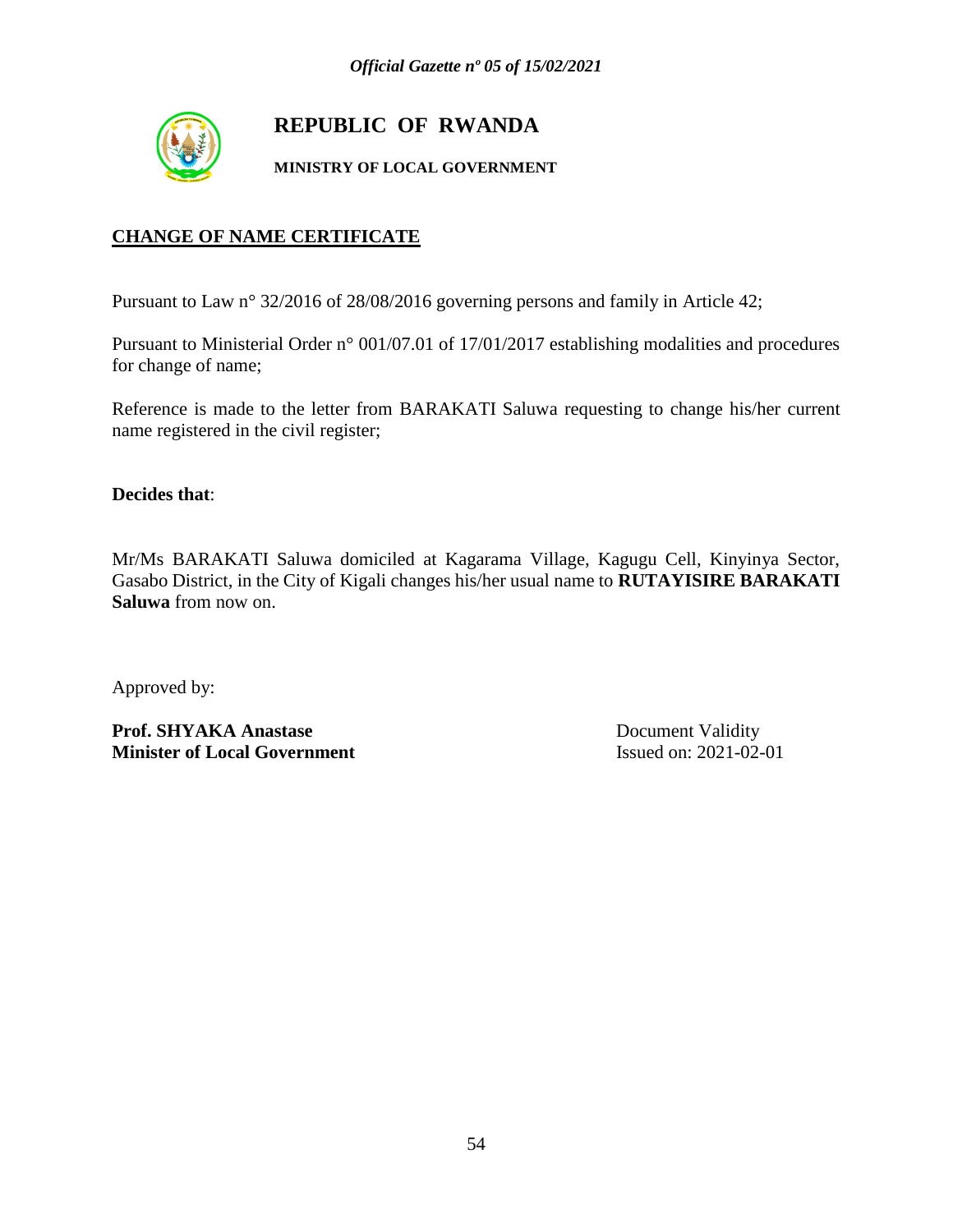

# **REPUBLIC OF RWANDA**

**MINISTRY OF LOCAL GOVERNMENT**

### **CHANGE OF NAME CERTIFICATE**

Pursuant to Law n° 32/2016 of 28/08/2016 governing persons and family in Article 42;

Pursuant to Ministerial Order n° 001/07.01 of 17/01/2017 establishing modalities and procedures for change of name;

Reference is made to the letter from AKHIDA Soumaya requesting to change his/her current name registered in the civil register;

**Decides that**:

Mr/Ms AKHIDA Soumaya domiciled at Kagarama Village, Kagugu Cell, Kinyinya Sector, Gasabo District, in the City of Kigali changes his/her usual name to **RUTAYISIRE Sumaya** from now on.

Approved by:

Prof. SHYAKA Anastase Document Validity **Minister of Local Government** Issued on: 2021-02-01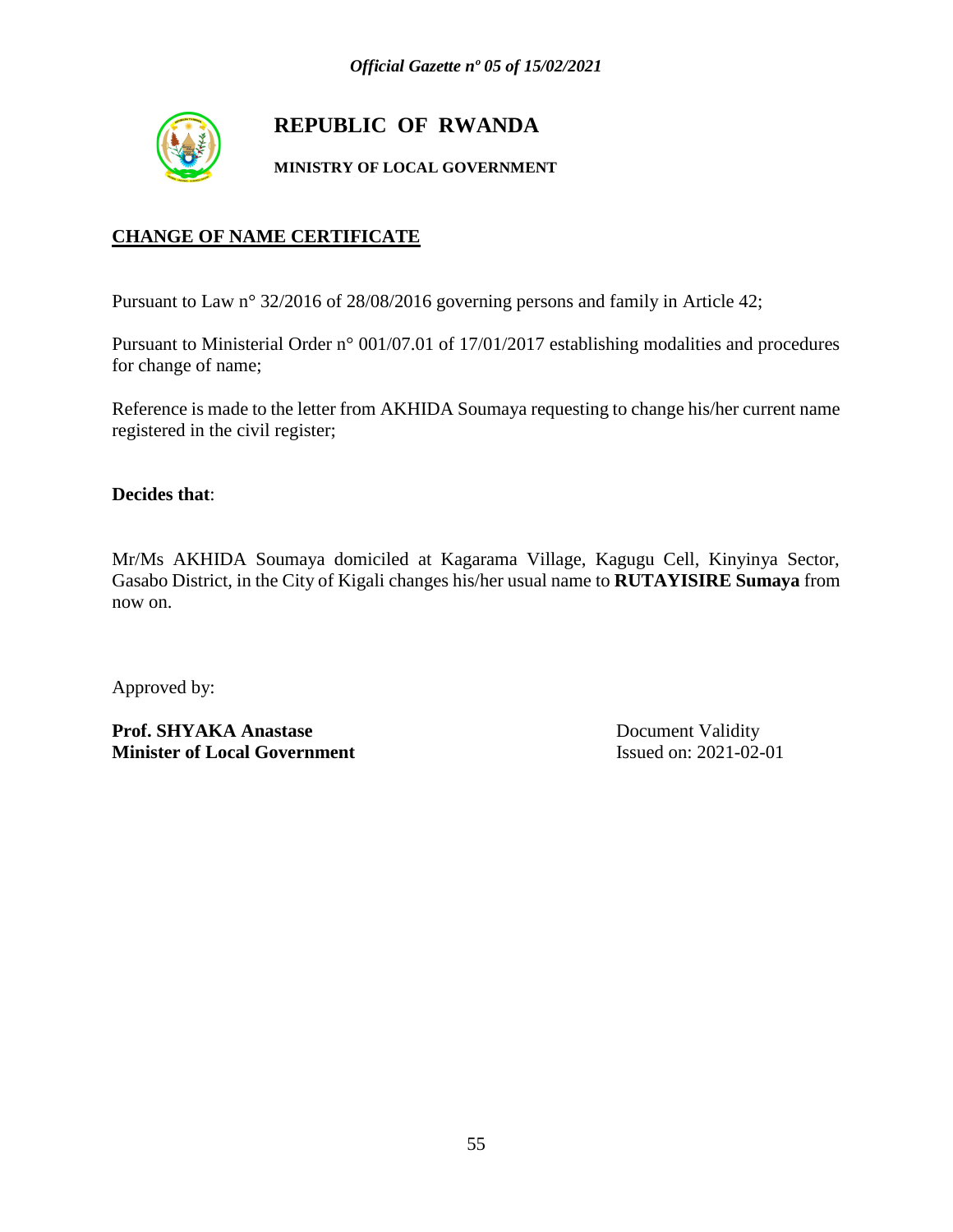

**MINISITERI Y'UBUTEGETSI BW'IGIHUGU**

### **ICYEMEZO CYO GUHINDURA AMAZINA**

Nk'uko biteganywa n'Itegeko n° 32/2016 ryo ku wa 28/08/2016 rigenga abantu n'umuryango mu ngingo yaryo ya 42;

Hakurikijwe Iteka rya Minisitiri n° 001/07.01 ryo ku wa 17/01/2017 rishyiraho uburyo n'inzira zikurikizwa mu guhindura izina;

Duhereye ku ibaruwa GISA Alkam isaba guhindura izina yari asanzwe yitwa ryanditse mu irangamimerere;

Twemeje ko:

Bwana/Madamu GISA Alkam utuye mu Mudugudu w'Akagera, Akagari ka Kabeza, Umurenge wa Kanombe, Akarere ka Kicukiro, mu Mujyi wa Kigali yahinduye izina yitwaga rihinduka **GISA Blessing** kuva none.

Byemejwe na: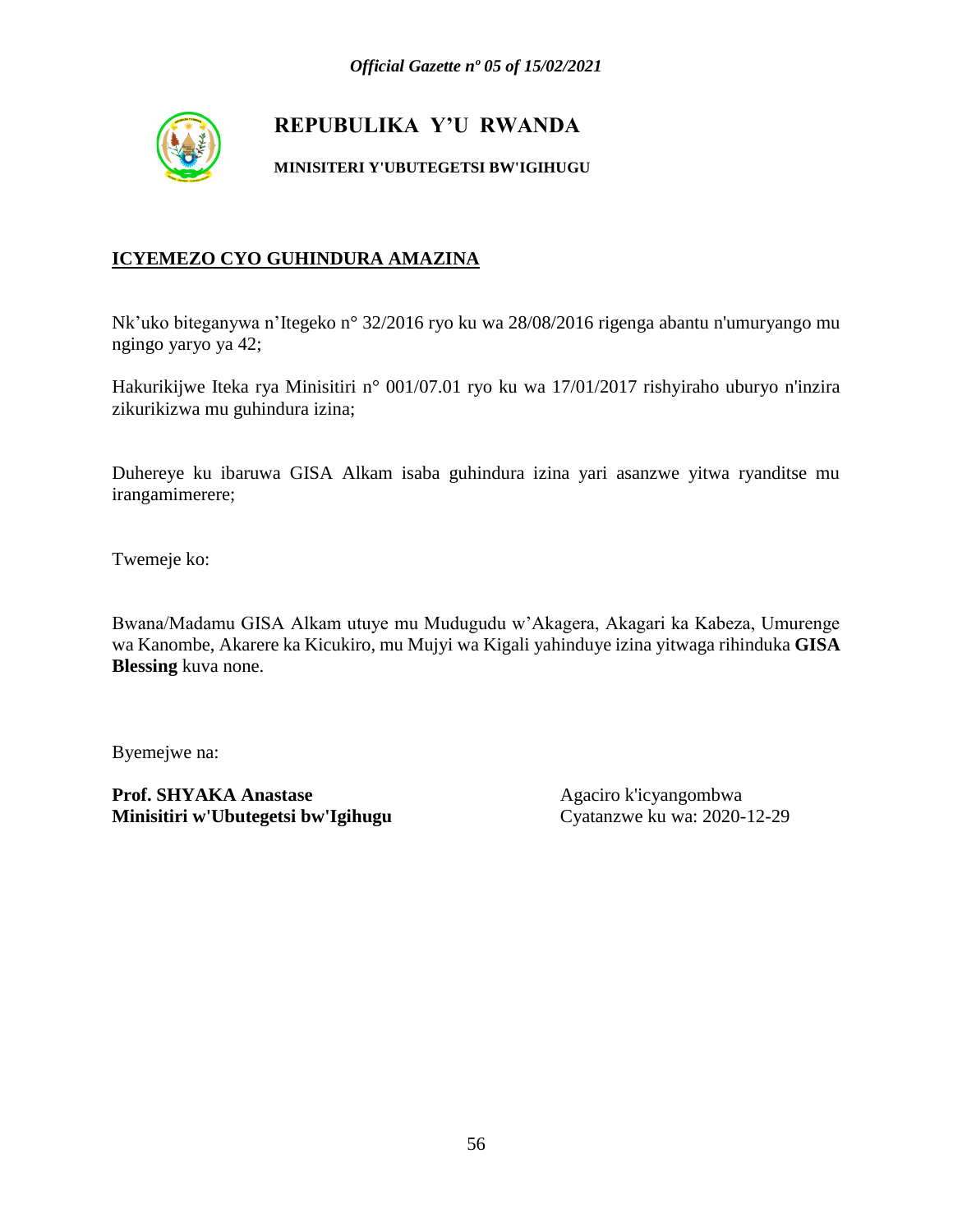

**MINISITERI Y'UBUTEGETSI BW'IGIHUGU**

### **ICYEMEZO CYO GUHINDURA AMAZINA**

Nk'uko biteganywa n'Itegeko n° 32/2016 ryo ku wa 28/08/2016 rigenga abantu n'umuryango mu ngingo yaryo ya 42;

Hakurikijwe Iteka rya Minisitiri n° 001/07.01 ryo ku wa 17/01/2017 rishyiraho uburyo n'inzira zikurikizwa mu guhindura izina;

Duhereye ku ibaruwa MICOMYIZA Cedric isaba guhindura izina yari asanzwe yitwa ryanditse mu irangamimerere;

Twemeje ko:

Bwana MICOMYIZA Cedric utuye mu Mudugudu wa Gikwege, Akagari ka Mpenge, Umurenge wa Muhoza, Akarere ka Musanze mu Ntara y'Amajyaruguru yahinduye izina yitwaga rihinduka **MICO Cedric** kuva none.

Byemejwe na: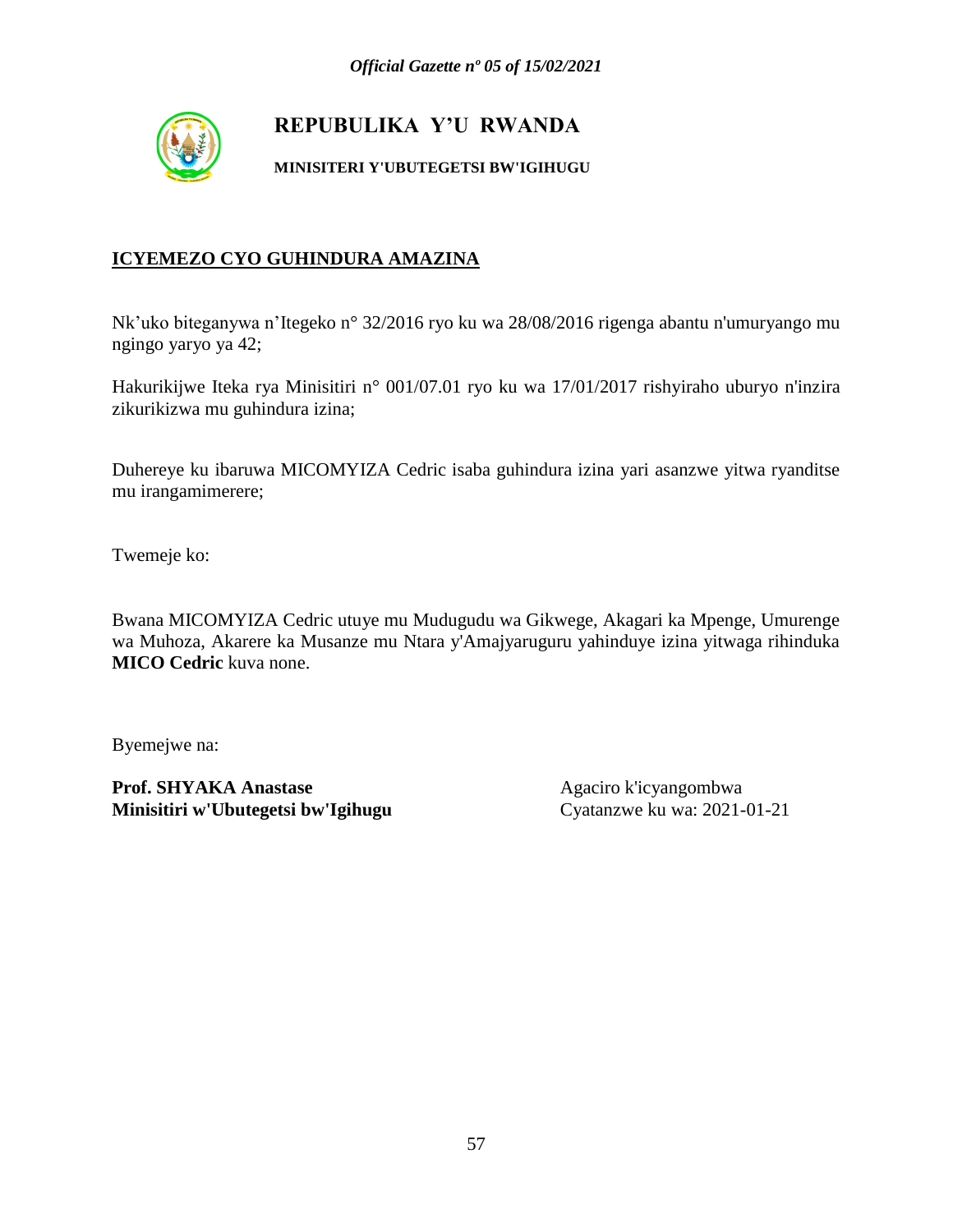

**MINISITERI Y'UBUTEGETSI BW'IGIHUGU**

### **ICYEMEZO CYO GUHINDURA AMAZINA**

Nk'uko biteganywa n'Itegeko n° 32/2016 ryo ku wa 28/08/2016 rigenga abantu n'umuryango mu ngingo yaryo ya 42;

Hakurikijwe Iteka rya Minisitiri n° 001/07.01 ryo ku wa 17/01/2017 rishyiraho uburyo n'inzira zikurikizwa mu guhindura izina;

Duhereye ku ibaruwa TETA Afisa isaba guhindura izina yari asanzwe yitwa ryanditse mu irangamimerere;

Twemeje ko:

Madamu TETA Afisa utuye mu Mudugudu w'Akagera, Akagari ka Kabeza, Umurenge wa Kanombe, Akarere ka Kicukiro, mu Mujyi wa Kigali yahinduye izina yitwaga rihinduka **TETA Destiny** kuva none.

Byemejwe na: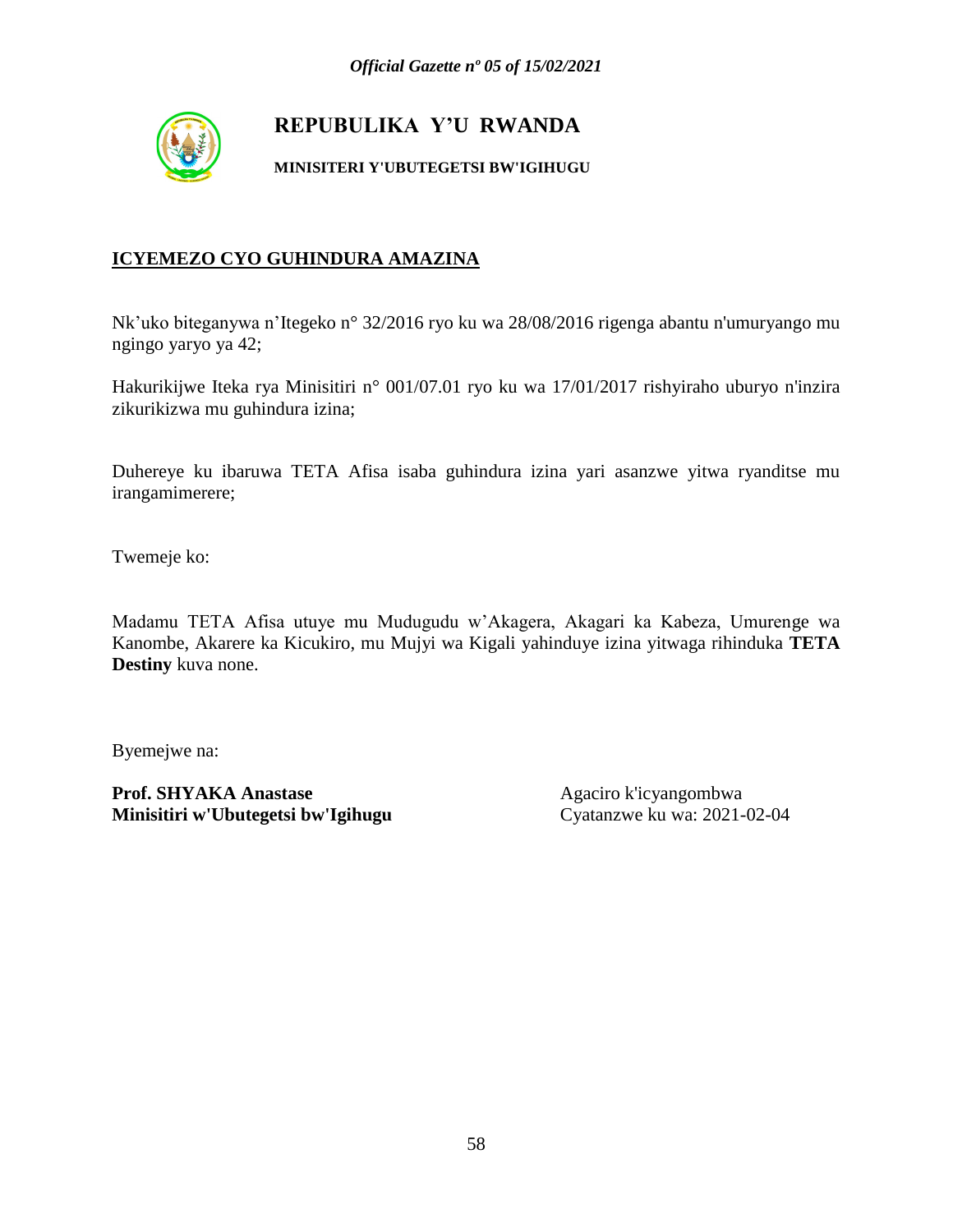

# **REPUBLIC OF RWANDA**

**MINISTRY OF LOCAL GOVERNMENT**

### **CHANGE OF NAME CERTIFICATE**

Pursuant to Law n° 32/2016 of 28/08/2016 governing persons and family in Article 42;

Pursuant to Ministerial Order n° 001/07.01 of 17/01/2017 establishing modalities and procedures for change of name;

Reference is made to the letter from MIZERO Jean de l'Espoire requesting to change his current name registered in the civil register;

**Decides that**:

Mr MIZERO Jean de l'Espoire domiciled at Akabingo Village, Gakenke Cell, Kiramuruzi Sector, Gatsibo District, in the Eastern Province changes his usual name to **Maynerd MIZERO** from now on.

Approved by:

Prof. SHYAKA Anastase Document Validity **Minister of Local Government** Issued on: 2021-02-05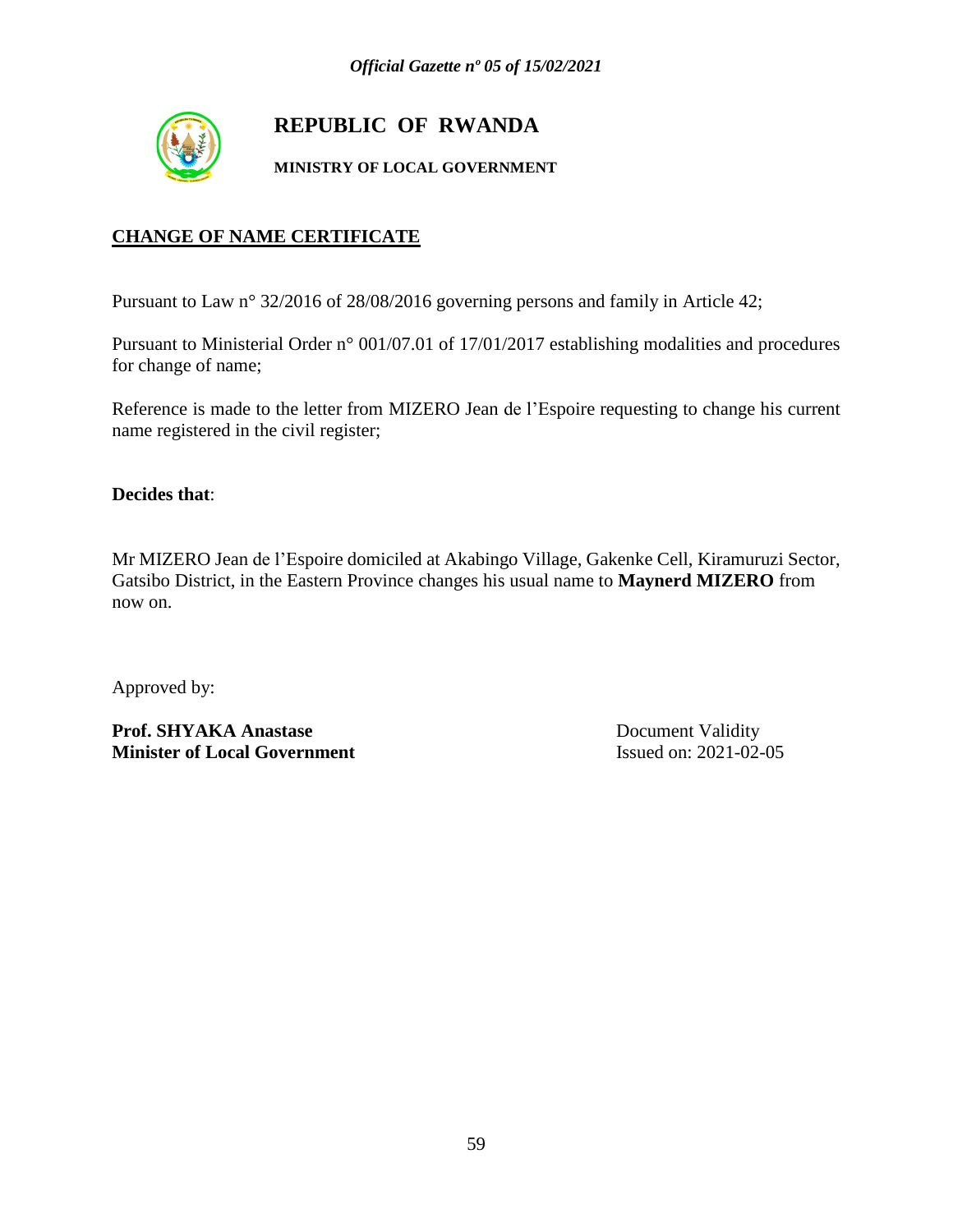

**MINISITERI Y'UBUTEGETSI BW'IGIHUGU**

### **ICYEMEZO CYO GUHINDURA AMAZINA**

Nk'uko biteganywa n'Itegeko n° 32/2016 ryo ku wa 28/08/2016 rigenga abantu n'umuryango mu ngingo yaryo ya 42;

Hakurikijwe Iteka rya Minisitiri n° 001/07.01 ryo ku wa 17/01/2017 rishyiraho uburyo n'inzira zikurikizwa mu guhindura izina;

Duhereye ku ibaruwa NDACYAYISABA isaba guhindura izina yari asanzwe yitwa ryanditse mu irangamimerere;

Twemeje ko:

Madamu NDACYAYISABA utuye mu Mudugudu wa Muhe, Akagari ka Kampanga, Umurenge wa Kinigi, Akarere ka Musanze, mu Ntara y'Amajyaruguru yahinduye izina yitwaga rihinduka **IRIBAGIZA Gisele** kuva none.

Byemejwe na: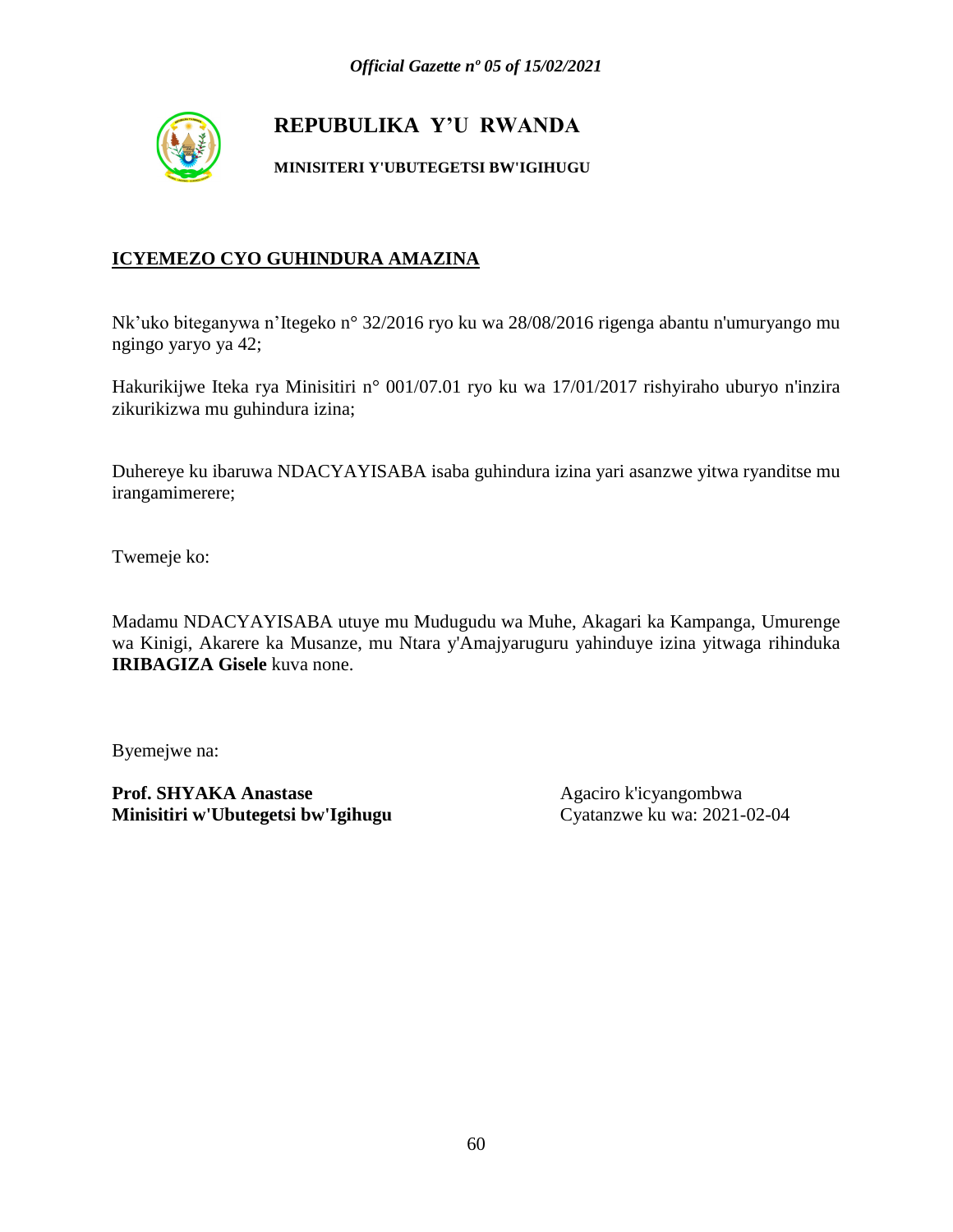

**MINISITERI Y'UBUTEGETSI BW'IGIHUGU**

### **ICYEMEZO CYO GUHINDURA AMAZINA**

Nk'uko biteganywa n'Itegeko n° 32/2016 ryo ku wa 28/08/2016 rigenga abantu n'umuryango mu ngingo yaryo ya 42;

Hakurikijwe Iteka rya Minisitiri n° 001/07.01 ryo ku wa 17/01/2017 rishyiraho uburyo n'inzira zikurikizwa mu guhindura izina;

Duhereye ku ibaruwa NTUYENABO isaba guhindura izina yari asanzwe yitwa ryanditse mu irangamimerere;

Twemeje ko:

Bwana NTUYENABO utuye mu Mudugudu wa Kamatengu, Akagari ka Ruconsho, Umurenge wa Rwerere, Akarere ka Burera, mu Ntara y'Amajyaruguru yahinduye izina yitwaga rihinduka **HABIMANA Jean Damascene** kuva none.

Byemejwe na: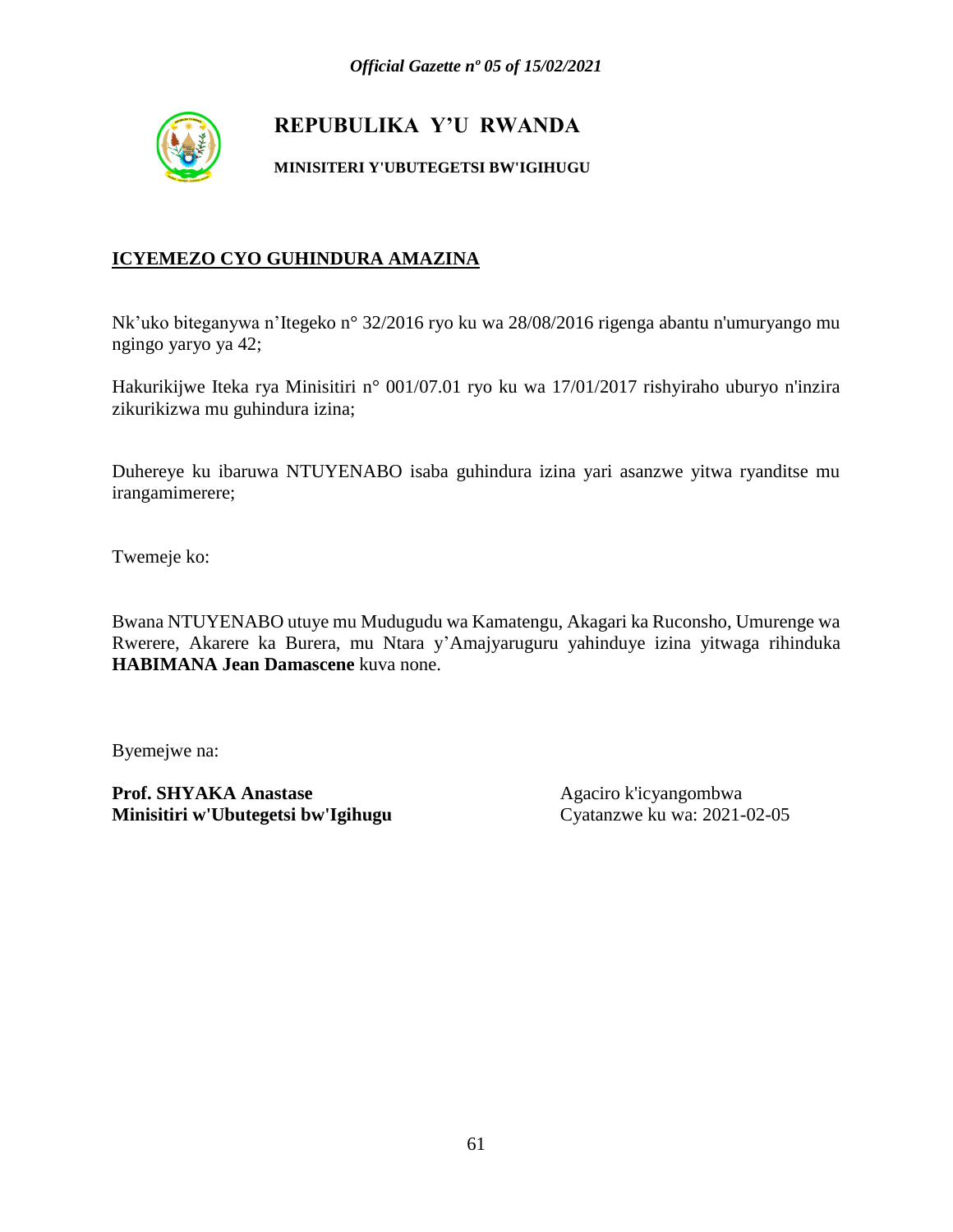

**MINISITERI Y'UBUTEGETSI BW'IGIHUGU**

### **ICYEMEZO CYO GUHINDURA AMAZINA**

Nk'uko biteganywa n'Itegeko n° 32/2016 ryo ku wa 28/08/2016 rigenga abantu n'umuryango mu ngingo yaryo ya 42;

Hakurikijwe Iteka rya Minisitiri n° 001/07.01 ryo ku wa 17/01/2017 rishyiraho uburyo n'inzira zikurikizwa mu guhindura izina;

Duhereye ku ibaruwa NTAHOMVUKIYE Jean Pierre isaba guhindura izina yari asanzwe yitwa ryanditse mu irangamimerere;

Twemeje ko:

Bwana NTAHOMVUKIYE Jean Pierre utuye mu Mudugudu wa Nyagasambu, Akagari ka Rwankuba, Umurenge wa Murambi, Akarere ka Gatsibo, mu Ntara y'Iburasirazuba yahinduye izina yitwaga rihinduka **NSENGIYUMVA Peter** kuva none.

Byemejwe na: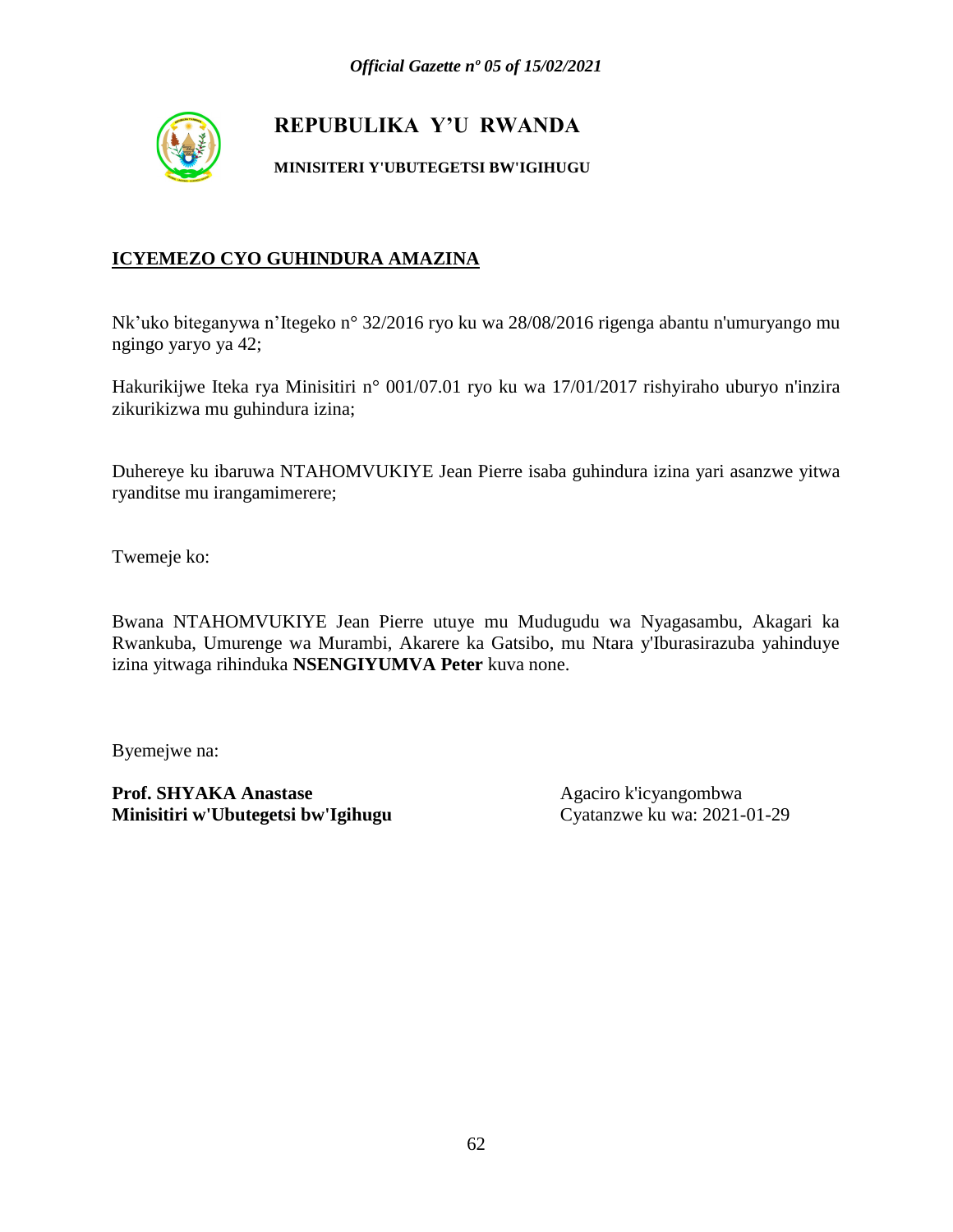

# **REPUBLIC OF RWANDA**

**MINISTRY OF LOCAL GOVERNMENT**

### **CHANGE OF NAME CERTIFICATE**

Pursuant to Law n° 32/2016 of 28/08/2016 governing persons and family in Article 42;

Pursuant to Ministerial Order n° 001/07.01 of 17/01/2017 establishing modalities and procedures for change of name;

Reference is made to the letter from HODALI Junia requesting to change his current name registered in the civil register;

**Decides that**:

Mr HODALI Junia domiciled at Kinunga Village, Nyabisindu Cell, Remera Sector, Gasabo District, in the City of Kigali changes his usual name to **HODALI Moses** from now on.

Approved by:

Prof. SHYAKA Anastase Document Validity **Minister of Local Government** Issued on: 2021-02-01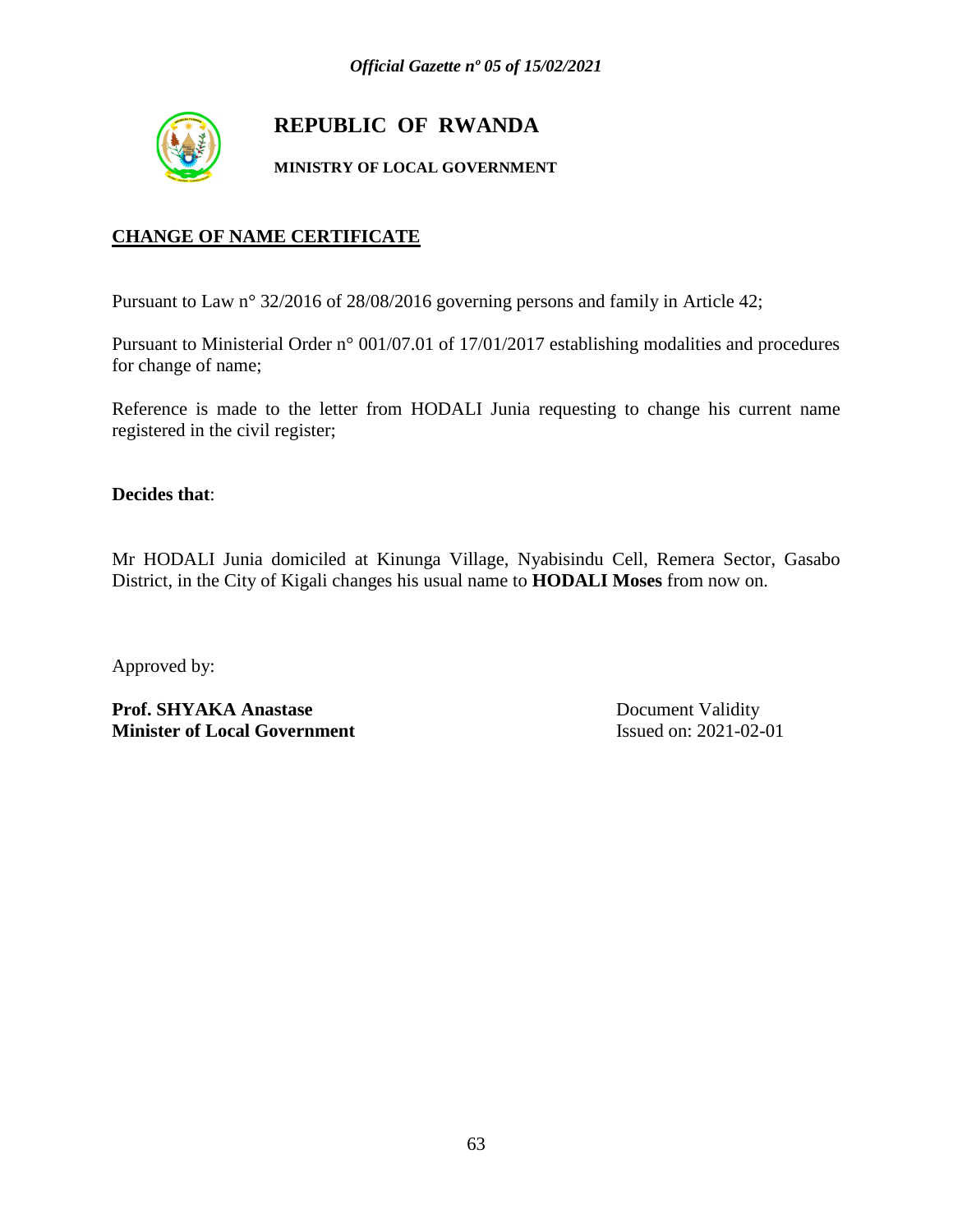

**MINISITERI Y'UBUTEGETSI BW'IGIHUGU**

### **ICYEMEZO CYO GUHINDURA AMAZINA**

Nk'uko biteganywa n'Itegeko n° 32/2016 ryo ku wa 28/08/2016 rigenga abantu n'umuryango mu ngingo yaryo ya 42;

Hakurikijwe Iteka rya Minisitiri n° 001/07.01 ryo ku wa 17/01/2017 rishyiraho uburyo n'inzira zikurikizwa mu guhindura izina;

Duhereye ku ibaruwa BICINGUNGE Olivier isaba guhindura izina yari asanzwe yitwa ryanditse mu irangamimerere;

Twemeje ko:

Bwana BICINGUNGE Olivier utuye mu Mudugudu wa Munyinya, Akagari ka Ruli, Umurenge wa Shyogwe, Akarere ka Muhanga, mu Ntara y'Amajyepfo yahinduye izina yitwaga rihinduka **KIMARARUNGU SOKO** kuva none.

Byemejwe na: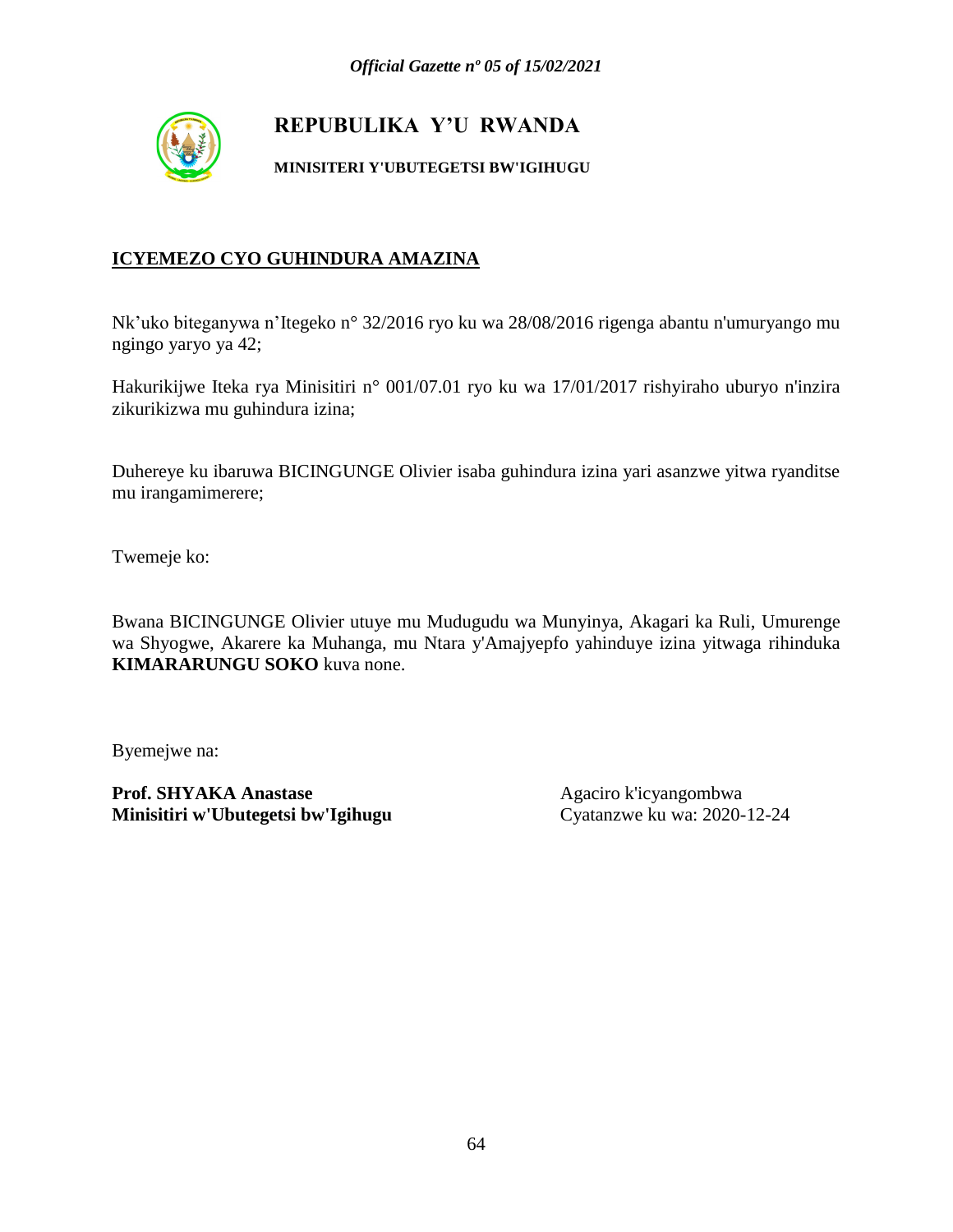

**MINISITERI Y'UBUTEGETSI BW'IGIHUGU**

### **ICYEMEZO CYO GUHINDURA AMAZINA**

Nk'uko biteganywa n'Itegeko n° 32/2016 ryo ku wa 28/08/2016 rigenga abantu n'umuryango mu ngingo yaryo ya 42;

Hakurikijwe Iteka rya Minisitiri n° 001/07.01 ryo ku wa 17/01/2017 rishyiraho uburyo n'inzira zikurikizwa mu guhindura izina;

Duhereye ku ibaruwa NTWARI Dieume Sharif isaba guhindura izina yari asanzwe yitwa ryanditse mu irangamimerere;

Twemeje ko:

Bwana NTWARI Dieume Sharif utuye mu Mudugudu wa Nyarutovu, Akagari ka Nonko, Umurenge wa Nyarugunga, Akarere ka Kicukiro, mu Mujyi wa Kigali yahinduye izina yitwaga rihinduka **CYOMORO NTWARI Dieumerci** kuva none.

Byemejwe na: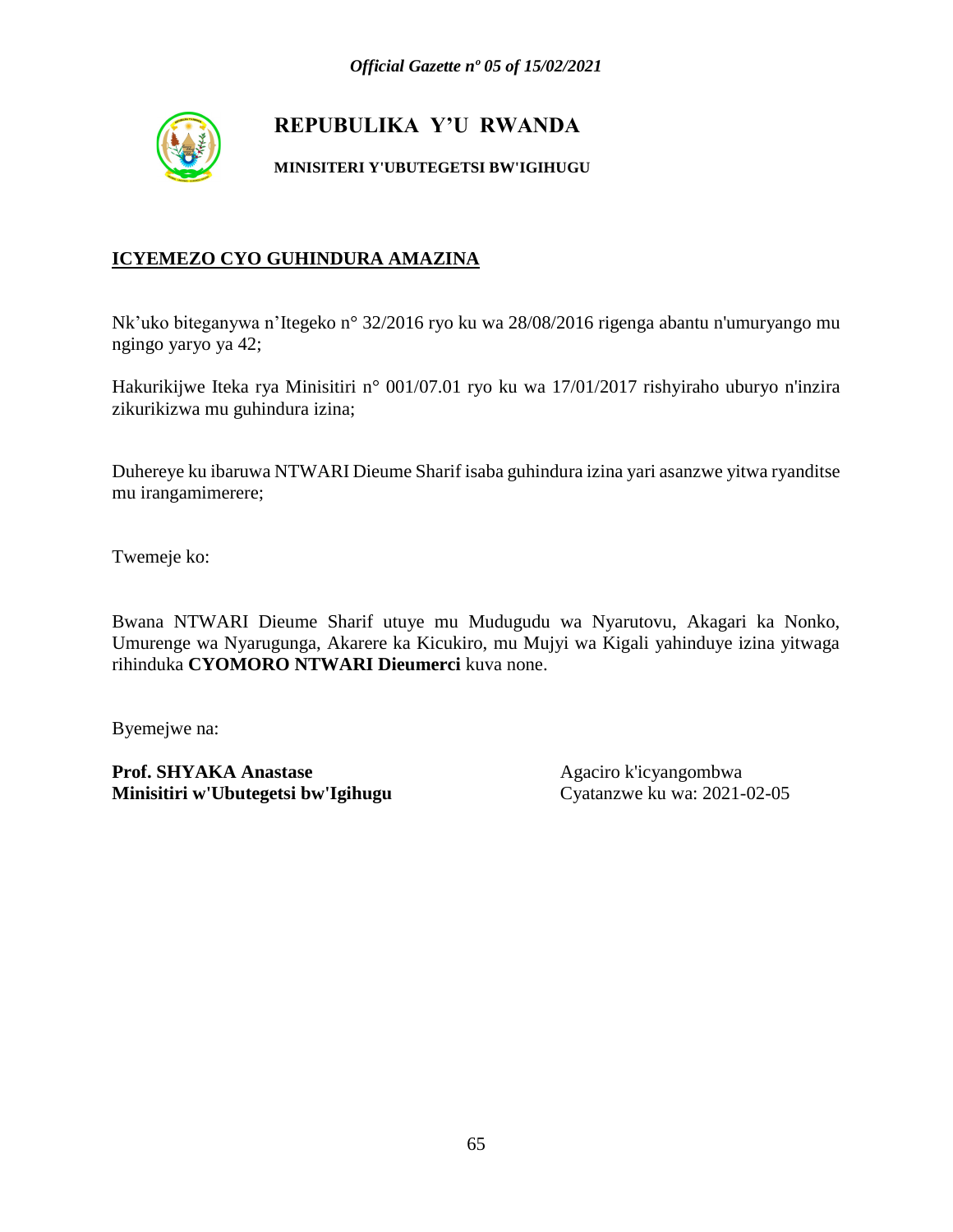

**MINISITERI Y'UBUTEGETSI BW'IGIHUGU**

### **ICYEMEZO CYO GUHINDURA AMAZINA**

Nk'uko biteganywa n'Itegeko n° 32/2016 ryo ku wa 28/08/2016 rigenga abantu n'umuryango mu ngingo yaryo ya 42;

Hakurikijwe Iteka rya Minisitiri n° 001/07.01 ryo ku wa 17/01/2017 rishyiraho uburyo n'inzira zikurikizwa mu guhindura izina;

Duhereye ku ibaruwa MUSHIMIYIMANA Fravia isaba guhindura izina yari asanzwe yitwa ryanditse mu irangamimerere;

Twemeje ko:

Madamu MUSHIMIYIMANA Fravia utuye mu Mudugudu wa Buhunde, Akagari ka Biruyi, Umurenge wa Mushonyi, Akarere ka Rutsiro mu Ntara y'Iburengerazuba yahinduye izina yitwaga rihinduka **MUSHIMIYIMANA Euphrasie** kuva none.

Byemejwe na: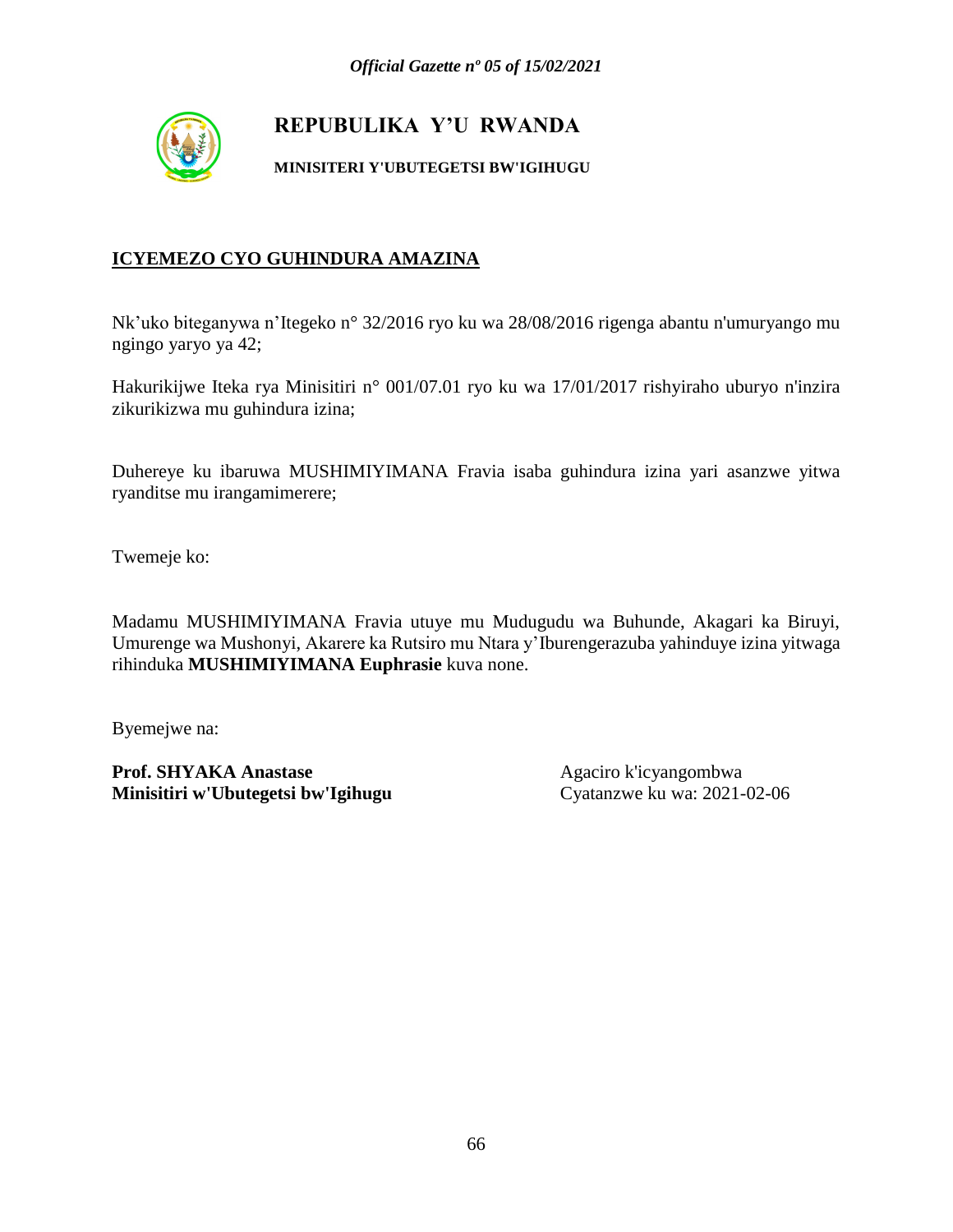

**MINISITERI Y'UBUTEGETSI BW'IGIHUGU**

### **ICYEMEZO CYO GUHINDURA AMAZINA**

Nk'uko biteganywa n'Itegeko n° 32/2016 ryo ku wa 28/08/2016 rigenga abantu n'umuryango mu ngingo yaryo ya 42;

Hakurikijwe Iteka rya Minisitiri n° 001/07.01 ryo ku wa 17/01/2017 rishyiraho uburyo n'inzira zikurikizwa mu guhindura izina;

Duhereye ku ibaruwa NISHIMWE Grace isaba guhindura izina yari asanzwe yitwa ryanditse mu irangamimerere;

Twemeje ko:

Madamu NISHIMWE Grace utuye mu Mudugudu wa Gakeri, Akagari ka Kavumu, Umurenge wa Ruhango, Akarere ka Rutsiro, mu Ntara y'Iburengerazuba yahinduye izina yitwaga rihinduka **NISHIMWE Seraphine** kuva none.

Byemejwe na: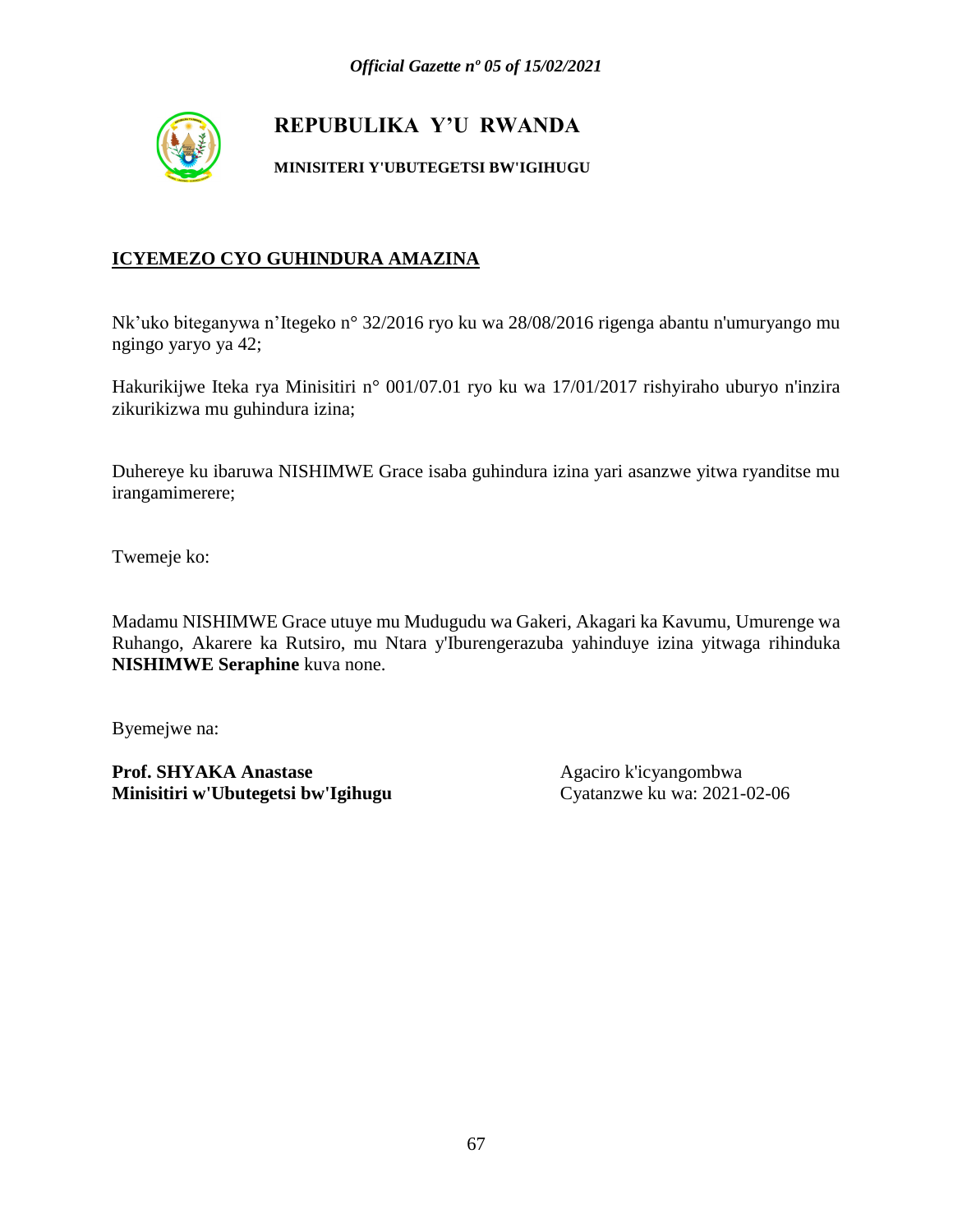

**MINISITERI Y'UBUTEGETSI BW'IGIHUGU**

### **ICYEMEZO CYO GUHINDURA AMAZINA**

Nk'uko biteganywa n'Itegeko n° 32/2016 ryo ku wa 28/08/2016 rigenga abantu n'umuryango mu ngingo yaryo ya 42;

Hakurikijwe Iteka rya Minisitiri n° 001/07.01 ryo ku wa 17/01/2017 rishyiraho uburyo n'inzira zikurikizwa mu guhindura izina;

Duhereye ku ibaruwa IRIBAGIZA Jeanne isaba guhindura izina yari asanzwe yitwa ryanditse mu irangamimerere;

Twemeje ko:

Madamu IRIBAGIZA Jeanne utuye mu Mudugudu wa Marembo II, Akagari ka Kanserege, Umurenge wa Gikondo, Akarere ka Kicukiro, mu Mujyi wa Kigali yahinduye izina yitwaga rihinduka **KIMBIRIMA Ilibagiza Jeanne** kuva none.

Byemejwe na: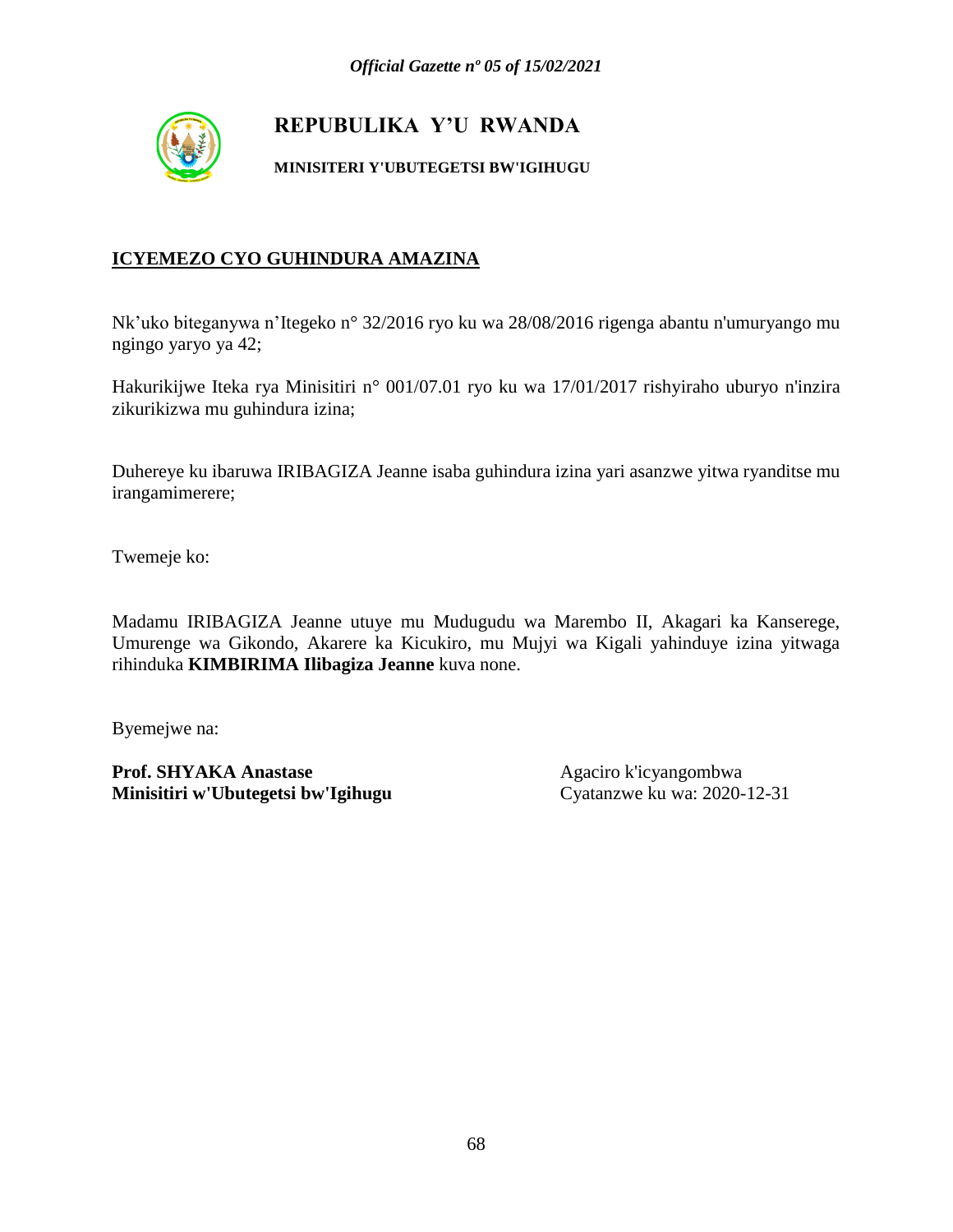

**MINISITERI Y'UBUTEGETSI BW'IGIHUGU**

### **ICYEMEZO CYO GUHINDURA AMAZINA**

Nk'uko biteganywa n'Itegeko n° 32/2016 ryo ku wa 28/08/2016 rigenga abantu n'umuryango mu ngingo yaryo ya 42;

Hakurikijwe Iteka rya Minisitiri n° 001/07.01 ryo ku wa 17/01/2017 rishyiraho uburyo n'inzira zikurikizwa mu guhindura izina;

Duhereye ku ibaruwa HABIMANA Francisco isaba guhindura izina yari asanzwe yitwa ryanditse mu irangamimerere;

Twemeje ko:

Bwana HABIMANA Francisco utuye mu Mudugudu wa Kanyahene, Akagari ka Gatovu, Umurenge wa Nyundo, Akarere ka Rubavu, mu Ntara y'Iburengerazuba yahinduye izina yitwaga rihinduka **HABIMANA Francisco Regis** kuva none.

Byemejwe na: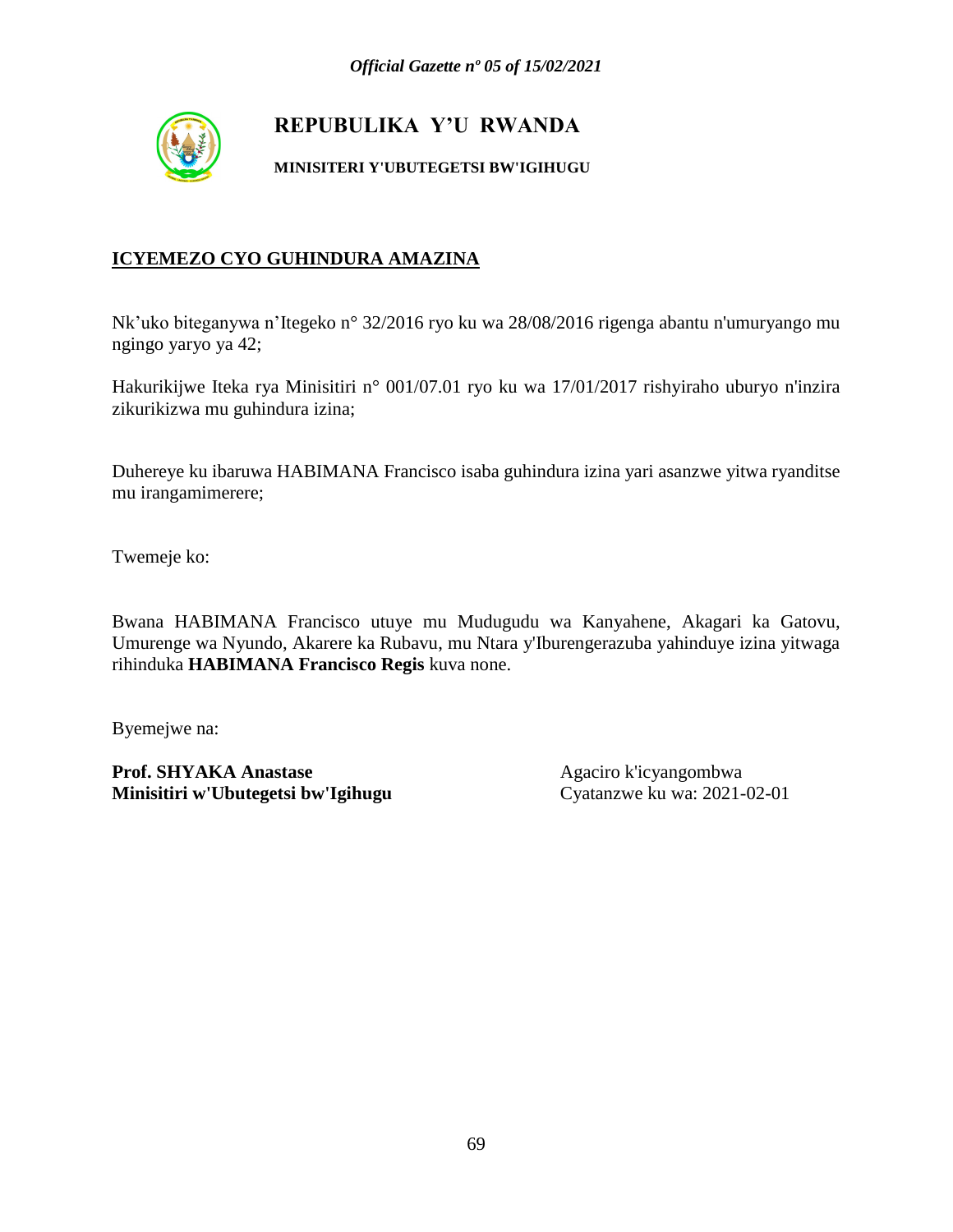

### **MINISITERI Y'UBUTEGETSI BW'IGIHUGU**

#### **P.O.BOX 3445, KIGALI Website**: [www.minaloc.gov.rw](http://www.minaloc.gov.rw/)

### **ICYEMEZO GITANGA UBURENGANZIRA BWO GUHINDURA IZINA**

#### **Minisitiri w'Ubutegetsi bw'Igihugu;**

Ashingiye ku Itegeko nº 32/2016 ryo ku wa 28/08/2016 rigenga abantu n'umuryango, cyane cyane mu ngingo yaryo ya 42;

Ashingiye ku Iteka rya Minisitiri nº 001/07.01 ryo ku wa 17/01/2017 rishyiraho uburyo n'inzira bikurikizwa mu guhindura izina;

Amaze kubona ibaruwa ya RUGABA Patient yakiriwe ku wa 18/06/2018 isaba uburenganzira bwo guhindura amazina asanzwe yanditse mu gitabo cy'Irangamimerere;

#### **Yemeje ko:**

RUGABA Patient umwana wa MUKANTWARI Madeleine utuye mu Mudugudu w'Uburezi, Akagari ka Mbugangari, Umurenge wa Gisenyi, Akarere ka Rubavu mu Ntara y'Iburengerazuba, ubarizwa kuri telefone № 0786067352/ 0785726973; ahinduye amazina asanganywe.

Kuva ubu yiswe: **MUHINDI Patient**

Bikorewe i Kigali, ku wa 03/03/2020

**Prof. SHYAKA Anastase Minisitiri**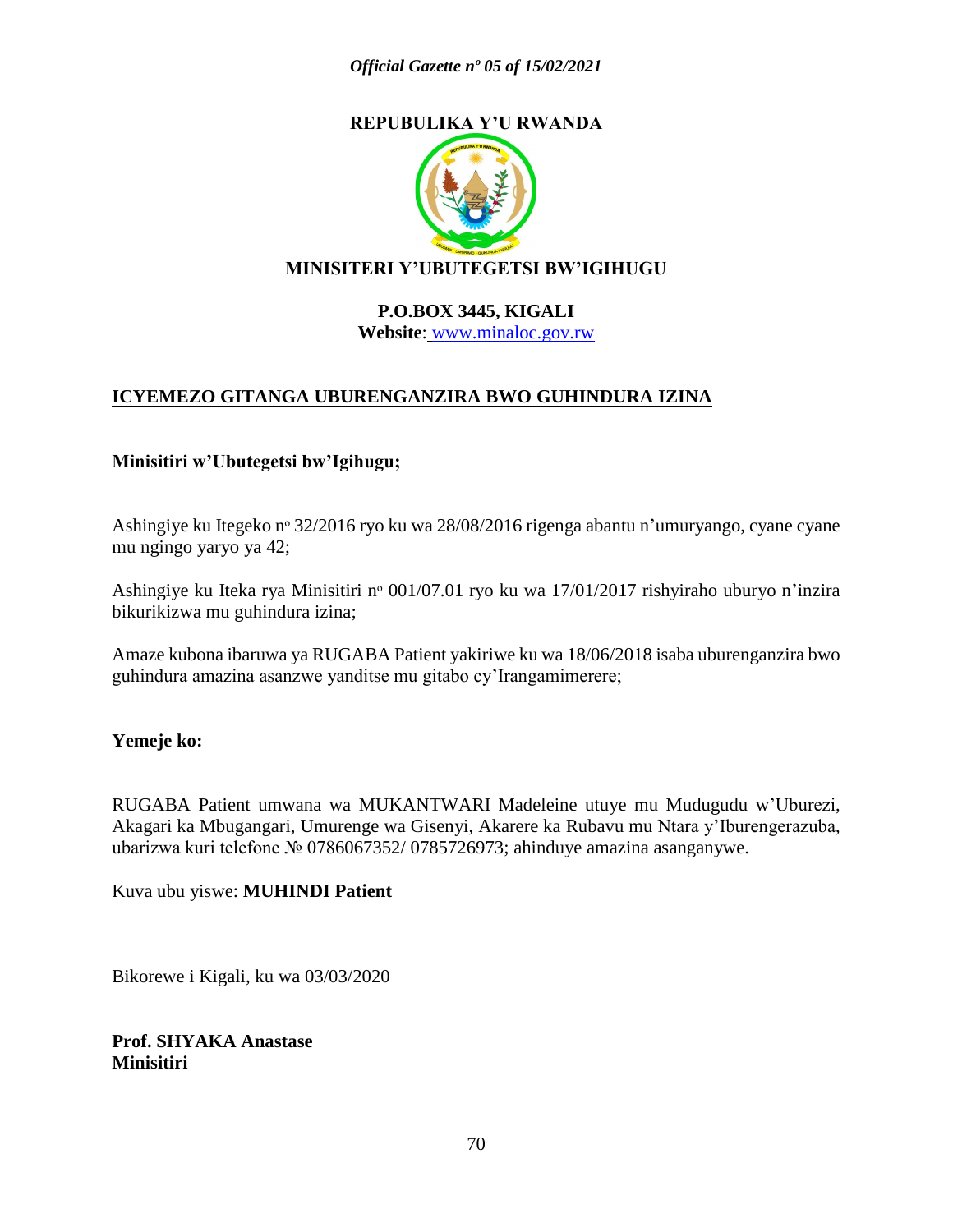

#### **MINISITERI Y'UBUTEGETSI BW'IGIHUGU**

#### **ICYEMEZO CYO GUHINDURA AMAZINA**

Nk'uko biteganywa n'Itegeko n° 32/2016 ryo ku wa 28/08/2016 rigenga abantu n'umuryango mu ngingo yaryo ya 42;

Hakurikijwe Iteka rya Minisitiri n° 001/07.01 ryo ku wa 17/01/2017 rishyiraho uburyo n'inzira zikurikizwa mu guhindura izina;

Duhereye ku ibaruwa ya RWANDIKO Munyangabe isaba guhindura izina yari asanzwe yitwa ryanditse mu irangamimerere;

Twemeje ko:

Bwana RWANDIKO Munyangabe utuye mu Mudugudu wa Rugenge, Akagari ka Nyabisindu, Umurenge wa Kiramuruzi, Akarere ka Gatsibo, mu Ntara y'Iburasirazuba yahinduye izina yitwaga rihinduka **MUNYANGABE James** kuva none.

Byemejwe na: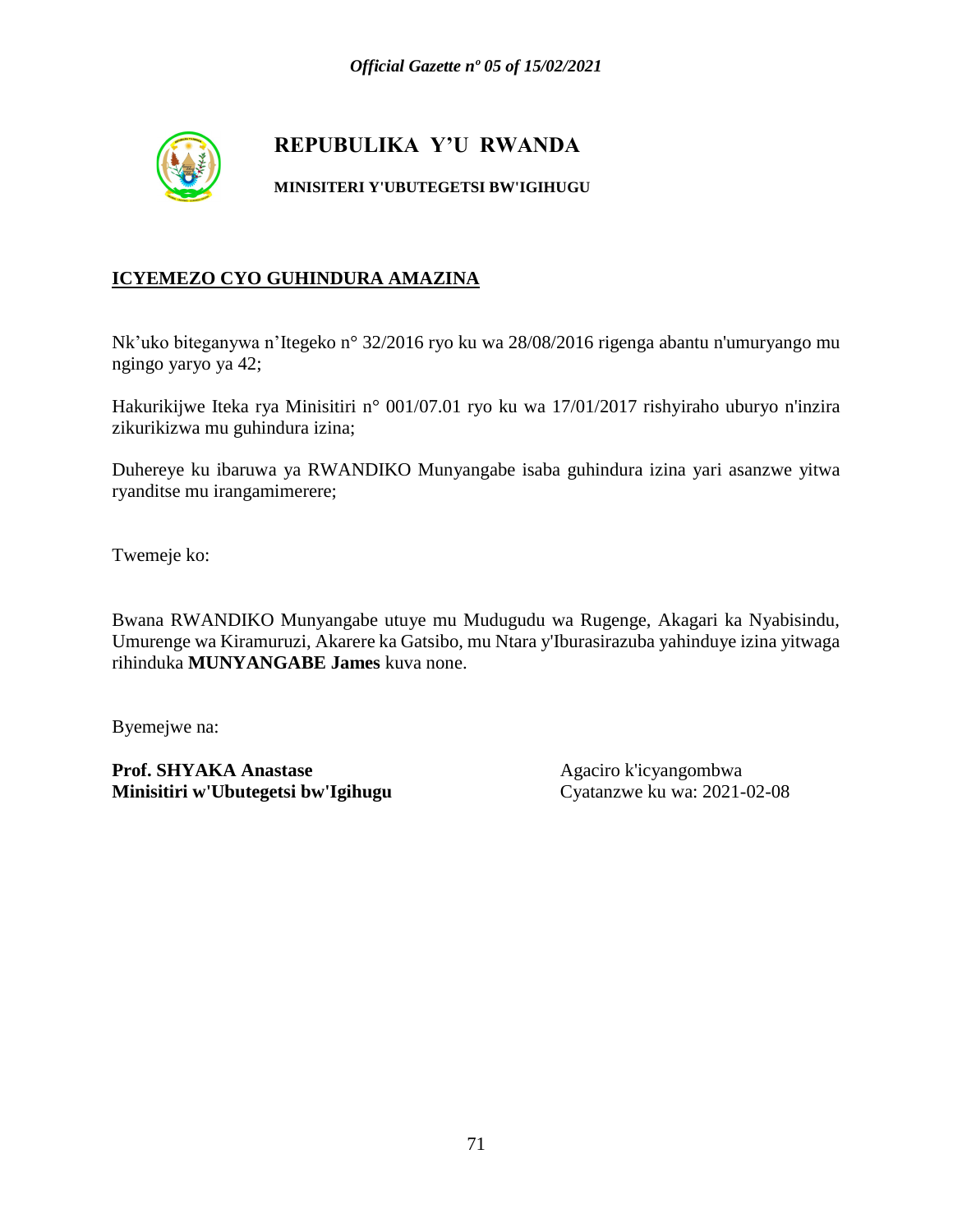

#### **MINISITERI Y'UBUTEGETSI BW'IGIHUGU**

#### **ICYEMEZO CYO GUHINDURA AMAZINA**

Nk'uko biteganywa n'Itegeko n° 32/2016 ryo ku wa 28/08/2016 rigenga abantu n'umuryango mu ngingo yaryo ya 42;

Hakurikijwe Iteka rya Minisitiri n° 001/07.01 ryo ku wa 17/01/2017 rishyiraho uburyo n'inzira zikurikizwa mu guhindura izina;

Duhereye ku ibaruwa ya MUSHANJU Abdu Sallam isaba guhindura izina yari asanzwe yitwa ryanditse mu irangamimerere;

Twemeje ko:

Bwana MUSHANJU Abdu Sallam utuye mu Mudugudu wa Akaruvusha, Akagari ka Gacuriro, Umurenge wa Kinyinya, Akarere ka Gasabo, mu Mujyi wa Kigali yahinduye izina yitwaga rihinduka **MUSHANJU Robi** kuva none.

Byemejwe na: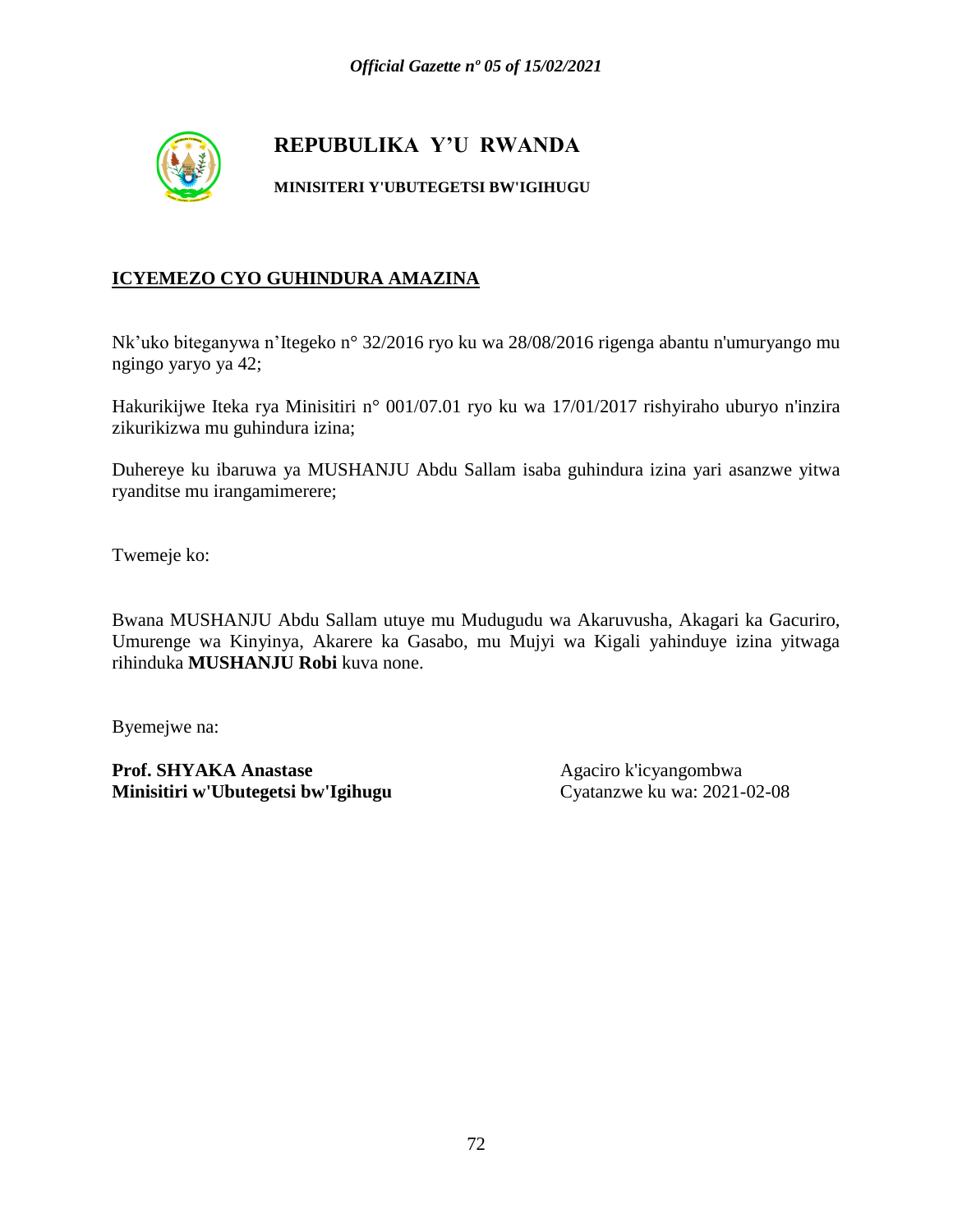

#### **MINISITERI Y'UBUTEGETSI BW'IGIHUGU**

### **ICYEMEZO CYO GUHINDURA AMAZINA**

Nk'uko biteganywa n'Itegeko n° 32/2016 ryo ku wa 28/08/2016 rigenga abantu n'umuryango mu ngingo yaryo ya 42;

Hakurikijwe Iteka rya Minisitiri n° 001/07.01 ryo ku wa 17/01/2017 rishyiraho uburyo n'inzira zikurikizwa mu guhindura izina;

Duhereye ku ibaruwa ya MUKARWEGO Wa Mwendo isaba guhindura izina yari asanzwe yitwa ryanditse mu irangamimerere;

Twemeje ko:

Madamu MUKARWEGO Wa Mwendo utuye mu Mudugudu wa Rugarama, Akagari ka Rugarama, Umurenge wa Nyamirambo, Akarere ka Nyarugenge, mu Mujyi wa Kigali yahinduye izina yitwaga rihinduka **MUKARWEGO KAMASA JUMAINE Wa Mwendo** kuva none.

Byemejwe na: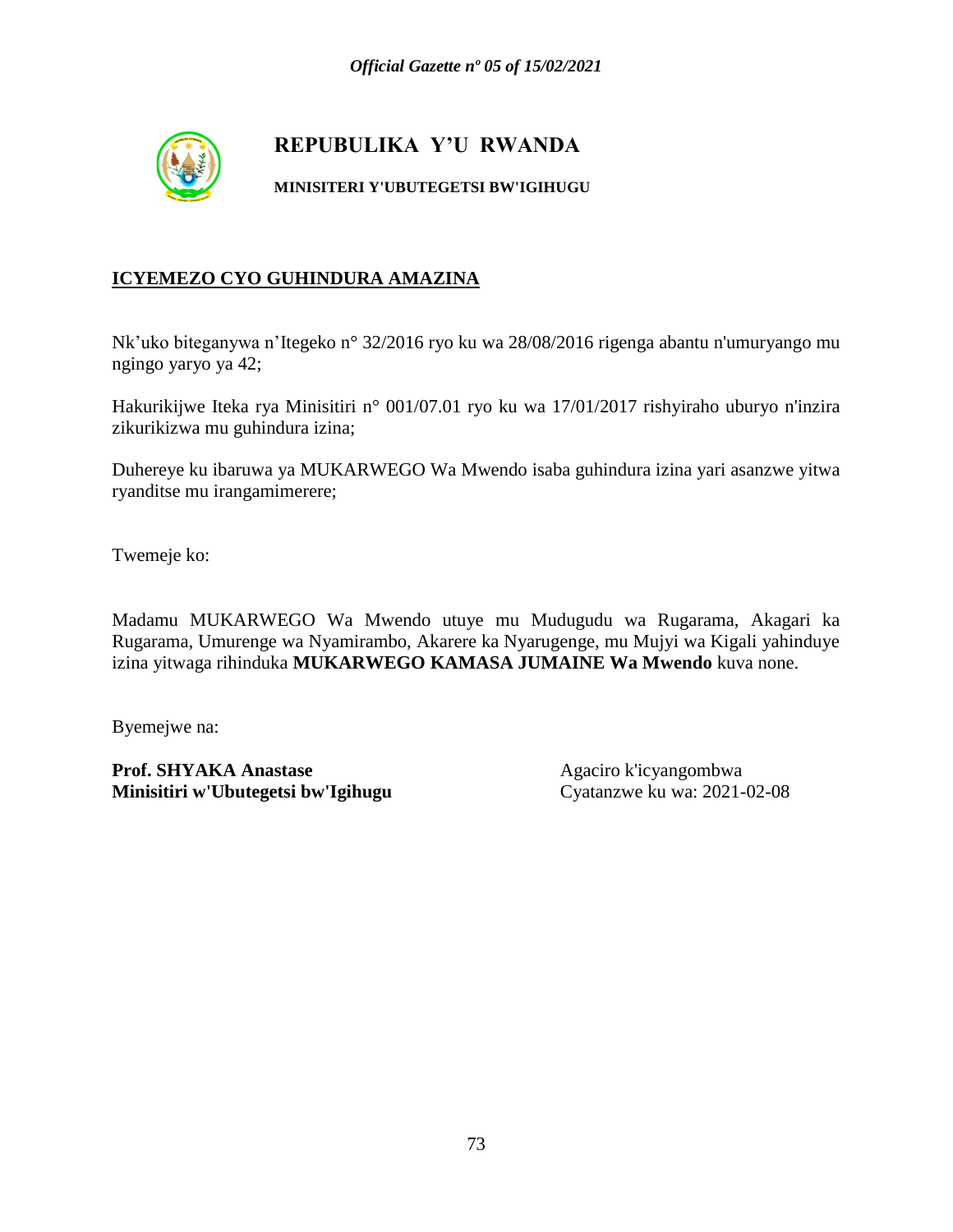

**MINISITERI Y'UBUTEGETSI BW'IGIHUGU**

### **ICYEMEZO CYO GUHINDURA AMAZINA**

Nk'uko biteganywa n'Itegeko n° 32/2016 ryo ku wa 28/08/2016 rigenga abantu n'umuryango mu ngingo yaryo ya 42;

Hakurikijwe Iteka rya Minisitiri n° 001/07.01 ryo ku wa 17/01/2017 rishyiraho uburyo n'inzira zikurikizwa mu guhindura izina;

Duhereye ku ibaruwa ya NTAKARAKORWA Aboubakar isaba guhindura izina yari asanzwe yitwa ryanditse mu irangamimerere;

Twemeje ko:

Bwana NTAKARAKORWA Aboubakar utuye mu Mudugudu wa Munini, Akagari ka Kamuhoza, Umurenge wa Kimisagara, Akarere ka Nyarugenge, mu Mujyi wa Kigali yahinduye izina yitwaga rihinduka **Kininga Abou Bakar** kuva none.

Byemejwe na: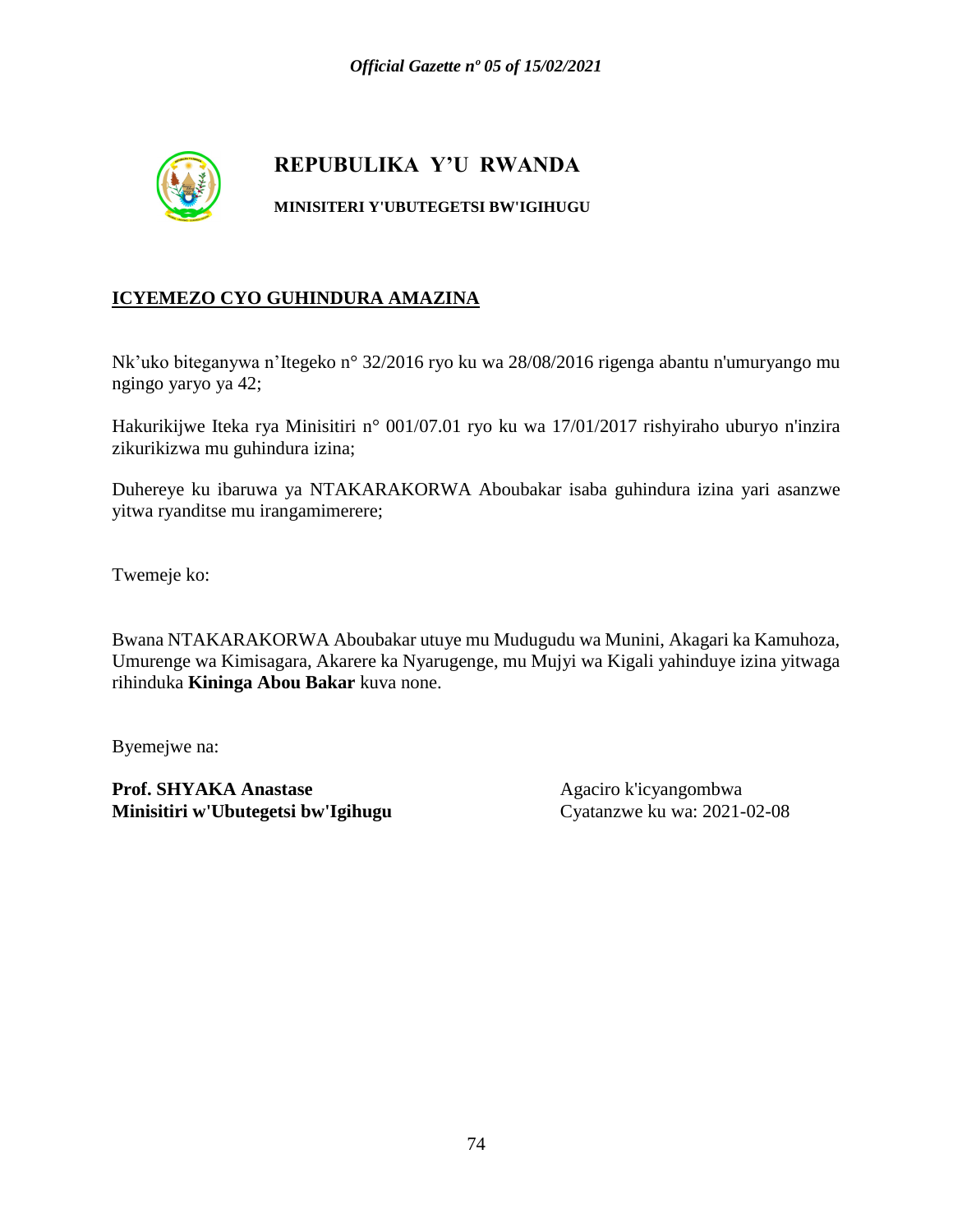

# **REPUBLIC OF RWANDA**

**MINISTRY OF LOCAL GOVERNMENT**

### **CHANGE OF NAME CERTIFICATE**

Pursuant to Law n° 32/2016 of 28/08/2016 governing persons and family in Article 42;

Pursuant to Ministerial Order n° 001/07.01 of 17/01/2017 establishing modalities and procedures for change of name;

Reference is made to the letter from NGABIRE Egidia requesting to change her current name registered in the civil register;

**Decides that**:

Ms NGABIRE Egidia domiciled at Kinyana village, Murundi cell, Murundi sector, Kayonza district, in the Eastern Province changes her usual name to **NGABIRE WINNY** from now on.

Approved by:

Prof. SHYAKA Anastase Document Validity **Minister of Local Government** Issued on: 2021-02-05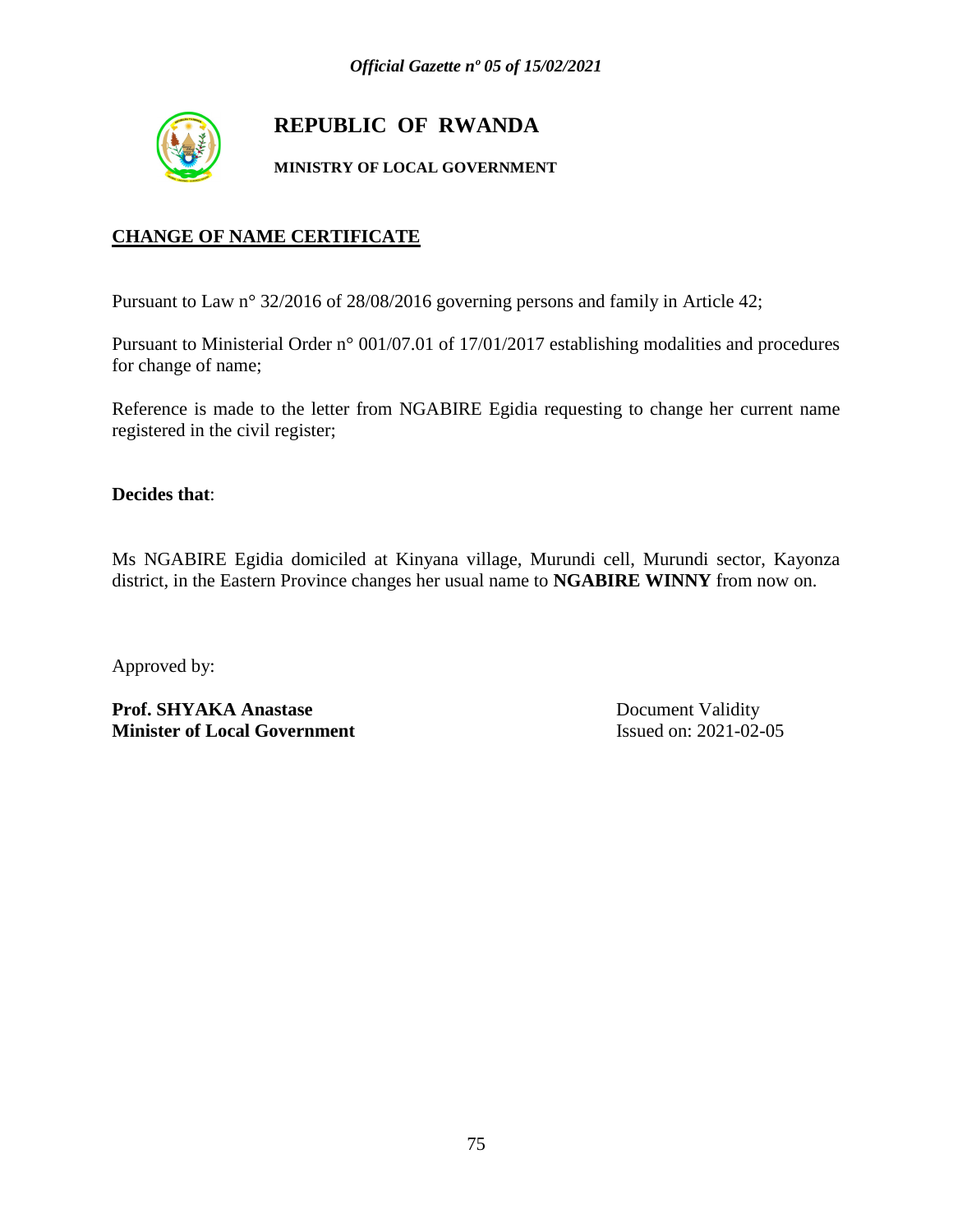

**MINISITERI Y'UBUTEGETSI BW'IGIHUGU**

### **ICYEMEZO CYO GUHINDURA AMAZINA**

Nk'uko biteganywa n'Itegeko n° 32/2016 ryo ku wa 28/08/2016 rigenga abantu n'umuryango mu ngingo yaryo ya 42;

Hakurikijwe Iteka rya Minisitiri n° 001/07.01 ryo ku wa 17/01/2017 rishyiraho uburyo n'inzira zikurikizwa mu guhindura izina;

Duhereye ku ibaruwa ya TUYIZERE Oziyeri isaba guhindura izina yari asanzwe yitwa ryanditse mu irangamimerere;

Twemeje ko:

Bwana TUYIZERE Oziyeri utuye mu Mudugudu wa Ngoma, Akagari ka Butambamo, Umurenge wa Nzahaha, Akarere ka Rusizi, mu Ntara y'Iburengerazuba yahinduye izina yitwaga rihinduka **KWIZERA Oziel** kuva none.

Byemejwe na:

**Prof. SHYAKA Anastase** Agaciro k'icyangombwa<br> **Minisitiri w'Ubutegetsi bw'Igihugu** Cyatanzwe ku wa: 2021-02-05 **Minisitiri w'Ubutegetsi bw'Igihugu**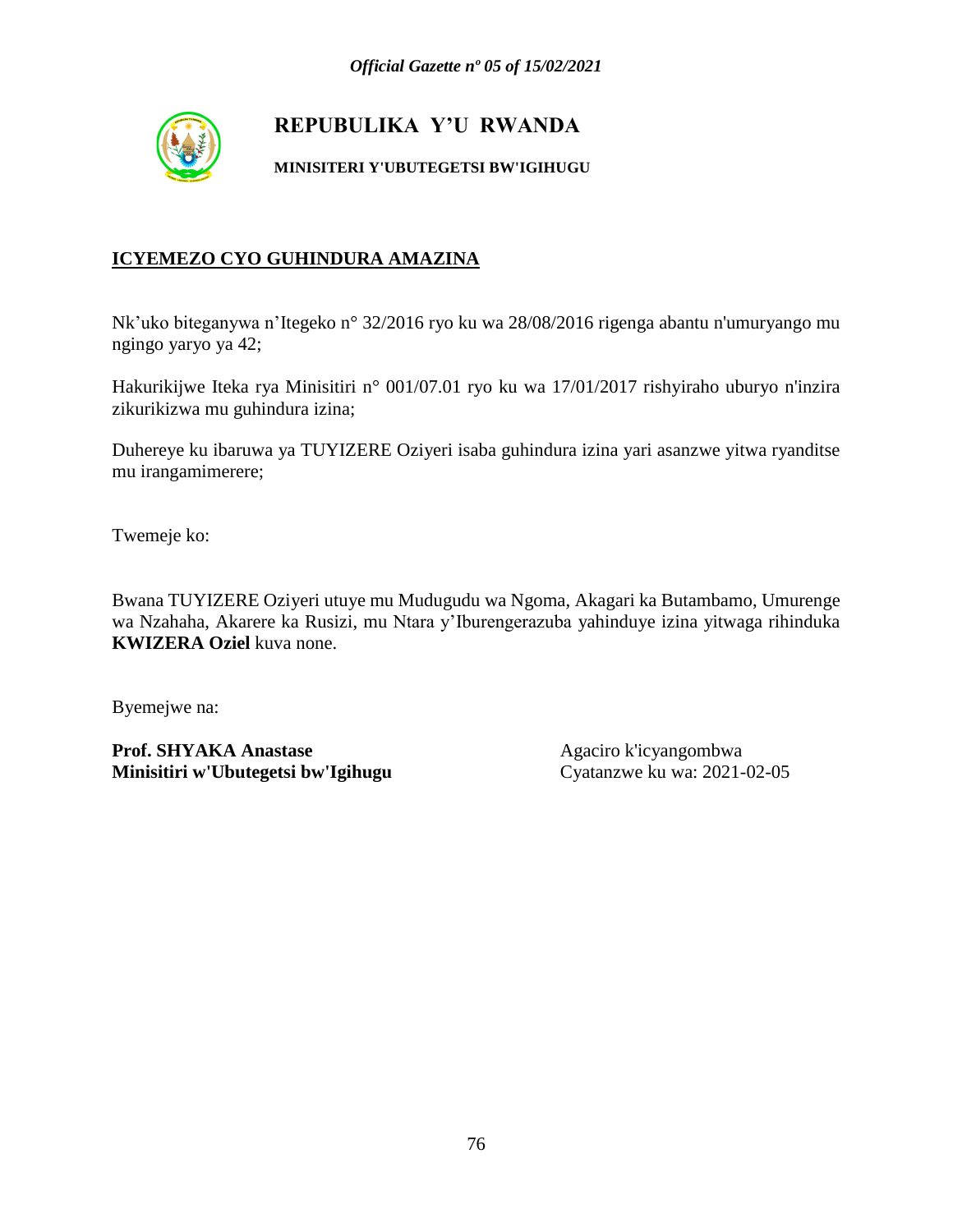

### **MINISITERI Y'UBUTEGETSI BW'IGIHUGU**

#### **P.O.BOX 3445, KIGALI Website**: [www.minaloc.gov.rw](http://www.minaloc.gov.rw/)

### **ICYEMEZO GITANGA UBURENGANZIRA BWO GUHINDURA IZINA**

### **Minisitiri w'Ubutegetsi bw'Igihugu;**

Ashingiye ku Itegeko nº 32/2016 ryo ku wa 28/08/2016 rigenga abantu n'umuryango, cyane cyane mu ngingo yaryo ya 42;

Ashingiye ku Iteka rya Minisitiri nº 001/07.01 ryo ku wa 17/01/2017 rishyiraho uburyo n'inzira bikurikizwa mu guhindura izina;

Amaze kubona ibaruwa ya BAMURANGE Raisel yakiriwe ku wa 08/11/2020 isaba uburenganzira bwo guhindura amazina asanzwe yanditse mu gitabo cy'Irangamimerere;

#### **Yemeje ko:**

Madamu BAMURANGE Raisel mwene KABWANA Michel na MUKAMBARAGA Judith utuye mu Mudugudu wa Kasemahundo, Akagari ka Bunyogombe, Umurenge wa Ruhango, Akarere ka Ruhango mu Ntara y'Amajyepfo, ubarizwa kuri telefone № 0785448726; ahinduye amazina asanganywe.

Kuva ubu yiswe: **BAMURANGE Raheli**

Bikorewe i Kigali, ku wa 19/12/2020

**Prof. SHYAKA Anastase Minisitiri**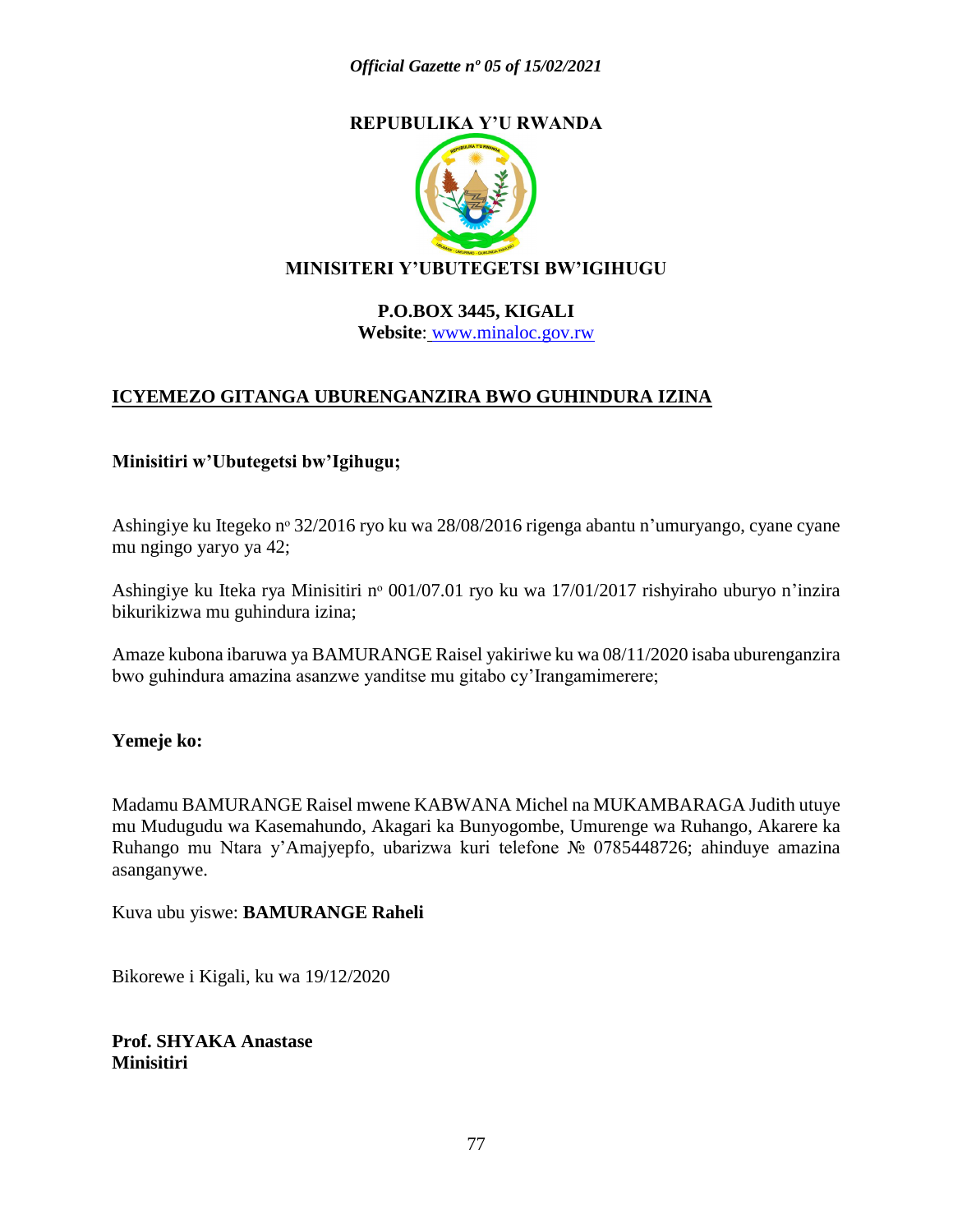

# **REPUBLIC OF RWANDA**

#### **MINISTRY OF LOCAL GOVERNMENT**

### **CHANGE OF NAME CERTIFICATE**

Pursuant to Law n° 32/2016 of 28/08/2016 governing persons and family in Article 42;

Pursuant to Ministerial Order n° 001/07.01 of 17/01/2017 establishing modalities and procedures for change of name;

Reference is made to the letter from TUYISHIME Mick requesting to change his/her current name registered in the civil register;

#### **Decides that**:

Mr/Ms TUYISHIME Mick domiciled at Isangano Village, Karenge Cell, Kibungo Sector, Ngoma District, in the Eastern Province changes his/her usual name to **TUYISHIME Olga Prince** from now on.

Approved by:

Prof. SHYAKA Anastase Document Validity **Minister of Local Government** Issued on: 2021-02-08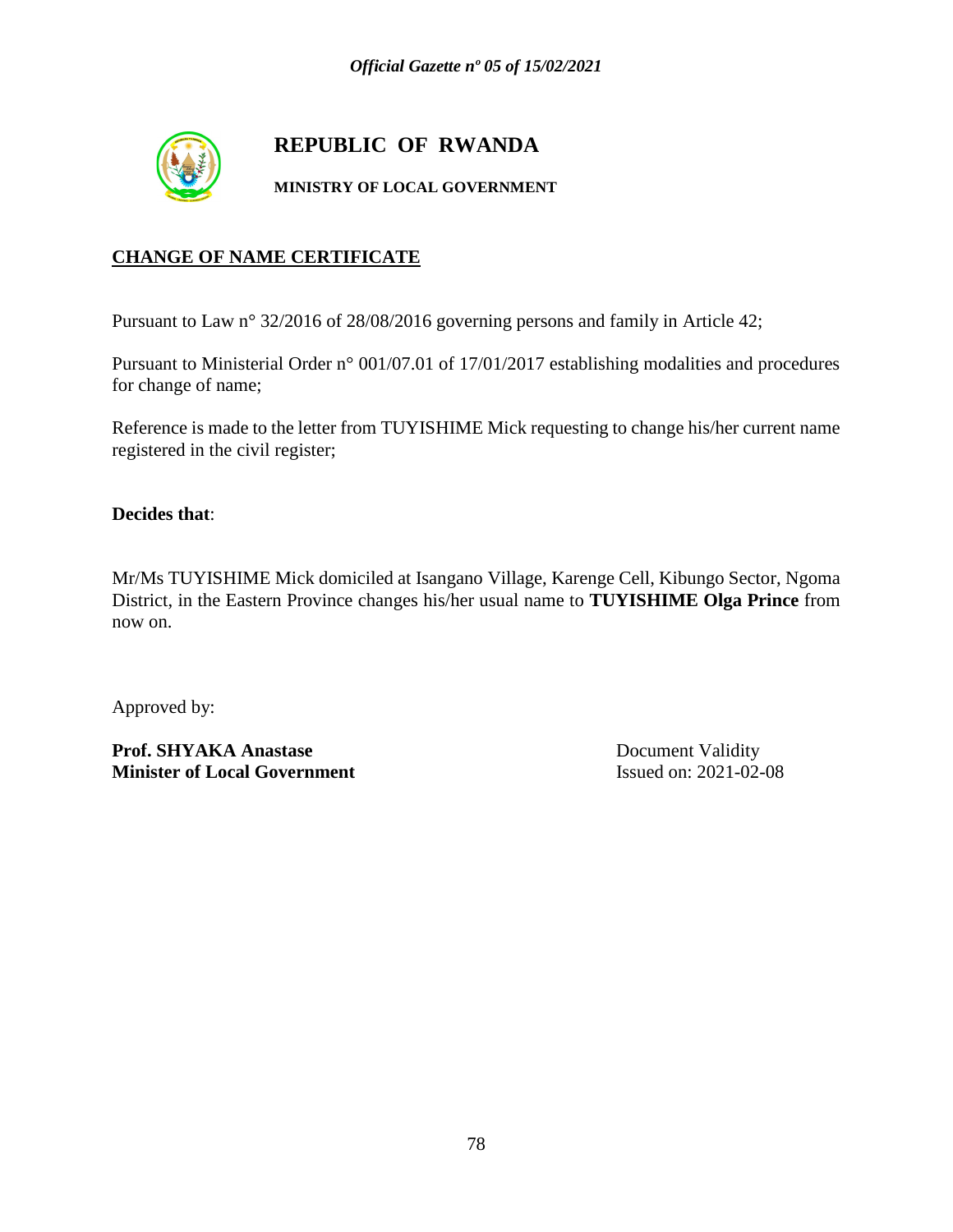

**MINISITERI Y'UBUTEGETSI BW'IGIHUGU**

### **ICYEMEZO CYO GUHINDURA AMAZINA**

Nk'uko biteganywa n'Itegeko n° 32/2016 ryo ku wa 28/08/2016 rigenga abantu n'umuryango mu ngingo yaryo ya 42;

Hakurikijwe Iteka rya Minisitiri n° 001/07.01 ryo ku wa 17/01/2017 rishyiraho uburyo n'inzira zikurikizwa mu guhindura izina;

Duhereye ku ibaruwa ya NJONGO Frank isaba guhindura izina yari asanzwe yitwa ryanditse mu irangamimerere;

Twemeje ko:

Bwana NJONGO Frank utuye mu Mudugudu wa Kiyovu, Akagari ka Cyimo, Umurenge wa Masaka, Akarere ka Kicukiro, mu Mujyi wa Kigali yahinduye izina yitwaga rihinduka **RUPARI Frank** kuva none.

Byemejwe na:

**Prof. SHYAKA Anastase** Agaciro k'icyangombwa<br> **Minisitiri w'Ubutegetsi bw'Igihugu** Cyatanzwe ku wa: 2020-12-25 **Minisitiri w'Ubutegetsi bw'Igihugu**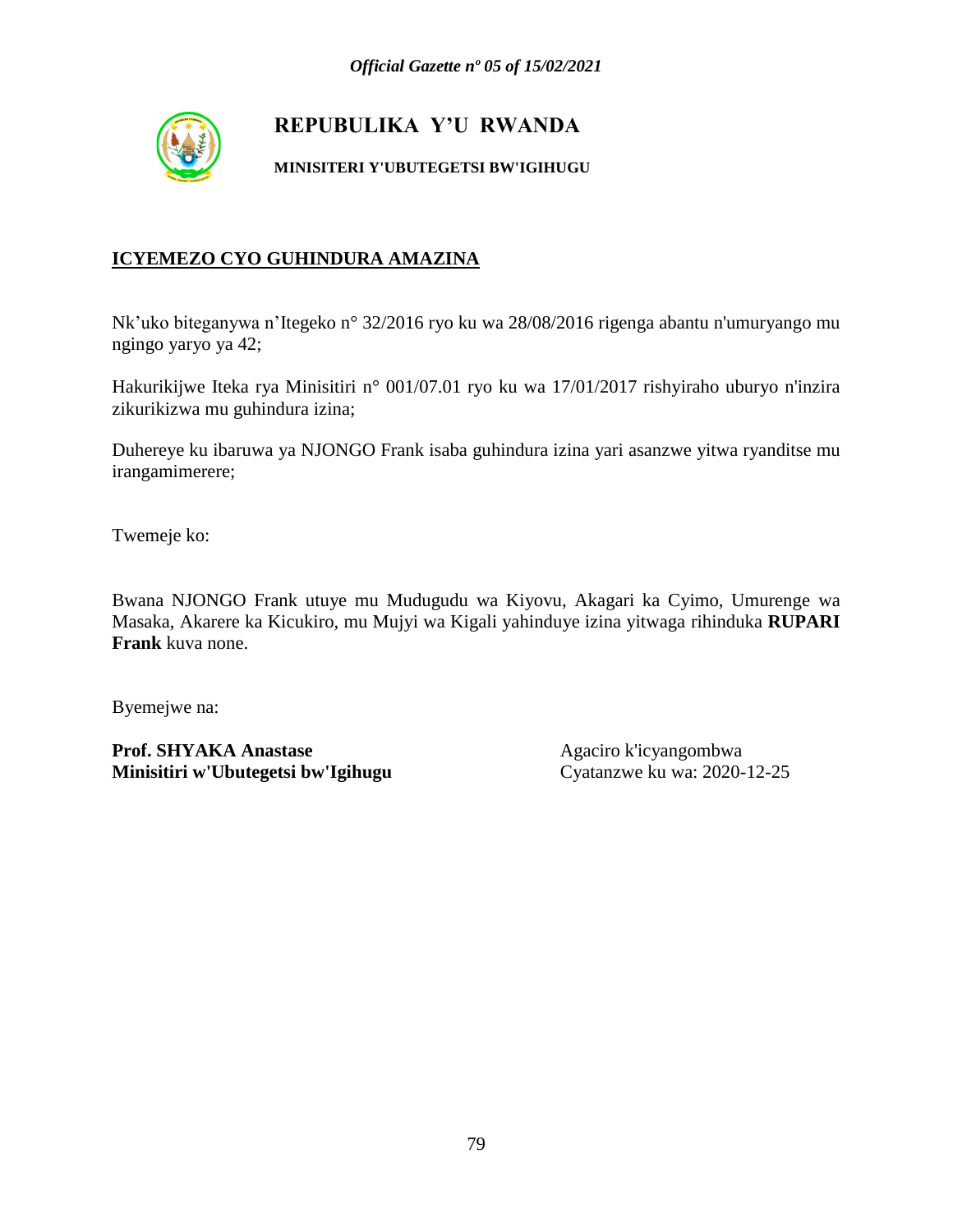

**MINISITERI Y'UBUTEGETSI BW'IGIHUGU**

### **ICYEMEZO CYO GUHINDURA AMAZINA**

Nk'uko biteganywa n'Itegeko n° 32/2016 ryo ku wa 28/08/2016 rigenga abantu n'umuryango mu ngingo yaryo ya 42;

Hakurikijwe Iteka rya Minisitiri n° 001/07.01 ryo ku wa 17/01/2017 rishyiraho uburyo n'inzira zikurikizwa mu guhindura izina;

Duhereye ku ibaruwa ya NIYITEGEKA Viateur isaba guhindura izina yari asanzwe yitwa ryanditse mu irangamimerere;

Twemeje ko:

Bwana NIYITEGEKA Viateur utuye mu Mudugudu wa Rukore, Akagari ka Kigarama, Umurenge wa Nyundo, Akarere ka Rubavu, mu Ntara y'Iburengerazuba yahinduye izina yitwaga rihinduka **NIYITEGEKA Anathole** kuva none.

Byemejwe na: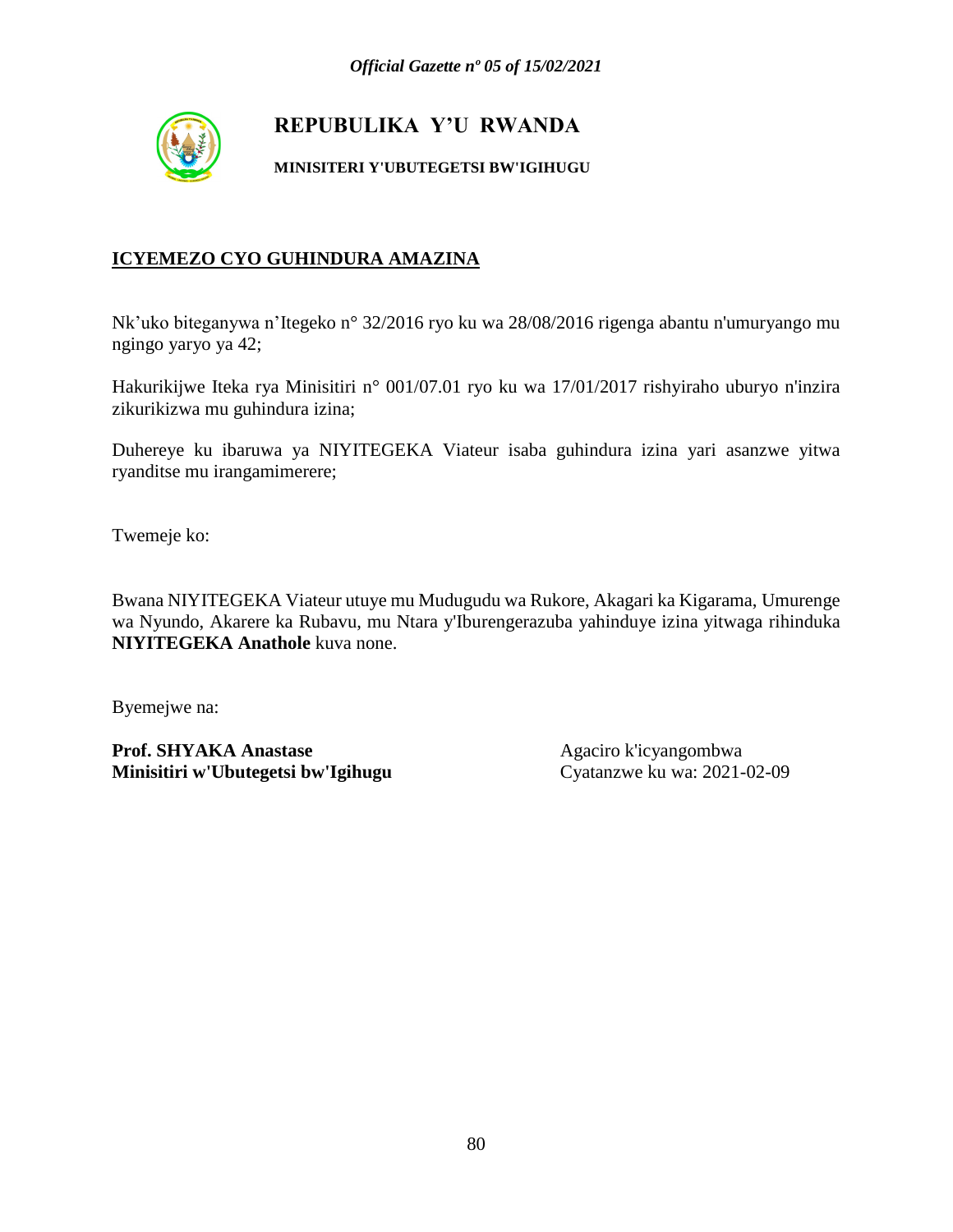

**MINISITERI Y'UBUTEGETSI BW'IGIHUGU**

### **ICYEMEZO CYO GUHINDURA AMAZINA**

Nk'uko biteganywa n'Itegeko n° 32/2016 ryo ku wa 28/08/2016 rigenga abantu n'umuryango mu ngingo yaryo ya 42;

Hakurikijwe Iteka rya Minisitiri n° 001/07.01 ryo ku wa 17/01/2017 rishyiraho uburyo n'inzira zikurikizwa mu guhindura izina;

Duhereye ku ibaruwa ya KABOYI Immaculée isaba guhindura izina yari asanzwe yitwa ryanditse mu irangamimerere;

Twemeje ko:

Madamu KABOYI Immaculée utuye mu Mudugudu wa Gitaba, Akagari ka Nyakabungo, Umurenge wa Jali, Akarere ka Gasabo, mu Mujyi wa Kigali yahinduye izina yitwaga rihinduka **NIYONSENGA KABOYI** I**mmaculée** kuva none.

Byemejwe na: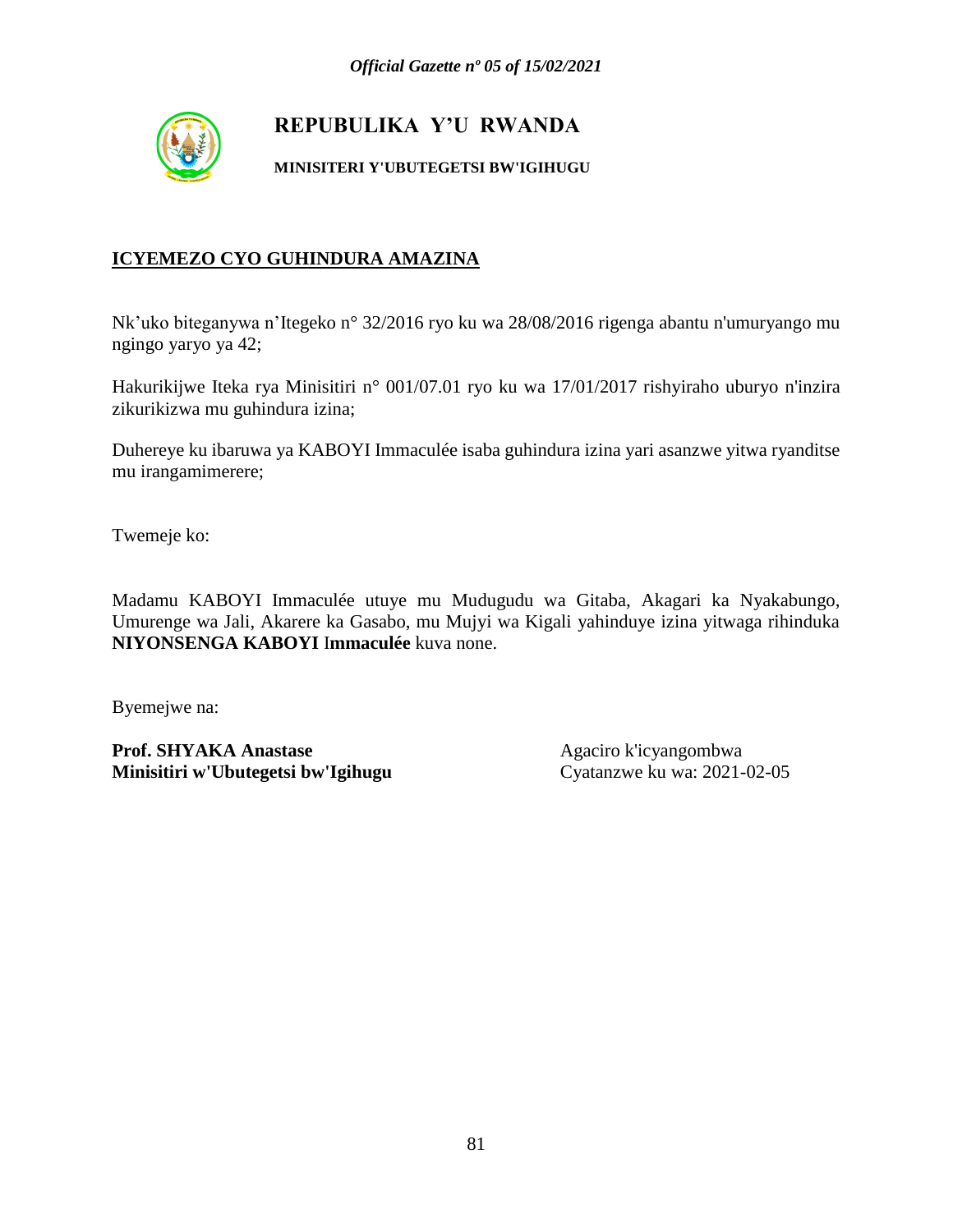

**MINISITERI Y'UBUTEGETSI BW'IGIHUGU**

### **ICYEMEZO CYO GUHINDURA AMAZINA**

Nk'uko biteganywa n'Itegeko n° 32/2016 ryo ku wa 28/08/2016 rigenga abantu n'umuryango mu ngingo yaryo ya 42;

Hakurikijwe Iteka rya Minisitiri n° 001/07.01 ryo ku wa 17/01/2017 rishyiraho uburyo n'inzira zikurikizwa mu guhindura izina;

Duhereye ku ibaruwa UWERA Gatari Christella isaba guhindura izina yari asanzwe yitwa ryanditse mu irangamimerere;

Twemeje ko:

Madamu UWERA Gatari Christella utuye mu Mudugudu wa Mulindi, Akagari ka Kabeza, Umurenge wa Kanombe, Akarere ka Kicukiro mu Mujyi wa Kigali yahinduye izina yitwaga rihinduka **UWERA Christella** kuva none.

Byemejwe na:

**Prof. SHYAKA Anastase** Agaciro k'icyangombwa<br> **Minisitiri w'Ubutegetsi bw'Igihugu** Cyatanzwe ku wa: 2021-02-01 **Minisitiri w'Ubutegetsi bw'Igihugu**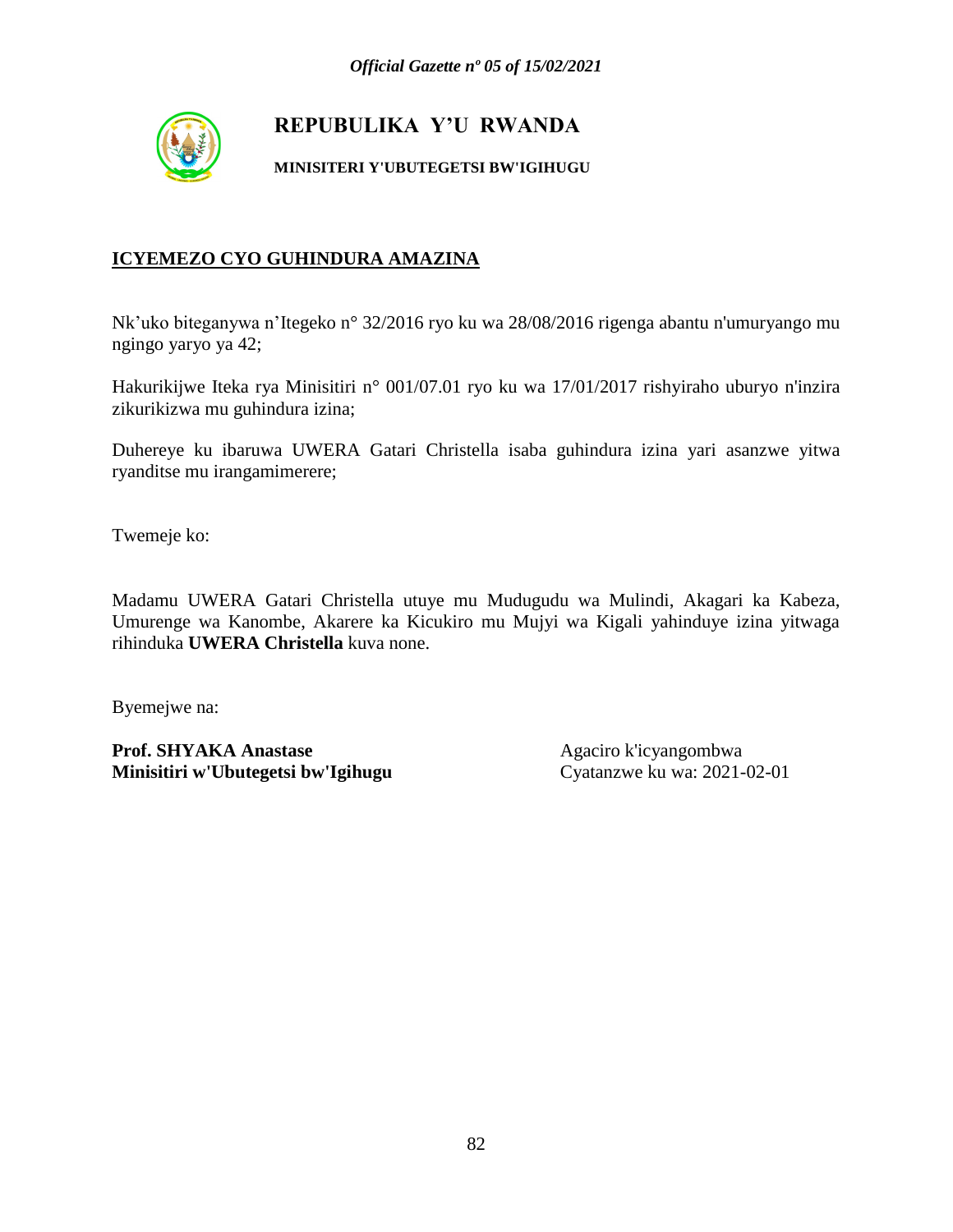

**MINISITERI Y'UBUTEGETSI BW'IGIHUGU**

### **ICYEMEZO CYO GUHINDURA AMAZINA**

Nk'uko biteganywa n'Itegeko n° 32/2016 ryo ku wa 28/08/2016 rigenga abantu n'umuryango mu ngingo yaryo ya 42;

Hakurikijwe Iteka rya Minisitiri n° 001/07.01 ryo ku wa 17/01/2017 rishyiraho uburyo n'inzira zikurikizwa mu guhindura izina;

Duhereye ku ibaruwa NIYIZIHANIRA Irahari isaba guhindura izina yari asanzwe yitwa ryanditse mu irangamimerere;

Twemeje ko:

Madamu NIYIZIHANIRA Irahari utuye mu Mudugudu wa Kinunga, Akagari ka Nyarukombe, Umurenge wa Muyumbu, Akarere ka Rwamagana, mu Ntara y'Iburasirazuba yahinduye izina yitwaga rihinduka **Solange IRAHARI** kuva none.

Byemejwe na:

**Prof. SHYAKA Anastase** Agaciro k'icyangombwa<br> **Minisitiri w'Ubutegetsi bw'Igihugu** Cyatanzwe ku wa: 2021-02-08 **Minisitiri w'Ubutegetsi bw'Igihugu**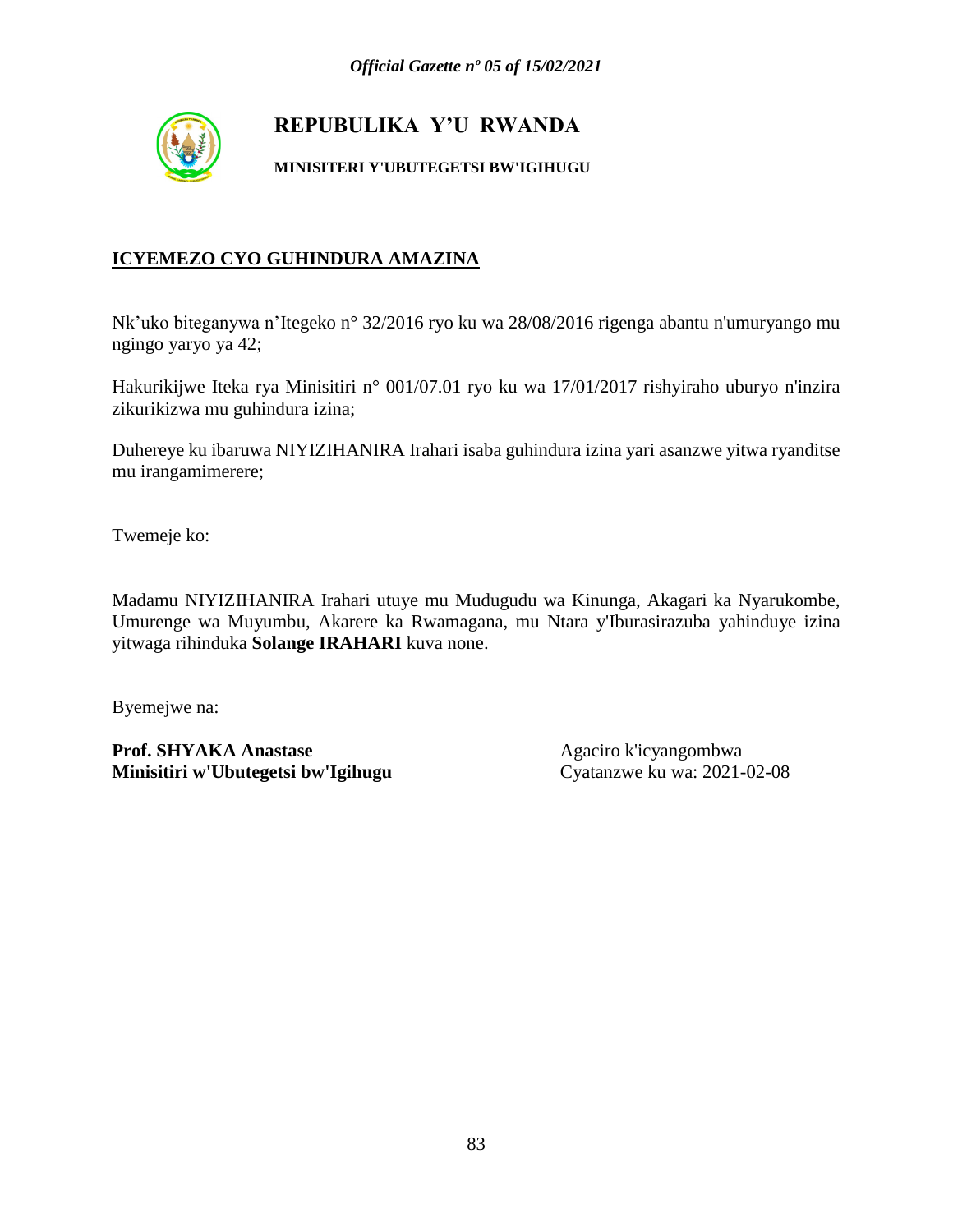

#### **MINISITERI Y'UBUTEGETSI BW'IGIHUGU**

### **ICYEMEZO CYO GUHINDURA AMAZINA**

Nk'uko biteganywa n'Itegeko n° 32/2016 ryo ku wa 28/08/2016 rigenga abantu n'umuryango mu ngingo yaryo ya 42;

Hakurikijwe Iteka rya Minisitiri n° 001/07.01 ryo ku wa 17/01/2017 rishyiraho uburyo n'inzira zikurikizwa mu guhindura izina;

Duhereye ku ibaruwa NTAKIRUTIMANA isaba guhindura izina yari asanzwe yitwa ryanditse mu irangamimerere;

Twemeje ko:

Bwana NTAKIRUTIMANA utuye mu Mudugudu wa Ijabiro, Akagari ka Nyagatovu, Umurenge wa Kimironko, Akarere ka Gasabo, mu Mujyi wa Kigali yahinduye izina yitwaga rihinduka **NTAKIRUTIMANA Jean Marie Vianney** kuva none.

Byemejwe na: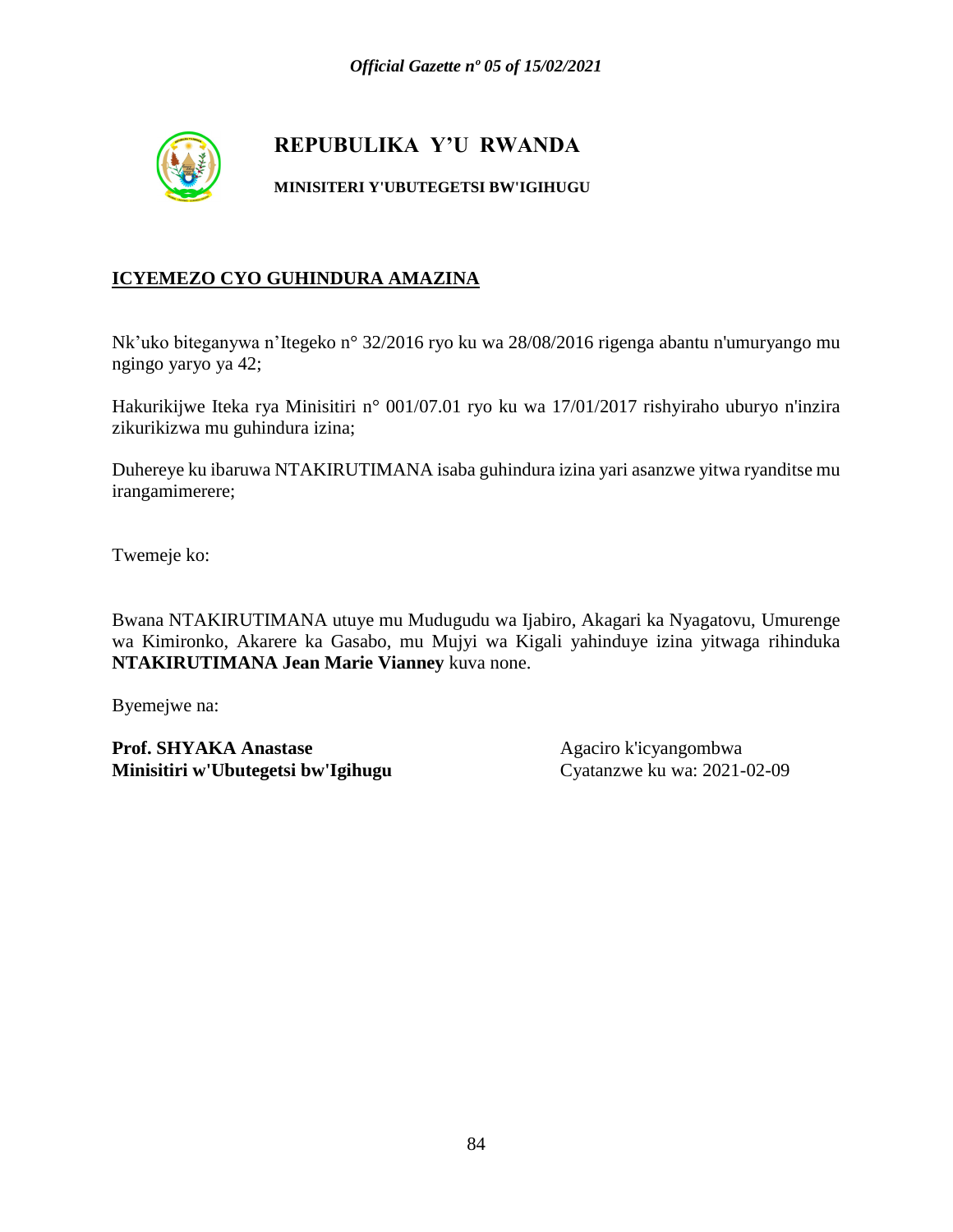

#### **MINISITERI Y'UBUTEGETSI BW'IGIHUGU**

### **ICYEMEZO CYO GUHINDURA AMAZINA**

Nk'uko biteganywa n'Itegeko n° 32/2016 ryo ku wa 28/08/2016 rigenga abantu n'umuryango mu ngingo yaryo ya 42;

Hakurikijwe Iteka rya Minisitiri n° 001/07.01 ryo ku wa 17/01/2017 rishyiraho uburyo n'inzira zikurikizwa mu guhindura izina;

Duhereye ku ibaruwa MUKANDAYISENGA Ndiyunze isaba guhindura izina yari asanzwe yitwa ryanditse mu irangamimerere;

Twemeje ko:

Madamu MUKANDAYISENGA Ndiyunze utuye mu Mudugudu wa Gatare, Akagari ka Bugamba, Umurenge wa Kinyababa, Akarere ka Burera, mu Ntara y'Amajyaruguru yahinduye izina yitwaga rihinduka **MUKANDAYISENGA Marcelline** kuva none.

Byemejwe na: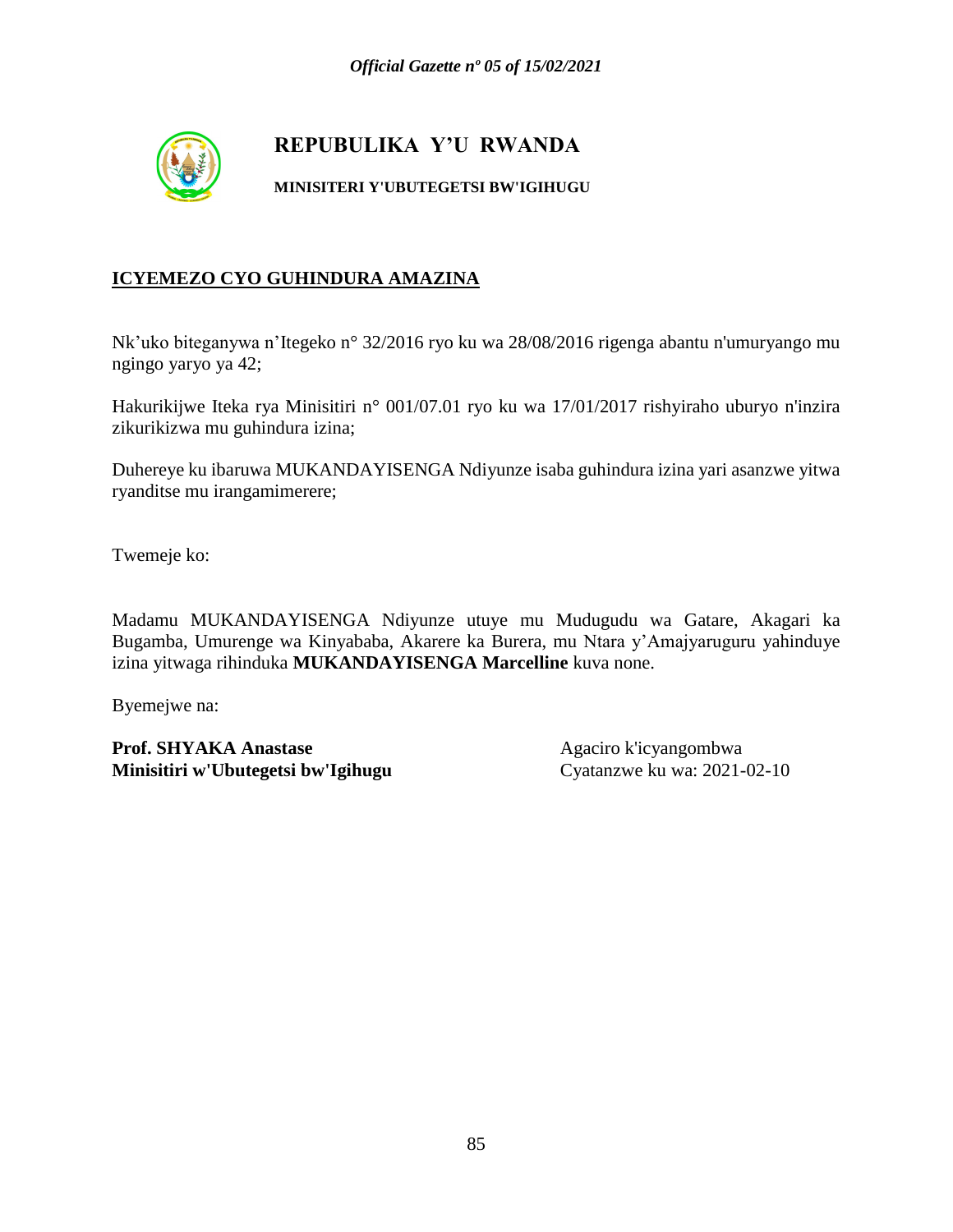

**MINISITERI Y'UBUTEGETSI BW'IGIHUGU**

### **ICYEMEZO CYO GUHINDURA AMAZINA**

Nk'uko biteganywa n'Itegeko n° 32/2016 ryo ku wa 28/08/2016 rigenga abantu n'umuryango mu ngingo yaryo ya 42;

Hakurikijwe Iteka rya Minisitiri n° 001/07.01 ryo ku wa 17/01/2017 rishyiraho uburyo n'inzira zikurikizwa mu guhindura izina;

Duhereye ku ibaruwa MUGISHA NDAGIJE isaba guhindura izina yari asanzwe yitwa ryanditse mu irangamimerere;

Twemeje ko:

Bwana MUGISHA NDAGIJE utuye mu Mudugudu wa Rurembo, Akagari ka Byahi, Umurenge wa Rubavu, Akarere ka Rubavu mu Ntara y'Iburengerazuba yahinduye izina yitwaga rihinduka **MUGISHA Pilotte** kuva none.

Byemejwe na: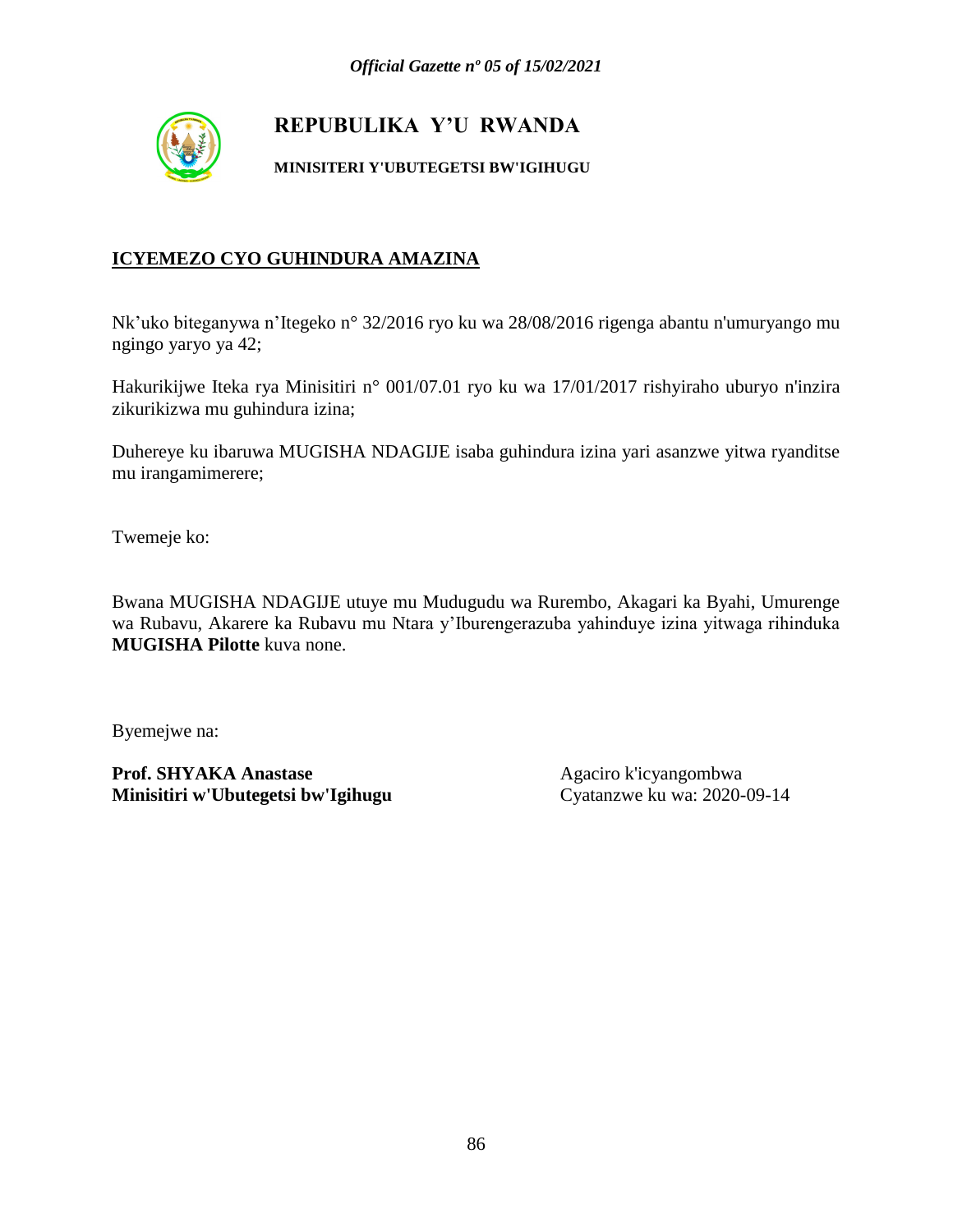

### **MINISITERI Y'UBUTEGETSI BW'IGIHUGU**

#### **P.O.BOX 3445, KIGALI Website**: [www.minaloc.gov.rw](http://www.minaloc.gov.rw/)

### **ICYEMEZO GITANGA UBURENGANZIRA BWO GUHINDURA IZINA**

#### **Minisitiri w'Ubutegetsi bw'Igihugu;**

Ashingiye ku Itegeko nᵒ 32/2016 ryo ku wa 28/08/2016 rigenga abantu n'umuryango, cyane cyane mu ngingo yaryo ya 42;

Ashingiye ku Iteka rya Minisitiri nº 001/07.01 ryo ku wa 17/01/2017 rishyiraho uburyo n'inzira bikurikizwa mu guhindura izina;

Amaze kubona ibaruwa ya UWERA Ancilla yakiriwe ku wa 20/07/2020 isaba uburenganzira bwo guhindura amazina asanzwe yanditse mu gitabo cy'Irangamimerere;

#### **Yemeje ko:**

Madamu UWERA Ancilla utuye mu Gihugu cy'Ubusuwisi, Rue de l'Ancien College 6, 1462 Yvonand, uboneka kuri telefone Nº 41787746868/ +41244303066;

Mu Rwanda abarizwa mu Mudugudu wa Gasharu, Akagari ka Mbiriri, Umurenge wa Nyarusange, Akarere ka Muhanga mu Ntara y'Amajyepfo, abarizwa kuri telefone Nº 0783276471/0728696592 ; ahinduye amazina asanganywe.

Kuva ubu yiswe: **VITELLI Ancilla**

Bikorewe i Kigali, ku wa 30/11/2020

**Prof. SHYAKA Anastase Minisitiri**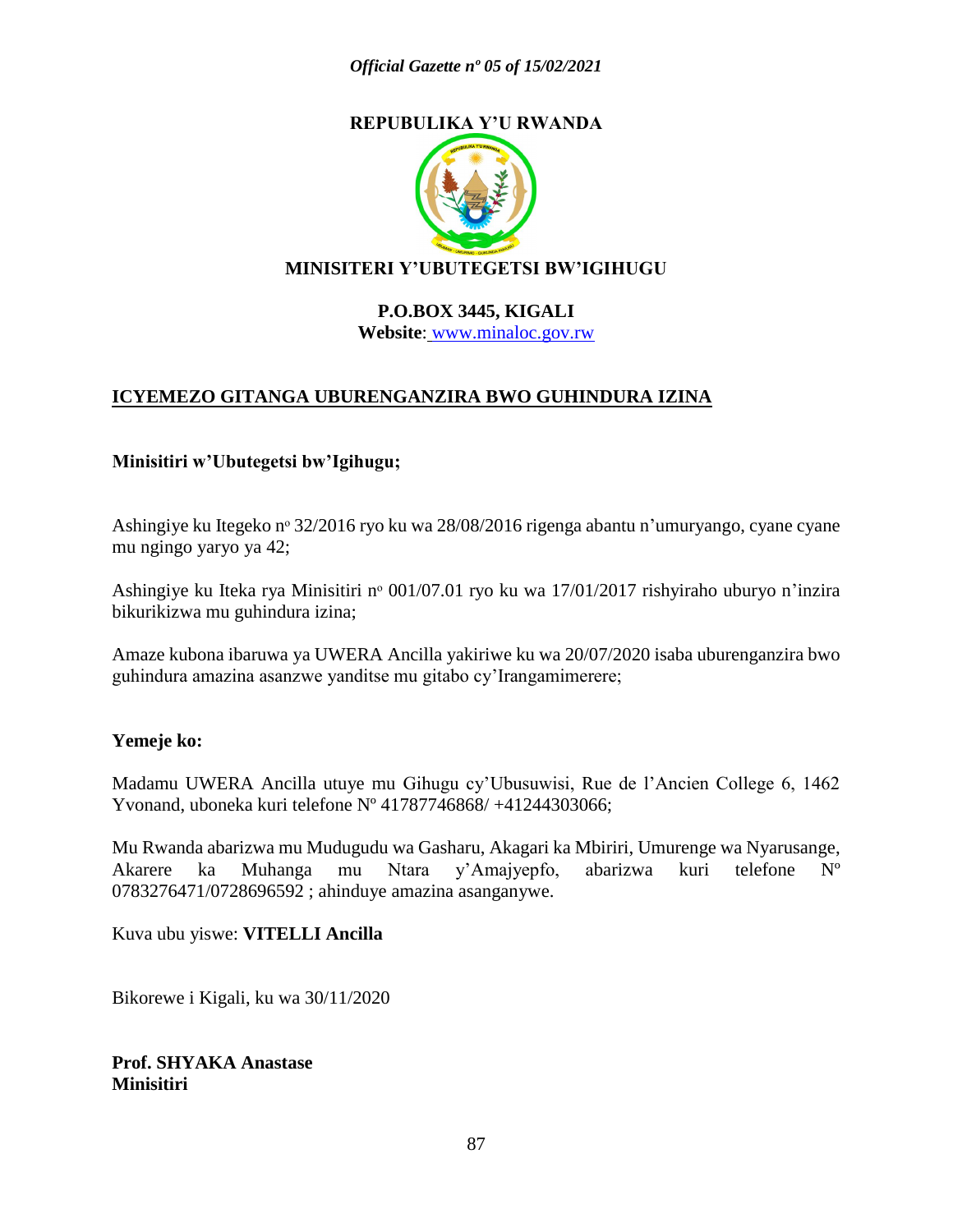

#### **MINISITERI Y'UBUTEGETSI BW'IGIHUGU**

### **ICYEMEZO CYO GUHINDURA AMAZINA**

Nk'uko biteganywa n'Itegeko n° 32/2016 ryo ku wa 28/08/2016 rigenga abantu n'umuryango mu ngingo yaryo ya 42;

Hakurikijwe Iteka rya Minisitiri n° 001/07.01 ryo ku wa 17/01/2017 rishyiraho uburyo n'inzira zikurikizwa mu guhindura izina;

Duhereye ku ibaruwa KABAYABAYA Joseph isaba guhindura izina yari asanzwe yitwa ryanditse mu irangamimerere;

Twemeje ko:

Bwana KABAYABAYA Joseph utuye mu Mudugudu wa Kibaya, Akagari ka Kamashashi, Umurenge wa Nyarugunga, Akarere ka Kicukiro, mu Mujyi wa Kigali yahinduye izina yitwaga rihinduka **WINTER KABAYABAYA Joseph** kuva none.

Byemejwe na: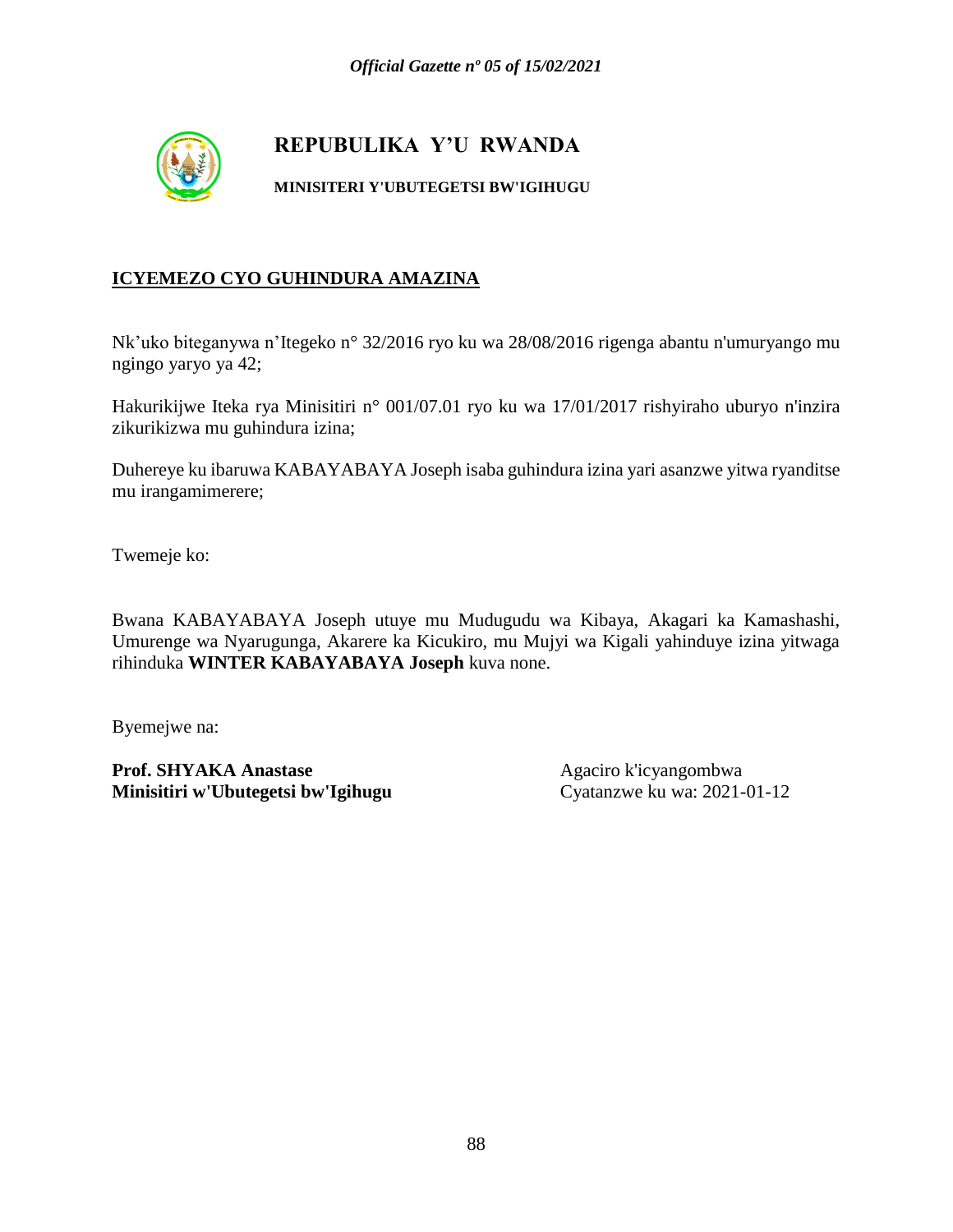

#### **MINISITERI Y'UBUTEGETSI BW'IGIHUGU**

### **ICYEMEZO CYO GUHINDURA AMAZINA**

Nk'uko biteganywa n'Itegeko n° 32/2016 ryo ku wa 28/08/2016 rigenga abantu n'umuryango mu ngingo yaryo ya 42;

Hakurikijwe Iteka rya Minisitiri n° 001/07.01 ryo ku wa 17/01/2017 rishyiraho uburyo n'inzira zikurikizwa mu guhindura izina;

Duhereye ku ibaruwa KAYITESI Jacqueline isaba guhindura izina yari asanzwe yitwa ryanditse mu irangamimerere;

Twemeje ko:

Madamu KAYITESI Jacqueline utuye mu Mudugudu wa Kabuga, Akagari ka Burunga, Umurenge wa Bwishyura, Akarere ka Karongi, mu Ntara y'Iburengerazuba yahinduye izina yitwaga rihinduka **UMUTESIWASE Amanda** kuva none.

Byemejwe na:

.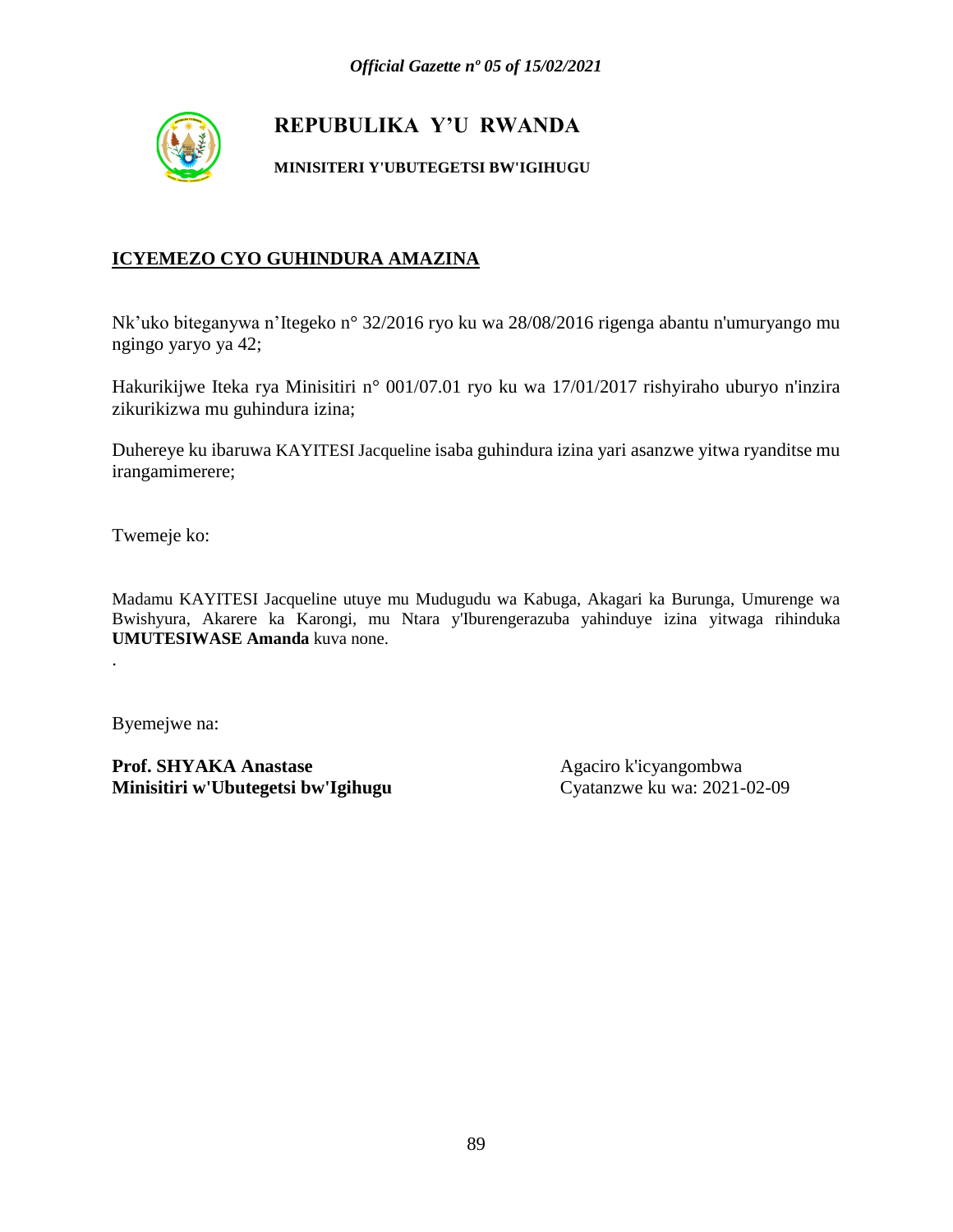

**MINISITERI Y'UBUTEGETSI BW'IGIHUGU**

### **ICYEMEZO CYO GUHINDURA AMAZINA**

Nk'uko biteganywa n'Itegeko n° 32/2016 ryo ku wa 28/08/2016 rigenga abantu n'umuryango mu ngingo yaryo ya 42;

Hakurikijwe Iteka rya Minisitiri n° 001/07.01 ryo ku wa 17/01/2017 rishyiraho uburyo n'inzira zikurikizwa mu guhindura izina;

Duhereye ku ibaruwa MUKARURANGA Christine isaba guhindura izina yari asanzwe yitwa ryanditse mu irangamimerere;

Twemeje ko:

Madamu MUKARURANGA Christine utuye mu Mudugudu wa Kumukenke, Akagari ka Ruhango, Umurenge wa Gisozi, Akarere ka Gasabo, mu Mujyi wa Kigali yahinduye izina yitwaga rihinduka **MUKARURANGWA Vestine** kuva none.

Byemejwe na: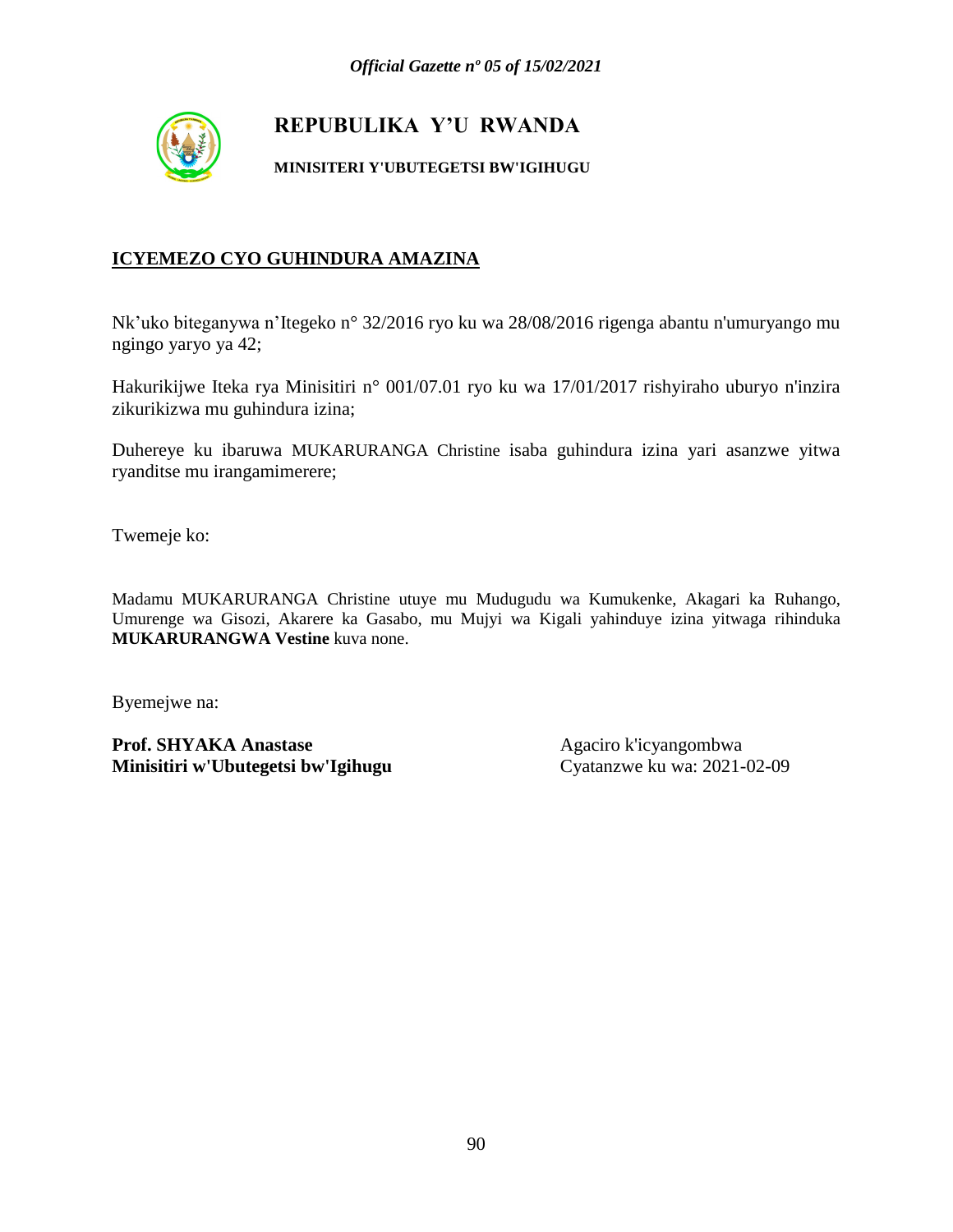

**MINISITERI Y'UBUTEGETSI BW'IGIHUGU**

### **ICYEMEZO CYO GUHINDURA AMAZINA**

Nk'uko biteganywa n'Itegeko n° 32/2016 ryo ku wa 28/08/2016 rigenga abantu n'umuryango mu ngingo yaryo ya 42;

Hakurikijwe Iteka rya Minisitiri n° 001/07.01 ryo ku wa 17/01/2017 rishyiraho uburyo n'inzira zikurikizwa mu guhindura izina;

Duhereye ku ibaruwa MUHIMBAZIMANA isaba guhindura izina yari asanzwe yitwa ryanditse mu irangamimerere;

Twemeje ko:

Madamu MUHIMBAZIMANA utuye mu Mudugudu wa Rugi, Akagari ka Kampanga, Umurenge wa Kinigi, Akarere ka Musanze, mu Ntara y'Amajyaruguru yahinduye izina yitwaga rihinduka **MUHIMBAZIMANA Lucie** kuva none.

Byemejwe na: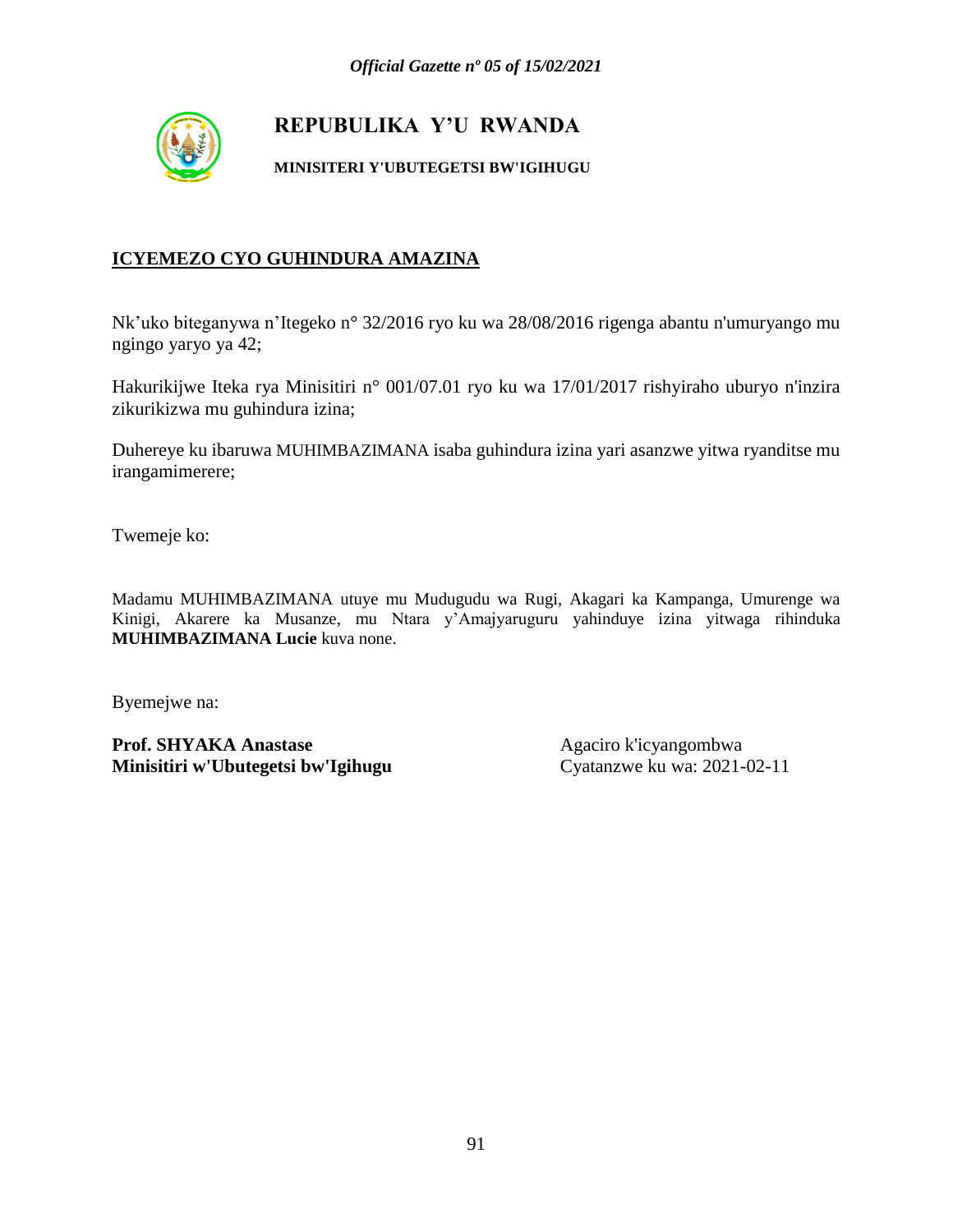

### **MINISITERI Y'UBUTEGETSI BW'IGIHUGU**

#### **P.O.BOX 3445, KIGALI Website**: [www.minaloc.gov.rw](http://www.minaloc.gov.rw/)

### **ICYEMEZO GITANGA UBURENGANZIRA BWO GUHINDURA IZINA**

#### **Minisitiri w'Ubutegetsi bw'Igihugu;**

Ashingiye ku Itegeko nº 32/2016 ryo ku wa 28/08/2016 rigenga abantu n'umuryango, cyane cyane mu ngingo yaryo ya 42;

Ashingiye ku Iteka rya Minisitiri nº 001/07.01 ryo ku wa 17/01/2017 rishyiraho uburyo n'inzira bikurikizwa mu guhindura izina;

Amaze kubona ibaruwa ya UWASE Janet yakiriwe ku wa 18/06/2020 isaba uburenganzira bwo guhindura amazina asanzwe yanditse mu gitabo cy'Irangamimerere;

#### **Yemeje ko:**

Madamu UWASE Janet mwene MUGABO KIZITO Félix na KAYIREBWA Françoise utuye mu Mudugudu wa Kavumu, Akagari ka Nonko, Umurenge wa Nyarugunga, Akarere ka Kicukiro mu Mujyi wa Kigali, abarizwa kuri telefone Nº 0788520114/0788486824; ahinduye amazina asanganywe.

Kuva ubu yiswe: **ASIIMWE UWASE Janet**

Bikorewe i Kigali, ku wa 18/01/2021

**Prof. SHYAKA Anastase Minisitiri**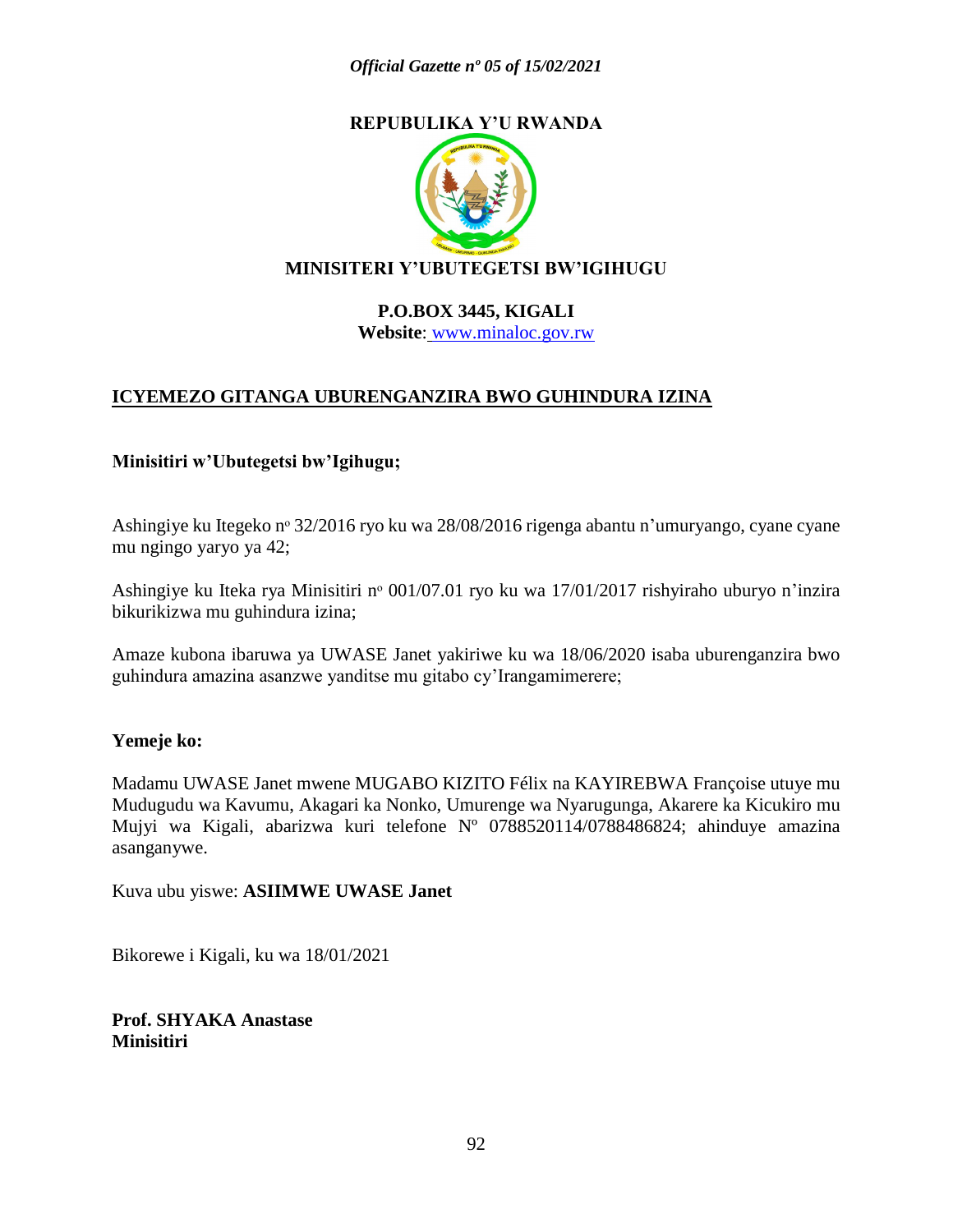

#### **MINISITERI Y'UBUTEGETSI BW'IGIHUGU**

### **ICYEMEZO CYO GUHINDURA AMAZINA**

Nk'uko biteganywa n'Itegeko n° 32/2016 ryo ku wa 28/08/2016 rigenga abantu n'umuryango mu ngingo yaryo ya 42;

Hakurikijwe Iteka rya Minisitiri n° 001/07.01 ryo ku wa 17/01/2017 rishyiraho uburyo n'inzira zikurikizwa mu guhindura izina;

Duhereye ku ibaruwa NIYIBIZI Bonaventure isaba guhindura izina yari asanzwe yitwa ryanditse mu irangamimerere;

Twemeje ko:

Bwana NIYIBIZI Bonaventure utuye mu Mudugudu wa Kabisheshe, Akagari ka Miko, Umurenge wa Karengera, Akarere ka Nyamasheke, mu Ntara y'Iburengerazuba yahinduye izina yitwaga rihinduka **NIYIBIZI Clement** kuva none.

Byemejwe na: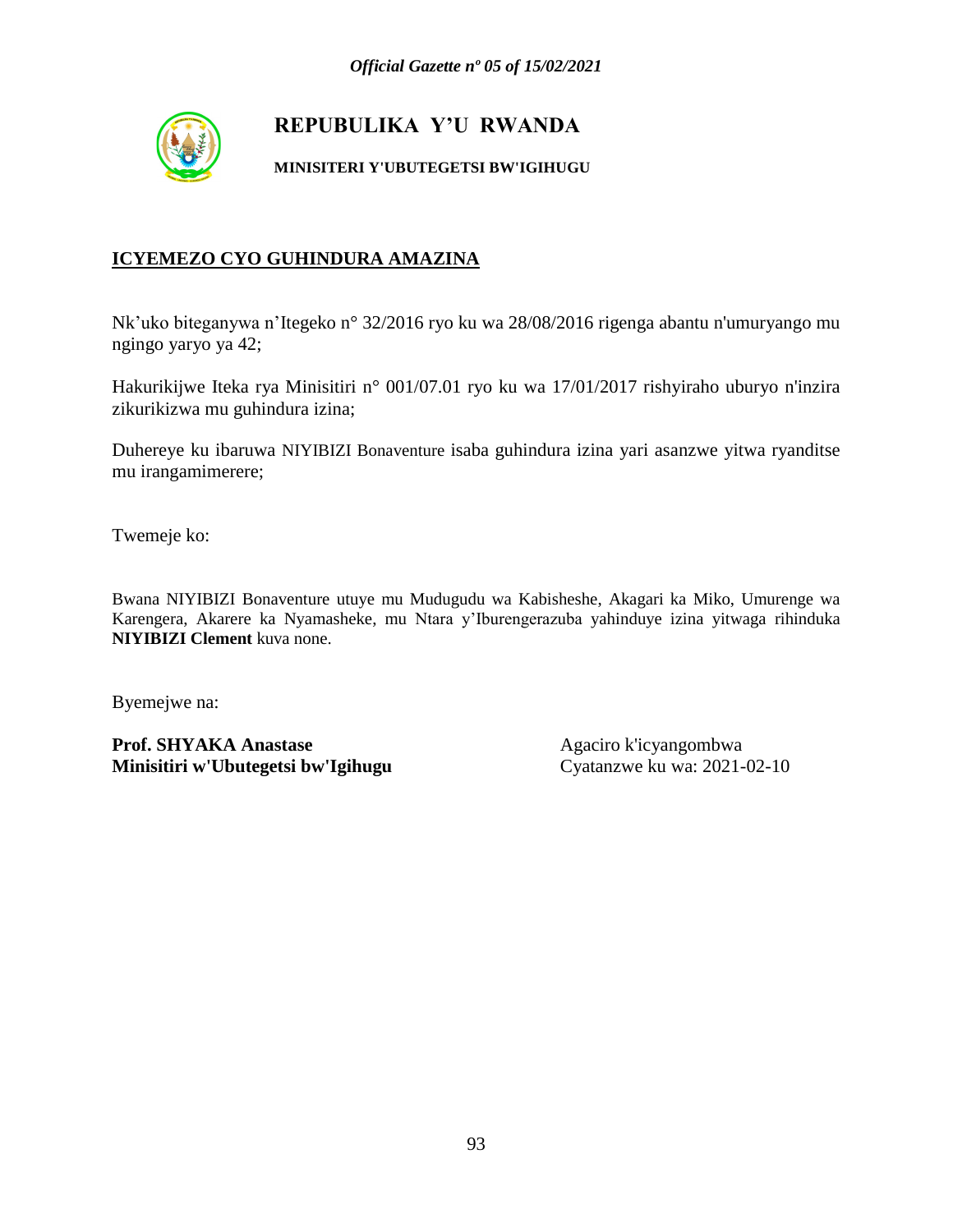

#### **MINISITERI Y'UBUTEGETSI BW'IGIHUGU**

### **ICYEMEZO CYO GUHINDURA AMAZINA**

Nk'uko biteganywa n'Itegeko n° 32/2016 ryo ku wa 28/08/2016 rigenga abantu n'umuryango mu ngingo yaryo ya 42;

Hakurikijwe Iteka rya Minisitiri n° 001/07.01 ryo ku wa 17/01/2017 rishyiraho uburyo n'inzira zikurikizwa mu guhindura izina;

Duhereye ku ibaruwa MUGISHA Gentil isaba guhindura izina yari asanzwe yitwa ryanditse mu irangamimerere;

Twemeje ko:

Bwana MUGISHA Gentil utuye mu Mudugudu w'Intsinzi, Akagari ka Gacyamo, Umurenge wa Gitega, Akarere ka Nyarugenge, mu Mujyi wa Kigali yahinduye izina yitwaga rihinduka **MUGISHA Yves** kuva none.

Byemejwe na: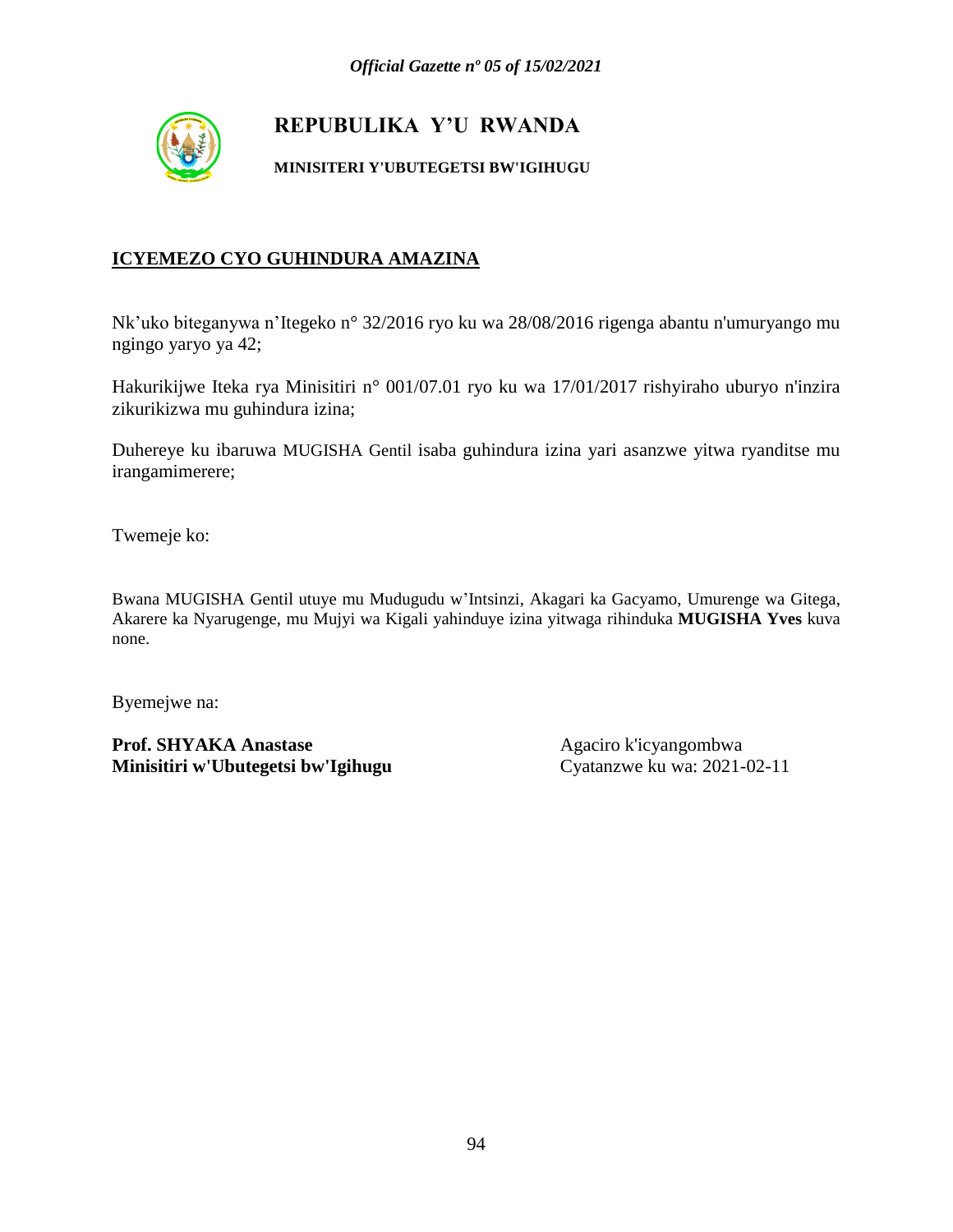

#### **MINISITERI Y'UBUTEGETSI BW'IGIHUGU**

### **ICYEMEZO CYO GUHINDURA AMAZINA**

Nk'uko biteganywa n'Itegeko n° 32/2016 ryo ku wa 28/08/2016 rigenga abantu n'umuryango mu ngingo yaryo ya 42;

Hakurikijwe Iteka rya Minisitiri n° 001/07.01 ryo ku wa 17/01/2017 rishyiraho uburyo n'inzira zikurikizwa mu guhindura izina;

Duhereye ku ibaruwa MUKAMUSONI Félicien isaba guhindura izina yari asanzwe yitwa ryanditse mu irangamimerere;

Twemeje ko:

Madamu MUKAMUSONI Félicien utuye mu Mudugudu wa Ruhosha, Akagari ka Rusheshe, Umurenge wa Masaka, Akarere ka Kicukiro, mu Mujyi wa Kigali yahinduye izina yitwaga rihinduka **MUKAMUSONI Verediana** kuva none.

Byemejwe na: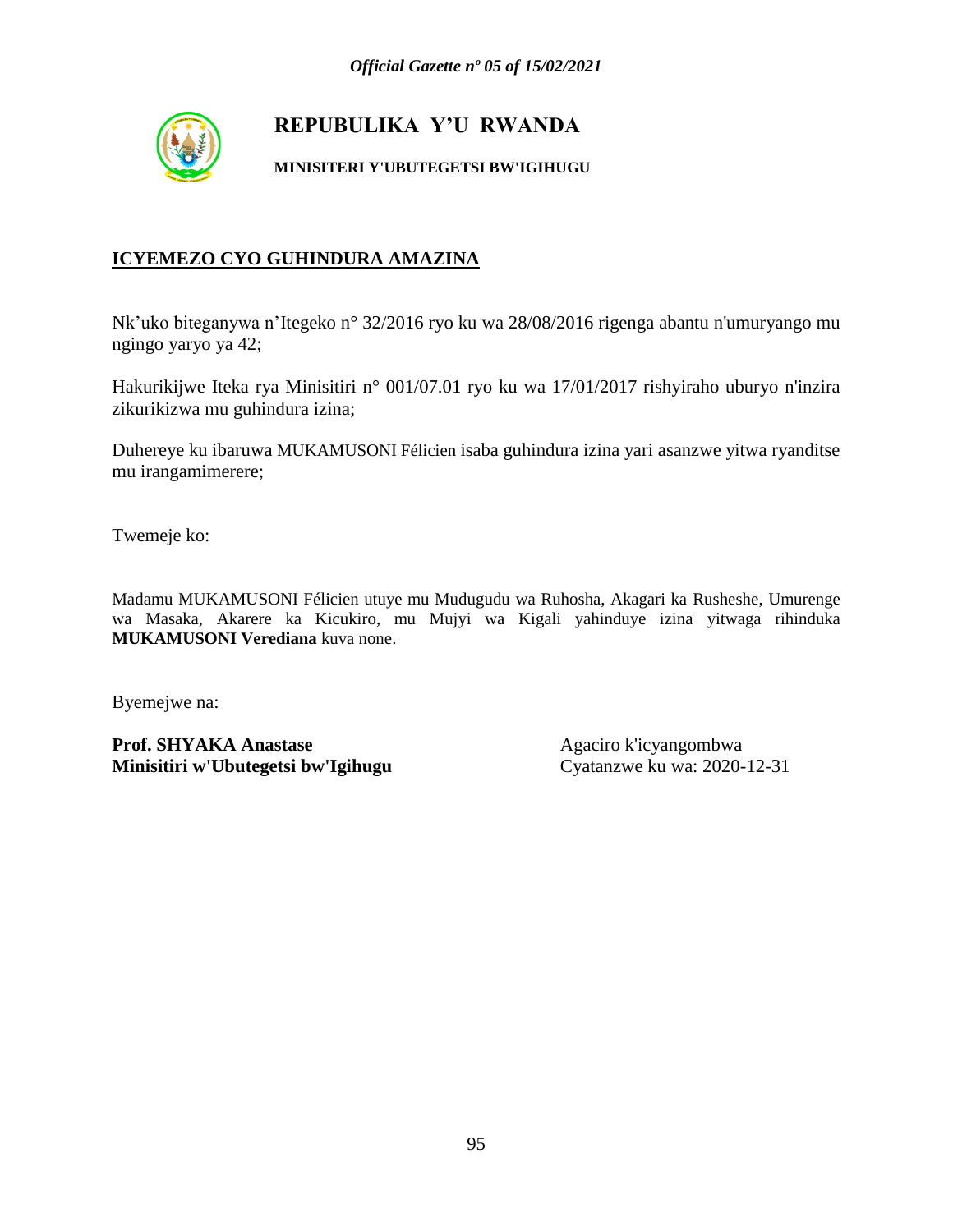

#### **MINISITERI Y'UBUTEGETSI BW'IGIHUGU**

### **ICYEMEZO CYO GUHINDURA AMAZINA**

Nk'uko biteganywa n'Itegeko n° 32/2016 ryo ku wa 28/08/2016 rigenga abantu n'umuryango mu ngingo yaryo ya 42;

Hakurikijwe Iteka rya Minisitiri n° 001/07.01 ryo ku wa 17/01/2017 rishyiraho uburyo n'inzira zikurikizwa mu guhindura izina;

Duhereye ku ibaruwa GANZA Kalisa Gad isaba guhindura izina yari asanzwe yitwa ryanditse mu irangamimerere;

Twemeje ko:

Bwana GANZA Kalisa Gad utuye mu Mudugudu wa Byimana, Akagari ka Ruhengeri, Umurenge wa Muhoza, Akarere ka Musanze, mu Ntara y'Amajyaruguru yahinduye izina yitwaga rihinduka **GANZA Kalisa Ken** kuva none.

Byemejwe na: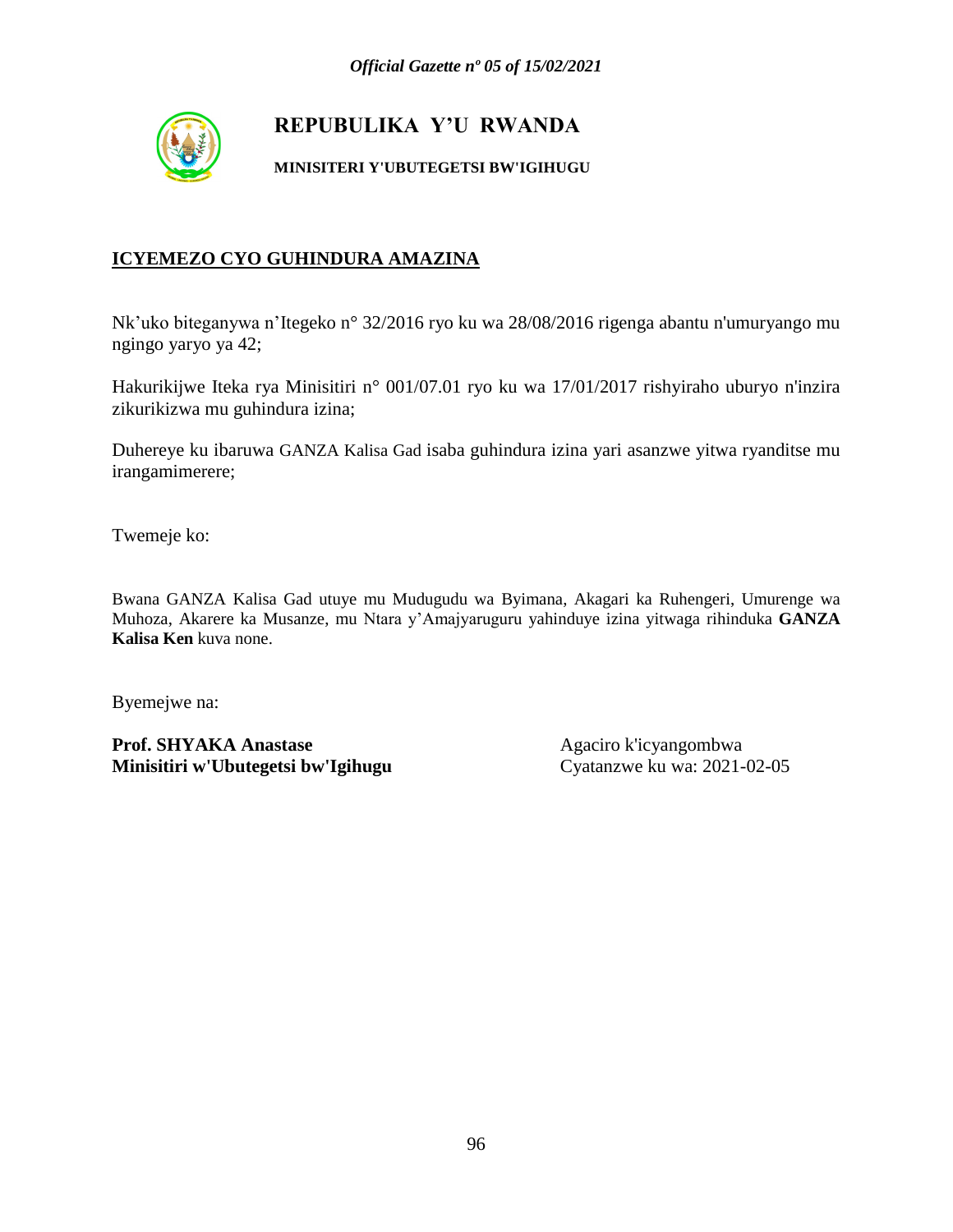

### **MINISITERI Y'UBUTEGETSI BW'IGIHUGU**

#### **INGINGO Z'INGENZI Z'IMPAMVU YO GUSABA GUHINDUZA AMAZINA**

Turamenyesha ko uwitwa KATURAME Geofrey mwene Kamusene na Bazubagira, utuye mu Mudugudu wa Rukiri I, Akagari ka Kabeza, Umurenge wa Rwimiyaga, Akarere ka Nyagatare mu Ntara y'Iburasirazuba yanditse asaba uburenganzira bwo guhinduza amazina asanganywe ari yo KATURAME Geofrey, akitwa KAMANZI DAVID mu gitabo cy'irangamimerere. Impamvu atanga yo guhinduza izina ni uko ari izina yiswe n'ababyeyi ariko ntiryandikwa mu gitabo cy'irangamimerere.

Byemejwe na:

**Prof. SHYAKA Anastase** Agaciro k'icyangombwa **Minisitiri w'Ubutegetsi bw'Igihugu** Cyatanzwe ku wa: 2021-01-29



# **REPUBULIKA Y'U RWANDA**

# **MINISITERI Y'UBUTEGETSI BW'IGIHUGU**

### **INGINGO Z'INGENZI Z'IMPAMVU YO GUSABA GUHINDUZA AMAZINA**

Turamenyesha ko uwitwa KAMUGISHA Theoneste mwene Habumugisha na Muhawenimana, utuye mu Mudugudu wa Mulindi, Akagari ka Rubirizi, Umurenge wa Nasho, Akarere ka Kirehe, mu Ntara y'Iburasirazuba yanditse asaba uburenganzira bwo guhinduza amazina asanganywe ari yo KAMUGISHA Theoneste, akitwa HABUMUGISHA Santus mu gitabo cy'irangamimerere. Impamvu atanga yo guhinduza izina ni uko ari izina yiswe n'ababyeyi ariko ntiryandikwa mu gitabo cy'irangamimerere.

Byemejwe na: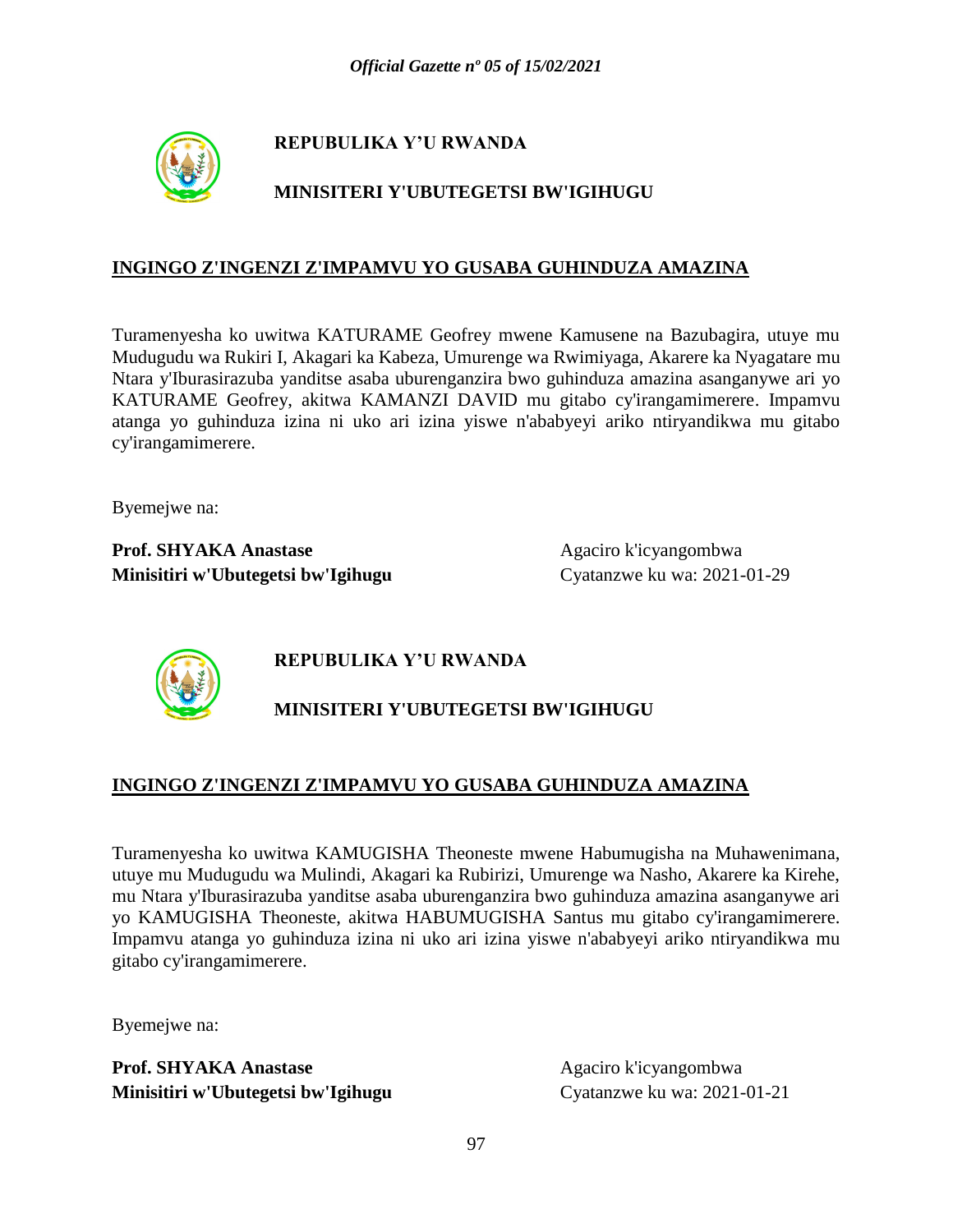

# **MINISITERI Y'UBUTEGETSI BW'IGIHUGU**

### **INGINGO Z'INGENZI Z'IMPAMVU YO GUSABA GUHINDUZA AMAZINA**

Turamenyesha ko uwitwa SINGA Sumayyiya mwene Kabange John na Mukamazimpaka Violet, utuye mu Mudugudu w'Indatwa, Akagari ka Nyakabanda, Umurenge wa Niboye, Akarere ka icukiro, mu Mujyi wa Kigali yanditse asaba uburenganzira bwo guhinduza amazina asanganywe ari yo SINGA Sumayyiya, akitwa INGABIRE SINGA mu gitabo cy'irangamimerere. Impamvu atanga yo guhinduza izina ni uko ari izina rimutera ipfunwe.

Byemejwe na:

Prof. SHYAKA Anastase Agaciro k'icyangombwa **Minisitiri w'Ubutegetsi bw'Igihugu** Cyatanzwe ku wa: 2021-01-20



**REPUBULIKA Y'U RWANDA**

### **MINISITERI Y'UBUTEGETSI BW'IGIHUGU**

#### **INGINGO Z'INGENZI Z'IMPAMVU YO GUSABA GUHINDUZA AMAZINA**

Turamenyesha ko uwitwa NTIDENDEREZA Ali mwene Ntidendereza na Karugarama, utuye mu Mudugudu wa Juru, Akagari ka Kamukina, Umurenge wa Kimihurura, Akarere ka Gasabo, mu Mujyi wa Kigali yanditse asaba uburenganzira bwo guhinduza amazina asanganywe ari yo NTIDENDEREZA Ali, akitwa MUGISHA Alain mu gitabo cy'irangamimerere. Impamvu atanga yo guhinduza izina ni uko ari izina rimutera ipfunwe.

Byemejwe na: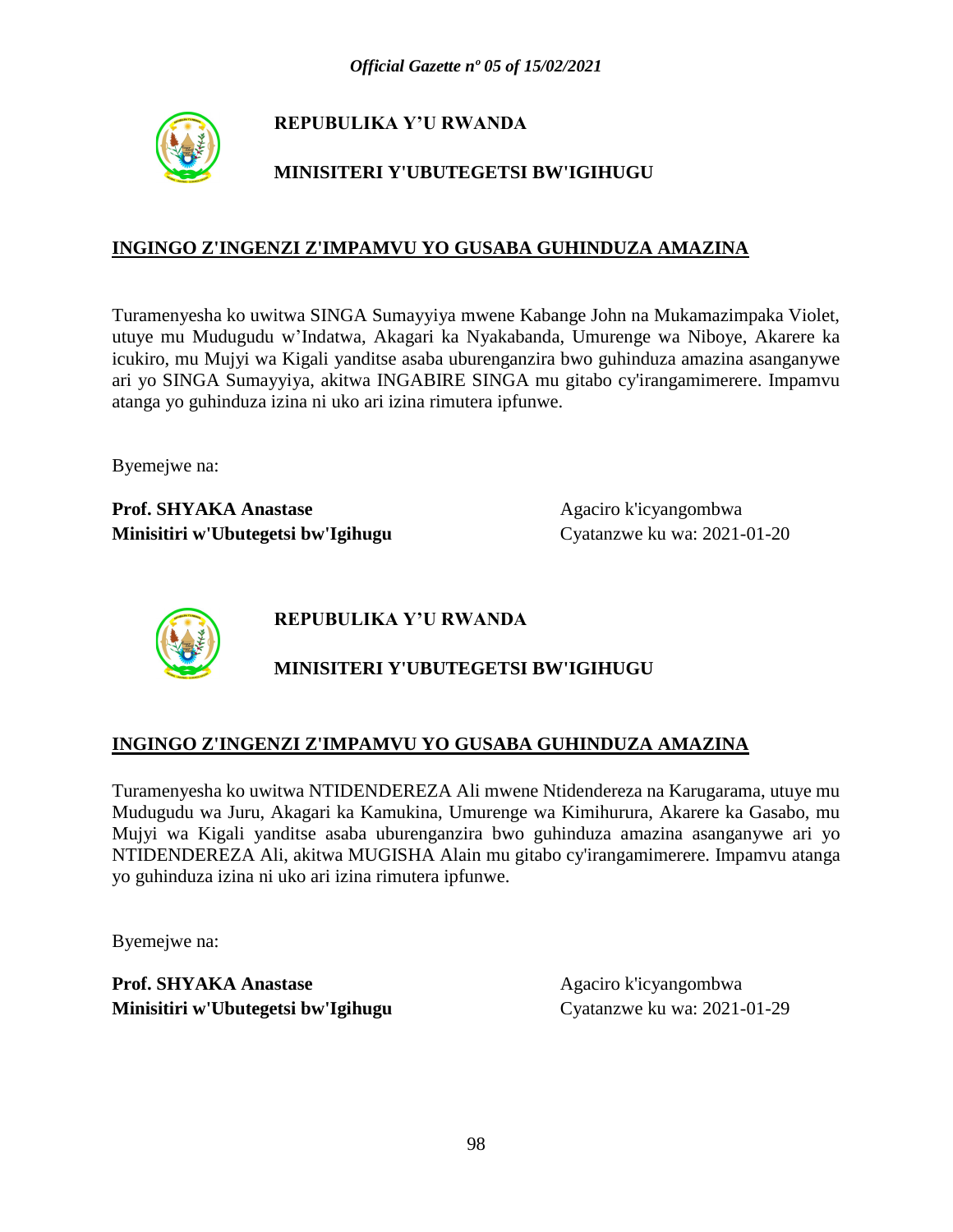

# **REPUBLIC OF RWANDA**

#### **MINISTRY OF LOCAL GOVERNMENT**

#### **NAME CHANGE REQUEST**

We inform the public that the named GUSENGA Emmanuel, son of Karara Emmanuel and Niyotwagira Jeannette, domiciled at Rubona Village, Muganza Cell, Runda Sector, Kamonyi District, in the Southern Province applied for the authorization of the change of name from his current name GUSENGA Emmanuel to be called GUSENGA Jean Luc in the National Population Registry. The reason for the change of name is that it is a name given at birth but was not registered in the National Population Registry.

Approved by

**Prof. Shyaka Anastase** Document Validity **Minister of Local Government** Issued on: 2021-01-30



**REPUBULIKA Y'U RWANDA**

# **MINISITERI Y'UBUTEGETSI BW'IGIHUGU**

### **INGINGO Z'INGENZI Z'IMPAMVU YO GUSABA GUHINDUZA AMAZINA**

Turamenyesha ko uwitwa KURAMA Arnaud mwene Murwanashyaka Iddy na Umuziranenge, utuye mu Mudugudu wa Rurembo, Akagari ka Byahi, Umurenge wa Rubavu, Akarere ka Rubavu mu Ntara y'Iburengerazuba yanditse asaba uburenganzira bwo guhinduza amazina asanganywe ari yo KURAMA Arnaud, akitwa KURAMA RAMADHAN mu gitabo cy'irangamimerere. Impamvu atanga yo guhinduza izina ni uko ari izina yabatijwe.

Byemejwe na: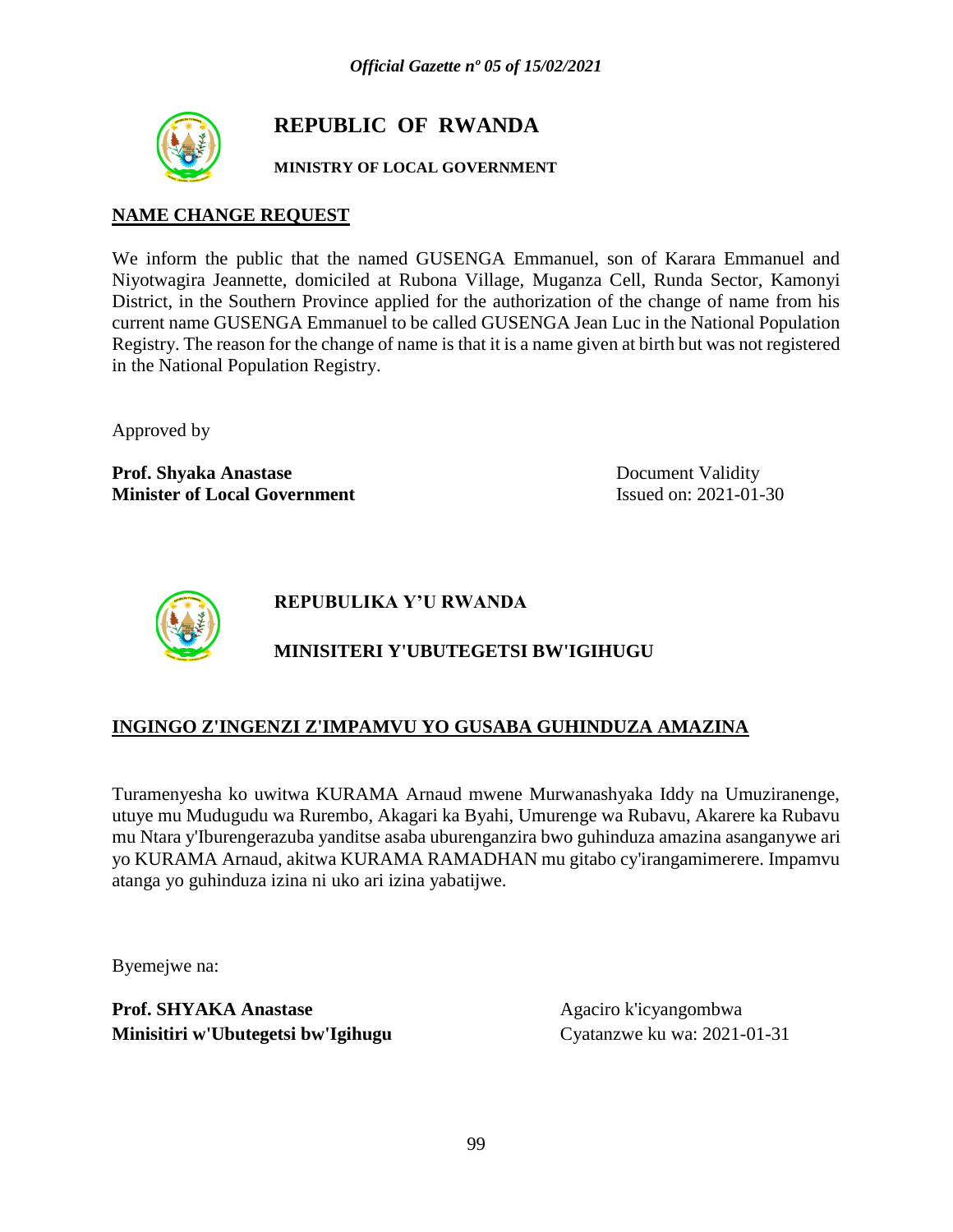

# **MINISITERI Y'UBUTEGETSI BW'IGIHUGU**

#### **INGINGO Z'INGENZI Z'IMPAMVU YO GUSABA GUHINDUZA AMAZINA**

Turamenyesha ko uwitwa DUSABINEMA Christine mwene Munaneza na Nyirantuyenabo, utuye mu Mudugudu wa Kuwingeri, Akagari ka Nyagitabire, Umurenge wa Nyagihanga, Akarere ka Gatsibo mu Ntara y'Iburasirazuba yanditse asaba uburenganzira bwo guhinduza amazina asanganywe ari yo DUSABINEMA Christine, akitwa DUSABIMANA Christine mu gitabo cy'irangamimerere. Impamvu atanga yo guhinduza izina ni uko ari izina yiswe n'ababyeyi ariko ntiryandikwa mu gitabo cy'irangamimerere.

Byemejwe na:

**Prof. SHYAKA Anastase** Agaciro k'icyangombwa **Minisitiri w'Ubutegetsi bw'Igihugu** Cyatanzwe ku wa: 2021-01-25



**REPUBULIKA Y'U RWANDA**

# **MINISITERI Y'UBUTEGETSI BW'IGIHUGU**

### **INGINGO Z'INGENZI Z'IMPAMVU YO GUSABA GUHINDUZA AMAZINA**

Turamenyesha ko uwitwa HAKIZIMANA Mihigo Théogène mwene Habakurama Sylvestre na Mukabanguwishakiye Elisabeth, utuye mu Mudugudu wa Kabonero, Akagari ka Nyagatugunda, Umurenge wa Zaza, Akarere ka Ngoma, mu Ntara y'Iburasirazuba yanditse asaba uburenganzira bwo guhinduza amazina asanganywe ari yo HAKIZIMANA Mihigo Théogène, akitwa HAKIZIMANA THEOGENE mu gitabo cy'irangamimerere. Impamvu atanga yo guhinduza izina ni uko ari amazina maremare.

Byemejwe na: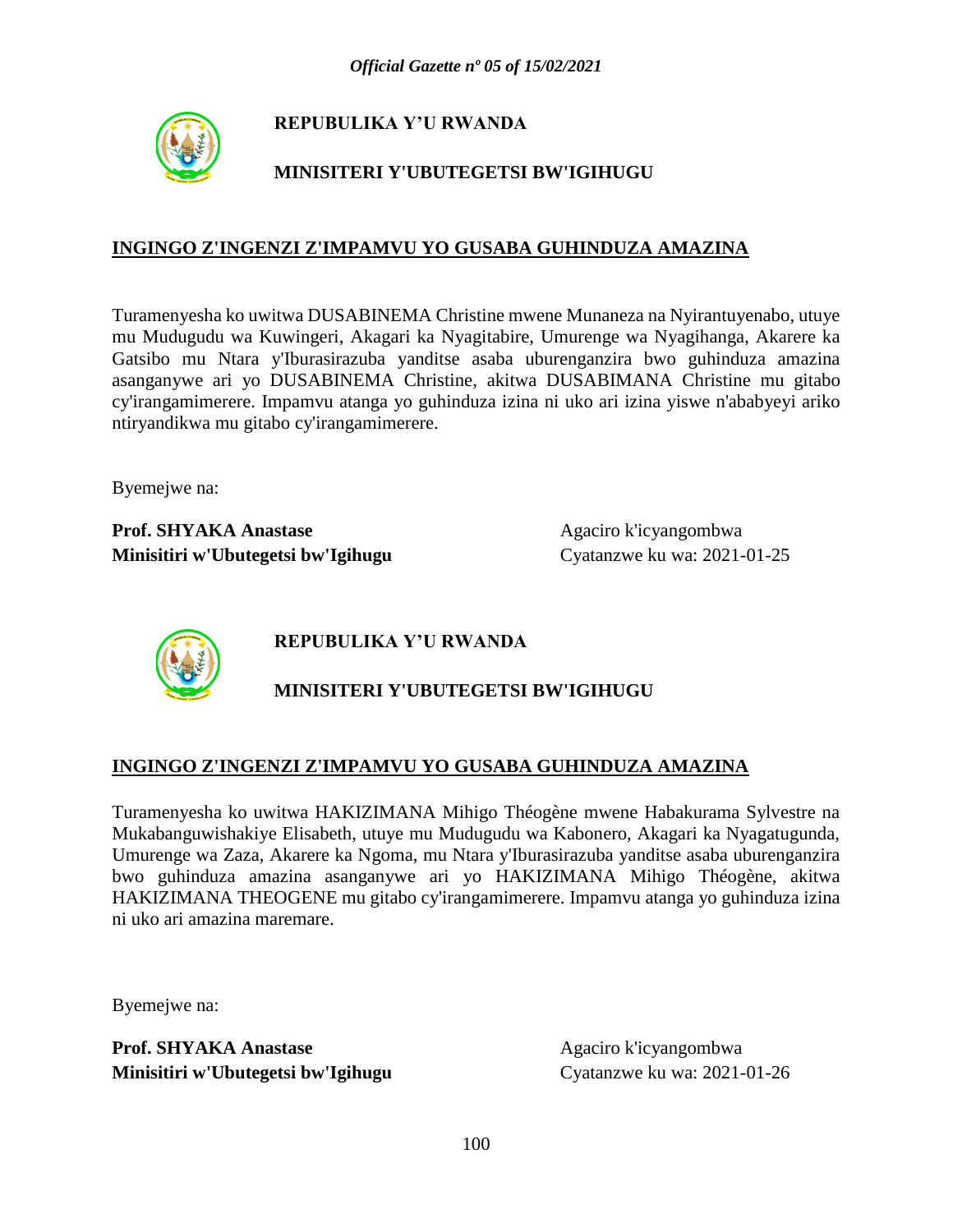

# **MINISITERI Y'UBUTEGETSI BW'IGIHUGU**

### **INGINGO Z'INGENZI Z'IMPAMVU YO GUSABA GUHINDUZA AMAZINA**

Turamenyesha ko uwitwa KANKIRIHO Frank mwene Baduru Robert na Kagore, utuye mu Mudugudu wa Nkonji, Akagari ka Rutaraka, Umurenge wa Nyagatare, Akarere ka Nyagatare mu Ntara y'Iburasirazuba yanditse asaba uburenganzira bwo guhinduza amazina asanganywe ari yo KANKIRIHO Frank, akitwa KANKIRIHO James mu gitabo cy'irangamimerere. Impamvu atanga yo guhinduza izina ni uko ari izina yabatijwe.

Byemejwe na:

**Prof. SHYAKA Anastase** Agaciro k'icyangombwa **Minisitiri w'Ubutegetsi bw'Igihugu** Cyatanzwe ku wa: 2020-12-03



**REPUBULIKA Y'U RWANDA**

# **MINISITERI Y'UBUTEGETSI BW'IGIHUGU**

### **INGINGO Z'INGENZI Z'IMPAMVU YO GUSABA GUHINDUZA AMAZINA**

Turamenyesha ko uwitwa BIKOTWA NDATABAYE mwene Bikotwa Sekaziga Leonard na Runyerere Jeanne, utuye mu Mudugudu wa Urwibutso, Akagari ka Rwimbogo, Umurenge wa Nyarugunga, Akarere ka Kicukiro, mu Mujyi wa Kigali yanditse asaba uburenganzira bwo guhinduza amazina asanganywe ari yo BIKOTWA NDATABAYE, akitwa BIKOTWA NDATABAYE Crispain mu gitabo cy'irangamimerere. Impamvu atanga yo guhinduza izina ni uko ari izina yiswe n'ababyeyi ariko ntiryandikwa mu gitabo cy'irangamimerere.

Byemejwe na: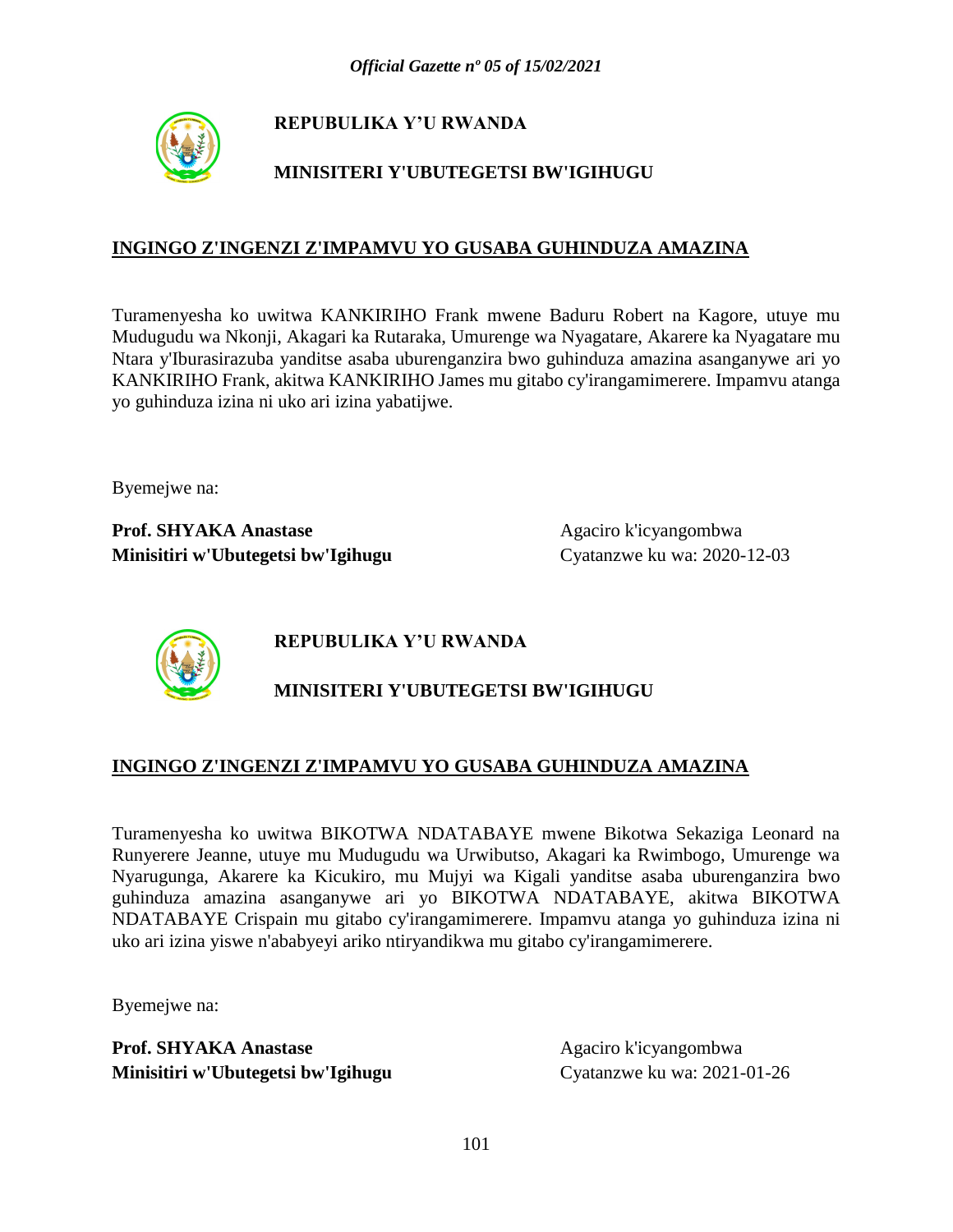

# **MINISITERI Y'UBUTEGETSI BW'IGIHUGU**

### **INGINGO Z'INGENZI Z'IMPAMVU YO GUSABA GUHINDUZA AMAZINA**

Turamenyesha ko uwitwa UWIMANA Florence mwene Bigirimana Deo na Uwamariya Therese, utuye mu Mudugudu wa Muhororo, Akagari ka Kagugu, Umurenge wa Kinyinya, Akarere ka Gasabo mu Mujyi wa Kigali yanditse asaba uburenganzira bwo guhinduza amazina asanganywe ari yo UWIMANA Florence, akitwa UWIMANA Shadia mu gitabo cy'irangamimerere. Impamvu atanga yo guhinduza izina ni uko ari izina yabatijwe.

Byemejwe na:

**Prof. SHYAKA Anastase** Agaciro k'icyangombwa **Minisitiri w'Ubutegetsi bw'Igihugu** Cyatanzwe ku wa: 2021-02-01



**REPUBULIKA Y'U RWANDA**

### **MINISITERI Y'UBUTEGETSI BW'IGIHUGU**

#### **INGINGO Z'INGENZI Z'IMPAMVU YO GUSABA GUHINDUZA AMAZINA**

Turamenyesha ko uwitwa NIYONZAKORERA Obed mwene Karumutesi na Nyirabankundabanyanga, utuye mu Mudugudu wa Nyakigando II, Akagari ka Nyakigando, Umurenge wa Katabagemu, Akarere ka Nyagatare, mu Ntara y'Iburasirazuba yanditse asaba uburenganzira bwo guhinduza amazina asanganywe ari yo NIYONZAKORERA Obed, akitwa NZAYIKORERA Obed mu gitabo cy'irangamimerere. Impamvu atanga yo guhinduza izina ni uko ari izina yiswe n'ababyeyi ariko ntiryandikwa mu gitabo cy'irangamimerere.

Byemejwe na: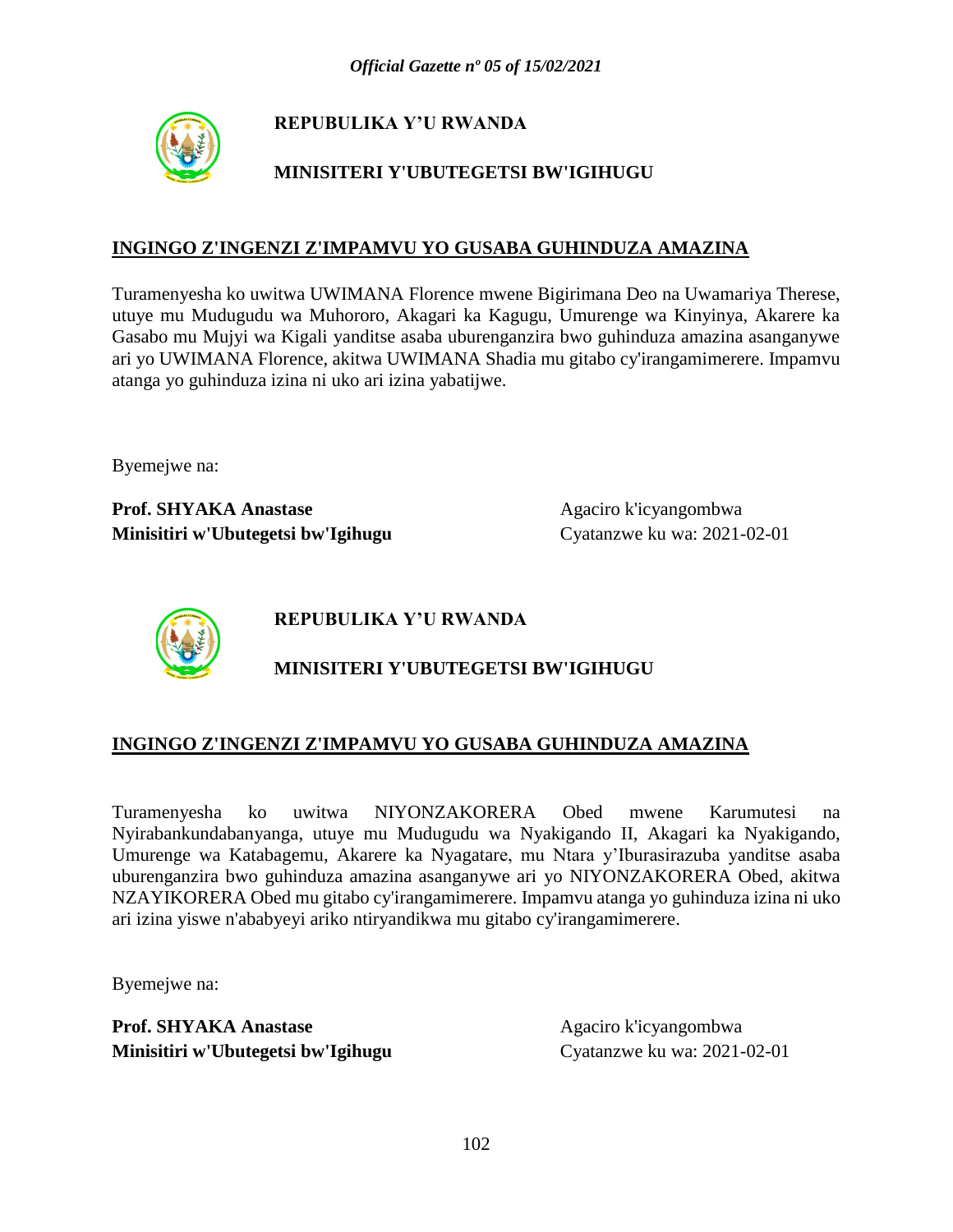

# **MINISITERI Y'UBUTEGETSI BW'IGIHUGU**

#### **INGINGO Z'INGENZI Z'IMPAMVU YO GUSABA GUHINDUZA AMAZINA**

Turamenyesha ko uwitwa KARAMBA Cedric mwene Kamari na Karushonga Cecile, utuye mu Mudugudu wa Rugunga, Akagari ka Gatare, Umurenge wa Niboye, Akarere ka Kicukiro, mu Mujyi wa Kigali yanditse asaba uburenganzira bwo guhinduza amazina asanganywe ari yo KARAMBA Cedric, akitwa KAMALI Cedric mu gitabo cy'irangamimerere. Impamvu atanga yo guhinduza izina ni uko ari izina ry'umuryango.

Byemejwe na:

Prof. SHYAKA Anastase Agaciro k'icyangombwa **Minisitiri w'Ubutegetsi bw'Igihugu** Cyatanzwe ku wa: 2021-02-01



**REPUBULIKA Y'U RWANDA**

# **MINISITERI Y'UBUTEGETSI BW'IGIHUGU**

### **INGINGO Z'INGENZI Z'IMPAMVU YO GUSABA GUHINDUZA AMAZINA**

Turamenyesha ko uwitwa UWITONZE Jeanette mwene Karemangingo na Kamatamu, utuye mu Mudugudu wa Kayanza, Akagari ka Nyundo, Umurenge wa Nyundo, Akarere ka Rubavu, mu Ntara y'Iburengerazuba yanditse asaba uburenganzira bwo guhinduza amazina asanganywe ari yo UWITONZE Jeanette, akitwa MUKASHYAKA Jeannette mu gitabo cy'irangamimerere. Impamvu atanga yo guhinduza izina ni uko ari izina yiswe n'ababyeyi ariko ntiryandikwa mu gitabo cy'irangamimerere.

Byemejwe na: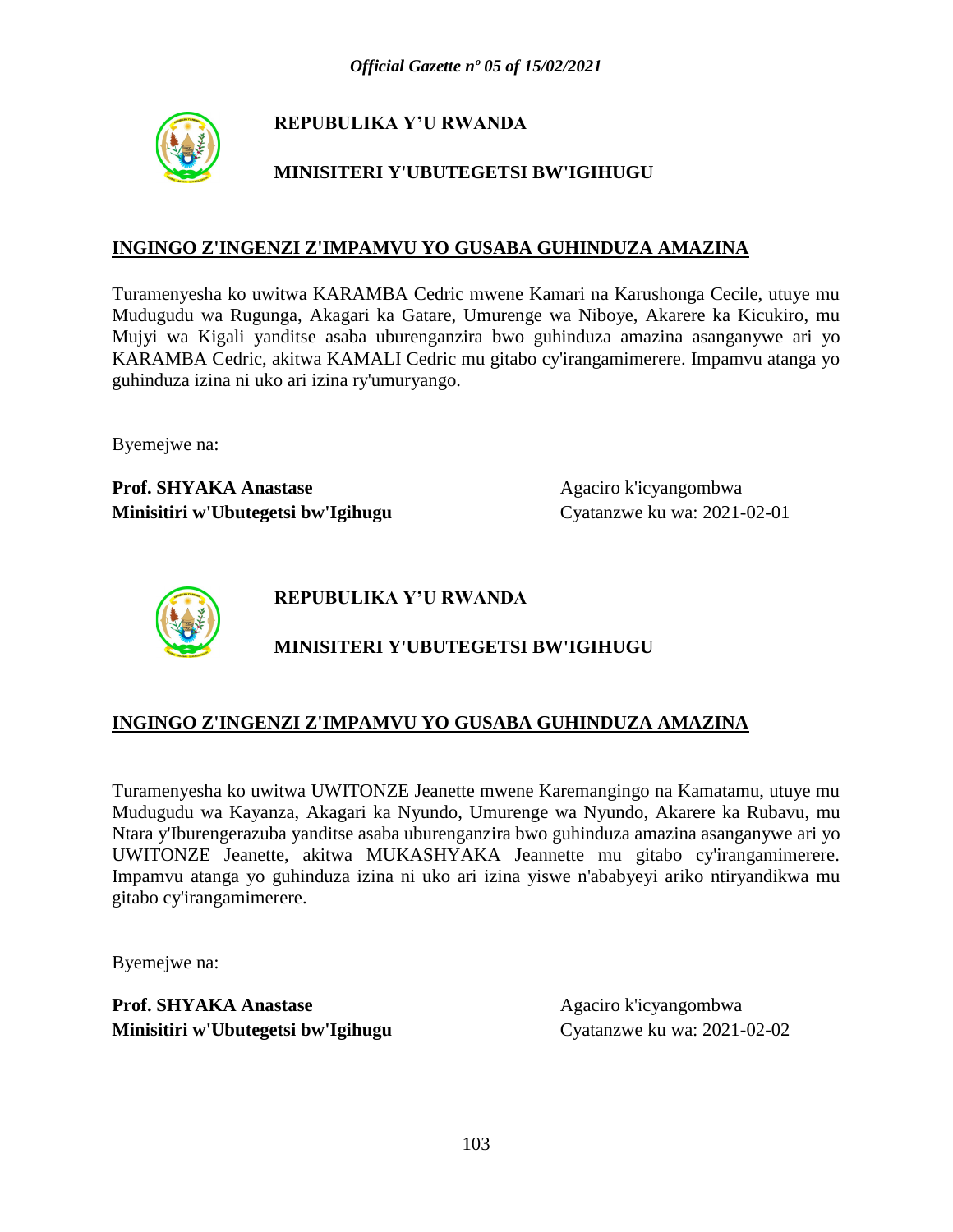

# **MINISITERI Y'UBUTEGETSI BW'IGIHUGU**

### **INGINGO Z'INGENZI Z'IMPAMVU YO GUSABA GUHINDUZA AMAZINA**

Turamenyesha ko uwitwa BAYISENGE Elide mwene Mbaraga Joram na Mutumwinka, utuye mu Mudugudu wa Gasharu, Akagari ka Kagarama, Umurenge wa Mahembe, Akarere ka Nyamasheke, mu Ntara y'Iburengerazuba yanditse asaba uburenganzira bwo guhinduza amazina asanganywe ari yo BAYISENGE Elide, akitwa BAYISENGE Elleda mu gitabo cy'irangamimerere. Impamvu atanga yo guhinduza izina ni uko ari izina yabatijwe.

Byemejwe na:

**Prof. SHYAKA Anastase** Agaciro k'icyangombwa **Minisitiri w'Ubutegetsi bw'Igihugu** Cyatanzwe ku wa: 2021-02-02



**REPUBULIKA Y'U RWANDA**

# **MINISITERI Y'UBUTEGETSI BW'IGIHUGU**

#### **INGINGO Z'INGENZI Z'IMPAMVU YO GUSABA GUHINDUZA AMAZINA**

Turamenyesha ko uwitwa NDAYISHIMIYE Yvette mwene Muhayimana Jean Baptiste na Mukandekezi Marie, utuye mu Mudugudu w'Uburezi, Akagari ka Mbugangari, Umurenge wa Gisenyi, Akarere ka Rubavu, mu Ntara y'Iburengerazuba yanditse asaba uburenganzira bwo guhinduza amazina asanganywe ari yo NDAYISHIMIYE Yvette, akitwa TUYISHIMIRE Yvette mu gitabo cy'irangamimerere. Impamvu atanga yo guhinduza izina ni uko ari izina yiswe n'ababyeyi ariko ntiryandikwa mu gitabo cy'irangamimerere.

Byemejwe na: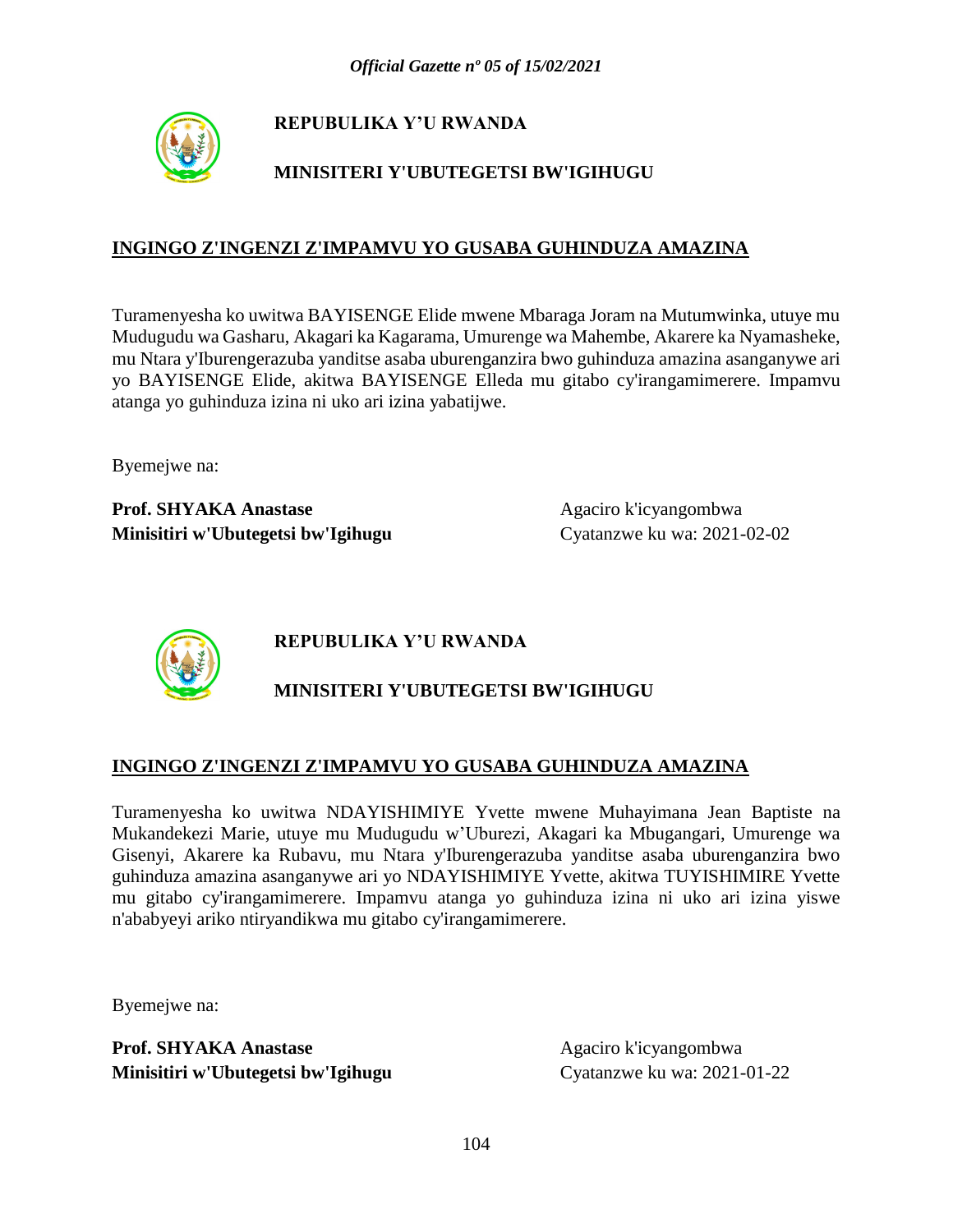

### **REPUBLIC OF RWANDA**

### **MINISTRY OF LOCAL GOVERNMENT**

#### **NAME CHANGE REQUEST**

We inform the public that the named ISHIMWE MWAMINI Grace, daughter of Mukahirwa Liberee, domiciled at Gakomeye Village, Kimirehe Cell, Rusatira Sector, Huye District, in the Southern Province applied for the authorization of the change of name from her current name ISHIMWE MWAMINI Grace to be called ISHIMWE HIRWA Grace in the National Population Registry. The reason for the change of name is that it is a name given at birth but was not registered in the National Population Registry.

Approved by

**Prof. Shyaka Anastase** Document Validity **Minister of Local Government** Issued on: 2021-02-03



**REPUBULIKA Y'U RWANDA**

# **MINISITERI Y'UBUTEGETSI BW'IGIHUGU**

### **INGINGO Z'INGENZI Z'IMPAMVU YO GUSABA GUHINDUZA AMAZINA**

Turamenyesha ko uwitwa ABDALLAH Said mwene Said Mohamed na Ntakirutinka Fatuma, utuye mu Mudugudu wa Karubanda, Akagari ka Butare, Umurenge wa Ngoma, Akarere ka Huye, mu Ntara y'Amajyepfo yanditse asaba uburenganzira bwo guhinduza amazina asanganywe ari yo ABDALLAH Said, akitwa ABDULLAH SAID MOHAMED AL HARTHY mu gitabo cy'irangamimerere. Impamvu atanga yo guhinduza izina ni uko ari izina ry'umuryango.

Byemejwe na: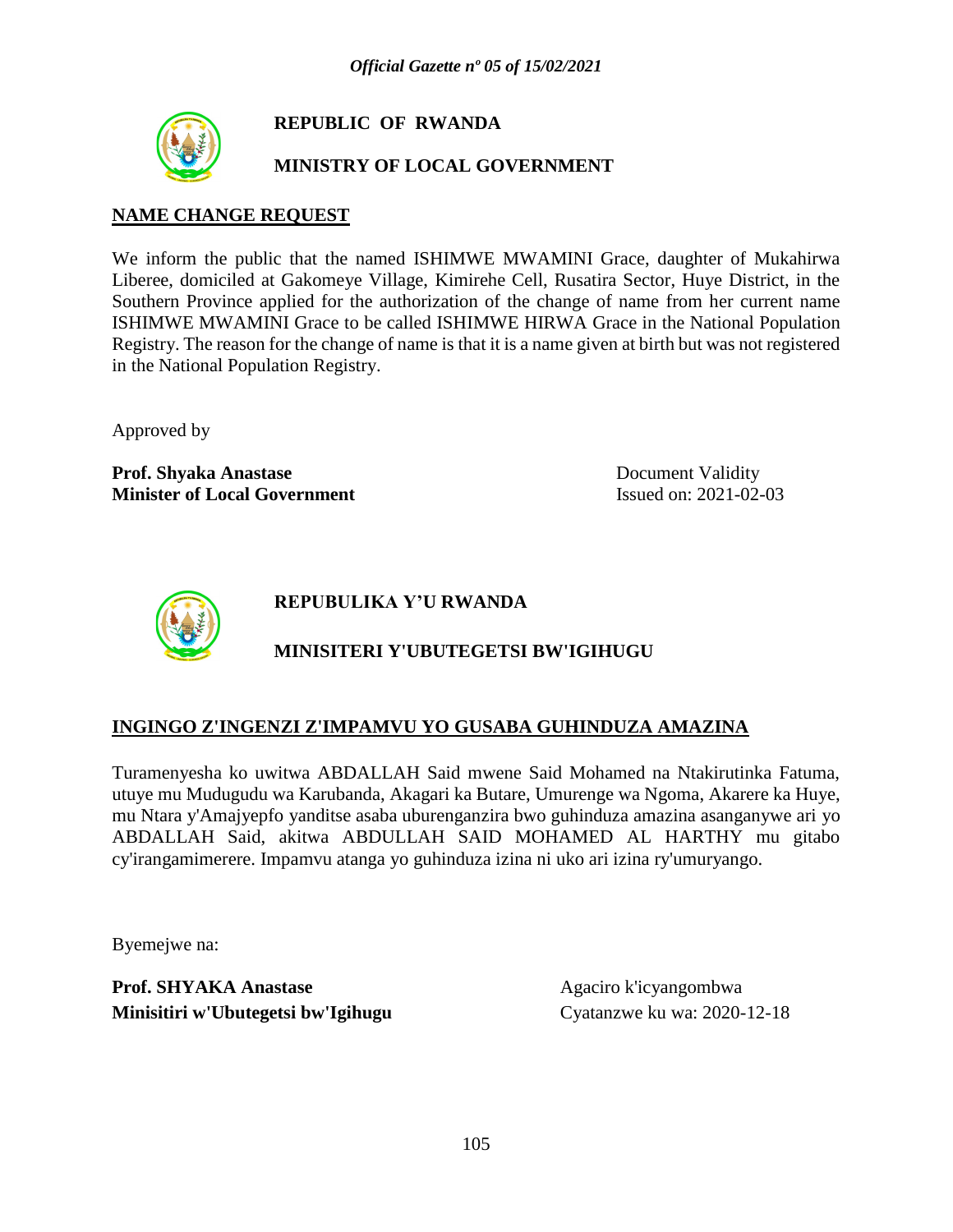

# **MINISITERI Y'UBUTEGETSI BW'IGIHUGU**

#### **INGINGO Z'INGENZI Z'IMPAMVU YO GUSABA GUHINDUZA AMAZINA**

Turamenyesha ko uwitwa DUSINGIZIMANA ABUBAKAR mwene Bashimiki na Nyirabakiga, utuye mu Mudugudu wa Munini, Akagari ka Kamuhoza, Umurenge wa Kimisagara, Akarere ka Nyarugenge, mu Mujyi wa Kigali yanditse asaba uburenganzira bwo guhinduza amazina asanganywe ari yo DUSINGIZIMANA ABUBAKAR, akitwa DUSINGIZIMANA Jean Pierre mu gitabo cy'irangamimerere. Impamvu atanga yo guhinduza izina ni uko ari izina yabatijwe.

Byemejwe na:

**Prof. SHYAKA Anastase** Agaciro k'icyangombwa **Minisitiri w'Ubutegetsi bw'Igihugu** Cyatanzwe ku wa: 2020-12-01



# **REPUBULIKA Y'U RWANDA**

# **MINISITERI Y'UBUTEGETSI BW'IGIHUGU**

### **INGINGO Z'INGENZI Z'IMPAMVU YO GUSABA GUHINDUZA AMAZINA**

Turamenyesha ko uwitwa BYUKUSENGE Alice mwene Niyireba Laurence, utuye mu Mudugudu w'Inganzo, Akagari ka Katabaro, Umurenge wa Kimisagara, Akarere ka Nyarugenge, mu Mujyi wa Kigali yanditse asaba uburenganzira bwo guhinduza amazina asanganywe ari yo BYUKUSENGE Alice, akitwa BYUKUSENGE Aisha mu gitabo cy'irangamimerere. Impamvu atanga yo guhinduza izina ni uko ari izina yabatijwe.

Byemejwe na: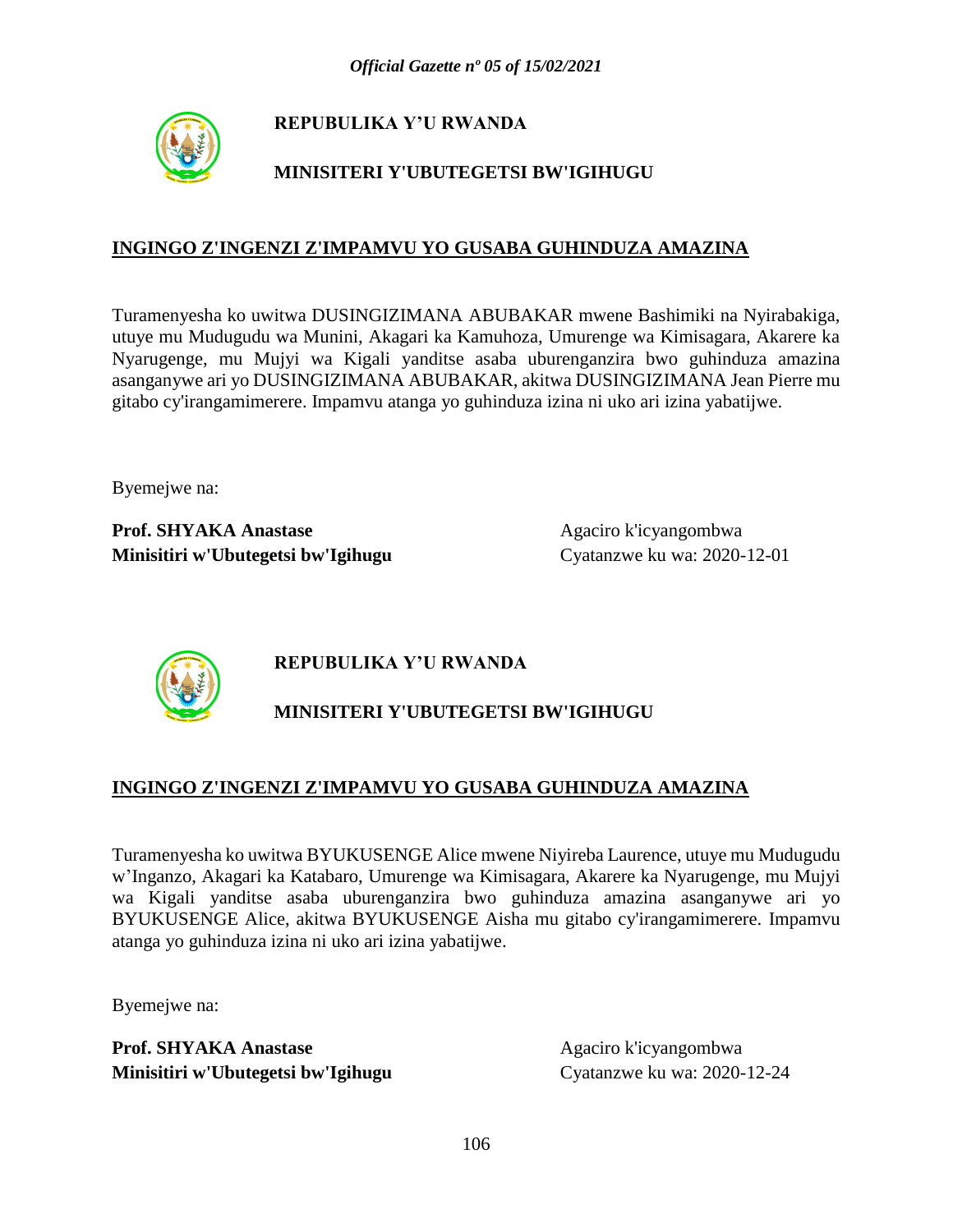

# **MINISITERI Y'UBUTEGETSI BW'IGIHUGU**

#### **INGINGO Z'INGENZI Z'IMPAMVU YO GUSABA GUHINDUZA AMAZINA**

Turamenyesha ko uwitwa NABAKA Sylvia mwene Umuganwa, utuye mu Mudugudu wa Ruhogo, Akagari ka Rudashya, Umurenge wa Ndera, Akarere ka Gasabo, mu Mujyi wa Kigali yanditse asaba uburenganzira bwo guhinduza amazina asanganywe ari yo NABAKA Sylvia, akitwa IRADUKUNDA Sylvia mu gitabo cy'irangamimerere. Impamvu atanga yo guhinduza izina ni uko ari izina yiswe n'ababyeyi ariko ntiryandikwa mu gitabo cy'irangamimerere.

Byemejwe na:

**Prof. SHYAKA Anastase** Agaciro k'icyangombwa **Minisitiri w'Ubutegetsi bw'Igihugu** Cyatanzwe ku wa: 2020-11-17



**REPUBULIKA Y'U RWANDA**

### **MINISITERI Y'UBUTEGETSI BW'IGIHUGU**

#### **INGINGO Z'INGENZI Z'IMPAMVU YO GUSABA GUHINDUZA AMAZINA**

Turamenyesha ko uwitwa MUKANTWALI Bernadette mwene Kalimunda Venant na Nyiranteziryayo Bernadette, utuye mu Mudugudu wa Rugarama, Akagari ka Kiruhura, Umurenge wa Rusatira, Akarere ka Huye mu Ntara y'Amajyepfo yanditse asaba uburenganzira bwo guhinduza amazina asanganywe ari yo MUKANTWALI Bernadette, akitwa MUKANTWARI Berthilde mu gitabo cy'irangamimerere. Impamvu atanga yo guhinduza izina ni uko ari izina yabatijwe.

Byemejwe na: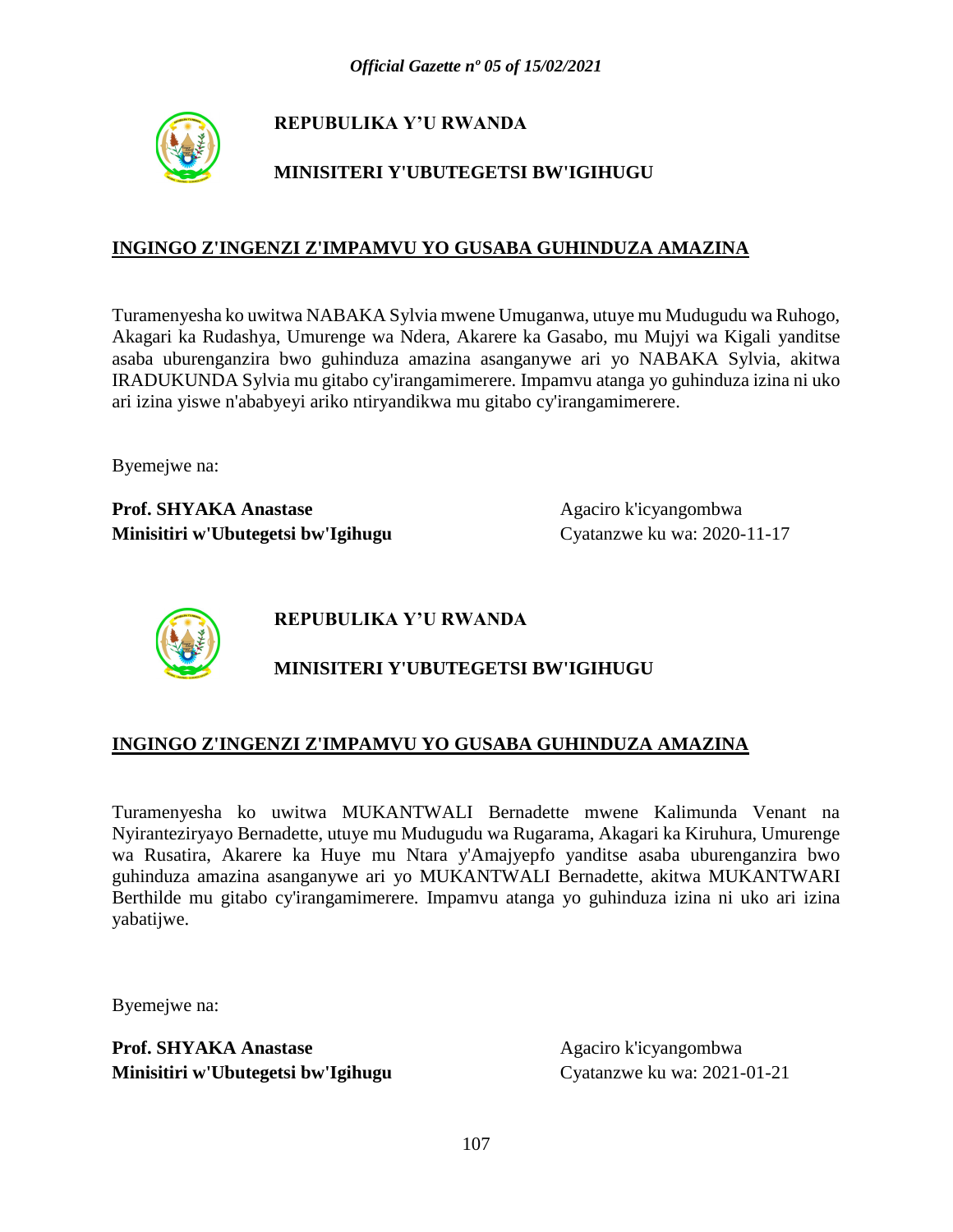

# **MINISITERI Y'UBUTEGETSI BW'IGIHUGU**

#### **INGINGO Z'INGENZI Z'IMPAMVU YO GUSABA GUHINDUZA AMAZINA**

Turamenyesha ko uwitwa KAMAYIRESE Felicien mwene Bicamumpaka na Bantegeye, utuye mu Mudugudu wa Ryampunga, Akagari ka Murambi, Umurenge wa Murambi, Akarere ka Gatsibo, mu Ntara y'Iburasirazuba yanditse asaba uburenganzira bwo guhinduza amazina asanganywe ari yo KAMAYIRESE Felicien, akitwa SIBONIYO Jean Bosco mu gitabo cy'irangamimerere. Impamvu atanga yo guhinduza izina ni uko ari izina yiswe n'ababyeyi ariko ntiryandikwa mu gitabo cy'irangamimerere.

Byemejwe na:

**Prof. SHYAKA Anastase** Agaciro k'icyangombwa **Minisitiri w'Ubutegetsi bw'Igihugu** Cyatanzwe ku wa: 2021-02-04



**REPUBULIKA Y'U RWANDA**

# **MINISITERI Y'UBUTEGETSI BW'IGIHUGU**

### **INGINGO Z'INGENZI Z'IMPAMVU YO GUSABA GUHINDUZA AMAZINA**

Turamenyesha ko uwitwa UWAMUTARA Biturensi mwene Rwamucyo na Mukarugema Marie, utuye mu Mudugudu wa Nkonji, Akagari ka Rutaraka, Umurenge wa Nyagatare, Akarere ka Nyagatare, mu Ntara y'Iburasirazuba yanditse asaba uburenganzira bwo guhinduza amazina asanganywe ari yo UWAMUTARA Biturensi, akitwa MBABAZI Betty mu gitabo cy'irangamimerere. Impamvu atanga yo guhinduza izina ni uko ari izina yiswe n'ababyeyi ariko ntiryandikwa mu gitabo cy'irangamimerere.

Byemejwe na: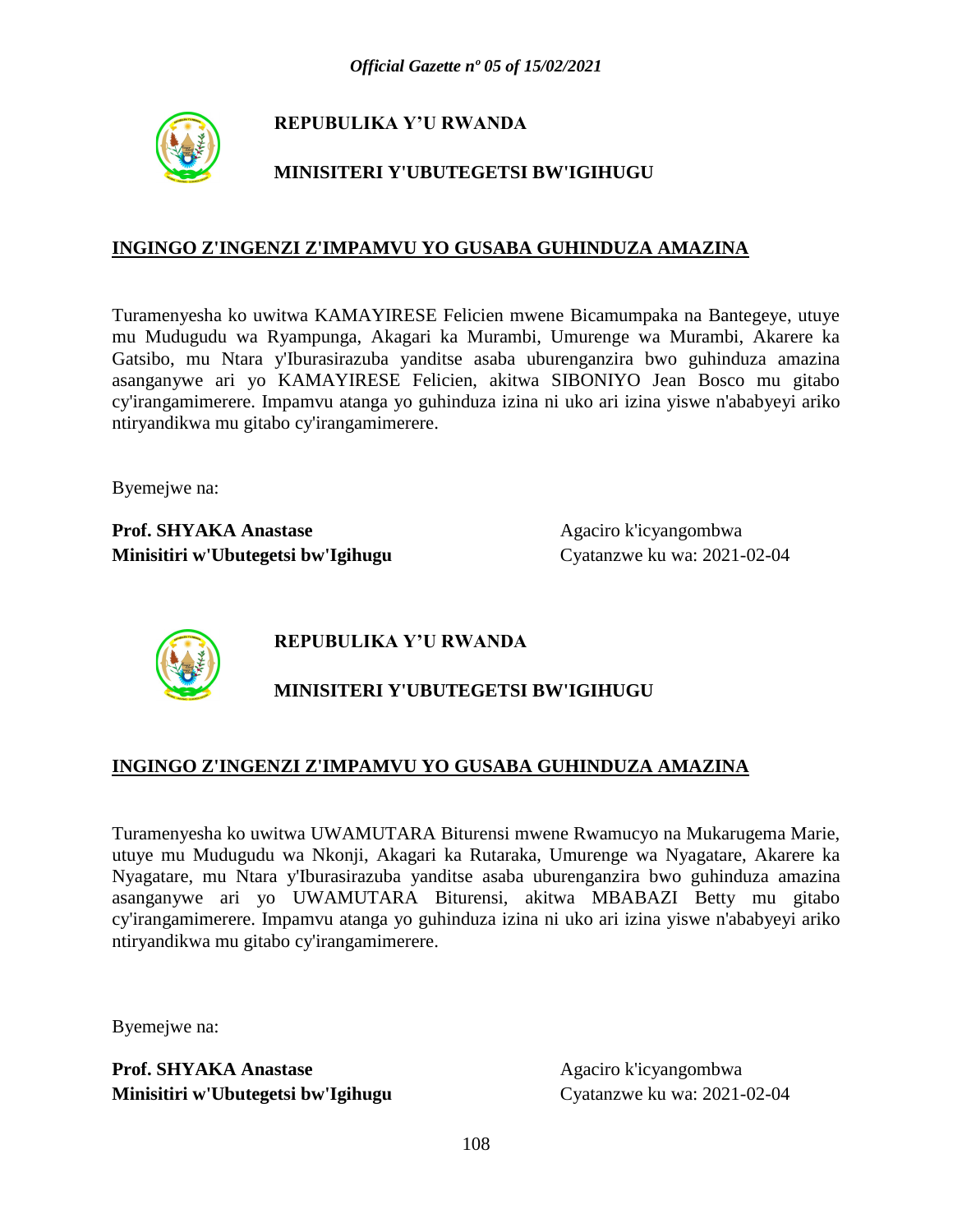

# **MINISITERI Y'UBUTEGETSI BW'IGIHUGU**

### **INGINGO Z'INGENZI Z'IMPAMVU YO GUSABA GUHINDUZA AMAZINA**

Turamenyesha ko uwitwa MUKABARINDA Ines mwene Tumusime na Umumararungu, utuye mu Mudugudu wa Rusumo, Akagari ka Rusumo, Umurenge wa Gatumba, Akarere ka Ngororero, mu Ntara y'Iburengerazuba yanditse asaba uburenganzira bwo guhinduza amazina asanganywe ari yo MUKABARINDA Ines, akitwa UMUTESI Ines mu gitabo cy'irangamimerere. Impamvu atanga yo guhinduza izina ni uko ari izina yiswe n'ababyeyi ariko ntiryandikwa mu gitabo cy'irangamimerere.

Byemejwe na:

**Prof. SHYAKA Anastase** Agaciro k'icyangombwa **Minisitiri w'Ubutegetsi bw'Igihugu** Cyatanzwe ku wa: 2021-02-05



**REPUBULIKA Y'U RWANDA**

## **MINISITERI Y'UBUTEGETSI BW'IGIHUGU**

### **INGINGO Z'INGENZI Z'IMPAMVU YO GUSABA GUHINDUZA AMAZINA**

Turamenyesha ko uwitwa HAKIZAYEZU Jean Paul Cedric mwene HAKIZAYEZU Placide na Mukazayire Christine, utuye mu Mudugudu w'Inyarurembo, Akagari ka Nyakabanda, Umurenge wa Niboye, Akarere ka Kicukiro mu Mujyi wa Kigali yanditse asaba uburenganzira bwo guhinduza amazina asanganywe ari yo HAKIZAYEZU Jean Paul Cedric, akitwa RUZIMA Cedric mu gitabo cy'irangamimerere. Impamvu atanga yo guhinduza izina ni uko ari izina rimutera ipfunwe.

Byemejwe na: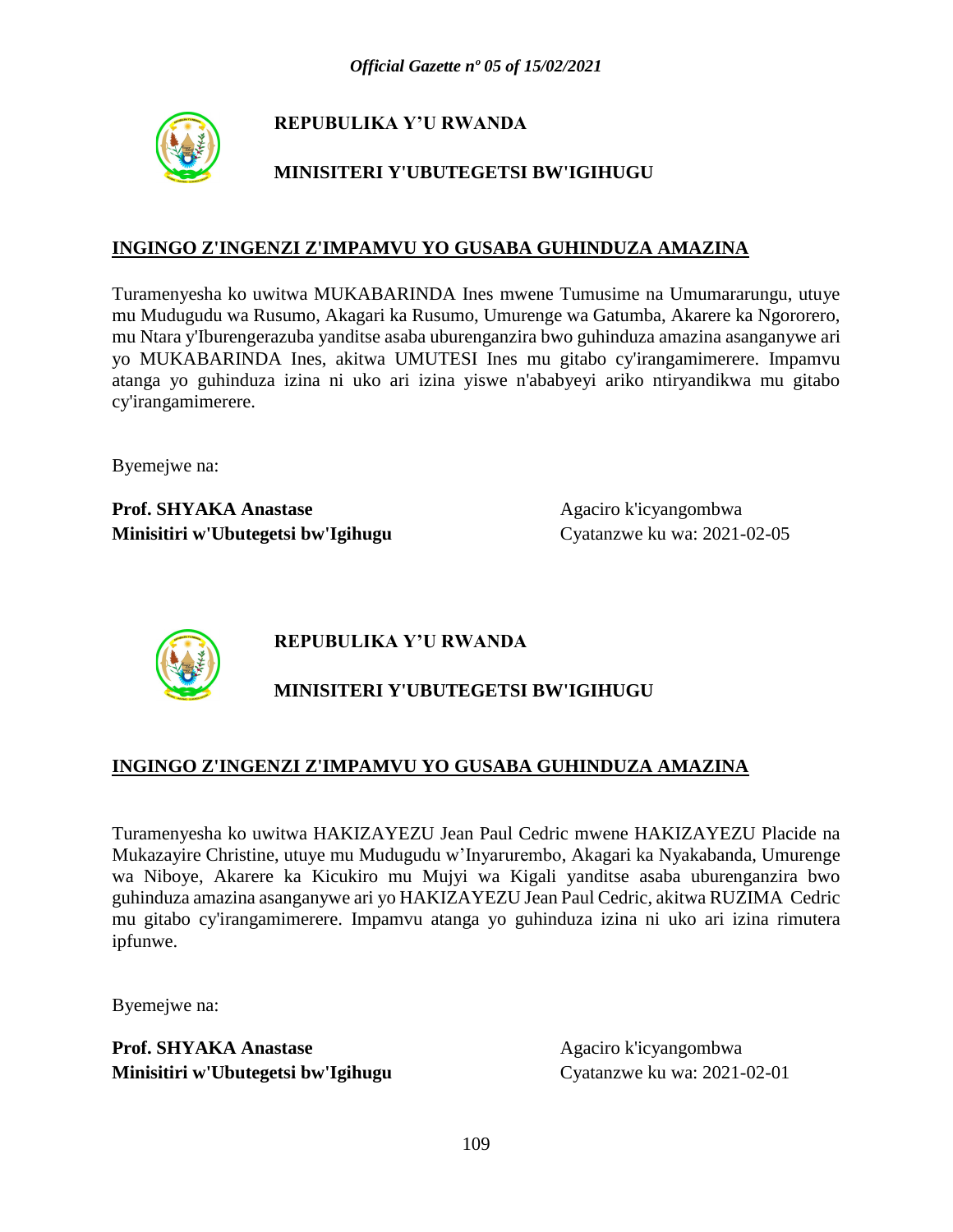

## **REPUBLIC OF RWANDA**

## **MINISTRY OF LOCAL GOVERNMENT**

### **NAME CHANGE REQUEST**

We inform the public that the named MUHAWENIMANA Vianney, son of Maniraruta and Kamanazi, domiciled at Karangiro Village, Burunga Cell, Gihundwe Sector, Rusizi District, in the Western Province applied for the authorization of the change of name from his current name MUHAWENIMANA Vianney to be called MUHAWENIMA Jean Marie Vianney in the National Population Registry. The reason for the change of name is that it is a name given at birth but was not registered in the National Population Registry.

Approved by

**Prof. Shyaka Anastase** Document Validity **Minister of Local Government** Issued on: 2021-02-05



**REPUBULIKA Y'U RWANDA**

# **MINISITERI Y'UBUTEGETSI BW'IGIHUGU**

## **INGINGO Z'INGENZI Z'IMPAMVU YO GUSABA GUHINDUZA AMAZINA**

Turamenyesha ko uwitwa MPORENDENGANE Theogene mwene Ndoriyobijya na Mukarubazi, utuye mu Mudugudu wa Nyanzu, Akagari ka Kageyo, Umurenge wa Mukura, Akarere ka Rutsiro, mu Ntara y'Iburengerazuba yanditse asaba uburenganzira bwo guhinduza amazina asanganywe ari yo MPORENDENGANE Theogene, akitwa BYIRINGIRO Theogene mu gitabo cy'irangamimerere. Impamvu atanga yo guhinduza izina ni uko ari izina adashaka.

Byemejwe na: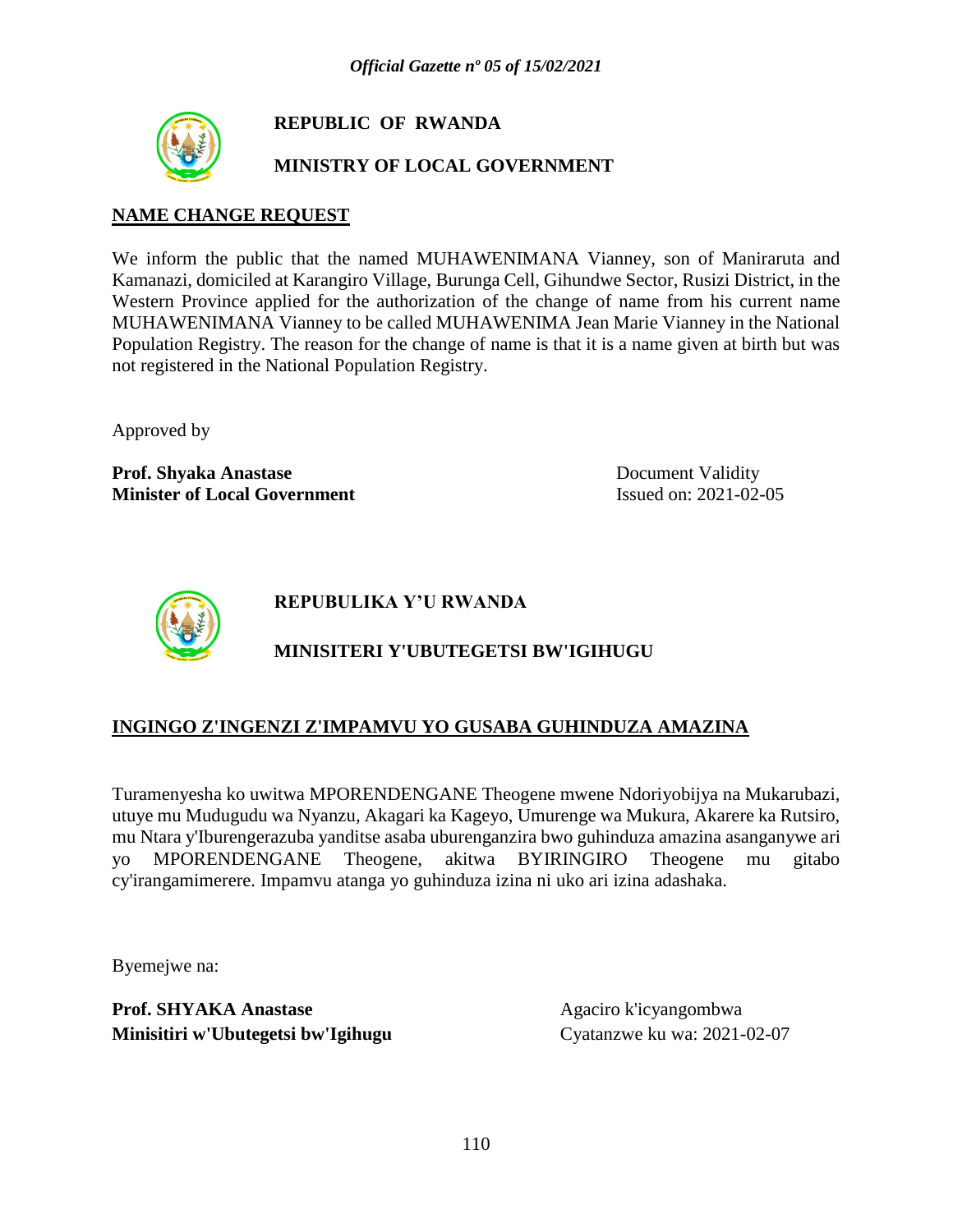

# **MINISITERI Y'UBUTEGETSI BW'IGIHUGU**

### **INGINGO Z'INGENZI Z'IMPAMVU YO GUSABA GUHINDUZA AMAZINA**

Turamenyesha ko uwitwa UWITONZE Suzane mwene Gashumba na Byimana Marie, utuye mu Mudugudu wa Runyonza, Akagari ka Nonko, Umurenge wa Nyarugunga, Akarere ka Kicukiro, mu Mujyi wa Kigali yanditse asaba uburenganzira bwo guhinduza amazina asanganywe ari yo UWITONZE Suzane, akitwa ISHIMWE Jessica mu gitabo cy'irangamimerere. Impamvu atanga yo guhinduza izina ni uko ari izina yakoresheje yiga hanze.

Byemejwe na:

**Prof. SHYAKA Anastase** Agaciro k'icyangombwa **Minisitiri w'Ubutegetsi bw'Igihugu** Cyatanzwe ku wa: 2021-02-04



# **REPUBULIKA Y'U RWANDA**

# **MINISITERI Y'UBUTEGETSI BW'IGIHUGU**

## **INGINGO Z'INGENZI Z'IMPAMVU YO GUSABA GUHINDUZA AMAZINA**

Turamenyesha ko uwitwa NTIBIHANGANA Ndabamenya mwene Murindanyi Jean na Mukandamutsa Esperence, utuye mu Mudugudu wa Rugazi, Akagari ka Kibenga, Umurenge wa Ndera, Akarere ka Gasabo, mu Mujyi wa Kigali yanditse asaba uburenganzira bwo guhinduza amazina asanganywe ari yo NTIBIHANGANA Ndabamenya, akitwa DUSENGE Etienne mu gitabo cy'irangamimerere. Impamvu atanga yo guhinduza izina ni uko ari izina yiswe n'ababyeyi ariko ntiryandikwa mu gitabo cy'irangamimerere.

Byemejwe na: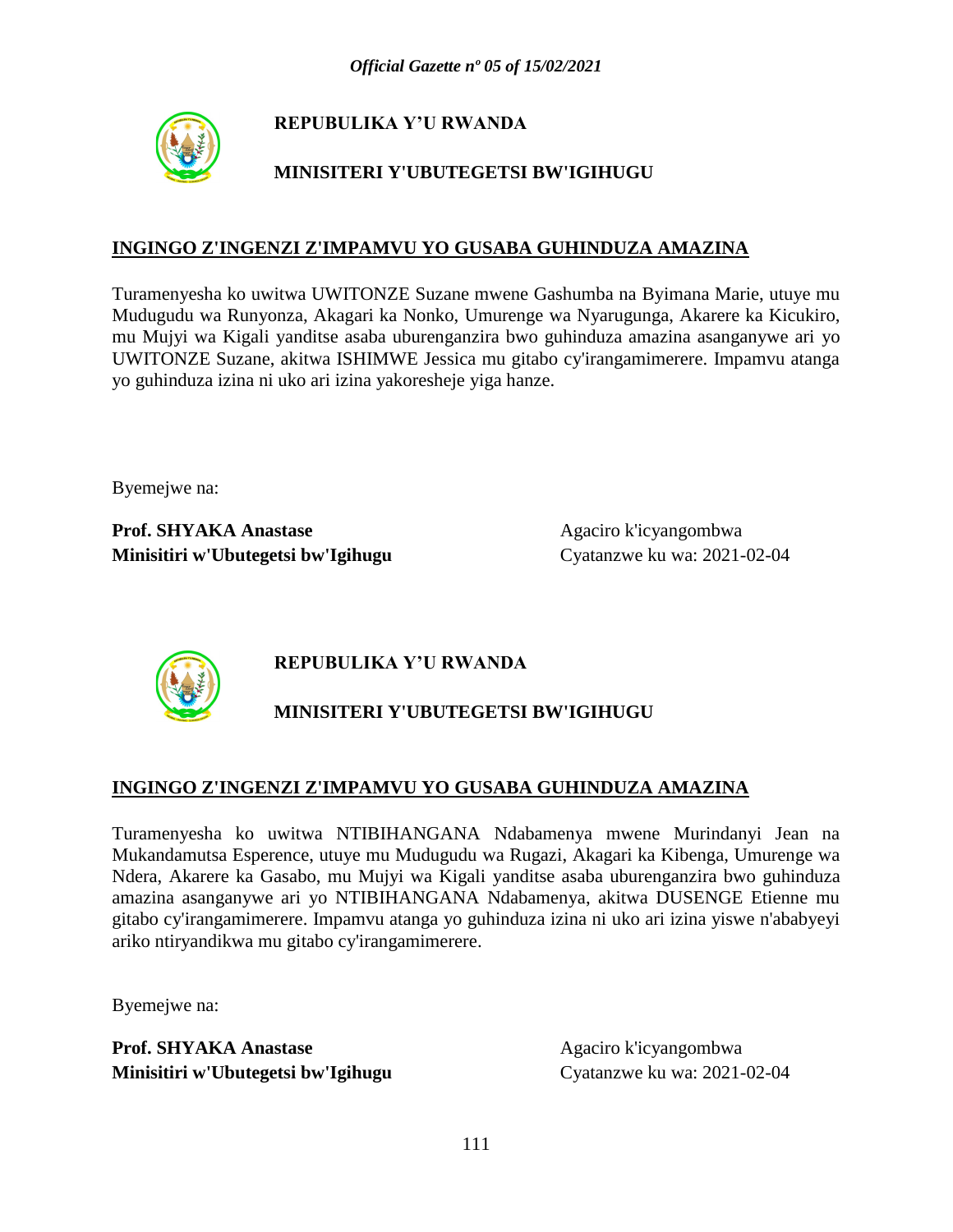

# **MINISITERI Y'UBUTEGETSI BW'IGIHUGU**

### **INGINGO Z'INGENZI Z'IMPAMVU YO GUSABA GUHINDUZA AMAZINA**

Turamenyesha ko uwitwa VUGUZIGA Immacullée mwene Mutsinzi na Kantengwa, utuye mu Mudugudu wa Nduruma, Akagari ka Kigombe, Umurenge wa Muhoza, Akarere ka Musanze mu Ntara y'Amajyaruguru yanditse asaba uburenganzira bwo guhinduza amazina asanganywe ari yo VUGUZIGA Immacullée, akitwa KAMIKAZI Immaculée mu gitabo cy'irangamimerere. Impamvu atanga yo guhinduza izina ni uko ari izina rimutera ipfunwe.

Byemejwe na:

**Prof. SHYAKA Anastase** Agaciro k'icyangombwa **Minisitiri w'Ubutegetsi bw'Igihugu** Cyatanzwe ku wa: 2020-07-22



**REPUBULIKA Y'U RWANDA**

# **MINISITERI Y'UBUTEGETSI BW'IGIHUGU**

### **INGINGO Z'INGENZI Z'IMPAMVU YO GUSABA GUHINDUZA AMAZINA**

Turamenyesha ko uwitwa MUNYENGANGO Jonas mwene Ngoga na Manifashe, utuye mu Mudugudu wa Ngoma, Akagari ka Ruconsho, Umurenge wa Rwerere, Akarere ka Burera, mu Ntara y'Amajyaruguru yanditse asaba uburenganzira bwo guhinduza amazina asanganywe ari yo MUNYENGANGO Jonas, akitwa MUNYENGOGA Jonas mu gitabo cy'irangamimerere. Impamvu atanga yo guhinduza izina ni uko ari izina yiswe n'ababyeyi ariko ntiryandikwa mu gitabo cy'irangamimerere.

Byemejwe na: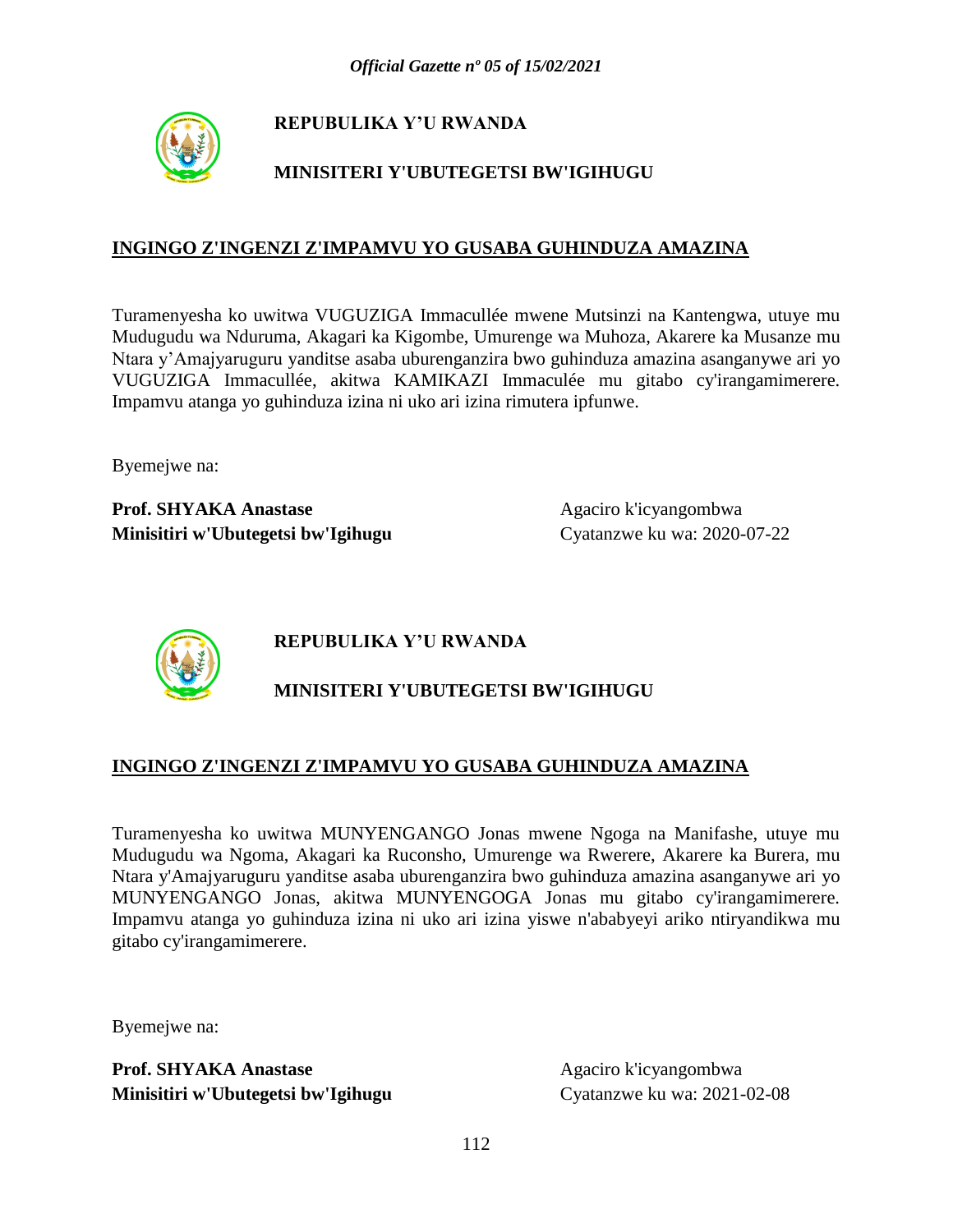

# **MINISITERI Y'UBUTEGETSI BW'IGIHUGU**

### **INGINGO Z'INGENZI Z'IMPAMVU YO GUSABA GUHINDUZA AMAZINA**

Turamenyesha ko uwitwa KWECULU Joyce mwene Kayumba John na Mutamba Winnifred, utuye mu Mudugudu w'Imitari, Akagari ka Bibare, Umurenge wa Kimironko, Akarere ka Gasabo, mu Mujyi wa Kigali yanditse asaba uburenganzira bwo guhinduza amazina asanganywe ari yo KWECULU Joyce, akitwa UMWIZA Joyce mu gitabo cy'irangamimerere. Impamvu atanga yo guhinduza izina ni uko ari izina rimutera ipfunwe.

Byemejwe na:

**Prof. SHYAKA Anastase** Agaciro k'icyangombwa **Minisitiri w'Ubutegetsi bw'Igihugu** Cyatanzwe ku wa: 2020-12-04



# **REPUBULIKA Y'U RWANDA**

# **MINISITERI Y'UBUTEGETSI BW'IGIHUGU**

### **INGINGO Z'INGENZI Z'IMPAMVU YO GUSABA GUHINDUZA AMAZINA**

Turamenyesha ko uwitwa UMUGIRANEZA Sandrine mwene Nyirumulinga Pierre Claver na Tumutendereze Adele, utuye mu Mudugudu wa Kanserege, Akagari ka Kamutwa, Umurenge wa Kacyiru, Akarere ka Gasabo, mu Mujyi wa Kigali wynditse asaba uburenganzira bwo guhinduza amazina asanganywe ari yo UMUGIRANEZA Sandrine, akitwa RWASA Sandrine mu gitabo cy'irangamimerere. Impamvu atanga yo guhinduza izina ni uko ari izina yakoresheje yiga hanze.

Byemejwe na: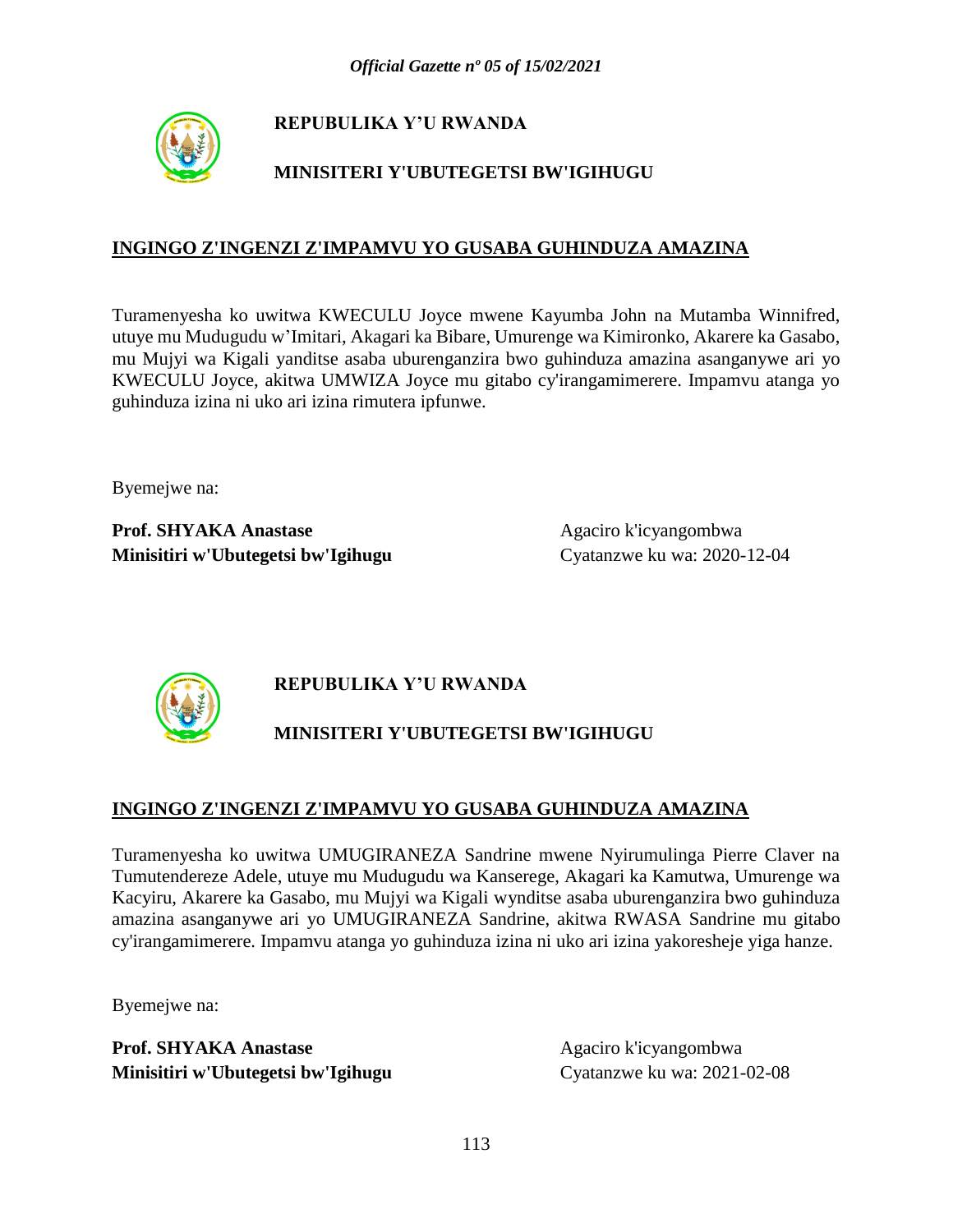

# **MINISITERI Y'UBUTEGETSI BW'IGIHUGU**

### **INGINGO Z'INGENZI Z'IMPAMVU YO GUSABA GUHINDUZA AMAZINA**

Turamenyesha ko uwitwa UMUMARARUNGU Marie Liliane mwene Ntakabulimvano na Musabyimana, utuye mu Mudugudu wa Kabanda, Akagari ka Rwili, Umurenge wa Cyungo, Akarere ka Rulindo, mu Ntara y'Amajyaruguru yanditse asaba uburenganzira bwo guhinduza amazina asanganywe ari yo UMUMARARUNGU Marie Liliane, akitwa UMUMARARUNGU Liliane mu gitabo cy'irangamimerere. Impamvu atanga yo guhinduza izina ni uko ari amazina maremare.

Byemejwe na:

**Prof. SHYAKA Anastase** Agaciro k'icyangombwa **Minisitiri w'Ubutegetsi bw'Igihugu** Cyatanzwe ku wa: 2021-02-08



**REPUBULIKA Y'U RWANDA**

# **MINISITERI Y'UBUTEGETSI BW'IGIHUGU**

## **INGINGO Z'INGENZI Z'IMPAMVU YO GUSABA GUHINDUZA AMAZINA**

Turamenyesha ko uwitwa MANIRAHARI Nafutari mwene Kaburame Samuel na Uwambaye Afiya, utuye mu Mudugudu wa Buyanja, Akagari ka Nyarubuye, Umurenge wa Munyiginya, Akarere ka Rwamagana, mu Ntara y'Iburasirazuba yanditse asaba uburenganzira bwo guhinduza amazina asanganywe ari yo MANIRAHARI Nafutari, akitwa IRAHARI Naphtal mu gitabo cy'irangamimerere. Impamvu atanga yo guhinduza izina ni uko ari izina yiswe n'ababyeyi ariko ntiryandikwa mu gitabo cy'irangamimerere.

Byemejwe na: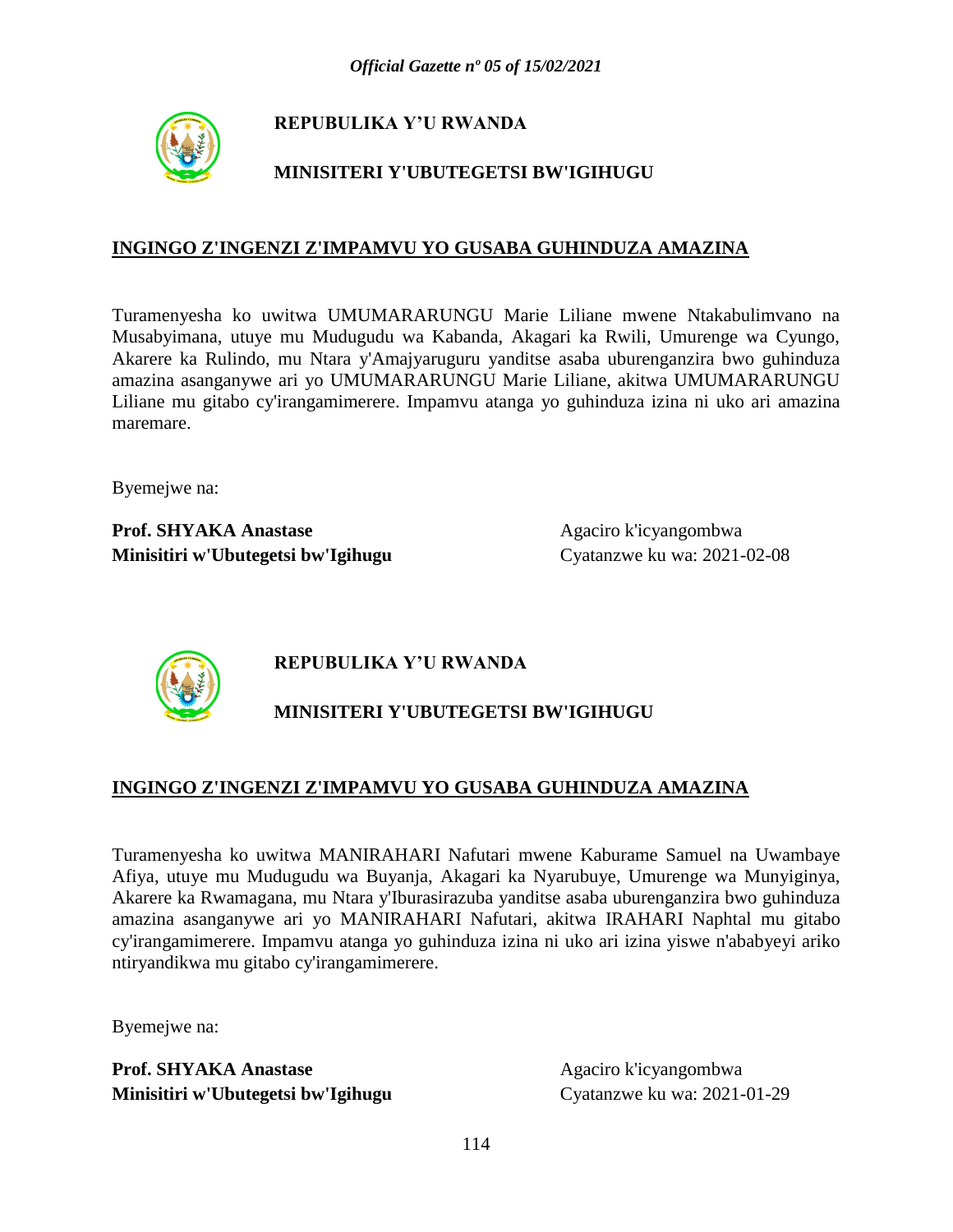

# **MINISITERI Y'UBUTEGETSI BW'IGIHUGU**

### **INGINGO Z'INGENZI Z'IMPAMVU YO GUSABA GUHINDUZA AMAZINA**

Turamenyesha ko uwitwa KARANI Shais mwene Karani Ahmed na Murebwayire Halima, utuye mu Mudugudu wa Rwagitanga, Akagari ka Nyakabanda I, Umurenge wa Nyakabanda, Akarere ka Nyarugenge, mu Mujyi wa Kigali yanditse asaba uburenganzira bwo guhinduza amazina asanganywe ari yo KARANI Shais, akitwa KARANI Shais Ahmed mu gitabo cy'irangamimerere. Impamvu atanga yo guhinduza izina ni uko ari izina ry'umuryango.

Byemejwe na:

Prof. SHYAKA Anastase **Agaciro k'icyangombwa Minisitiri w'Ubutegetsi bw'Igihugu** Cyatanzwe ku wa: 2021-02-08



# **REPUBULIKA Y'U RWANDA**

# **MINISITERI Y'UBUTEGETSI BW'IGIHUGU**

### **INGINGO Z'INGENZI Z'IMPAMVU YO GUSABA GUHINDUZA AMAZINA**

Turamenyesha ko uwitwa MINANI Muhamdi mwene Nkezabahizi Ramazani na Mukamisha Afisa, utuye mu Mudugudu wa Iriba, Akagari ka Kibaza, Umurenge wa Kacyiru, Akarere ka Gasabo, mu Mujyi wa Kigali yanditse asaba uburenganzira bwo guhinduza amazina asanganywe ari yo MINANI Muhamdi, akitwa MINANI Robert mu gitabo cy'irangamimerere. Impamvu atanga yo guhinduza izina ni uko ari izina yabatijwe.

Byemejwe na: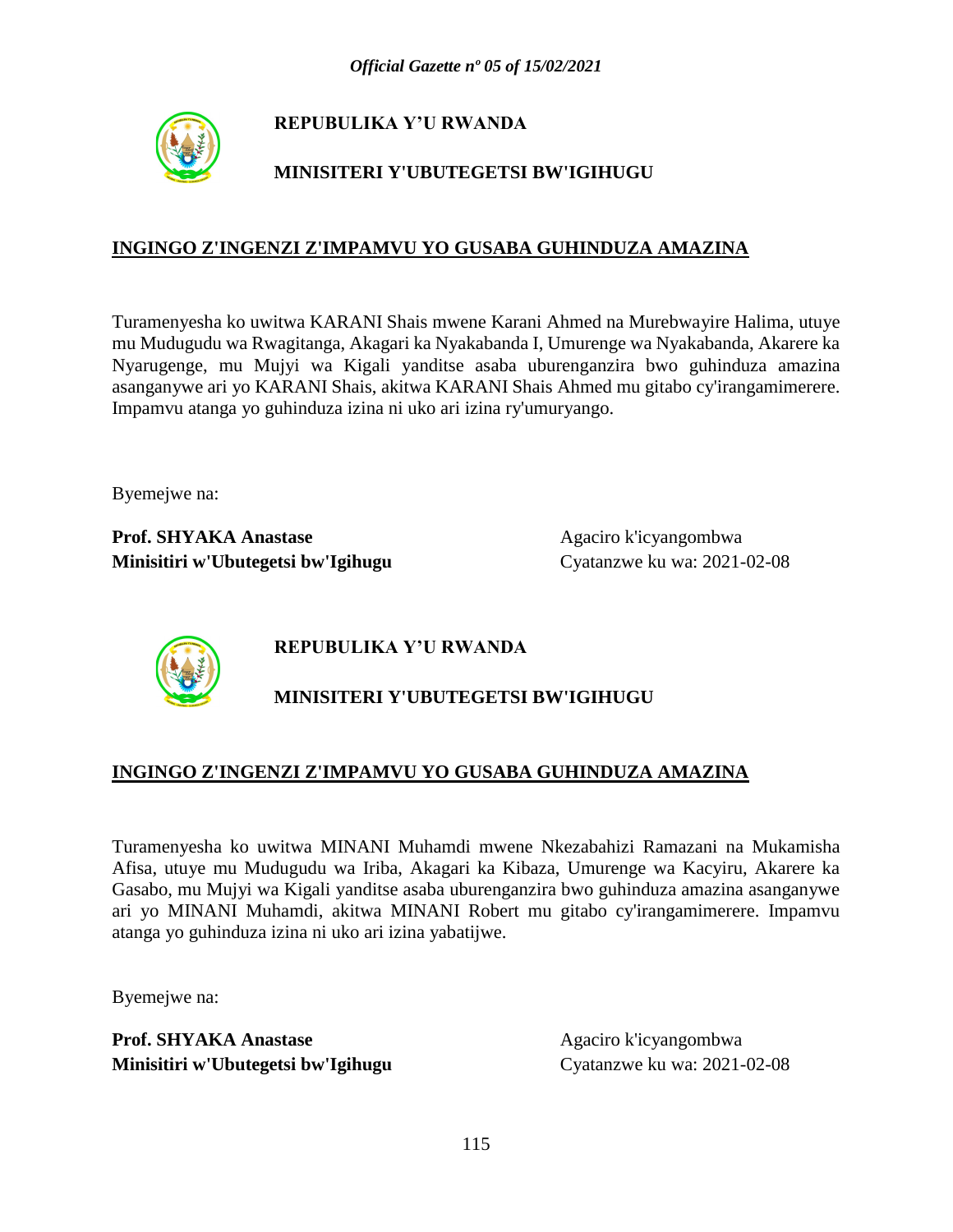

## **MINISITERI Y'UBUTEGETSI BW'IGIHUGU**

### **INGINGO Z'INGENZI Z'IMPAMVU YO GUSABA GUHINDUZA AMAZINA**

Turamenyesha ko uwitwa NYIRASINGIZWA Françoise mwene Rurayi Rugomeza na Nyirashikama, utuye mu Mudugudu wa Ibuhoro, Akagari ka Nyakabanda II, Umurenge wa Nyakabanda, Akarere ka Nyarugenge, mu Mujyi wa Kigali yanditse asaba uburenganzira bwo guhinduza amazina asanganywe ari yo NYIRASINGIZWA Françoise, akitwa NASINGIZWA Françoise mu gitabo cy'irangamimerere. Impamvu atanga yo guhinduza izina ni uko ari izina yakoresheje yiga hanze.

Byemejwe na:

**Prof. SHYAKA Anastase** Agaciro k'icyangombwa **Minisitiri w'Ubutegetsi bw'Igihugu** Cyatanzwe ku wa: 2020-11-13



## **REPUBULIKA Y'U RWANDA**

## **MINISITERI Y'UBUTEGETSI BW'IGIHUGU**

#### **INGINGO Z'INGENZI Z'IMPAMVU YO GUSABA GUHINDUZA AMAZINA**

Turamenyesha ko uwitwa ASIMWE Leonard mwene Murerwa Jane, utuye mu Mudugudu wa Nyagatare I, Akagari ka Nyagatare, Umurenge wa Nyagatare, Akarere ka Nyagatare, mu Ntara y'Iburasirazuba yanditse asaba uburenganzira bwo guhinduza amazina asanganywe ari yo ASIMWE Leonard, akitwa ASIMWE RONALD mu gitabo cy'irangamimerere. Impamvu atanga yo guhinduza izina ni uko ari izina yiswe n'ababyeyi ariko ntiryandikwa mu gitabo cy'irangamimerere.

Byemejwe na: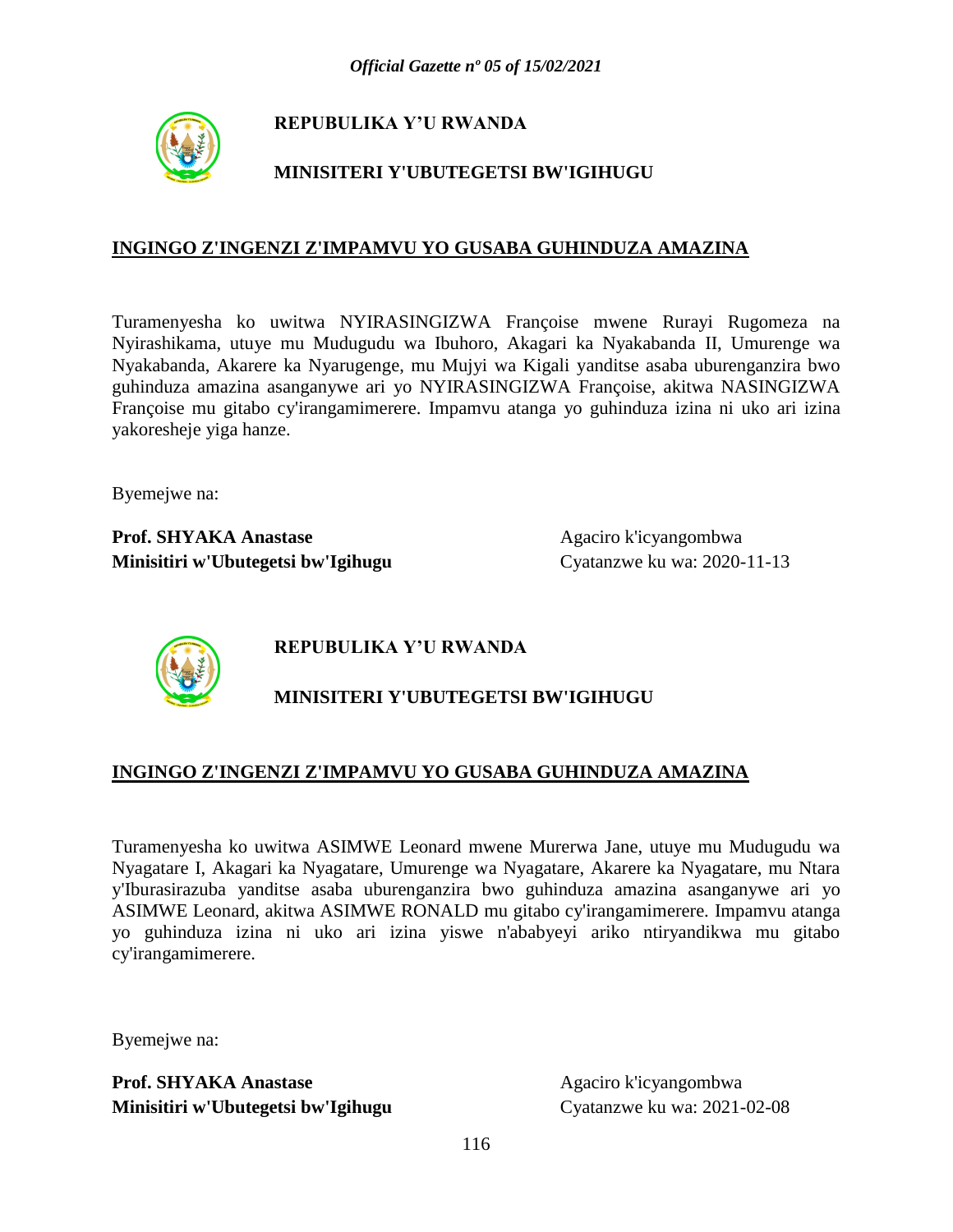### **INGINGO Z'INGENZI Z'URWANDIKO RWA INGABIRE Zainabu RUSABA GUHINDURA IZINA**

Uwitwa INGABIRE Zainabu mwene Harerimana Emmanuel na Nshimiyimana Christine utuye mu Mudugudu wa Rukeri, Akagari ka Ruhango, Umurenge wa Bwisige, Akarere ka Gisozi mu Mujyi wa Kigali;

Yasabye uburenganzira bwo gusimbuza izina Zainabu izina **Emelyne** mu mazina asanganywe INGABIRE Zainabu, akitwa **INGABIRE Emelyne** mu irangamimerere.

Impamvu atanga ni uko izina **Emelyne** ari izina yabatijwe.

Akaba asaba kwemererwa, binyuze mu nzira zemewe n'amategeko, gusimbuza izina Zainabu izina **Emelyne** mu mazina asanganywe INGABIRE Zainabu bityo akitwa **INGABIRE Emelyne** mu gitabo cy'Irangamimerere kirimo inyandiko ye y'ivuka.



# **REPUBULIKA Y'U RWANDA**

## **MINISITERI Y'UBUTEGETSI BW'IGIHUGU**

### **INGINGO Z'INGENZI Z'IMPAMVU YO GUSABA GUHINDUZA AMAZINA**

Turamenyesha ko uwitwa TWAGIRIMANA Fiston mwene Twagirimana Seberien na Mujawamariya Thaciane, utuye mu Mudugudu wa Gacaca, Akagari ka Rwampara, Umurenge wa Nyarugenge, Akarere ka Nyarugenge, mu Mujyi wa Kigali yanditse asaba uburenganzira bwo guhinduza amazina asanganywe ari yo TWAGIRIMANA Fiston, akitwa TWAGIRIMANA Brown Dauson mu gitabo cy'irangamimerere. Impamvu atanga yo guhinduza izina ni uko ari izina yabatijwe.

Byemejwe na: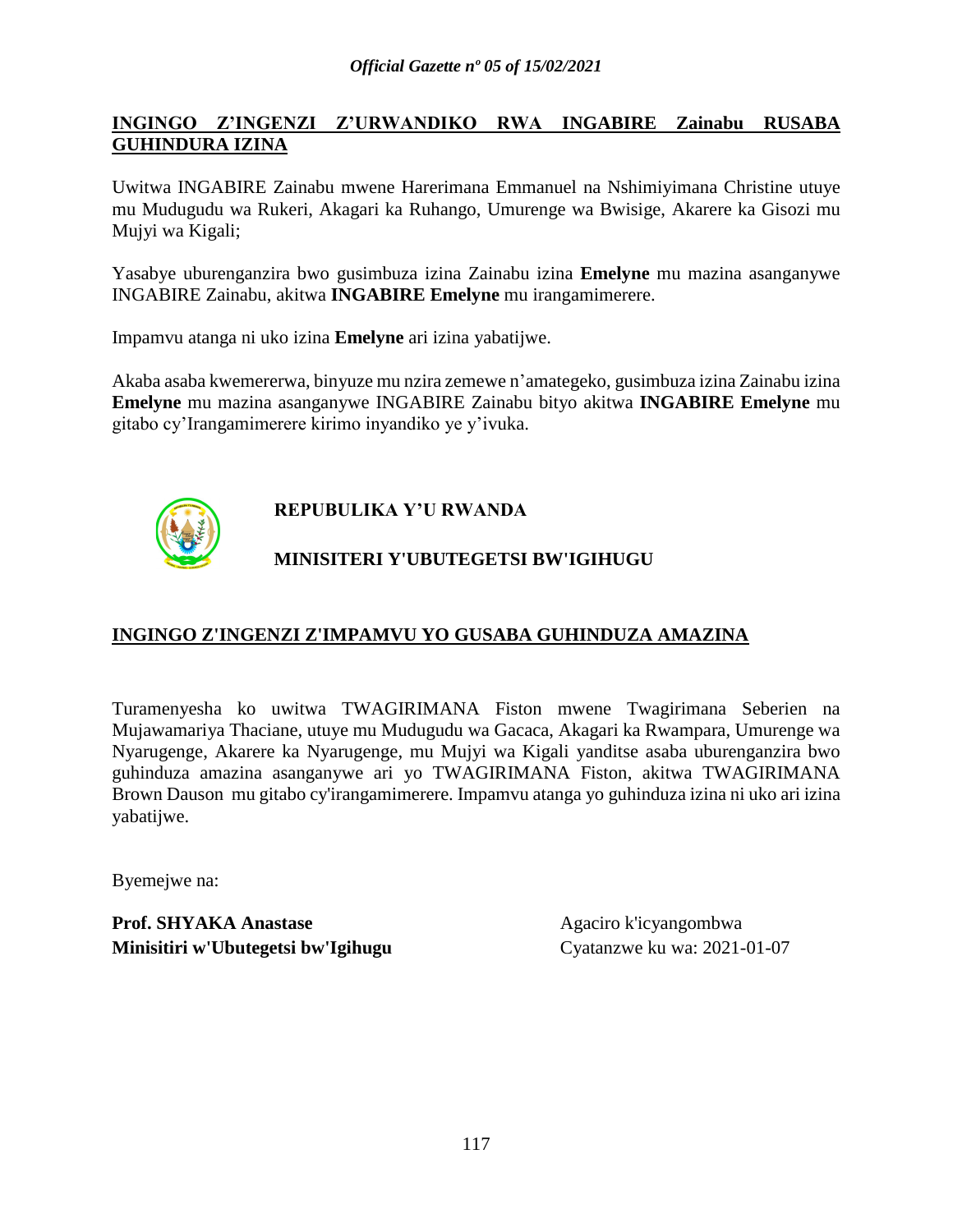

## **MINISITERI Y'UBUTEGETSI BW'IGIHUGU**

### **INGINGO Z'INGENZI Z'IMPAMVU YO GUSABA GUHINDUZA AMAZINA**

Turamenyesha ko uwitwa MUKASHYAKA mwene Ibambasi C na Mukamabano E, utuye mu Mudugudu wa Kankobwa, Akagari ka Kankobwa, Umurenge wa Mpanga, Akarere ka Kirehe, mu Ntara y'Iburasirazuba wanditse asaba uburenganzira bwo guhinduza amazina asanganywe ariyo MUKASHYAKA, akitwa UWINEZA Diane mu gitabo cy'irangamimerere. Impamvu atanga yo guhinduza izina ni uko ari izina yiswe n'ababyeyi ariko ntiryandikwa mu gitabo cy'irangamimerere.

Byemejwe na:

**Prof. SHYAKA Anastase** Agaciro k'icyangombwa **Minisitiri w'Ubutegetsi bw'Igihugu** Cyatanzwe ku wa: 2021-02-04



## **REPUBULIKA Y'U RWANDA**

## **MINISITERI Y'UBUTEGETSI BW'IGIHUGU**

### **INGINGO Z'INGENZI Z'IMPAMVU YO GUSABA GUHINDUZA AMAZINA**

Turamenyesha ko uwitwa DUSHIME MANZI Daniel mwene Rugamba Gakuru Roger na Uwineza Gasombe Jacqueline, utuye mu Mudugudu wa Umunyinya, Akagari ka Kagina, Umurenge wa Kicukiro, Akarere ka Kicukiro, mu Mujyi wa Kigali yanditse asaba uburenganzira bwo guhinduza amazina asanganywe ari yo DUSHIME MANZI Daniel, akitwa MANZI Danny mu gitabo cy'irangamimerere. Impamvu atanga yo guhinduza izina ni uko ari izina yabatijwe.

Byemejwe na: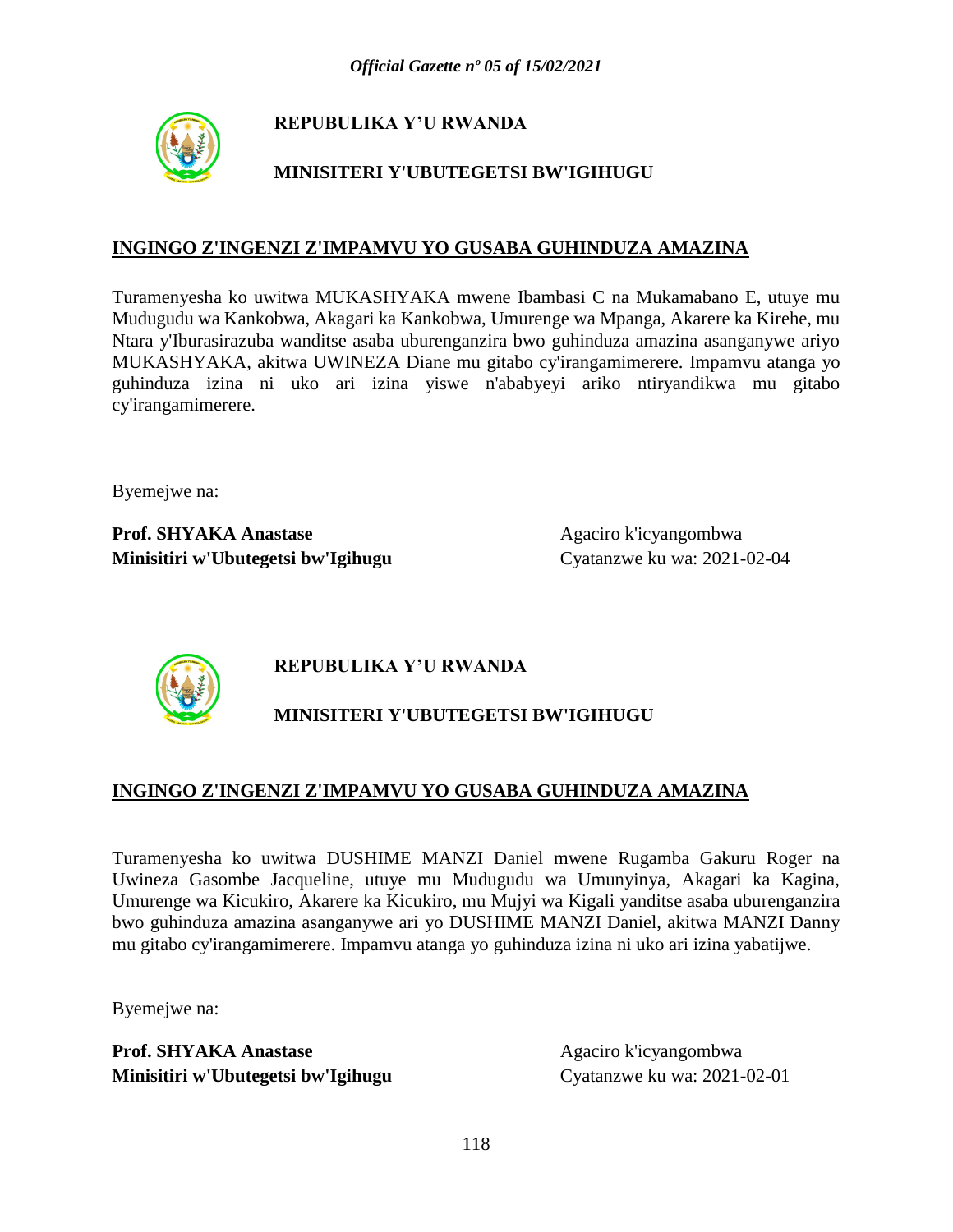

# **REPUBLIC OF RWANDA**

### **MINISTRY OF LOCAL GOVERNMENT**

### **NAME CHANGE REQUEST**

We inform the public that the named MUCYO Mediatrice, daughter of Masaziro Antoine and Giramata Brigitte, domiciled at Kageyo Village, Kibagabaga Cell, Kimironko Sector, Gasabo District, in the City of Kigali applied for the authorization of the change of name from her current name MUCYO Mediatrice to be called GIRAMATA ANNY LESCANO in the National Population Registry. The reason for the change of name is that it is a name given at birth but was not registered in the National Population Registry.

Approved by

**Prof. Shyaka Anastase** Document Validity **Minister of Local Government** Issued on: 2021-02-09



**REPUBULIKA Y'U RWANDA**

# **MINISITERI Y'UBUTEGETSI BW'IGIHUGU**

## **INGINGO Z'INGENZI Z'IMPAMVU YO GUSABA GUHINDUZA AMAZINA**

Turamenyesha ko uwitwa MAHORO Sabira mwene Mugemangango na Ntabangimana, utuye mu Mudugudu wa Gakeri, Akagari ka Kavumu, Umurenge wa Ruhango, Akarere ka Rutsiro, mu Ntara y'Iburengerazuba yanditse asaba uburenganzira bwo guhinduza amazina asanganywe ari yo MAHORO Sabira, akitwa UWAMAHORO Sabila mu gitabo cy'irangamimerere. Impamvu atanga yo guhinduza izina ni uko ari izina yiswe n'ababyeyi ariko ntiryandikwa mu gitabo cy'irangamimerere.

Byemejwe na: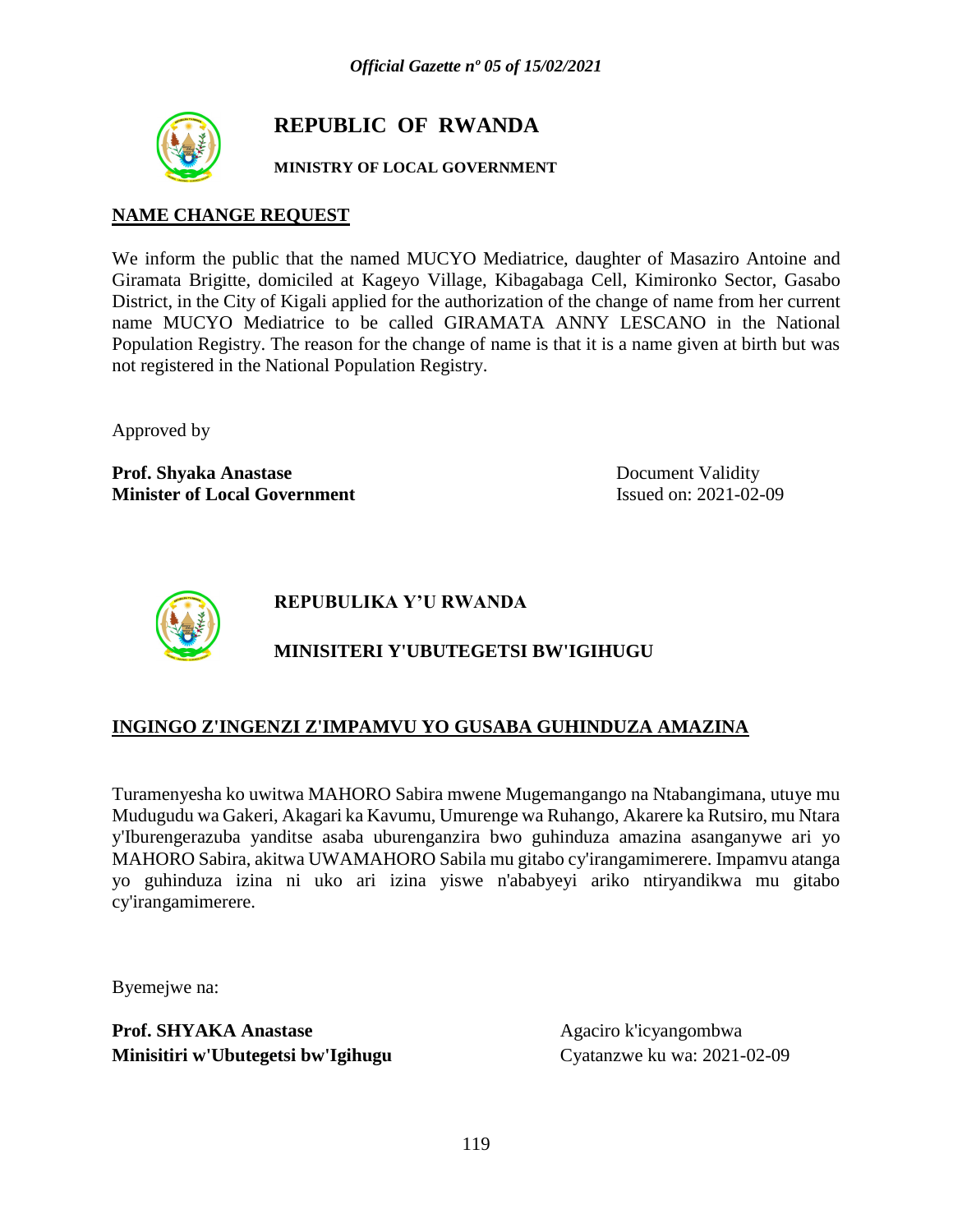

# **MINISITERI Y'UBUTEGETSI BW'IGIHUGU**

### **INGINGO Z'INGENZI Z'IMPAMVU YO GUSABA GUHINDUZA AMAZINA**

Turamenyesha ko uwitwa GWIZA Ian mwene Harelimana Emmanuel na Umuhoza Landrine, utuye mu Mudugudu wa Isangano, Akagari ka Nyakabanda, Umurenge wa Niboye, Akarere ka Kicukiro, mu Mujyi wa Kigali yanditse asaba uburenganzira bwo guhinduza amazina asanganywe ari yo GWIZA Ian, akitwa Harelimana Gwiza Ian mu gitabo cy'irangamimerere. Impamvu atanga yo guhinduza izina ni uko ari izina ry'umuryango.

Byemejwe na:

**Prof. SHYAKA Anastase** Agaciro k'icyangombwa **Minisitiri w'Ubutegetsi bw'Igihugu** Cyatanzwe ku wa: 2021-02-09



**REPUBULIKA Y'U RWANDA**

## **MINISITERI Y'UBUTEGETSI BW'IGIHUGU**

### **INGINGO Z'INGENZI Z'IMPAMVU YO GUSABA GUHINDUZA AMAZINA**

Turamenyesha ko uwitwa RAMA Abel mwene Harelimana Emmanuel na Umuhoza Landrine, utuye mu Mudugudu wa Isangano, Akagari ka Nyakabanda, Umurenge wa Niboye, Akarere ka Kicukiro, mu Mujyi wa Kigali yanditse asaba uburenganzira bwo guhinduza amazina asanganywe ari yo RAMA Abel, akitwa Harelimana Rama Abel mu gitabo cy'irangamimerere. Impamvu atanga yo guhinduza izina ni uko ari izina ry'umuryango.

Byemejwe na: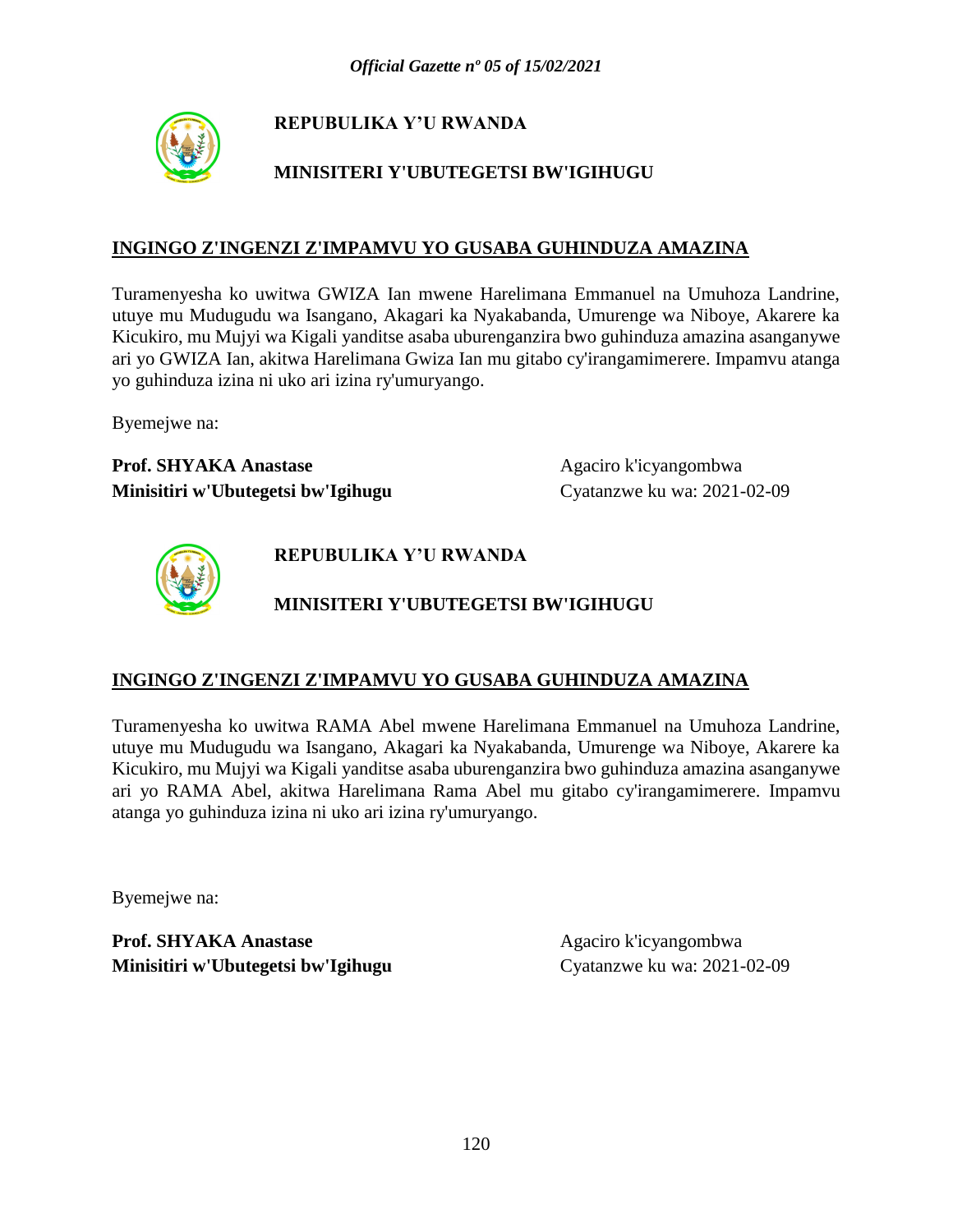

# **MINISITERI Y'UBUTEGETSI BW'IGIHUGU**

### **INGINGO Z'INGENZI Z'IMPAMVU YO GUSABA GUHINDUZA AMAZINA**

Turamenyesha ko uwitwa MUREKEYISONI Stephanie mwene Ndindabahizi na Uwimana, utuye mu Mudugudu w'Akimpaka, Akagari ka Nyabikenke, Umurenge wa Kigembe, Akarere ka Gisagara, mu Ntara y'Amajyepfo yanditse asaba uburenganzira bwo guhinduza amazina asanganywe ari yo MUREKEYISONI Stephanie, akitwa MUREKEYISONI Alphonsine mu gitabo cy'irangamimerere. Impamvu atanga yo guhinduza izina ni uko ari izina yabatijwe.

Byemejwe na:

**Prof. SHYAKA Anastase** Agaciro k'icyangombwa **Minisitiri w'Ubutegetsi bw'Igihugu** Cyatanzwe ku wa: 2021-01-26



**REPUBULIKA Y'U RWANDA**

## **MINISITERI Y'UBUTEGETSI BW'IGIHUGU**

### **INGINGO Z'INGENZI Z'IMPAMVU YO GUSABA GUHINDUZA AMAZINA**

Turamenyesha ko uwitwa TUYISENGE Jusitini mwene Bwanakweri na Mukaruziga, utuye mu Mudugudu wa Rugarama II, Akagari ka Nyamata y'Umujyi, Umurenge wa Nyamata, Akarere ka Bugesera, mu Ntara y'Iburasirazuba yanditse asaba uburenganzira bwo guhinduza amazina asanganywe ari yo TUYISENGE Jusitini, akitwa TUYISENGE BWANAKWELI Justin mu gitabo cy'irangamimerere. Impamvu atanga yo guhinduza izina ni uko ari izina ry'umuryango.

Byemejwe na: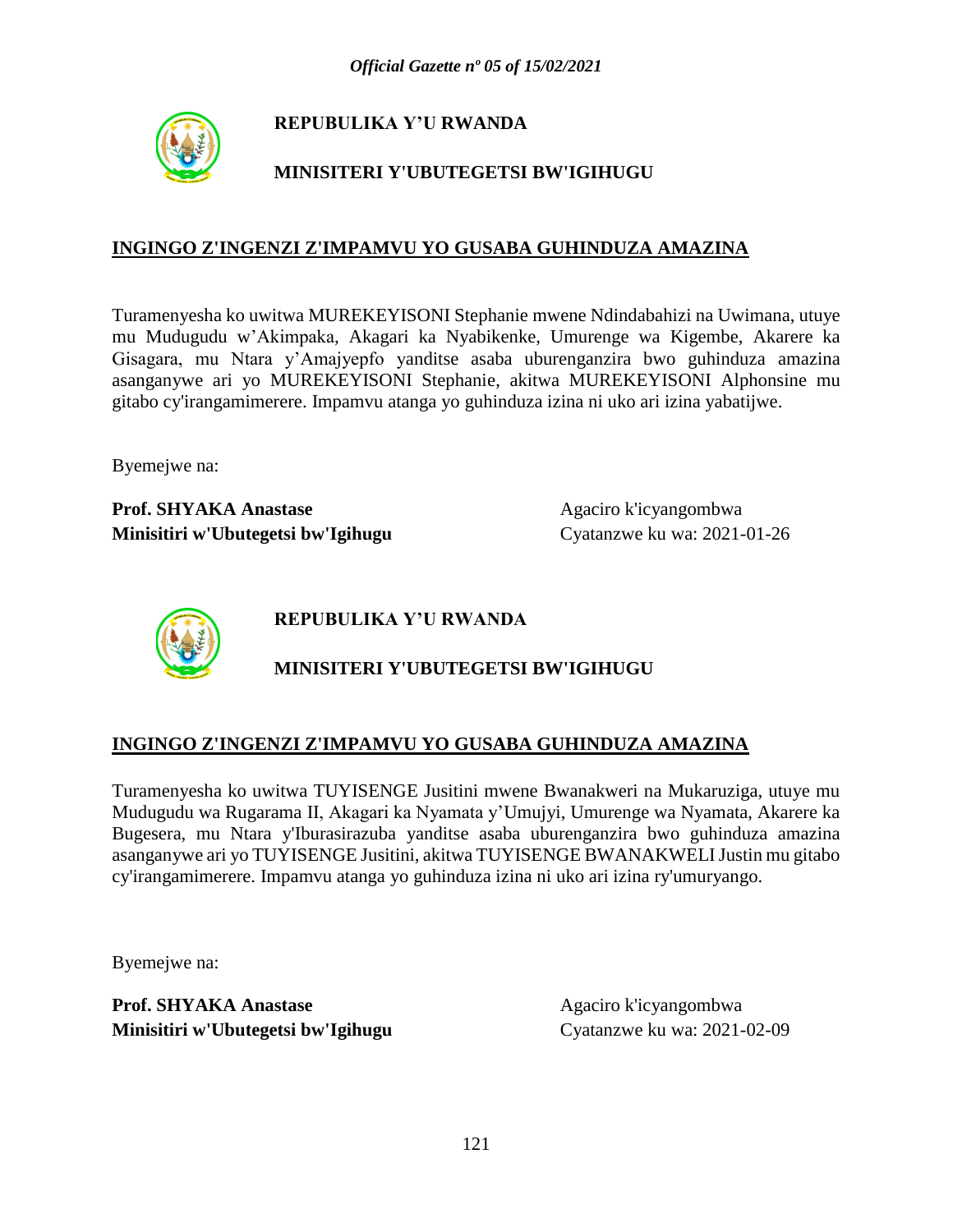

# **MINISITERI Y'UBUTEGETSI BW'IGIHUGU**

### **INGINGO Z'INGENZI Z'IMPAMVU YO GUSABA GUHINDUZA AMAZINA**

Turamenyesha ko uwitwa MFITUMUKIZA Jacques mwene Habyarimana Jean De Dieu na Ayinkamiye Damars, utuye mu Mudugudu wa Nyiraruhengeri, Akagari ka Rwebeya, Umurenge wa Cyuve, Akarere ka Musanze, mu Ntara y'Amajyaruguru yanditse asaba uburenganzira bwo guhinduza amazina asanganywe ari yo MFITUMUKIZA Jacques, akitwa MFITUMUKIZA Jackson mu gitabo cy'irangamimerere. Impamvu atanga yo guhinduza izina ni uko ari izina yabatijwe.

Byemejwe na:

**Prof. SHYAKA Anastase** Agaciro k'icyangombwa **Minisitiri w'Ubutegetsi bw'Igihugu** Cyatanzwe ku wa: 2021-02-09



## **REPUBULIKA Y'U RWANDA**

# **MINISITERI Y'UBUTEGETSI BW'IGIHUGU**

## **INGINGO Z'INGENZI Z'IMPAMVU YO GUSABA GUHINDUZA AMAZINA**

Turamenyesha ko uwitwa NIREMBERE Marie mwene Habyarimana Jean De Dieu na Ayinkamiye Damars, utuye mu Mudugudu wa Nyiraruhengeri, Akagari ka Rwebeya, Umurenge wa Cyuve, Akarere ka Musanze, mu Ntara y'Amajyaruguru yanditse asaba uburenganzira bwo guhinduza amazina asanganywe ari yo NIREMBERE Marie, akitwa NIREMBERE Vanessa mu gitabo cy'irangamimerere. Impamvu atanga yo guhinduza izina ni uko ari izina yabatijwe.

Byemejwe na: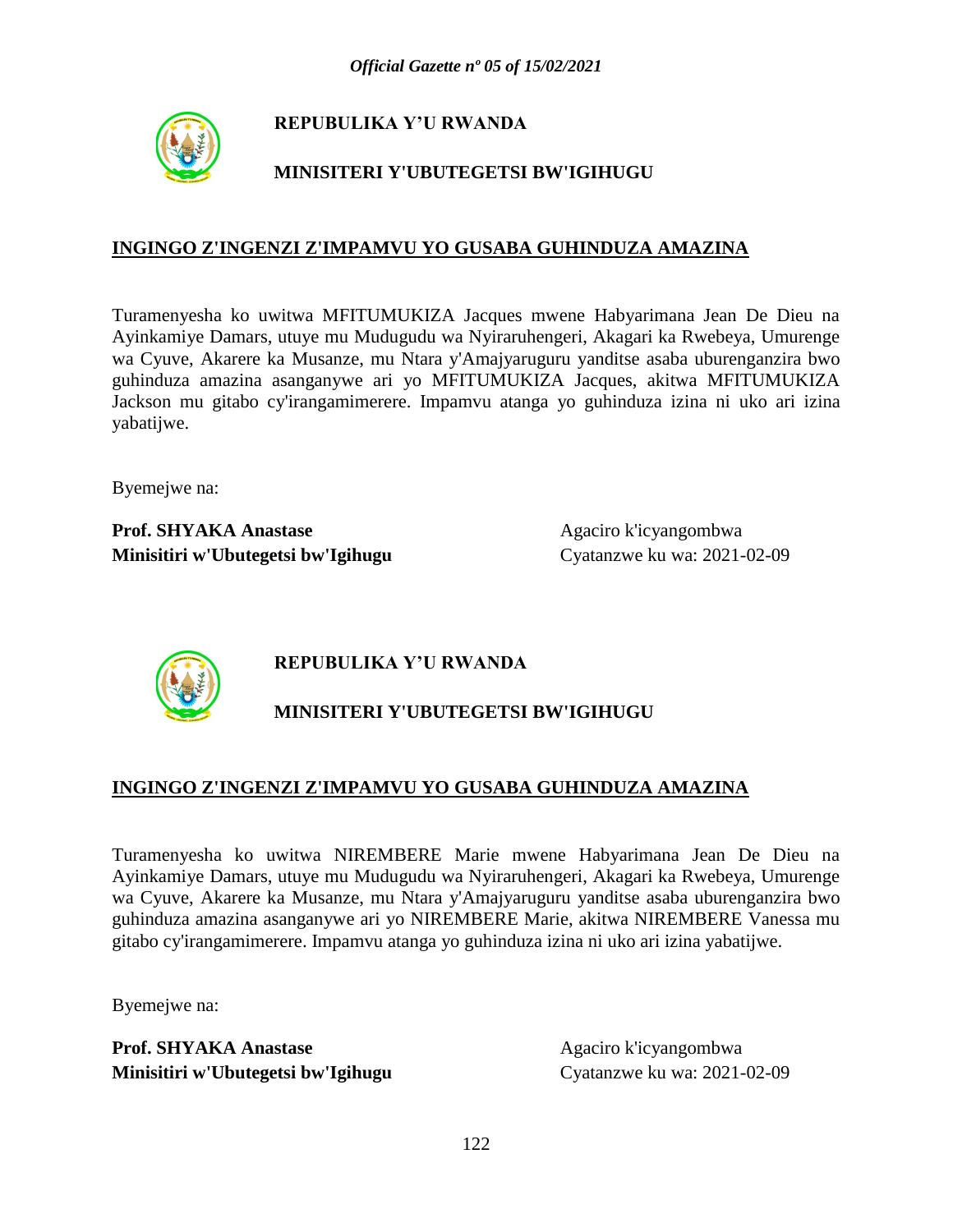

# **MINISITERI Y'UBUTEGETSI BW'IGIHUGU**

### **INGINGO Z'INGENZI Z'IMPAMVU YO GUSABA GUHINDUZA AMAZINA**

Turamenyesha ko uwitwa NTAHOMPAGAZE Valens mwene Matabaro na Kanakuze, utuye mu Mudugudu wa Kabonabose, Akagari ka Hangabashi, Umurenge wa Gitambi, Akarere ka Rusizi, mu Ntara y'Iburengerazuba yanditse asaba uburenganzira bwo guhinduza amazina asanganywe ari yo NTAHOMPAGAZE Valens, akitwa HAKIZIMANA Valens mu gitabo cy'irangamimerere. Impamvu atanga yo guhinduza izina ni uko ari izina rimutera ipfunwe.

Byemejwe na:

Prof. SHYAKA Anastase Agaciro k'icyangombwa **Minisitiri w'Ubutegetsi bw'Igihugu** Cyatanzwe ku wa: 2021-02-10



**REPUBULIKA Y'U RWANDA**

# **MINISITERI Y'UBUTEGETSI BW'IGIHUGU**

### **INGINGO Z'INGENZI Z'IMPAMVU YO GUSABA GUHINDUZA AMAZINA**

Turamenyesha ko uwitwa BIGIRIMANA mwene Hasangumugabo utuye mu Mudugudu wa Kashishi, Akagari ka Rurara, Umurenge wa Mushonyi, Akarere ka Rutsiro, mu Ntara y'Iburengerazuba yanditse asaba uburenganzira bwo guhinduza izina asanganywe ari ryo BIGIRIMANA, akitwa BIGIRIMANA Joseph IRASUBIZA mu gitabo cy'irangamimerere. Impamvu atanga yo guhinduza izina ni uko ari izina yabatijwe.

Byemejwe na: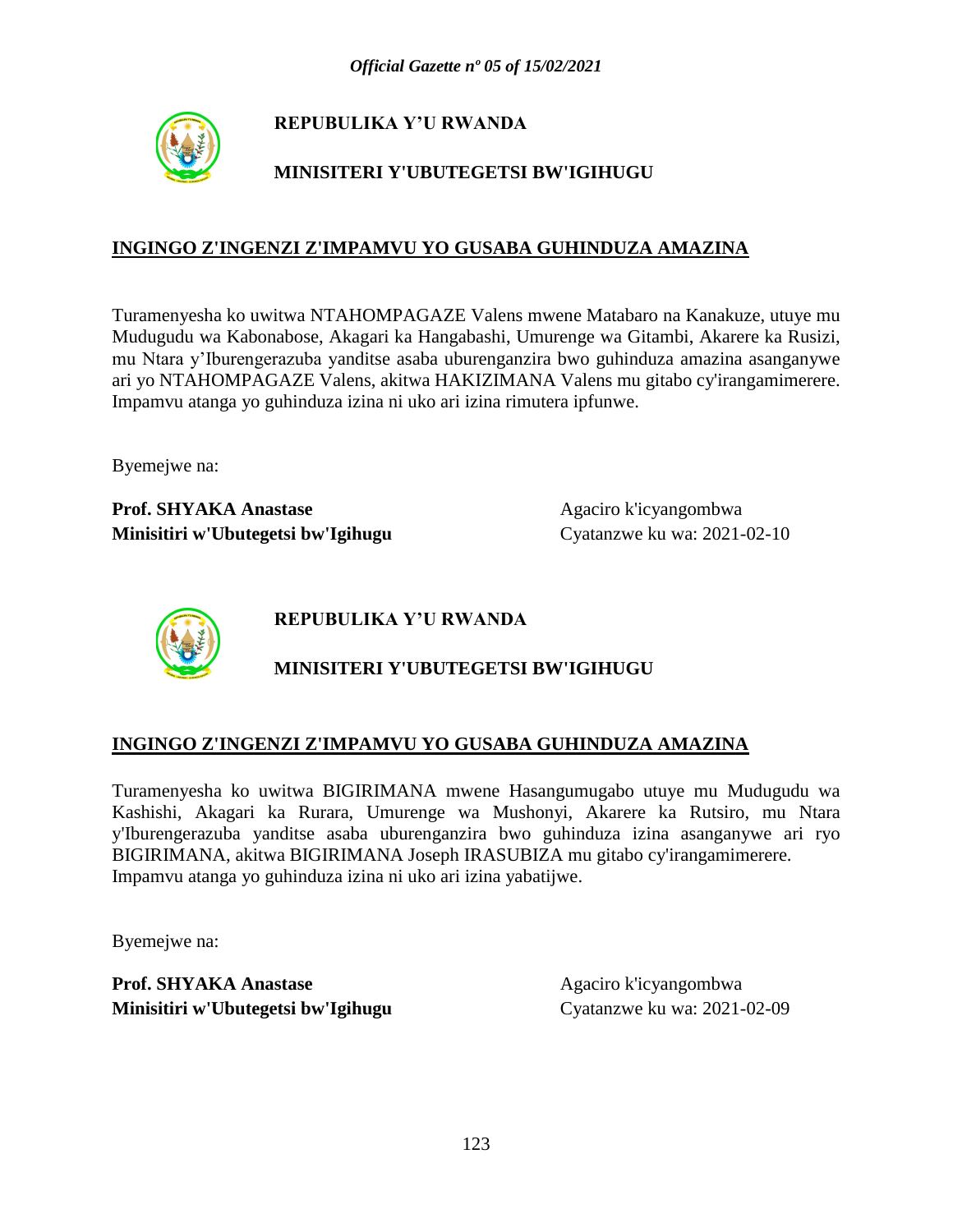

## **MINISITERI Y'UBUTEGETSI BW'IGIHUGU**

### **INGINGO Z'INGENZI Z'IMPAMVU YO GUSABA GUHINDUZA AMAZINA**

Turamenyesha ko uwitwa AKANIGI Mutegarugori Claissie mwene Segikwiye Modeste na Kamasoni Eugenie, utuye mu Mudugudu wa Rugwiro, Akagari ka Karambo, Umurenge wa Gatenga, Akarere ka Kicukiro, mu Mujyi wa Kigali yanditse asaba uburenganzira bwo guhinduza amazina asanganywe ari yo AKANIGI Mutegarugori Claissie, akitwa AKANIGI Claissie Agape mu gitabo cy'irangamimerere. Impamvu atanga yo guhinduza izina ni uko ari izina yabatijwe.

Byemejwe na:

**Prof. SHYAKA Anastase** Agaciro k'icyangombwa **Minisitiri w'Ubutegetsi bw'Igihugu** Cyatanzwe ku wa: 2021-02-10



**REPUBULIKA Y'U RWANDA**

# **MINISITERI Y'UBUTEGETSI BW'IGIHUGU**

### **INGINGO Z'INGENZI Z'IMPAMVU YO GUSABA GUHINDUZA AMAZINA**

Turamenyesha ko uwitwa MUDOKORI John mwene Barigye Geirge na Abaganwa Laurence, utuye mu Mudugudu wa Nyarurembo, Akagari ka Rwampara, Umurenge wa Kigarama, Akarere ka Kicukiro, mu Mujyi wa Kigali yanditse asaba uburenganzira bwo guhinduza amazina asanganywe ari yo MUDOKORI John, akitwa MUTSINZI Kevin John mu gitabo cy'irangamimerere. Impamvu atanga yo guhinduza izina ni uko ar izina rimutera ipfunwe.

Byemejwe na: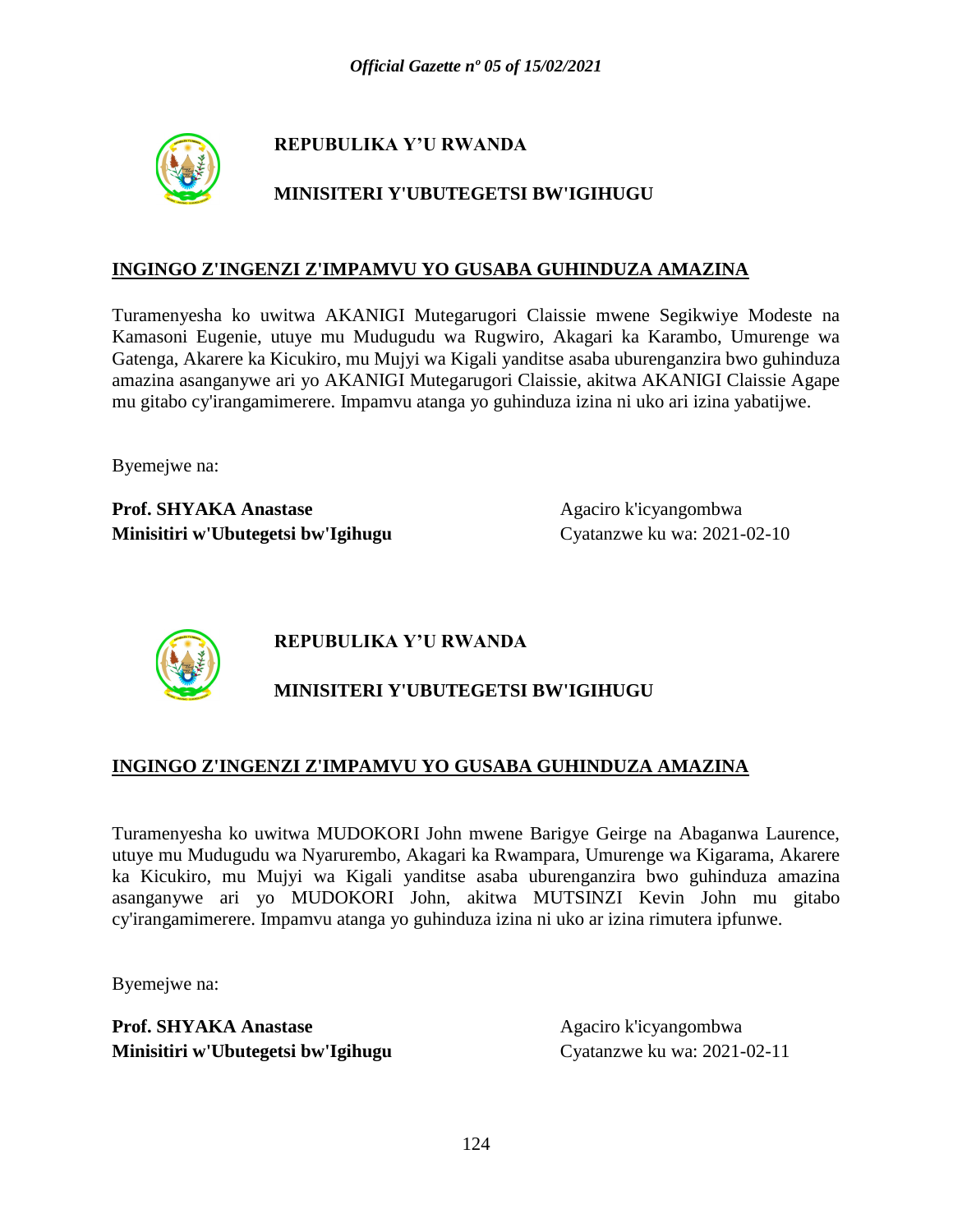

# **MINISITERI Y'UBUTEGETSI BW'IGIHUGU**

### **INGINGO Z'INGENZI Z'IMPAMVU YO GUSABA GUHINDUZA AMAZINA**

Turamenyesha ko uwitwa UWAMAHORO Angelique mwene Sebarundi na Nyiragazura, utuye mu Mudugudu wa Rugarama I, Akagari ka Nyamata y'Umujyi, Umurenge wa Nyamata, Akarere ka Bugesera, mu Ntara y'Iburasirazuba yanditse asaba uburenganzira bwo guhinduza amazina asanganywe ari yo UWAMAHORO Angelique, akitwa UWAMAHORO Ange mu gitabo cy'irangamimerere. Impamvu atanga yo guhinduza izina ni uko ari izina yiswe n'ababyeyi ariko ntiryandikwa mu gitabo cy'irangamimerere.

Byemejwe na:

**Prof. SHYAKA Anastase** Agaciro k'icyangombwa **Minisitiri w'Ubutegetsi bw'Igihugu** Cyatanzwe ku wa: 2021-02-09



**REPUBULIKA Y'U RWANDA**

# **MINISITERI Y'UBUTEGETSI BW'IGIHUGU**

## **INGINGO Z'INGENZI Z'IMPAMVU YO GUSABA GUHINDUZA AMAZINA**

Turamenyesha ko uwitwa KAMANZI NIYONKURU Darleine mwene Mukeshimana Jean Marie Vianney na Mukakureba Lucie, utuye mu Mudugudu wa Gatanga, Akagari ka Karenge, Umurenge wa Rwimbogo, Akarere ka Rusizi, mu Ntara y'Iburengerazuba yanditse asaba uburenganzira bwo guhinduza amazina asanganywe ari yo KAMANZI NIYONKURU Darleine, akitwa KAMIKAZI Darleine mu gitabo cy'irangamimerere. Impamvu atanga yo guhinduza izina ni uko ari izina yiswe n'ababyeyi ariko ntiryandikwa mu gitabo cy'irangamimerere.

Byemejwe na: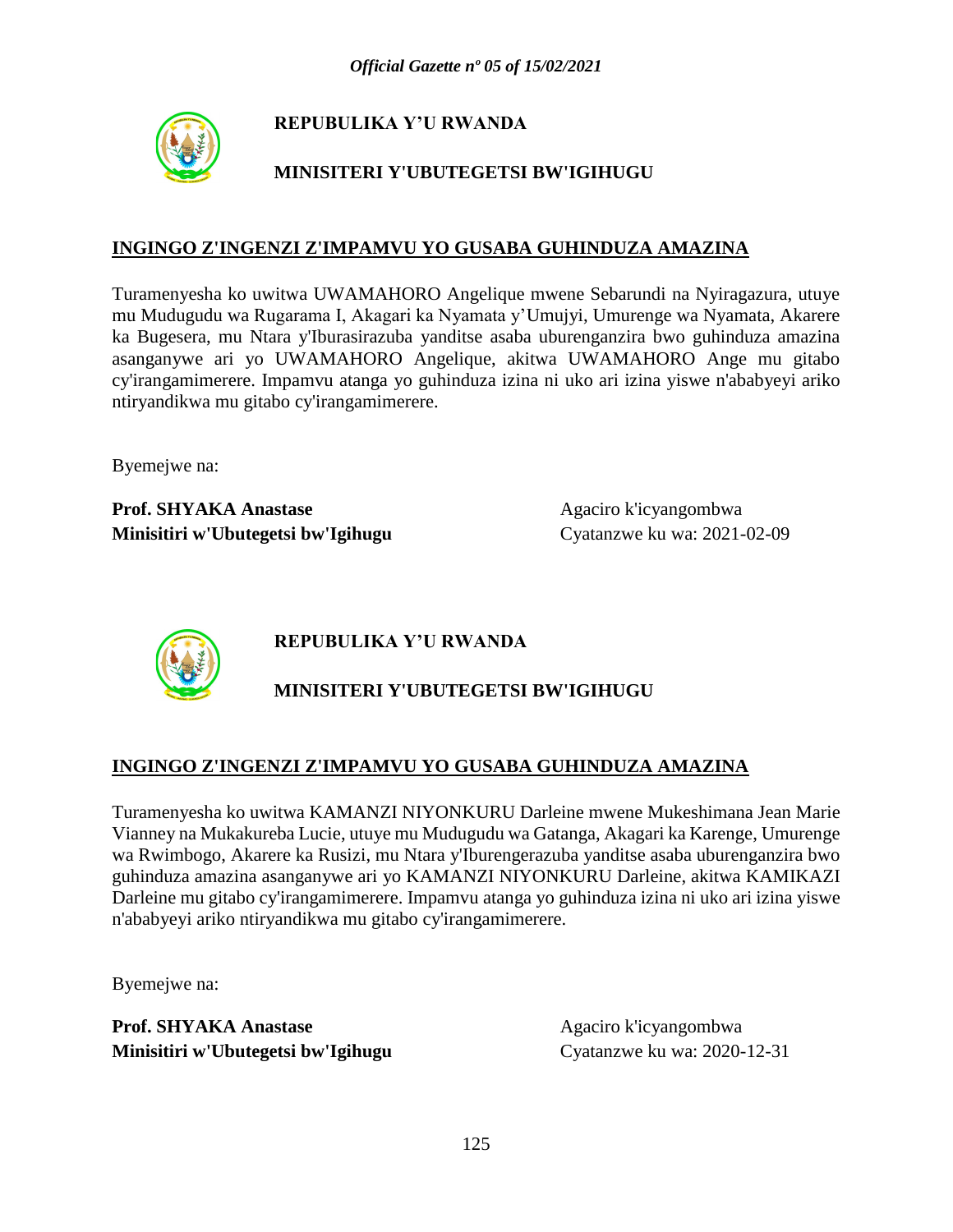

# **MINISITERI Y'UBUTEGETSI BW'IGIHUGU**

### **INGINGO Z'INGENZI Z'IMPAMVU YO GUSABA GUHINDUZA AMAZINA**

Turamenyesha ko uwitwa MUNYANEZA Allan mwene Twagirayezu Joseph na Kayitesi Jennifr, utuye mu Mudugudu wa Gakorokombe, Akagari ka Karama, Umurenge wa Kanombe, Akarere ka Kicukiro, mu Mujyi wa Kigali yanditse asaba uburenganzira bwo guhinduza amazina asanganywe ariyo MUNYANEZA Allan, akitwa MUNEZA Allan mu gitabo cy'irangamimerere. Impamvu atanga yo guhinduza izina ni uko ari izina yakoresheje yiga hanze.

Byemejwe na:

Prof. SHYAKA Anastase Agaciro k'icyangombwa **Minisitiri w'Ubutegetsi bw'Igihugu** Cyatanzwe ku wa: 2021-01-29



# **REPUBULIKA Y'U RWANDA**

# **MINISITERI Y'UBUTEGETSI BW'IGIHUGU**

### **INGINGO Z'INGENZI Z'IMPAMVU YO GUSABA GUHINDUZA AMAZINA**

Turamenyesha ko uwitwa NYIRAMBANGUKA Francine mwene Muhoza Sebagabo Alexis na Nyiraganza Adela, utuye mu Mudugudu wa Marantima, Akagari ka Rwebeya, Umurenge wa Cyuve, Akarere ka Musanze, mu Ntara y'Amajyaruguru yanditse asaba uburenganzira bwo guhinduza amazina asanganywe ari yo NYIRAMBANGUKA Francine, akitwa NYIRAMBANGUKA MUHOZA Francine mu gitabo cy'irangamimerere. Impamvu atanga yo guhinduza izina ni uko ari izina ry'umuryango.

Byemejwe na: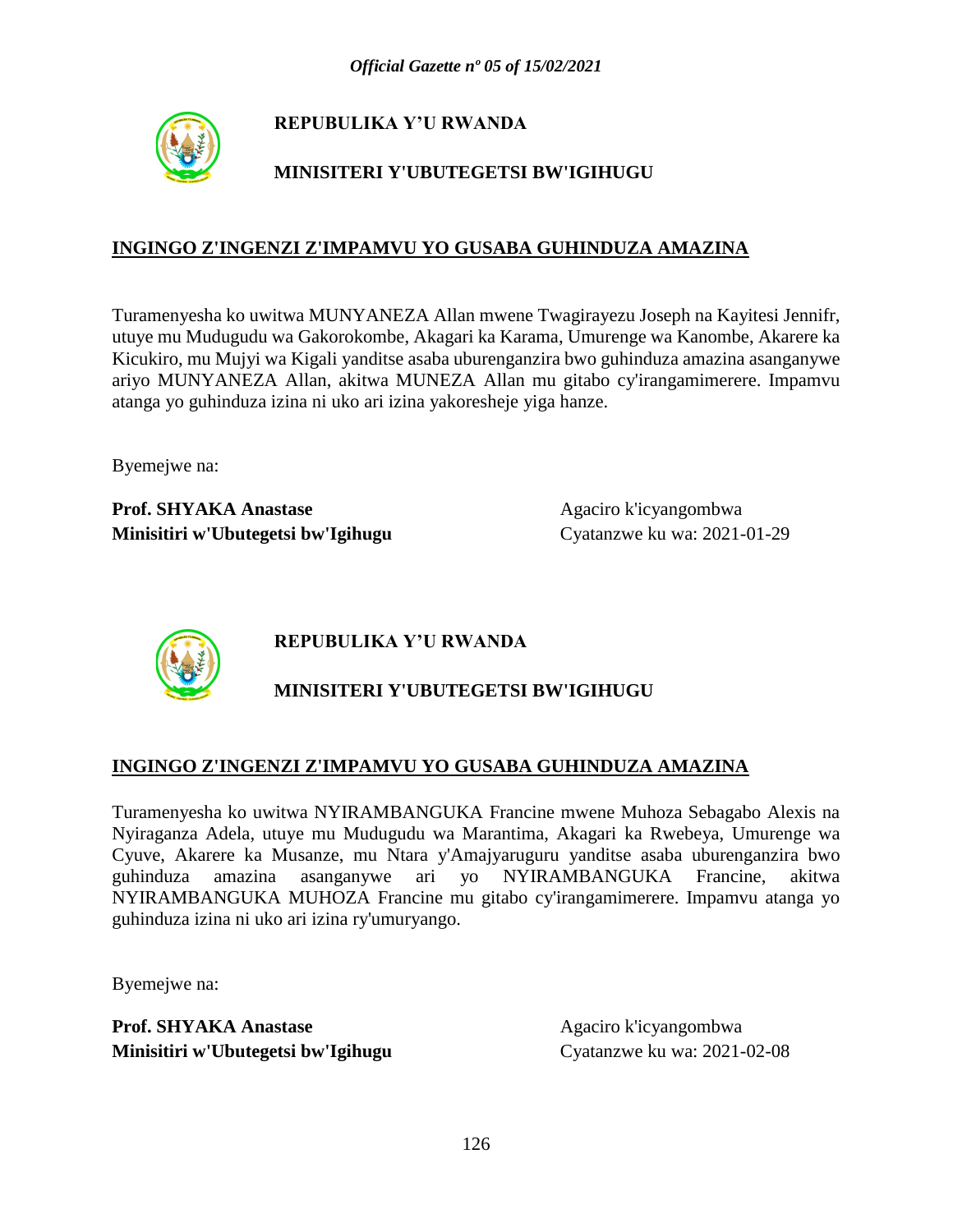

# **MINISITERI Y'UBUTEGETSI BW'IGIHUGU**

### **INGINGO Z'INGENZI Z'IMPAMVU YO GUSABA GUHINDUZA AMAZINA**

Turamenyesha ko uwitwa MANIRAHARI Jean de Dieu mwene Bagabo Alphonse na Dusingizimana, utuye mu Mudugudu wa Rusisiro, Akagari ka Kabujenje, Umurenge wa Kivumu, Akarere ka Rutsiro, mu Ntara y'Iburengerazuba yanditse asaba uburenganzira bwo guhinduza amazina asanganywe ari yo MANIRAHARI Jean de Dieu, akitwa MANIRAHARI Innocent mu gitabo cy'irangamimerere. Impamvu atanga yo guhinduza izina ni uko ari izina yiswe n'ababyeyi ariko ntiryandikwa mu gitabo cy'irangamimerere.

Byemejwe na:

**Prof. SHYAKA Anastase** Agaciro k'icyangombwa **Minisitiri w'Ubutegetsi bw'Igihugu** Cyatanzwe ku wa: 2021-02-08



**REPUBULIKA Y'U RWANDA**

# **MINISITERI Y'UBUTEGETSI BW'IGIHUGU**

### **INGINGO Z'INGENZI Z'IMPAMVU YO GUSABA GUHINDUZA AMAZINA**

Turamenyesha ko uwitwa UBAYEHO mwene Karimunzira na Nyirarwimo, utuye mu Mudugudu wa Muhingo, Akagari ka Kavumu, Umurenge wa Ruhango, Akarere ka Rutsiro, mu Ntara y'Iburengerazuba yanditse asaba uburenganzira bwo guhinduza izina asanganywe ari ryo UBAYEHO, akitwa UBAYEHO Jean Baptiste mu gitabo cy'irangamimerere. Impamvu atanga yo guhinduza izina ni uko ari izina yabatijwe.

Byemejwe na: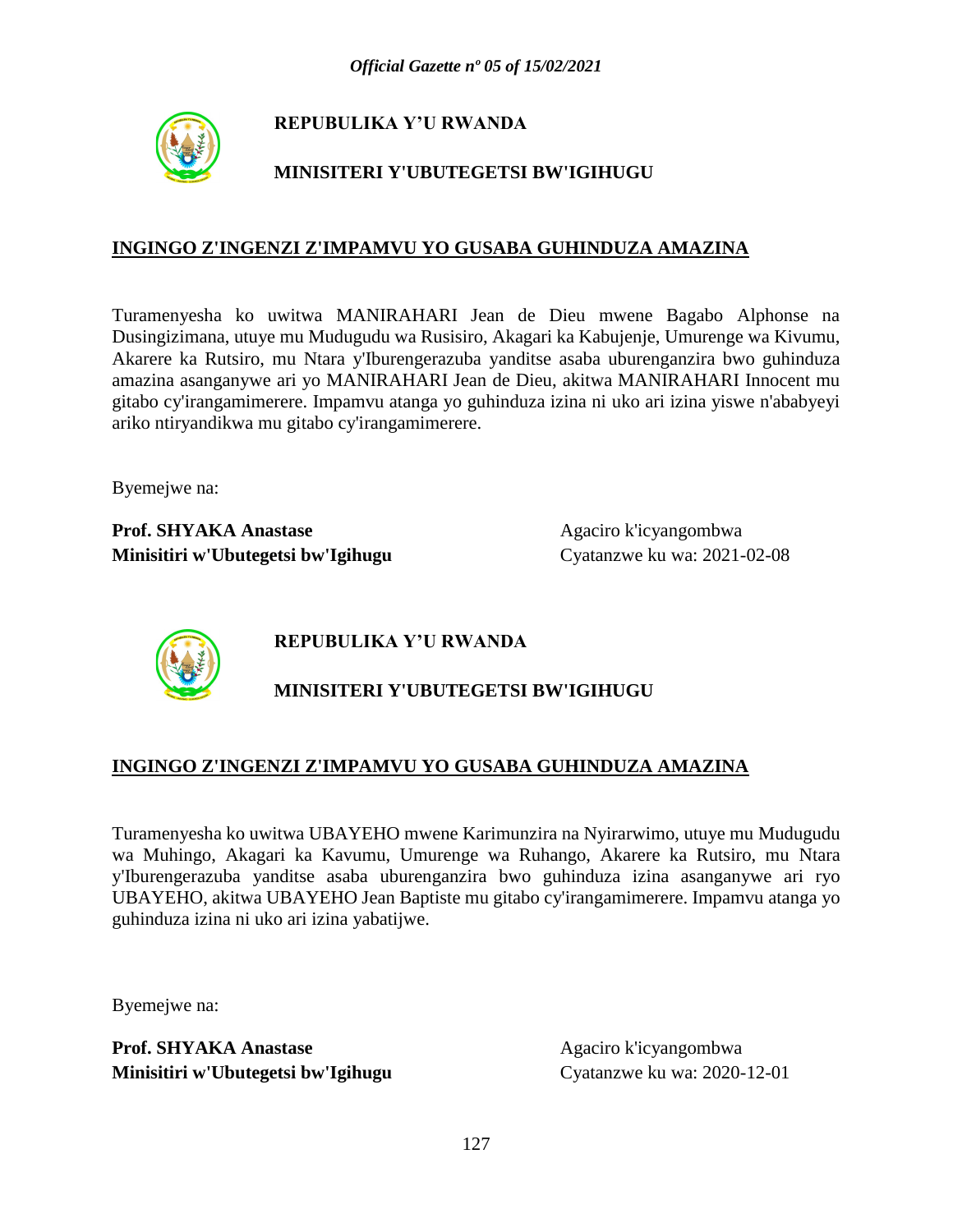

# **REPUBLIC OF RWANDA**

### **MINISTRY OF LOCAL GOVERNMENT**

### **NAME CHANGE REQUEST**

We inform the public that the named NIYOMUNYABWENGE, son of Munderi and Ntakabanoza, domiciled at Rwambariro Village, Torero Cell, Kimironko Sector, Ngororero District, in the Western Province applied for the authorization of the change of name from her current name NIYOMUNYABWENGE to be called NIYOMUNYABWENGE Elie in the National Population Registry. The reason for the change of name is that it is a name given at birth but was not registered in the National Population Registry.

Approved by

**Prof. Shyaka Anastase** Document Validity **Minister of Local Government** Issued on: 2021-02-04



**REPUBULIKA Y'U RWANDA**

## **MINISITERI Y'UBUTEGETSI BW'IGIHUGU**

### **INGINGO Z'INGENZI Z'IMPAMVU YO GUSABA GUHINDUZA AMAZINA**

Turamenyesha ko uwitwa NGABONZIZA Aime mwene Nsengiyumva na Nyiramafishi, utuye mu Mudugudu wa Mizingo, Akagari ka Rega, Umurenge wa Bigogwe, Akarere ka Nyabihu, mu Ntara y'Iburengerazuba yanditse asaba uburenganzira bwo guhinduza amazina asanganywe ari yo NGABONZIZA Aime, akitwa NGABO Eric mu gitabo cy'irangamimerere. Impamvu atanga yo guhinduza izina ni uko ari izina yiswe n'ababyeyi ariko ntiryandikwa mu gitabo cy'irangamimerere.

Byemejwe na: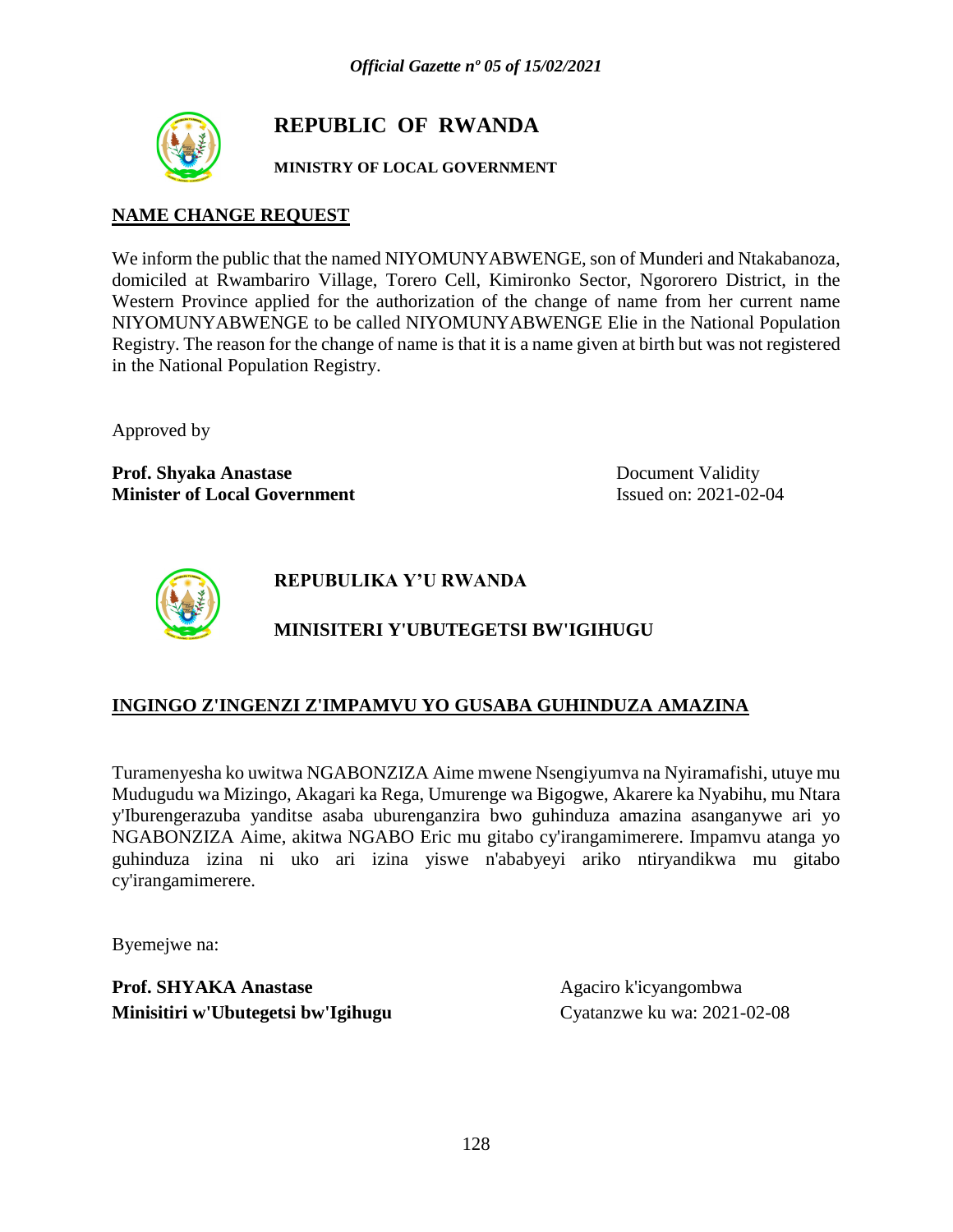

## **MINISITERI Y'UBUTEGETSI BW'IGIHUGU**

### **INGINGO Z'INGENZI Z'IMPAMVU YO GUSABA GUHINDUZA AMAZINA**

Turamenyesha ko uwitwa RENZAHO Gisele mwene Renzaho Emmanuel na Murorunkwere Marie Rose, utuye mu Mudugudu wa Nyamata I, Akagari ka Nyamata y'Umujyi, Umurenge wa Nyamata, Akarere ka Bugesera, mu Ntara y'Iburasirazuba yanditse asaba uburenganzira bwo guhinduza amazina asanganywe ari yo RENZAHO Gisele, akitwa MUHIMPUNDU Gisele mu gitabo cy'irangamimerere. Impamvu atanga yo guhinduza izina ni uko ari izina rimutera ipfunwe.

Byemejwe na:

**Prof. SHYAKA Anastase** Agaciro k'icyangombwa **Minisitiri w'Ubutegetsi bw'Igihugu** Cyatanzwe ku wa: 2020-11-09



# **REPUBLIC OF RWANDA**

**MINISTRY OF LOCAL GOVERNMENT**

## **NAME CHANGE REQUEST**

We inform the public that the named GASAMUNYIGA, son of Shyirambere Alphonse and Mutumwinka, domiciled at Kageyo Village, Ntenyo Cell, Byimana Sector, Ruhango District, in the Southern Province applied for the authorization of the change of name from his current name GASAMUNYIGA to be called MUGISHA Fulgence in the National Population Registry. The reason for the change of name is that it is an undesired name.

Approved by

**Prof. Shyaka Anastase** Document Validity **Minister of Local Government** Issued on: 2021-02-12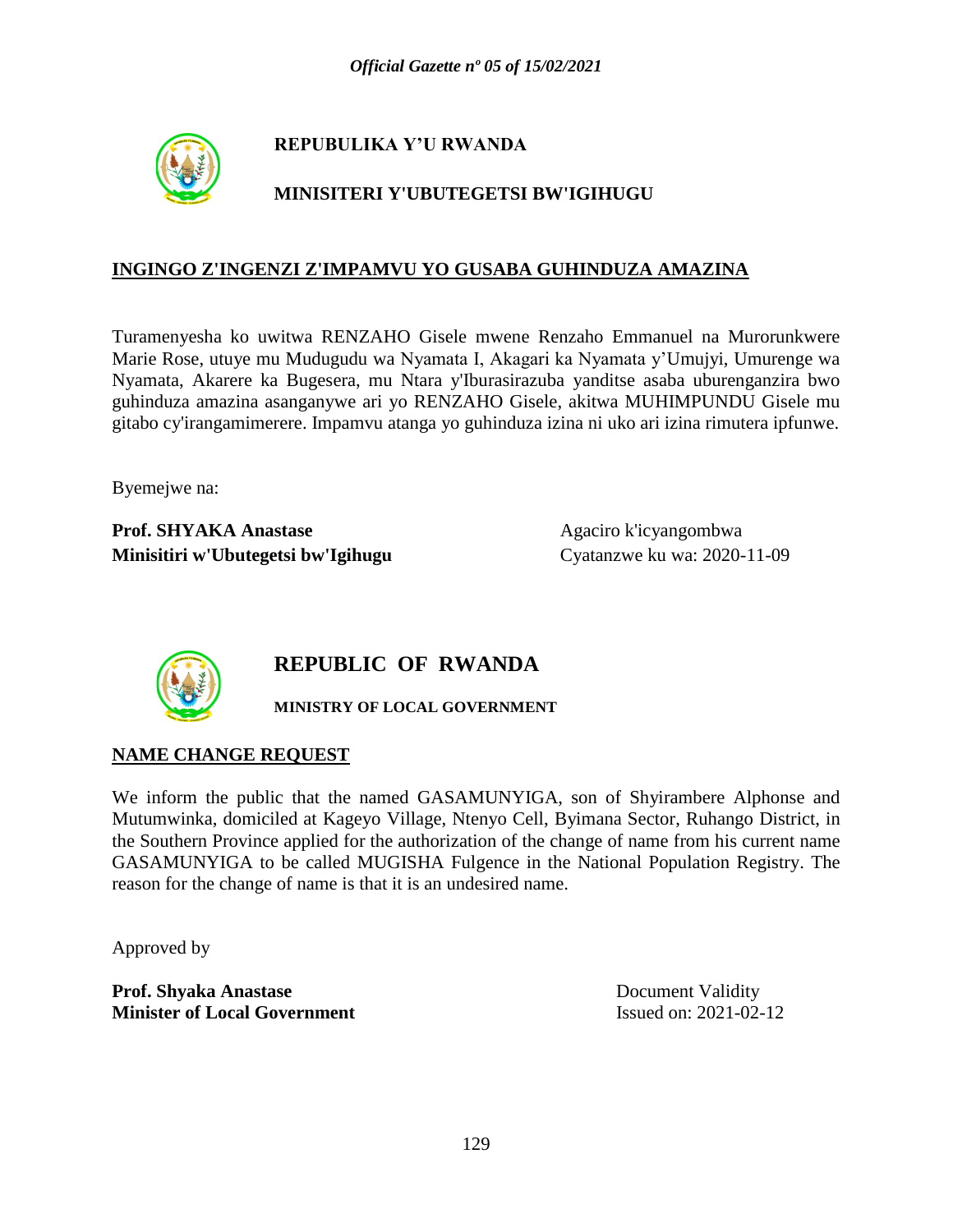

## **MINISITERI Y'UBUTEGETSI BW'IGIHUGU**

### **INGINGO Z'INGENZI Z'IMPAMVU YO GUSABA GUHINDUZA AMAZINA**

Turamenyesha ko uwitwa MWISENEZA mwene Semanza na Ndorebucye, utuye mu Mudugudu wa Bugarishya, Akagari ka Nganzo, Umurenge wa Kivumu, Akarere ka Rutsiro, mu Ntara y'Iburengerazuba yanditse asaba uburenganzira bwo guhinduza izina asanganywe ari ryo MWISENEZA, akitwa MWISENEZA Laurien mu gitabo cy'irangamimerere. Impamvu atanga yo guhinduza izina ni uko ari izina yabatijwe.

Byemejwe na:

**Prof. SHYAKA Anastase** Agaciro k'icyangombwa **Minisitiri w'Ubutegetsi bw'Igihugu** Cyatanzwe ku wa: 2020-08-04



## **REPUBULIKA Y'U RWANDA**

# **MINISITERI Y'UBUTEGETSI BW'IGIHUGU**

### **INGINGO Z'INGENZI Z'IMPAMVU YO GUSABA GUHINDUZA AMAZINA**

Turamenyesha ko uwitwa TUYISHIME mwene Niyitegeka Valens na Bampire Odette, utuye mu Mudugudu wa Bushamba, Akagari ka Karambi, Umurenge wa Kivumu, Akarere ka Rutsiro, mu Ntara y'Iburengerazuba yanditse asaba uburenganzira bwo guhinduza izina asanganywe ari ryo TUYISHIME, akitwa TUYISHIMIRE François mu gitabo cy'irangamimerere. Impamvu atanga yo guhinduza izina ni uko ari izina yiswe n'ababyeyi ariko ntiryandikwa mu gitabo cy'irangamimerere.

Byemejwe na: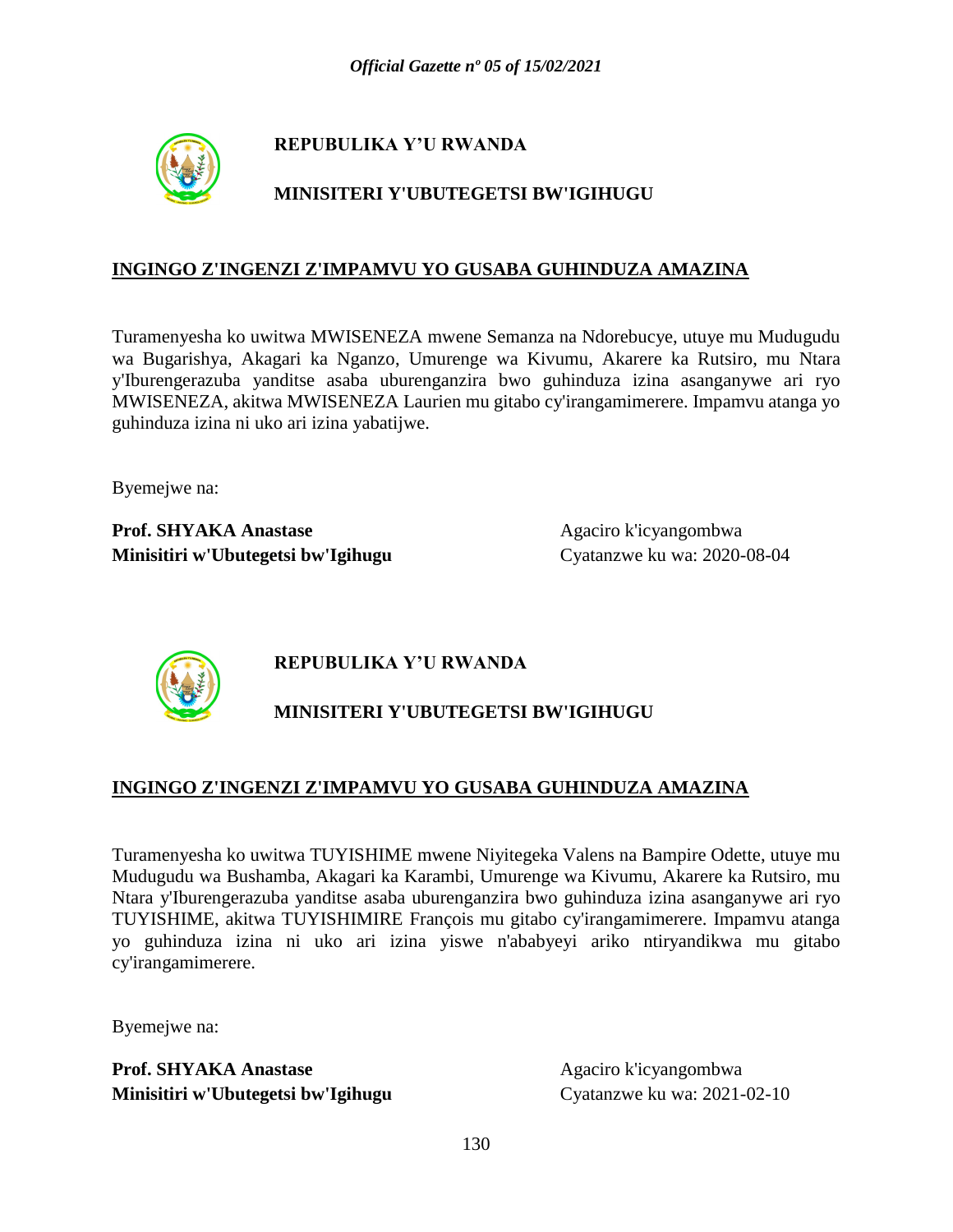### **ICYEMEZO N° RCA/0007***/***2021 CYO KU WA 11/01/2021 GIHA UBUZIMAGATOZI «COOPERATIVE DES ARTISANS ET TECHNICIENS DU BATIMENT BUMBOGO » (COATB BUMBOGO)**

#### **Umuyobozi Mukuru w'Ikigo cy'Igihugu gishinzwe guteza imbere Amakoperative;**

Ashingiye ku Itegeko nº 50/2007 ryo ku wa 18 Nzeri 2007 rigena ishyirwaho, imiterere n'imikorere y'Amakoperative mu Rwanda, nk'uko ryavuguruwe kandi ryujujwe kugeza ubu, cyane cyane mu ngingo yaryo ya 23, igika cya 3;

Ashingiye ku Itegeko n<sup>o</sup> 48/2013 ryo ku wa 28/06/2013 rishyiraho Ikigo cy'Igihugu gishinzwe guteza Imbere Amakoperative, cyane cyane mu ngingo yaryo ya 3, igika cya 2;

Abisabwe na Perezida wa Koperative **« COATB BUMBOGO »** ifite icyicaro mu Mudugudu wa Ruhinga, Akagari ka Ngara, Umurenge wa Bumbogo, Akarere ka Gasabo, Umujyi wa Kigali;

### **YEMEJE:**

#### **Ingingo ya 1:**

Koperative **« COATB BUMBOGO»** ifite icyicaro mu Mudugudu wa Ruhinga, Akagari ka Ngara, Umurenge wa Bumbogo, Akarere ka Gasabo, Umujyi wa Kigali, ihawe ubuzimagatozi.

#### **Ingingo ya 2:**

Koperative **« COATB BUMBOGO »** igamije gutanga serivisi zijyanye n'ubwubatsi, ububaji n'ubukorikori butandukanye. Ntiyemerewe gukora indi mirimo inyuranye n'iyo iherewe ubuzimagatozi keretse ibanje kubisaba ikanabiherwa uburenganzira.

#### **Ingingo ya 3:**

Koperative **« COATB BUMBOGO »** itegeretswe gutangaza iki cyemezo mu Igazeti ya Leta ya Repubulika y'u Rwanda mu gihe kitarenze iminsi mirongo itatu (30) ikimara kugihabwa.

Kigali, ku wa 11/01/2021

**(Sé) Prof. HARELIMANA Jean Bosco Umuyobozi Mukuru w'Ikigo cy'Igihugu gishinzwe guteza imbere Amakoperative**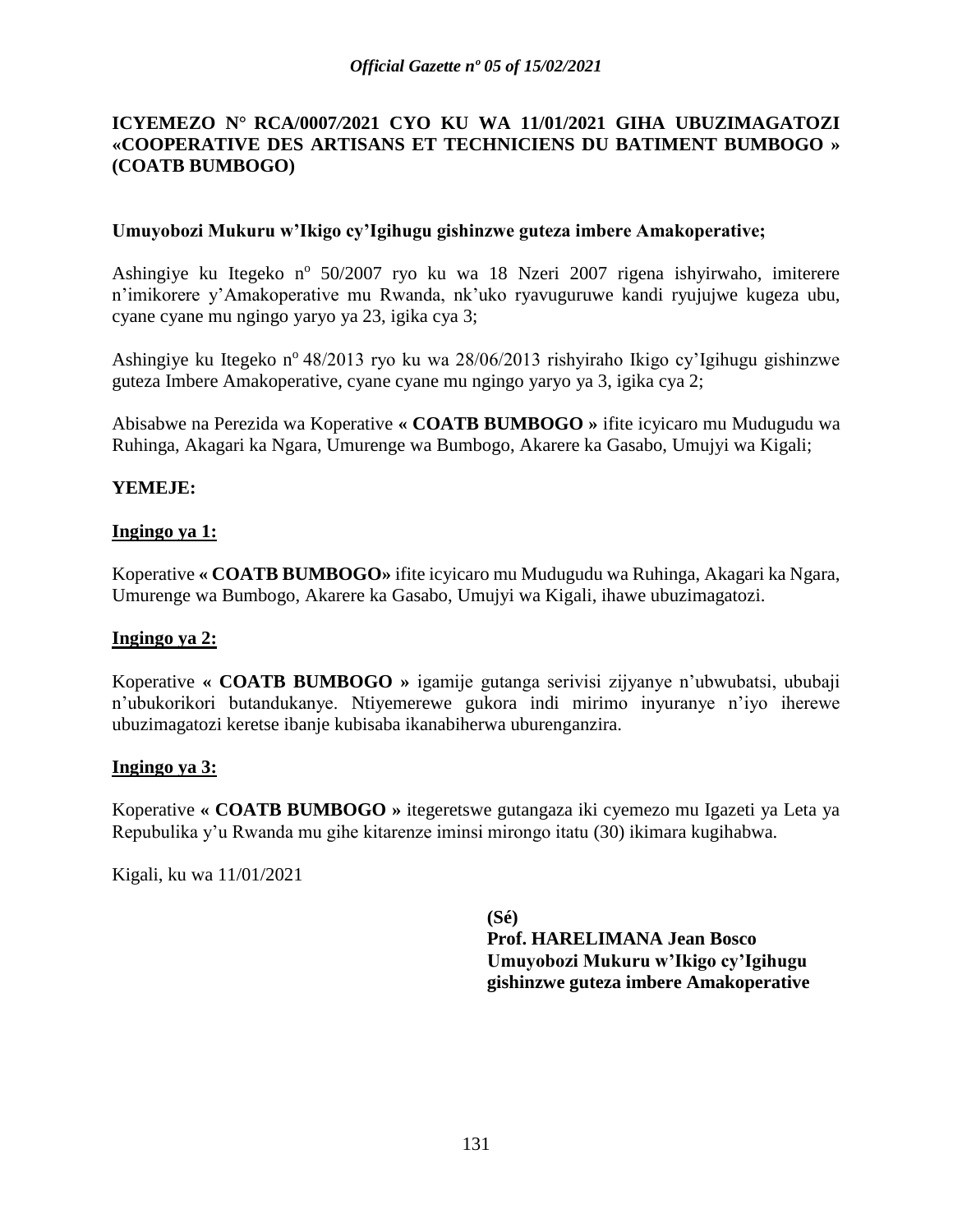### **ICYEMEZO N° RCA/0451***/***2018 CYO KU WA 11/07/2018 GIHA UBUZIMAGATOZI KOPERATIVE « ABISHYIZEHAMWE KAMEMBE »**

#### **Umuyobozi Mukuru w'Ikigo cy'Igihugu gishinzwe guteza imbere Amakoperative;**

Ashingiye ku Itegeko nº 50/2007 ryo ku wa 18 Nzeri 2007 rigena ishyirwaho, imiterere n'imikorere y'Amakoperative mu Rwanda, nk'uko ryavuguruwe kandi ryujujwe kugeza ubu, cyane cyane mu ngingo yaryo ya 23, igika cya 3;

Ashingiye ku Itegeko n<sup>o</sup> 48/2013 ryo ku wa 28/06/2013 rishyiraho Ikigo cy'Igihugu gishinzwe guteza Imbere Amakoperative, cyane cyane mu ngingo yaryo ya 3, igika cya 2;

Abisabwe na Perezida wa Koperative **« ABISHYIZEHAMWE KAMEMBE »** ifite icyicaro i Cyangugu, Umurenge wa Kamembe, Akarere ka Rusizi, Intara y'Iburengerazuba;

#### **YEMEJE:**

#### **Ingingo ya 1:**

Koperative **« ABISHYIZEHAMWE KAMEMBE »** ifite icyicaro i Cyangugu, Umurenge wa Kamembe, Akarere ka Rusizi, Intara y'Iburengerazuba, ihawe ubuzimagatozi.

#### **Ingingo ya 2:**

Koperative **« ABISHYIZEHAMWE KAMEMBE »** igamije guteza imbere ubucuruzi bw'amata. Ntiyemerewe gukora indi mirimo inyuranye n'iyo iherewe ubuzimagatozi keretse ibanje kubisaba ikanabiherwa uburenganzira.

#### **Ingingo ya 3:**

Koperative **« ABISHYIZEHAMWE KAMEMBE »** itegeretswe gutangaza iki cyemezo mu Igazeti ya Leta ya Repubulika y'u Rwanda mu gihe kitarenze iminsi mirongo itatu (30) ikimara kugihabwa.

Kigali, ku wa 11/07/2018

**(Sé) Prof. HARELIMANA Jean Bosco Umuyobozi Mukuru w'Ikigo cy'Igihugu gishinzwe guteza imbere Amakoperative**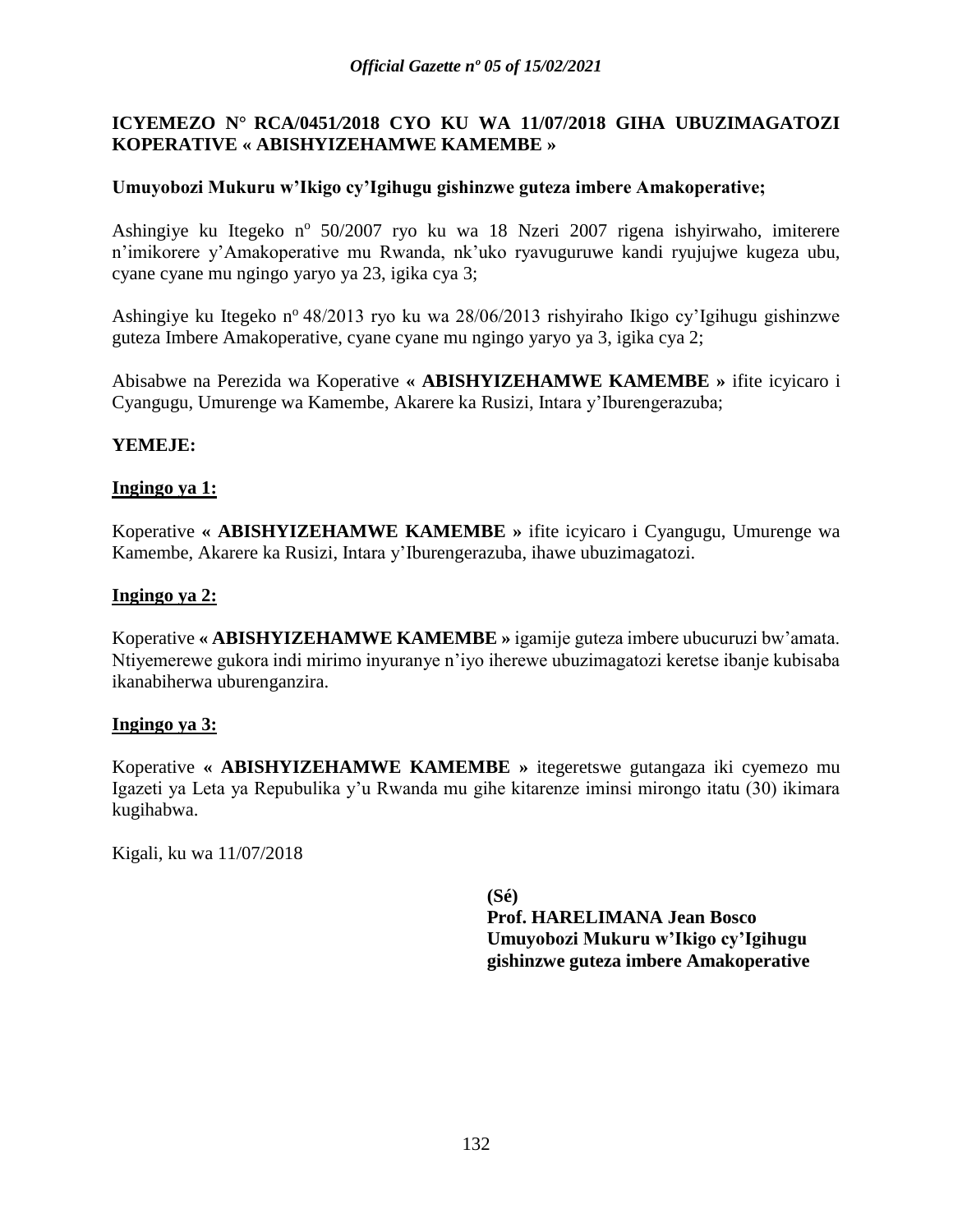### **ICYEMEZO N° RCA/0339***/***2009 CYO KU WA 15/01/2009 GIHA UBUZIMAGATOZI KOPERATIVE « DUSHAKUMURIMO»**

### **Umuyobozi w'Ikigo cy'Igihugu gishinzwe guteza imbere Amakoperative;**

Ashingiye ku Itegeko nº 50/2007 ryo ku wa 18 Nzeri 2007 rigena ishyirwaho, imiterere n'imikorere y'Amakoperative mu Rwanda, cyane cyane mu ngingo yaryo ya 23, igika cya 3;

Ashingiye ku Itegeko n<sup>o</sup> 16/2008 ryo ku wa 11/06/2008 rishyiraho Ikigo cy'Igihugu gishinzwe guteza Imbere Amakoperative, cyane cyane mu ngingo yaryo ya 3, igika cya 2;

Abisabwe na Perezida wa Koperative **« DUSHAKUMURIMO»** ifite icyicaro i Nkombo, Umurenge wa Nkombo, Akarere ka Rusizi, Intara y'Iburengerazuba, mu rwandiko rwe rwo ku wa 14 Gashyantare 2008;

#### **YEMEJE:**

#### **Ingingo ya 1:**

Koperative **« DUSHAKUMURIMO»** ifite icyicaro i Nkombo, Umurenge wa Nkombo, Akarere ka Rusizi, Intara y'Iburengerazuba, ihawe ubuzimagatozi.

#### **Ingingo ya 2:**

Koperative **« DUSHAKUMURIMO»** igamije guteza imbere ubucuruzi bw'isambaza. Ntiyemerewe gukora indi mirimo inyuranye n'iyo iherewe ubuzimagatozi keretse ibanje kubisaba ikanabiherwa uburenganzira.

#### **Ingingo ya 3:**

Iki Cyemezo kigira agaciro guhera umunsi cyatangarijweho mu Igazeti ya Leta ya Repubulika y'u Rwanda.

Kigali, ku wa 15/01/2009

**(Sé) MUGABO Damien Umuyobozi w'Ikigo cy'Igihugu gishinzwe guteza imbere Amakoperative**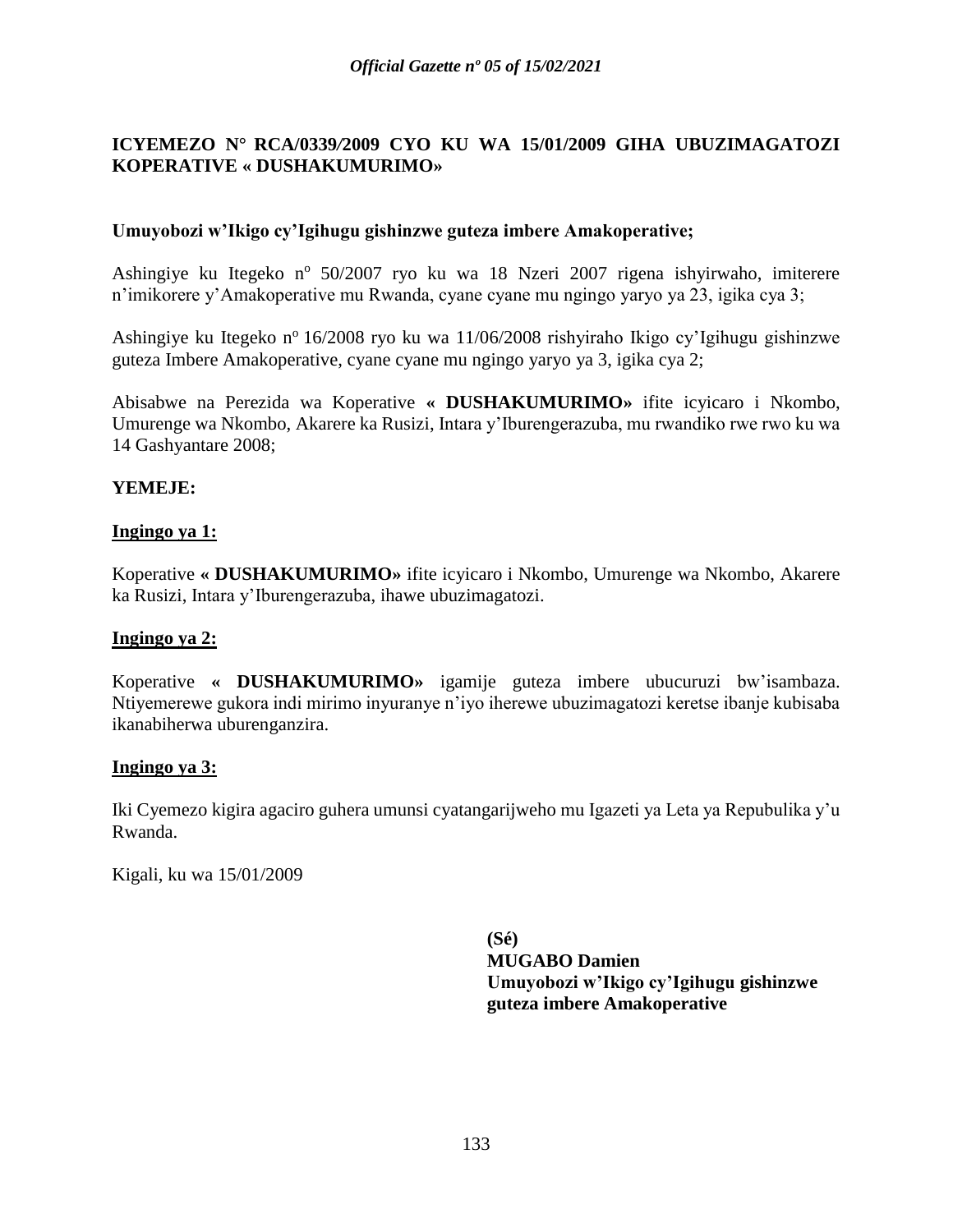### **ICYEMEZO N° RCA/0009***/***2021 CYO KU WA 11/01/2021 GIHA UBUZIMAGATOZI «COOPERATIVE DES MULTIPLICATEURS DE SEMENCES SELECTIONNEES » (COMSS)**

#### **Umuyobozi Mukuru w'Ikigo cy'Igihugu gishinzwe guteza imbere Amakoperative;**

Ashingiye ku Itegeko nº 50/2007 ryo ku wa 18 Nzeri 2007 rigena ishyirwaho, imiterere n'imikorere y'Amakoperative mu Rwanda, nk'uko ryahinduwe kandi ryujujwe kugeza ubu, cyane cyane mu ngingo yaryo ya 23, igika cya 3;

Ashingiye ku Itegeko n<sup>o</sup> 48/2013 ryo ku wa 28/06/2013 rishyiraho Ikigo cy'Igihugu gishinzwe guteza Imbere Amakoperative, cyane cyane mu ngingo yaryo ya 3, igika cya 2;

Abisabwe na Perezida wa Koperative **« COMSS»** ifite icyicaro mu Mudugudu wa Rugende, Akagari ka Gako, Umurenge wa Masaka, Akarere ka Kicukiro, Umujyi wa Kigali;

#### **YEMEJE:**

#### **Ingingo ya 1:**

Koperative **« COMSS»** ifite icyicaro mu Mudugudu wa Rugende, Akagari ka Gako, Umurenge wa Masaka, Akarere ka Kicukiro, Umujyi wa Kigali, ihawe ubuzimagatozi.

#### **Ingingo ya 2:**

Koperative **« COMSS»** igamije guteza imbere ubuhinzi bw'ibigori, soya, umuceri n'imboga. Ntiyemerewe gukora indi mirimo inyuranye n'iyo iherewe ubuzimagatozi keretse ibanje kubisaba ikanabiherwa uburenganzira.

#### **Ingingo ya 3:**

Icyemezo nº RCA/0145/2012 cyo ku wa 12/03/2012 kivanyweho.

#### **Ingingo ya 4:**

Koperative **« COMSS»** itegeretswe gutangaza iki cyemezo mu Igazeti ya Leta ya Repubulika y'u Rwanda mu gihe kitarenze iminsi mirongo itatu (30) ikimara kugihabwa.

Kigali, ku wa 11/01/2021

**(Sé) Prof. HARELIMANA Jean Bosco Umuyobozi Mukuru w'Ikigo cy'Igihugu gishinzwe guteza imbere Amakoperative**